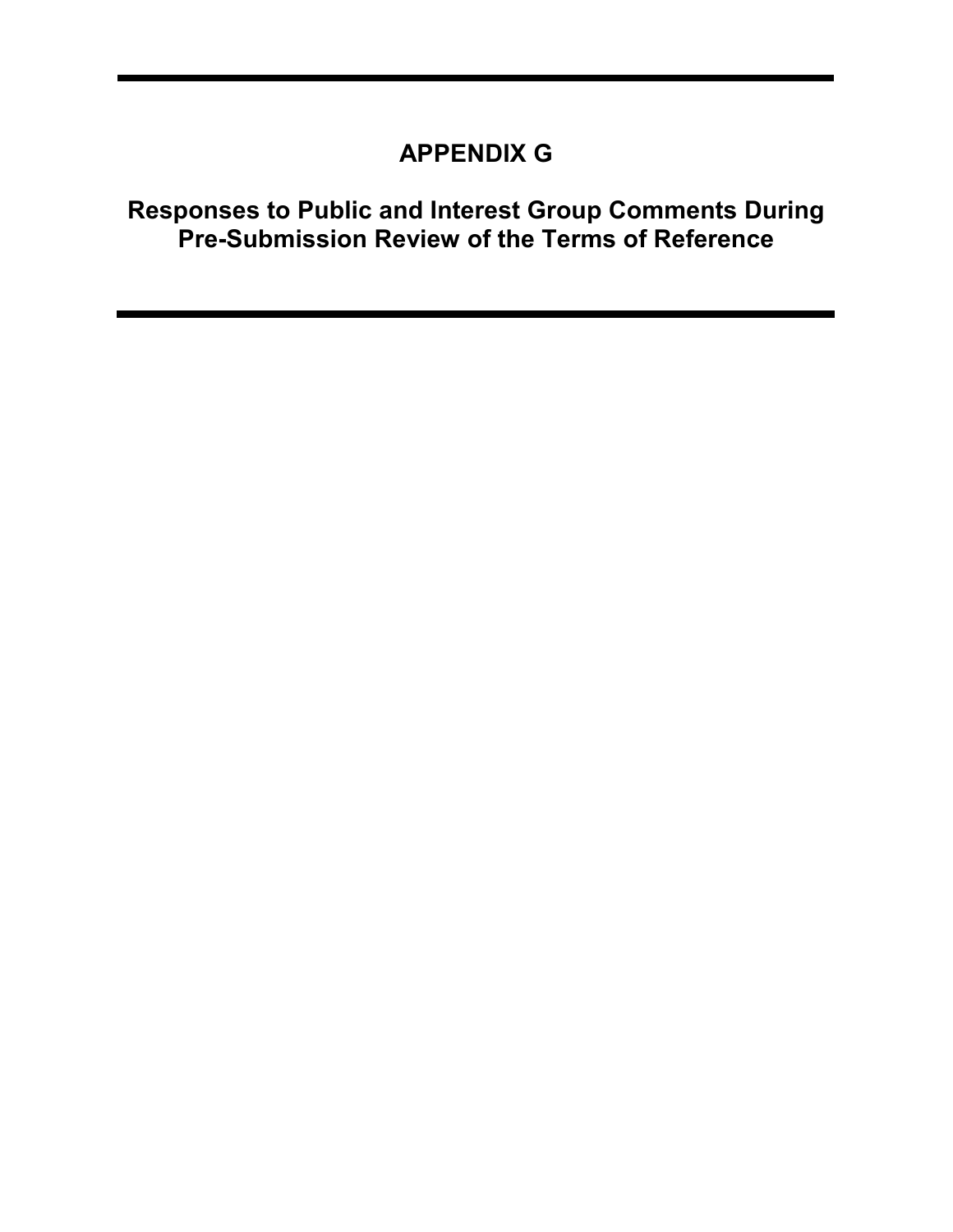| Comment                                                                                                                                                                                                                                                                                                                                                                                           | Response                                                                                                                                                                                                                                                                                                                                                                                                                                                                                                                                                                                                                                                                                                                                                                                                                                                                                            | Change to the<br><b>ToR</b><br>(Y/N)        |
|---------------------------------------------------------------------------------------------------------------------------------------------------------------------------------------------------------------------------------------------------------------------------------------------------------------------------------------------------------------------------------------------------|-----------------------------------------------------------------------------------------------------------------------------------------------------------------------------------------------------------------------------------------------------------------------------------------------------------------------------------------------------------------------------------------------------------------------------------------------------------------------------------------------------------------------------------------------------------------------------------------------------------------------------------------------------------------------------------------------------------------------------------------------------------------------------------------------------------------------------------------------------------------------------------------------------|---------------------------------------------|
| Could we please be more specific about what exactly are the capacity and<br>regarding the<br>e been had<br>separation,<br>tracks?<br>operating restrictions? For example, what conversations have<br>junction issues. If the junction issues are solved by a grade :<br>with CP and what was the outcome of those conversations,<br>what scheduling issues specifically are there on the existing | associated with the single track Weston Subdivision and the potential<br>solutions are the subject of this study. This is CP's main freight track<br>expropriated approximately 20 feet in the 60's to build yard tracks<br>The capacity restriction of the West Toronto crossing of the CPR<br>to the north. The issue of sharing of track space and the various<br>track is being removed by others, however capacity restrictions<br>westerly into this space will be considered during the EA study<br>which are now abandoned The issue of moving the CP tracks<br>restrictions will be discussed and documented in the EA. CP                                                                                                                                                                                                                                                                 | Page: 12                                    |
| additional rush<br>all-day service.<br>the next 5, 15<br>What is the current utilization of the mid-day services? What<br>hour capacity is planned? What are the forecasts for each of<br>The plan is not just for expanded rush hour capacity, but for<br>and 25 years.                                                                                                                          | current service capacity during the peak period is at least 30% below<br>Forecast numbers were developed during the original Class EA and<br>inbound and 3 outbound non peak period trains (bi directional). The<br>the existing demand with the result that there is standing room only<br>conditions in the IEA study. The graphs of proposed future demand<br>double the current peak capacity in the near term (next 5 years) by<br>and existing utilization of mid day and peak services from previous<br>on many of the peak period trains. GO Transit's current plan is to<br>both lengthening trains and adding additional infrastructure. They<br>Currently GO operate 6 peak period trains (one direction) and 4<br>will be included as part of the technical background and future<br>also plan to provide hourly service in the off-peak<br>background work can be provided in the ToR. | Page: 13 Exhibit                            |
| As discussed at the last PLC, we don't accept bald statements of fact without<br>they use - do they have commuter connections as well as air-rail links. What<br>the studies to back them up. What other major cities -what technology do<br>esult of the<br>ncreases in tourism or business have they experienced as a r<br>investment? Etc.                                                     | respectfully. Some examples like this can be included in the ToR but<br>London U.K. to Heathrow, Gatwick, and Stanstead Airports leaving<br>every 15 minutes with journey times of 15 min, 30 min and 45 min<br>As an example express rail services are provided from downtown<br>as examples only.                                                                                                                                                                                                                                                                                                                                                                                                                                                                                                                                                                                                 | Page: 15<br>Table 2-1                       |
| Please include the background studies names and conclusions.                                                                                                                                                                                                                                                                                                                                      | Information will documented in the IEA study. We can include the list<br>of background studies leading to the Air Rail Link as well as the<br>estimated passenger demands from those studies.                                                                                                                                                                                                                                                                                                                                                                                                                                                                                                                                                                                                                                                                                                       | Section 1.1.4<br>and 1.1.5)<br>Page: 6<br>≻ |
| services do<br>Please be specific - What other major urban centres? What<br>they have                                                                                                                                                                                                                                                                                                             | We can add examples in the ToR Information will also be<br>documented in the IEA study                                                                                                                                                                                                                                                                                                                                                                                                                                                                                                                                                                                                                                                                                                                                                                                                              | Page: 15<br>Table 2-1<br>≻                  |
| The word 'express' has implications that 'rapid' does not. Once again we<br>with 'rapid'.<br>request that this word be replaced throughout the document                                                                                                                                                                                                                                           | "Express" transportation has been replaced by "rapid" transportation<br>throughout the document except where "express" has been used to<br>describe the previous studies as part of background/history                                                                                                                                                                                                                                                                                                                                                                                                                                                                                                                                                                                                                                                                                              | through-out<br>reflected<br>Change          |
| I'm not sure how a river is a cultural environment feature. Please explain.                                                                                                                                                                                                                                                                                                                       | waterways are also considered cultural features as aboriginal peoples<br>From a heritage and archaeological potential perspective major                                                                                                                                                                                                                                                                                                                                                                                                                                                                                                                                                                                                                                                                                                                                                             | z                                           |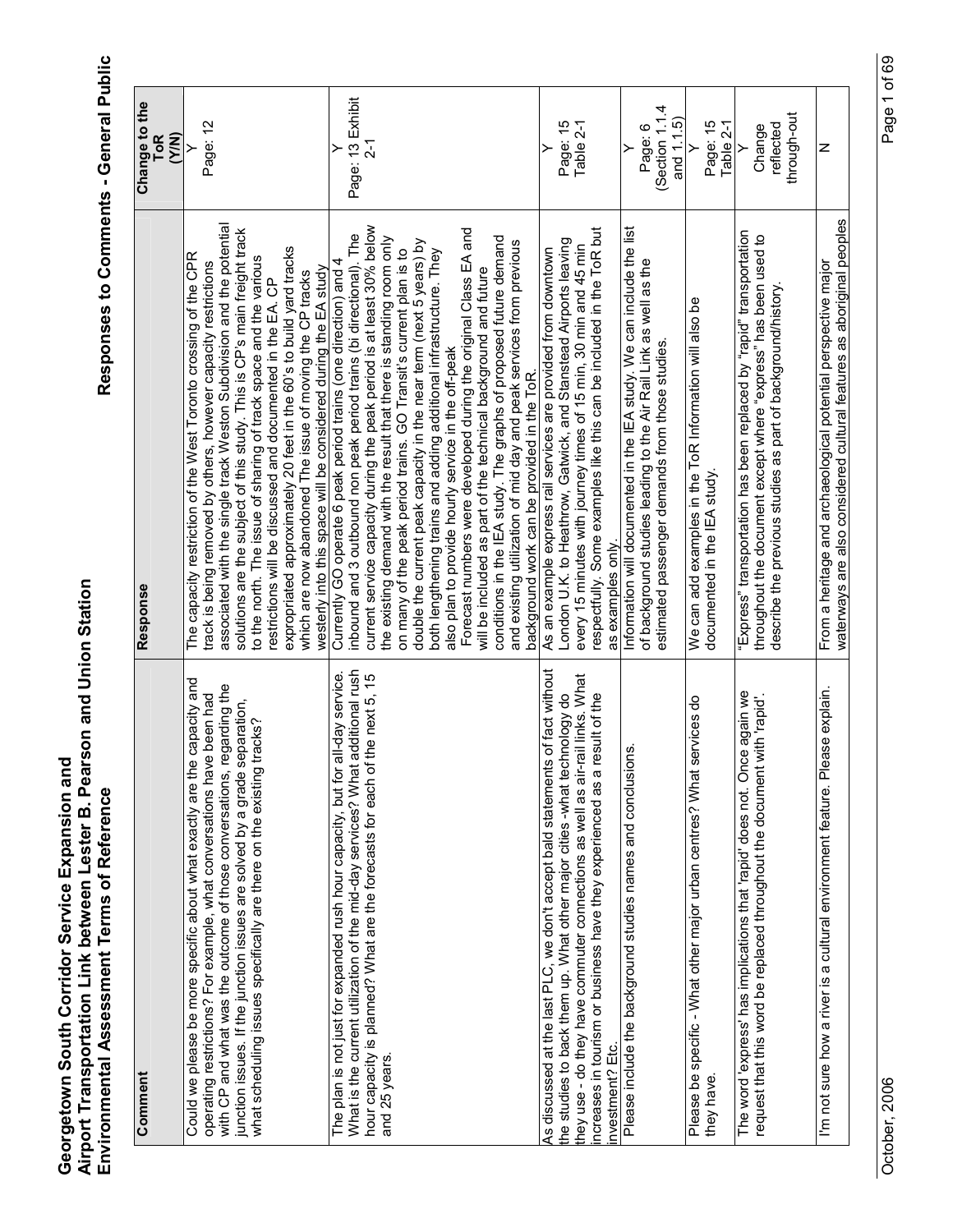Responses to Comments - General Public

| Comment                                                                                                                                                                                                                                                                                                                                                                                                                                                                                                                                                                                                                                                                                       | Response                                                                                                                                                                                                                                                                                                                                                                                                                                                                                                                                                                                                                                                                                                                                                                                                                                                                                                                                                                                                                                                                                                             | Change to the<br>ToR<br><b>EXA</b>                                     |
|-----------------------------------------------------------------------------------------------------------------------------------------------------------------------------------------------------------------------------------------------------------------------------------------------------------------------------------------------------------------------------------------------------------------------------------------------------------------------------------------------------------------------------------------------------------------------------------------------------------------------------------------------------------------------------------------------|----------------------------------------------------------------------------------------------------------------------------------------------------------------------------------------------------------------------------------------------------------------------------------------------------------------------------------------------------------------------------------------------------------------------------------------------------------------------------------------------------------------------------------------------------------------------------------------------------------------------------------------------------------------------------------------------------------------------------------------------------------------------------------------------------------------------------------------------------------------------------------------------------------------------------------------------------------------------------------------------------------------------------------------------------------------------------------------------------------------------|------------------------------------------------------------------------|
|                                                                                                                                                                                                                                                                                                                                                                                                                                                                                                                                                                                                                                                                                               | and earlier settlers often used these features as transportation routes.<br>As such, the potential for archaeological finds tend to be higher (i.e.<br>camp sites, village sites etc)                                                                                                                                                                                                                                                                                                                                                                                                                                                                                                                                                                                                                                                                                                                                                                                                                                                                                                                                |                                                                        |
| The airport itself, and the downtown core, are prominent features of the<br>study, with their own economic and social environments.                                                                                                                                                                                                                                                                                                                                                                                                                                                                                                                                                           | Comment noted. This will be added.                                                                                                                                                                                                                                                                                                                                                                                                                                                                                                                                                                                                                                                                                                                                                                                                                                                                                                                                                                                                                                                                                   | Section 4.1<br>Page: 17                                                |
| alternative selection will be based on potentially inaccurate information. The<br>study. It is the<br>nformation will<br>not be used throughout the study process. Rather, current information will<br>only be gathered once a preferred alternative is selected. Thus, the<br>choice of corridor is the single most important aspect of this<br>We have serious difficulties with this presumption. Current i                                                                                                                                                                                                                                                                                | includes current land-use and environmental information as well as<br>As the<br>undertaken. It should be noted that secondary source information<br>study progresses additional detail and impact assessment is<br>recent air photography. Limited field investigations will also<br>This is a standard and accepted approach to EA Planning.                                                                                                                                                                                                                                                                                                                                                                                                                                                                                                                                                                                                                                                                                                                                                                        | Section 4.2.1<br>Page: 19<br>ng<br>Ta<br>≻                             |
| could provide seriously inaccurate results. The suggestion that corrections<br>frequency of trains to get a 'sense' of the nuisance of the trains. Such data<br>significantly differing ages, or construction. So merely proxying the effects<br>apparently such measures as multiplying the number of dwellings by the<br>is seriously flawed, if it compares new neighbourhoods to old, houses of<br>reason the study is happening. It is being given short shift by using only<br>general or proxy data for this portion. By way of example, proxy data is<br>ne as there<br>could take place later, would not provide for such an outcor<br>would be no proxy reference to refer back to. | between 0-30m, 30-70, 70-300m) to replace the single 300 m ranges<br>under "Social-Economic Environment"<br>nuisance effects to examine the various corridors. It is recognized<br>that impacts to specific properties will not be identified at this stage<br>however the analysis should be sufficient to indicate the number of<br>features potentially affected. Detailed modeling will be undertaken<br>during the Alternative Design stage to identify specific impacts and<br>investigate mitigation. To better reflect the significance of potential<br>The use of 'proxy' measures at the Planning Alternatives phase is<br>nuisance effects ranges will be added (i.e. number of residences<br>considered to be appropriate to provide an indication of potential<br>undertaken to verify the accuracy of this data. The ToR will be<br>updated to reflect this.                                                                                                                                                                                                                                           | Page: 25 Table<br>5-1                                                  |
| by ARL. Mitigation measures must therefore include financial compensation<br>effect of making the choice of corridor have a mitigation cost which is more<br>for homeowners whose property values will drop. This will have the added<br>Clearly one of the fears in Weston is the significant reductions in property<br>value as a result of the intensification of this rail corridor, both by GO and<br>realistic, and more easily compared.                                                                                                                                                                                                                                               | ack of a clear relationship we are proposing to examine the nuisance<br>values is mixed. The research and literature on this subject indicates<br>measures (e.g. noise wall, grade changes, berming, landscaping) in<br>effects to determine potential adverse effects. Once these potential<br>an attempt to bring these effects back to preconstruction conditions<br>The relationship between transportation infrastructure and property<br>reduces congestion on other facilities. The research and literature<br>nuisance effects (i.e. noise, air quality and aesthetics). Given the<br>as much as is technical and economic feasible. This approach is<br>positive effect on property values as it improves accessibility and<br>that, in many cases, improved transportation infrastructure has a<br>also does suggest that transportation infrastructure could have<br>negative effects if the project results in a significant change to<br>effects are identified the project team will examine mitigation<br>consistent with virtually all EA completed for transportation<br>infrastructure in Ontario. | Page: 25, Table<br>Criteria-Socio-<br>Environment<br>economic<br>$5-1$ |

Page 2 of 69 October, 2006 Page 2 of 69

October, 2006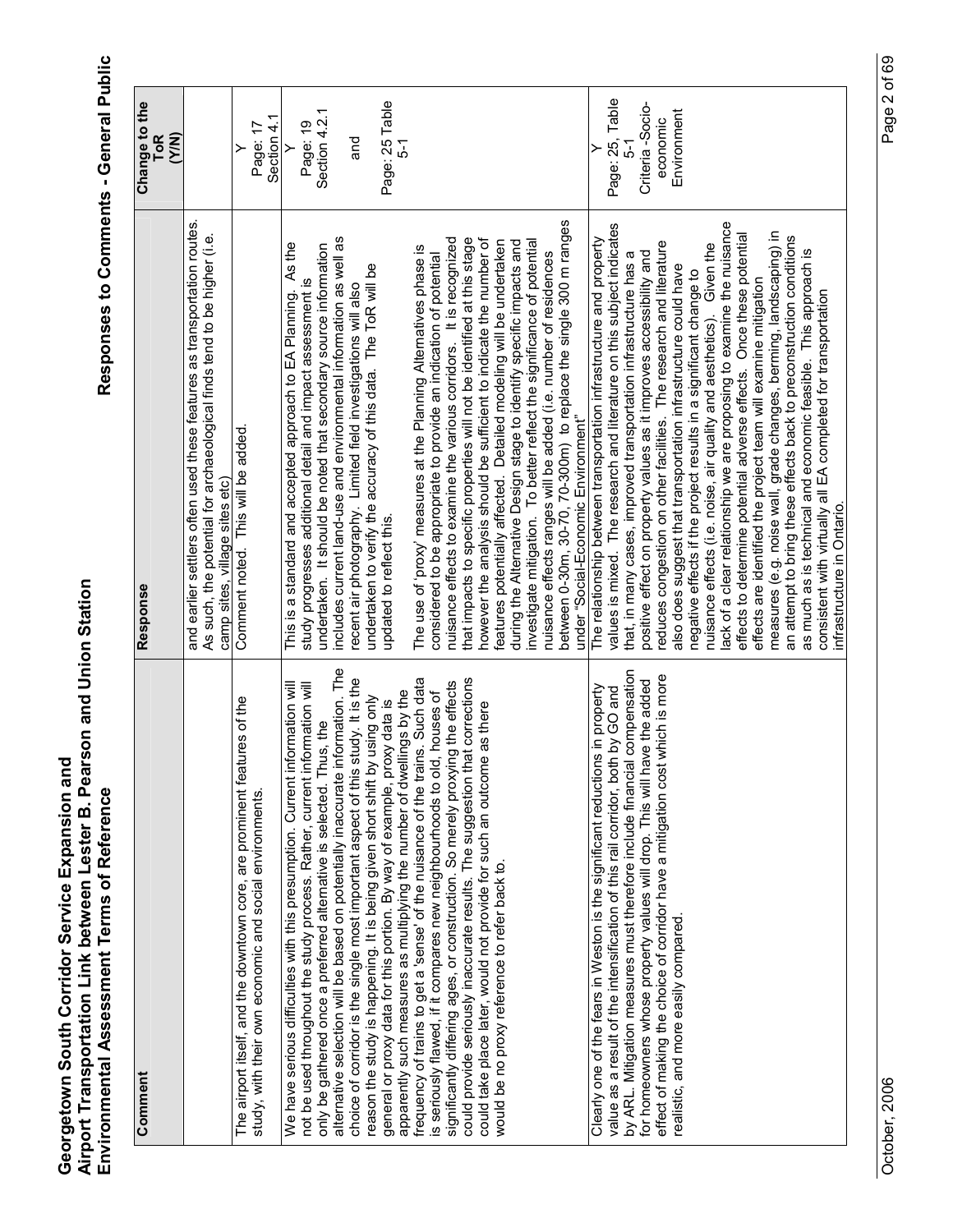| Comment                                                                                                                                                                                                                                                                                                                                                                                      | Response                                                                                                                                                                                                                                                                                                                                                                                                                                                                                                                                                                                                                                                                                           | Change to the                       |
|----------------------------------------------------------------------------------------------------------------------------------------------------------------------------------------------------------------------------------------------------------------------------------------------------------------------------------------------------------------------------------------------|----------------------------------------------------------------------------------------------------------------------------------------------------------------------------------------------------------------------------------------------------------------------------------------------------------------------------------------------------------------------------------------------------------------------------------------------------------------------------------------------------------------------------------------------------------------------------------------------------------------------------------------------------------------------------------------------------|-------------------------------------|
|                                                                                                                                                                                                                                                                                                                                                                                              |                                                                                                                                                                                                                                                                                                                                                                                                                                                                                                                                                                                                                                                                                                    | <b>ToR</b><br>(Y/N)                 |
| Is there a 4th alternative, of expansion of service only in rush hours? If the<br>Is it GO's prediction that the all-day service will attract significant ridership<br>ridership is only present in rush hours, does full day service make sense?<br>and if so where are those studies?                                                                                                      | option of only making improvements in the peak can be documented<br>Additional peak and off peak services are currently proposed but the<br>in the IEA                                                                                                                                                                                                                                                                                                                                                                                                                                                                                                                                             | z                                   |
| Please provide the technical rationale for more than one additional track for<br>GO. The previous study did not indicate more than one new track, and only<br>in certain areas.                                                                                                                                                                                                              | This section is intended to broadly indicate the types of improvements<br>the previous work, one (1) mainline track exists from north of St. Clair<br>required improvements will be identified as part of the EA. Based on<br>service to 2021and a second (2 <sup>nd</sup> ) track may be required to support<br>through to the connection with the CN's Halton Subdivision, one (1)<br>that may be required for this alternative. The specific details of the<br>additional track is required to provide for "enhanced" GO Transit's<br>investigation is part of the new study and will be restudied and<br>GO Transit's "full service" expansion to 2031. However, this<br>documented in the IEA | z                                   |
| separations occur in a section where speeds are limited and frequency is<br>would not<br>require grade separations. This makes sense, as the Weston grade<br>We have been advised that merely expanding GO service<br>such that grade separation is not necessary.                                                                                                                           | This section is intended to broadly indicate the types of improvements<br>that may be required for this alternative. The specific details of the<br>required improvements will be identified as part of the EA                                                                                                                                                                                                                                                                                                                                                                                                                                                                                     | z                                   |
| Again, the previous study did not indicate necessary widening of structures.<br>The difficulty this presents is clearly understanding the minimal GO needs<br>versus those needs presented by the ARL                                                                                                                                                                                        | This section is intended to broadly indicate the types of improvements<br>that may be required for this alternative. The specific details of the<br>required improvements will be identified as part of the EA                                                                                                                                                                                                                                                                                                                                                                                                                                                                                     | z                                   |
| GO line and a to<br>based link along one lane of the gardiner and 427, as well as the provision<br>As indicated, we expect the study to examine both the provision of a rail-<br>of a rail-based seamless connection utilizing the lakeshore<br>be build rail line up the 427 corridor.                                                                                                      | The seamless link along the GO Lakeshore corridor and up 427 has<br>been added to the ToR                                                                                                                                                                                                                                                                                                                                                                                                                                                                                                                                                                                                          | z                                   |
| We expect this to include a partly underground subway alternative, with<br>direct interchange to Bloor line.                                                                                                                                                                                                                                                                                 | optional passenger connections (stations) including the Bloor line as<br>We will look at the most effective option to provide the service with<br>indicated in the ToR                                                                                                                                                                                                                                                                                                                                                                                                                                                                                                                             | Section 5.1.2<br>Page: 21           |
| We also expect to examine the possibility of connecting the GO line at<br>Kipling with this Hydro Corridor as a GO or private service along this<br>corridor.                                                                                                                                                                                                                                | The Hydro corridor is one of the optional corridors being considered<br>and is listed in the ToR                                                                                                                                                                                                                                                                                                                                                                                                                                                                                                                                                                                                   | Section 5.1.2<br>Page: 21<br>$\geq$ |
| comments apply throughout the document where cost is raised as an issue.<br>values be determined, and by whom. For example, if alternative A poisons<br>made between<br>cost and the environment. This is the first indication of this issue, but my<br>What values will be placed on environmental concerns? how will those<br>I would like to better understand how the trade-offs will be | alternative will be clearly documented and explained in the EA Report<br>advantages and disadvantages leading to the selection of a preferred<br>process). The evaluation process will include an assessment of the<br>(as well as through the various meetings that will be held during the<br>The rationale and logic change behind the comparison of the                                                                                                                                                                                                                                                                                                                                        | Section 6.2<br>Page: 30             |
| 3000 fish per year, and costs \$3 Million to implement, but option B only                                                                                                                                                                                                                                                                                                                    | significance of the potential effects that may be caused by the various                                                                                                                                                                                                                                                                                                                                                                                                                                                                                                                                                                                                                            |                                     |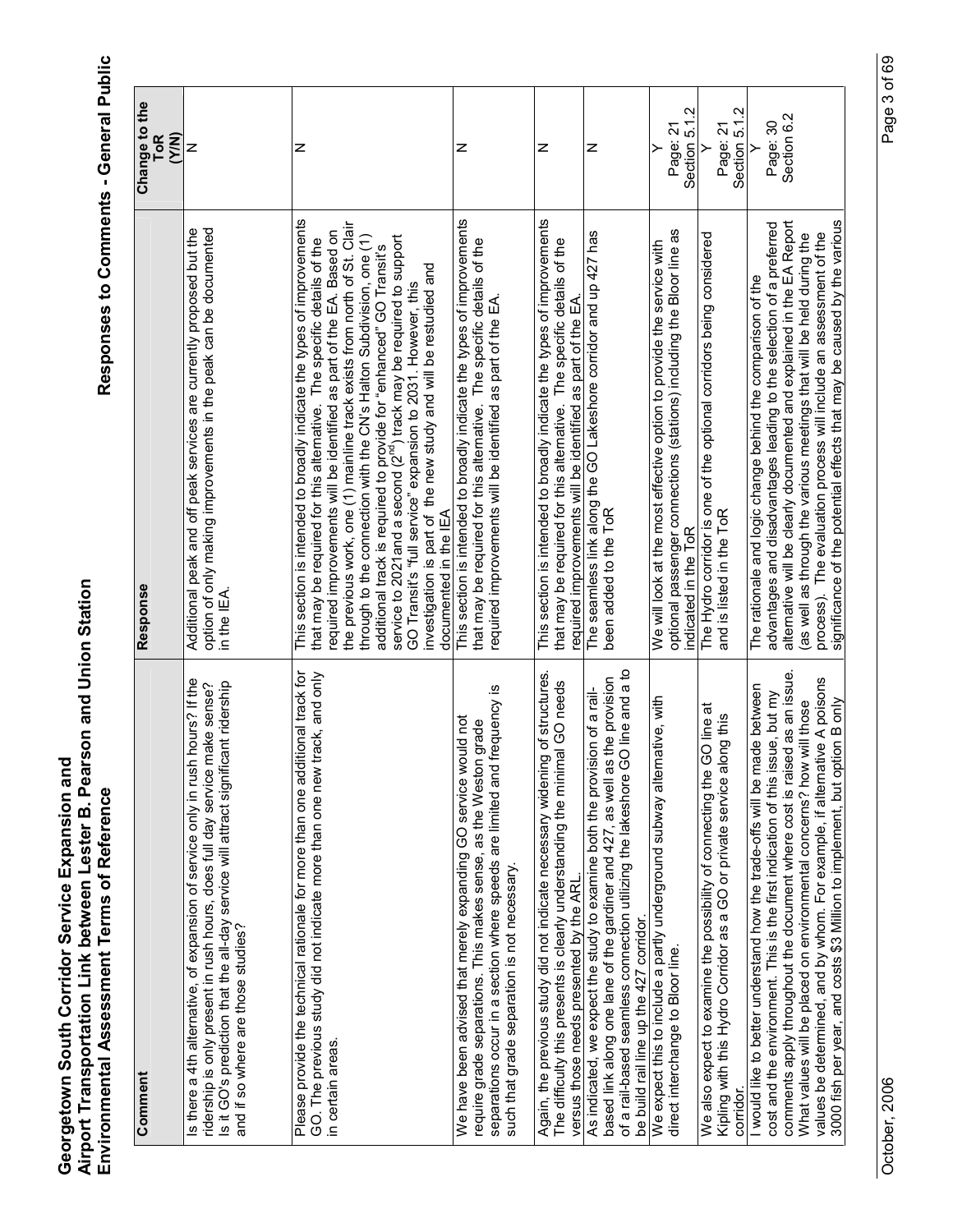| Comment                                                                                                                                                                                                                                                                                                                                                                                                                                                                                                                                              | Response                                                                                                                                                                                                                                                                                                                                                                                                                                                                                                                                                                                                                                                                                                                                                                                                                                                                                                                                                                                                                                                                | Change to the<br><b>ToR</b><br>(Y/N) |
|------------------------------------------------------------------------------------------------------------------------------------------------------------------------------------------------------------------------------------------------------------------------------------------------------------------------------------------------------------------------------------------------------------------------------------------------------------------------------------------------------------------------------------------------------|-------------------------------------------------------------------------------------------------------------------------------------------------------------------------------------------------------------------------------------------------------------------------------------------------------------------------------------------------------------------------------------------------------------------------------------------------------------------------------------------------------------------------------------------------------------------------------------------------------------------------------------------------------------------------------------------------------------------------------------------------------------------------------------------------------------------------------------------------------------------------------------------------------------------------------------------------------------------------------------------------------------------------------------------------------------------------|--------------------------------------|
| protection of someone else's budget. If the cost was human lives, would we<br>significance? If the minimal adverse effect to the environment is achievable<br>believe the study should be forced to compromise the environment for the<br>decide? Isn't the cost merely a matter of political will, not of environmental<br>while the purpose is met, isn't cost a matter left to the politicians? I don't<br>how do we<br>poisons 1000 fish per year but costs \$4 Million to implement,<br>put a value on it, and add it to the cost of the study? | significance of effects. The wording in Section 6.2 will be modified to<br>better reflect this concept. Consideration will be given to eliminating<br>include in the evaluation as it is important to understand whether an<br>recognized that many of the alternatives under consideration would<br>require the expenditure of public funds. This should be included in<br>alternative is affordable and able to be implemented. It should be<br>project team specialists in order to determine the magnitude and<br>The Project Team is of the opinion that cost is a valid criterion to<br>alternatives. This assessment will be undertaken by the various<br>the term 'trade-off' to enhance clarity.<br>the evaluation of alternatives.                                                                                                                                                                                                                                                                                                                            |                                      |
|                                                                                                                                                                                                                                                                                                                                                                                                                                                                                                                                                      | disagrees with the rationale behind the decision making process, they<br>stakeholders will have the opportunity to comment on this process. It<br>noted. Pure cost-benefit evaluation methods are rarely (if ever) used<br>The final suggestion of putting costs to all potential effects has been<br>Approach where the evaluation of alternatives and 'trade-offs' made<br>should also be noted that the Ontario Minister of the Environment is<br>reason for this is it is difficult to convert all impacts to a dollar value.<br>have the right to submit their comments to the Minister and explain<br>why they feel the Project Team made the wrong 'trade-offs'. The<br>in Environmental Assessment Planning in Ontario. The primary<br>For this reason we have chosen to use a Reasoned Argument<br>by the Project Team will be clearly documented and explained<br>the ultimate decision maker. If an individual, group or agency<br>ultimate decision rests with the Minister of the Environment.<br>throughout the planning process. It should be noted that |                                      |
| examine all possibilities, including rail north then west (Bradford to Finch,<br>While I don't disagree with the families of corridors, I think we need to<br>for example) and Rail West then north.                                                                                                                                                                                                                                                                                                                                                 | our PLC and there was common agreement that this option would fall<br>out in any early evaluation because of its additional length and travel<br>We discussed the option of going across the Finch Hydro corridor at<br>Cost to construct new rail in various parallel corridors will be similar.<br>time. Having said that we can list all possible options and consider<br>this alternative during the first step of the evaluation process to<br>determine whether this alternative is reasonable.                                                                                                                                                                                                                                                                                                                                                                                                                                                                                                                                                                   | Section 5.1.2<br>Page: 21            |
| process one choice is clearly more environmentally costly, should the study<br>Shouldn't item 1 be the cost to the environment, and the remaining items<br>follow (my comments re cost above still apply). If, in the pre-screening<br>gnore that?                                                                                                                                                                                                                                                                                                   | alternative does not address the purpose of the study to a meaningful<br>determine whether an alternative is reasonable. It is recognized that<br>degree at a reasonable cost it would not be considered a reasonable<br>first step does not include an examination of potential environmental<br>effects. However the rationale for this approach is that if an<br>The objective of the first step of the evaluation process is to                                                                                                                                                                                                                                                                                                                                                                                                                                                                                                                                                                                                                                     | Z                                    |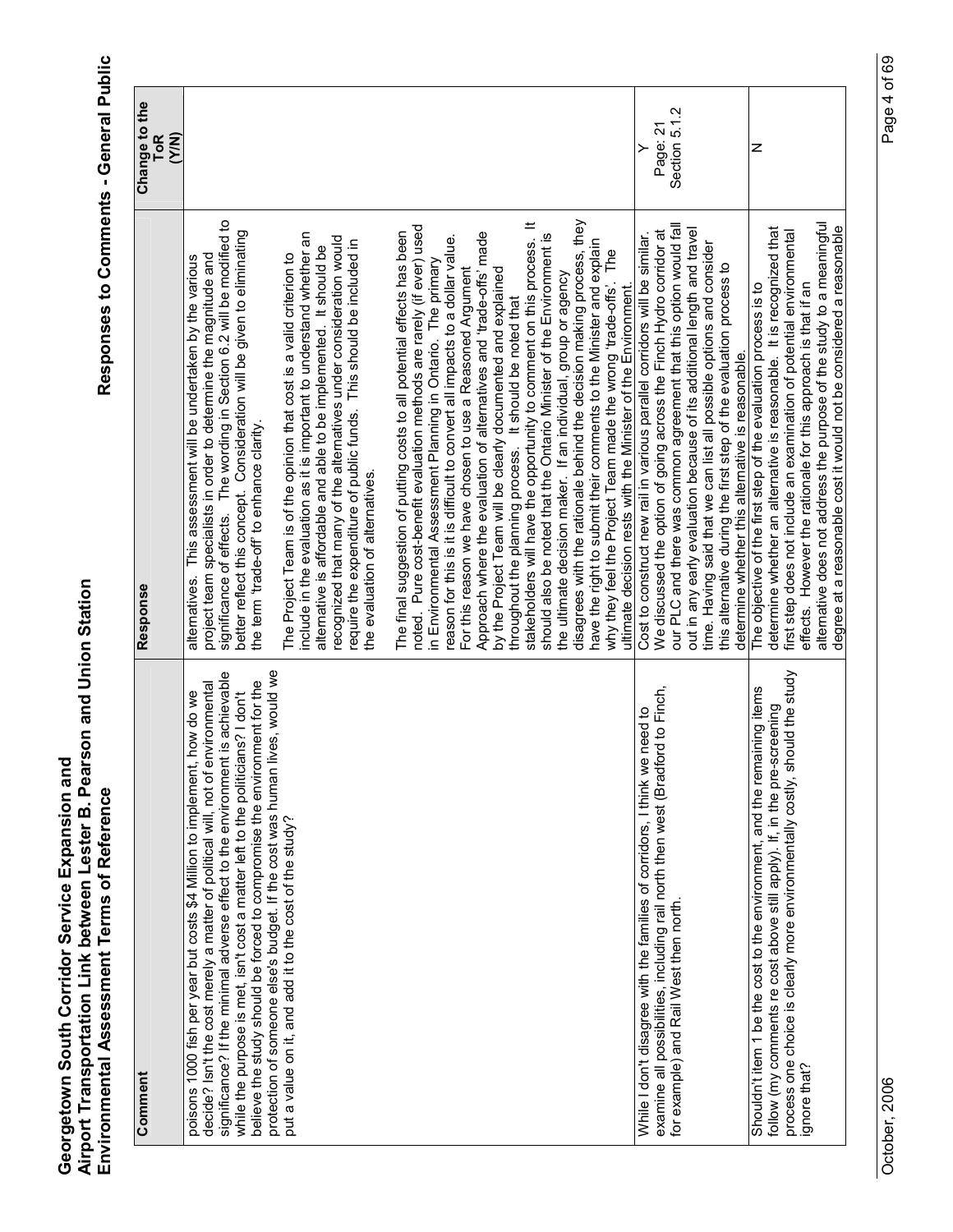| Comment                                                                                                                                                                                                                                                                                                                                                                                                                                                                                                                                                                                                                                                                                                                                                                                                           | Response                                                                                                                                                                                                                                                                                                                                                                                                                                                                                                                                                                                                                                | Change to the<br><b>ToR</b><br>(Y/N)                                  |
|-------------------------------------------------------------------------------------------------------------------------------------------------------------------------------------------------------------------------------------------------------------------------------------------------------------------------------------------------------------------------------------------------------------------------------------------------------------------------------------------------------------------------------------------------------------------------------------------------------------------------------------------------------------------------------------------------------------------------------------------------------------------------------------------------------------------|-----------------------------------------------------------------------------------------------------------------------------------------------------------------------------------------------------------------------------------------------------------------------------------------------------------------------------------------------------------------------------------------------------------------------------------------------------------------------------------------------------------------------------------------------------------------------------------------------------------------------------------------|-----------------------------------------------------------------------|
|                                                                                                                                                                                                                                                                                                                                                                                                                                                                                                                                                                                                                                                                                                                                                                                                                   | Potential environmental effects will be considered in the<br>second step of the process as well as during the evaluation of Design<br>alternative no matter how high or low the potential environment<br>See the previous response related to cost-benefit analysis.<br>effects were.<br>Alternatives.                                                                                                                                                                                                                                                                                                                                  |                                                                       |
| result of potential road and traffic pattern disruption. Socio-economic cost to<br>property value for residents immediately abutting the rail corridor. However,<br>property values. Economic cost of lost business to local businesses as a<br>long term, if the business and socio-economic fabric of the community is<br>businesses is a different socio-economic reality than living near a set of<br>communities as a result of degradation of community. For example, the<br>There are a number of factors missing. Economic cost of reductions in<br>direct result of noise, vibration and air quality will create a reduction in<br>community, and these costs need to be weighed. Living near a set of<br>irrepairably damaged, the losses will spread farther into the entire<br>boarded-up businesses. | Potential Impacts to Access will be changed to Potential Impacts to<br>Community Access. Under the "Measure" for this "Criteria" the first<br>relates to potential business effects. The effect on road and traffic<br>sentence will be changed to "Assessment of impacts on residents<br>See the previous response related to property values. This also<br>The next "Criteria" item in the table will be changed to "Potential<br>pattern disruption has been included in the proposed criteria.<br>and businesses of potential road closures or diversions."<br>Impacts to Existing and Future Land Use and Economic<br>Development" | Socio-economic<br>5-1, Criteria -<br>Environment<br>Page: 25<br>Table |
| Here we disagree. The quality and age of the structures being compared is<br>but one reason why a proxy system will not yield a proper comparison.                                                                                                                                                                                                                                                                                                                                                                                                                                                                                                                                                                                                                                                                | nuisance effects to examine the various corridors. It will assist us in<br>during the design alternatives stage to identify specific impacts and<br>investigate mitigation. To better reflect the significance of potential<br>The use of 'proxy' indicators at the Planning Alternatives phase is<br>nuisance effects ranges will be added (i.e. number of residences<br>considered to be appropriate to provide an indication of potential<br>screening the alternatives. Detailed modeling will be undertaken<br>between 0-30m, 30-70, 70-300m)                                                                                      | Page: 25 Table<br>Criteria-Socio-<br>Environment<br>economic<br>51    |
| This should include a study of other forms of culture - art, entertainment,<br>etc, which may be lost or gained by the project.                                                                                                                                                                                                                                                                                                                                                                                                                                                                                                                                                                                                                                                                                   | usually be assessed in terms of other typical indicators such as direct<br>The value of art and entertainment is highly subjective, but it can<br>impacts (displacement, proximity/nuisance effects) to existing or<br>planned land use (business operations, recreational amenities<br>institutional/cultural centres). This will be done in the detailed<br>analvsis.                                                                                                                                                                                                                                                                 | Page: 25 Table<br>5-1 Criteria for<br>Eval-uation                     |
| comes to the potential damage to the environment - how much is each fish<br>or frog (or human life) worth, or is that something that should be left to<br>is when it<br>Again my comments - what will drive the cost/benefit analys<br>others to decide?                                                                                                                                                                                                                                                                                                                                                                                                                                                                                                                                                          | See the previous response related to evaluation method and cost-<br>benefit analysis.                                                                                                                                                                                                                                                                                                                                                                                                                                                                                                                                                   | z                                                                     |
| icipality says no<br>trade-off? Does<br>the govemment have a cost per life figure that you will use? Will municipal<br>budget<br>plans trump government guidelines or cost? (EG, if the mun<br>road closures but the cost of keeping roads open isn't in the<br>Please explain what is meant by 'trade-offs'. Is there a cost<br>provided by the province, what happens?)                                                                                                                                                                                                                                                                                                                                                                                                                                         | See the previous response related to evaluation method                                                                                                                                                                                                                                                                                                                                                                                                                                                                                                                                                                                  | z                                                                     |
| Again, please explain trade-offs. Does this mean that some fish are worth                                                                                                                                                                                                                                                                                                                                                                                                                                                                                                                                                                                                                                                                                                                                         | See the previous response related to evaluation method and cost-                                                                                                                                                                                                                                                                                                                                                                                                                                                                                                                                                                        | Z                                                                     |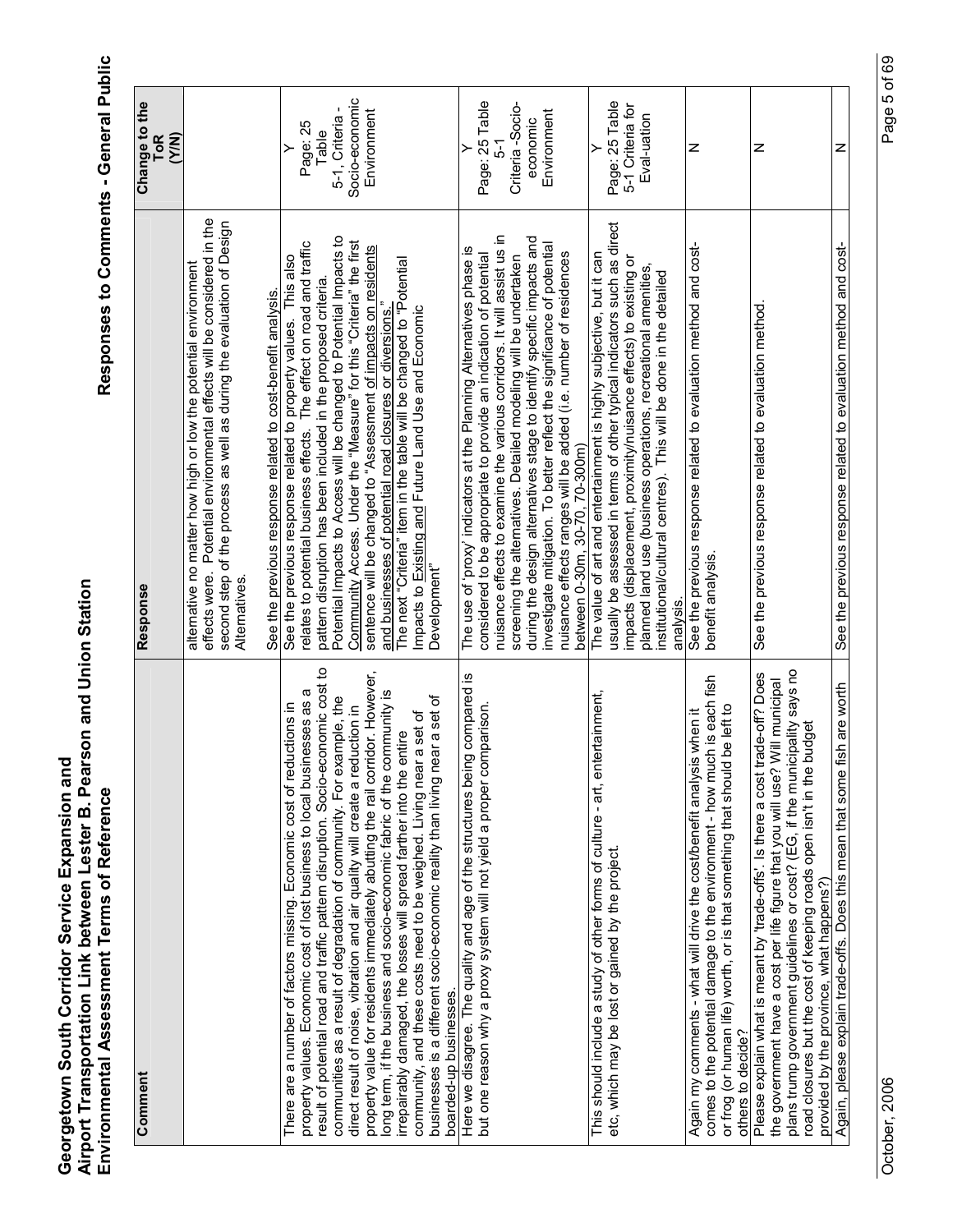| Comment                                                                                                                                                                                                                                                                                                                                                                                                                                                                                                                                                                                                                                                                                                                                                                                                                                          | Response                                                                                                                                                                                                                                                                                                                                                                                                                                                                                                                                                                                                         | Change to the<br><b>ToR</b>                       |
|--------------------------------------------------------------------------------------------------------------------------------------------------------------------------------------------------------------------------------------------------------------------------------------------------------------------------------------------------------------------------------------------------------------------------------------------------------------------------------------------------------------------------------------------------------------------------------------------------------------------------------------------------------------------------------------------------------------------------------------------------------------------------------------------------------------------------------------------------|------------------------------------------------------------------------------------------------------------------------------------------------------------------------------------------------------------------------------------------------------------------------------------------------------------------------------------------------------------------------------------------------------------------------------------------------------------------------------------------------------------------------------------------------------------------------------------------------------------------|---------------------------------------------------|
| more than others? Does this mean that there is a trade-off of cost versus<br>the environment?                                                                                                                                                                                                                                                                                                                                                                                                                                                                                                                                                                                                                                                                                                                                                    | benefit analysis.                                                                                                                                                                                                                                                                                                                                                                                                                                                                                                                                                                                                | (Y/N)                                             |
| means we are buying a pig in a poke. GO could, after the fact, determine its<br>the environment or portions thereof, as a part of the 'trade-off' rationale, we<br>To do otherwise<br>Reference? Is it not a fundamental part of understanding what the process<br>value systems, and apply them and it would be clear, and understandable,<br>need to compare apples to apples. If there is a value that GO will place on<br>Who decides on the 'relative significance' of the impacts and how are they<br>will be to pre-establish reference points for these kinds of items. Again,<br>come back to, quantitative evaluations need to be determined, and we<br>valued. Should not these values be clearly spelled out in the Terms of<br>should know what it is as part of these terms of reference.<br>but not necessarily reasonable to us. | concept. Consideration will be given to eliminating the term 'trade-off'<br>team specialists in order to determine the magnitude and significance<br>The assessment of impacts will be undertaken by the various project<br>rationale and logic change behind the comparison of the advantages<br>and disadvantages leading to the selection of a preferred alternative.<br>The wording in Section 6.2 will be modified to better reflect this<br>of effects. This assessment will be clearly documented. The<br>See the previous response related to cost-benefit analysis.<br>to enhance clarity.              | Section 6.2<br>Page: 30,<br>≻                     |
| measures GO intends to apply at this stage, so we have an opportunity to<br>comment and be consulted on the development of those criteria and<br>Again, a pig in a poke. We need to know what specific criteria and<br>measures, and ensure they are reasonable                                                                                                                                                                                                                                                                                                                                                                                                                                                                                                                                                                                  | See the previous response related to evaluation method                                                                                                                                                                                                                                                                                                                                                                                                                                                                                                                                                           | Page: 25 Table<br>5-1 Criteria for<br>Eval-uation |
| Where is the effect on individual property values?                                                                                                                                                                                                                                                                                                                                                                                                                                                                                                                                                                                                                                                                                                                                                                                               | See the previous response related to property values.                                                                                                                                                                                                                                                                                                                                                                                                                                                                                                                                                            | Z                                                 |
| How does GO identify who are stakeholders? Apparently the Toronto Board<br>is the rationale?<br>of Trade has been identified by GO as a stakeholder. What<br>How will it be applied to others?                                                                                                                                                                                                                                                                                                                                                                                                                                                                                                                                                                                                                                                   | adversely effected by the project is a stakeholder. Any individual or<br>attendance of public meetings and submission of comments and<br>The Toronto Board of Trade has been contacted as an umbrella<br>group can participate and provide input to the study through the<br>Everyone who has an interest or will be potentially positively or<br>group speaking for many businesses in Toronto.<br>suggestions to the Project Team.                                                                                                                                                                             | z                                                 |
| It was suggested that the makeup of the PLC would change throughout the<br>study to reflect changing scopes. How will this happen? Why is this not<br>reflected in this section?                                                                                                                                                                                                                                                                                                                                                                                                                                                                                                                                                                                                                                                                 | We said that the make-up might change once a preferred corridor is<br>selected. At the ToR stage we have attempted to get representation<br>representing those areas might no longer be interested in<br>for the entire study and as certain corridors fall off people<br>participating. The ToR will be modified to reflect this.                                                                                                                                                                                                                                                                               | Page: 36<br>2 <sup>nd</sup> para                  |
| How will this be accomplished?                                                                                                                                                                                                                                                                                                                                                                                                                                                                                                                                                                                                                                                                                                                                                                                                                   | potential effects tend focus on drainage and stormwater runoff issues<br>operational effects. An example of this is impacts to fisheries. Often<br>Construction effects of a project are often significantly different from<br>during construction potential effects are related to sediment and<br>construction/culvert extensions). During the operational stage<br>erosion control as a result of soil disturbances of construction<br>Potential environmental effects for all stages will be identified<br>activities and direct effects for in water construction (i.e. pier<br>(i.e. quality and quantity) | Z                                                 |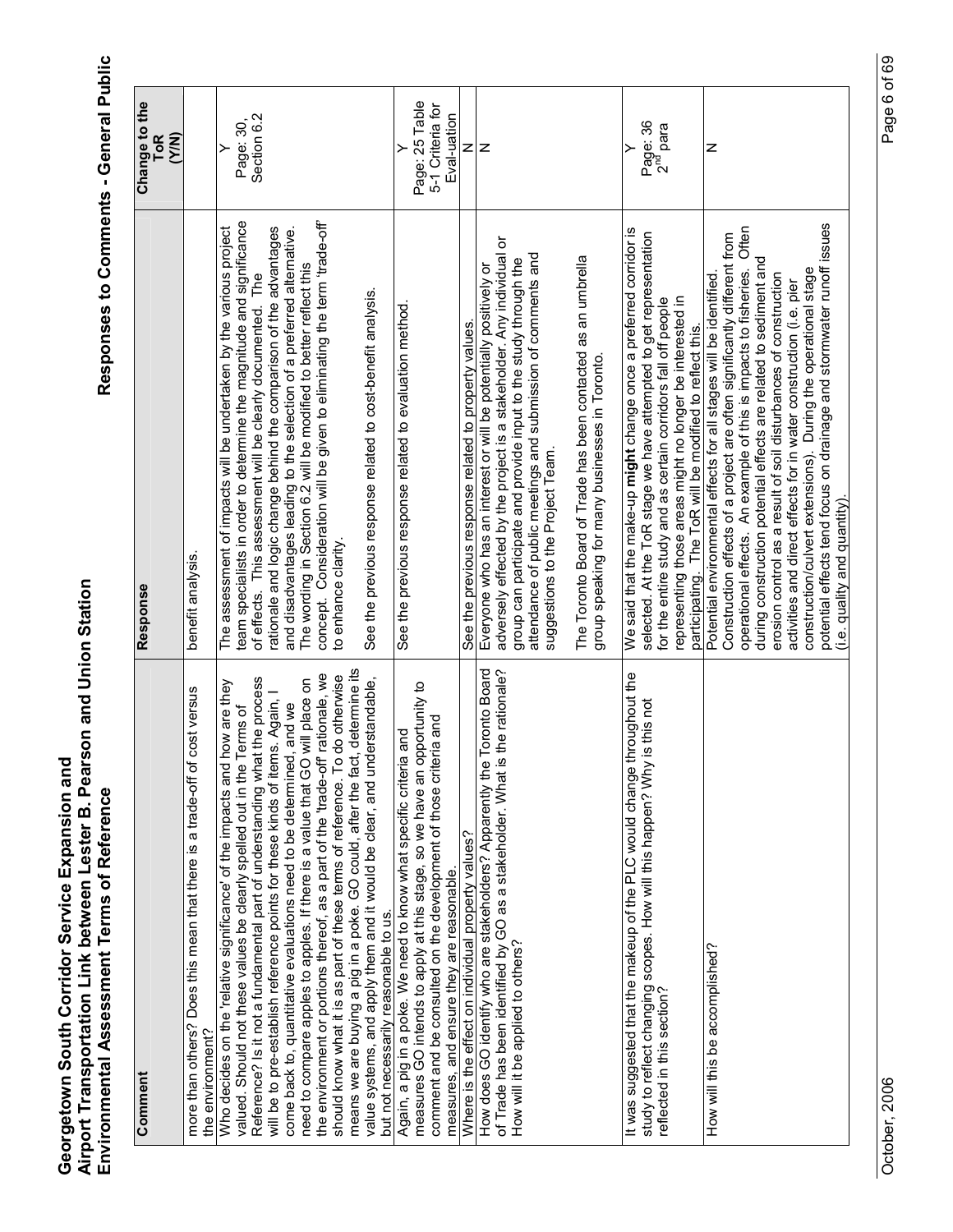| Comment                                                                                                                                                                                                                                                                                                                                                                                                         | Response                                                                                                                                                                                                                                                                                                                                                                                                                                                                                                                                                           | Change to the<br><b>ToR</b><br>(Y/N) |
|-----------------------------------------------------------------------------------------------------------------------------------------------------------------------------------------------------------------------------------------------------------------------------------------------------------------------------------------------------------------------------------------------------------------|--------------------------------------------------------------------------------------------------------------------------------------------------------------------------------------------------------------------------------------------------------------------------------------------------------------------------------------------------------------------------------------------------------------------------------------------------------------------------------------------------------------------------------------------------------------------|--------------------------------------|
| How will this be accomplished? What does GO consider to be cumulative<br>effects - Long term pollution? long term socio-economic damage? Etc.                                                                                                                                                                                                                                                                   | effects of malfunctions or accidents that may occur in connection with<br>the project and any cumulative environmental effects that are likely to<br>result from the project in combination with other projects or activities<br>Environmental Assessment Act (CEAA) Screening Report. Section<br>environmental effects of the project, including the environmental<br>Cumulative effects assessment will be included in the Canadian<br>16 (1) of CEAA requires a screening report to include 'the<br>that have been or will be carried out".                     | z                                    |
|                                                                                                                                                                                                                                                                                                                                                                                                                 | known projects or activities on factor areas. An example of this would<br>the remaining 19ha of the woodlot. CEAA requires that these issues<br>In simpler terms this means explaining the potential effects of other<br>private development may be planned and approved that will impact<br>be a new highway may impact the fringe 1ha of a 20ha woodlot. A<br>related to other projects be identified in a Screening Report.                                                                                                                                     |                                      |
| EA requires that the proponent only operate between the hours of 6 am and<br>midnight, and the proponent decides to run 24 hours, what happens? Who<br>What will be the consequences of failures? Whose jurisdiction will it be to<br>enforce those failures? What will bind the proponent? For example, if the<br>forces them to do what? On what authority? What penalties are provided<br>for noncompliance? | Environment is responsible for enforcement. We have provided the<br>Ontario Minister of the Environment are considered binding. The<br>penalties for offences are outlined in Section 38 of the Ontario<br>Environmental Assessment Act. The Ontario Minister of the<br>All Conditions of Approval imposed on a proponent by the<br>specific wording of this Section for your information.                                                                                                                                                                         | z                                    |
|                                                                                                                                                                                                                                                                                                                                                                                                                 | an approval issued or given under this Act is guilty of an offence and<br>38. Every person, whether as principal or agent, or an employee of<br>regulations or fails to comply with an order or a term or condition of<br>than \$10,000 and on a subsequent conviction to a fine of not more<br>than \$25,000 for every day or part thereof upon which the offence<br>either of them, who contravenes any provision of this Act or the<br>on conviction is liable on a first conviction to a fine of not more<br>occurs or continues. R.S.O. 1990, c. E.18, s. 38. |                                      |
| Writing to request inclusion of name on mailing list.                                                                                                                                                                                                                                                                                                                                                           | Name has been added to the mailing list                                                                                                                                                                                                                                                                                                                                                                                                                                                                                                                            | z                                    |
| crumble the mortar in the walls of our Edwardian houses. What will this<br>tracks, and the effect of the high vibrations from the express trains will<br>As a homeowner living directly adjacent to the rail line, I am also requesting<br>proposed project. I was told a large concrete wall will be built along the<br>an informed response regarding information I have received about this                  | identified a preferred alternative at this point in time. Specific design<br>plans, impact assessment and mitigation measures (eg noise walls<br>Reference to guide the subsequent Environmental Assessment. A<br>preferred alternative has not been identified yet. We will have not<br>At this point in the process, we are developing the Terms of                                                                                                                                                                                                              | Z                                    |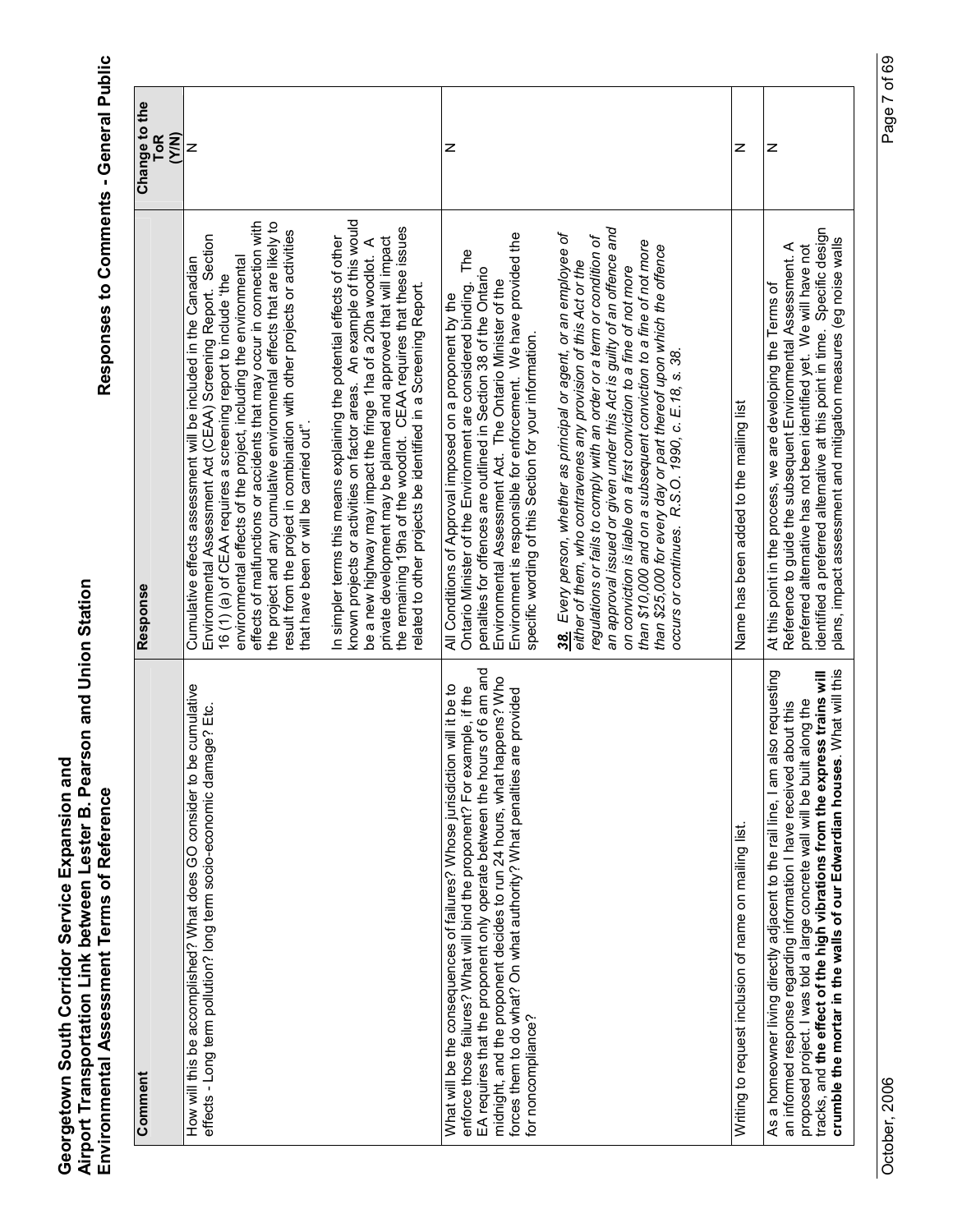| Comment                                                                                                                                                                                                                                                                                                                                                                                                                                                                                                                                                                                                    | Response                                                                                                                                                                                                                                                                                                                                                                                                                                                                                                                                                                                                                                                                                                                                          | Change to the<br><b>ToR</b><br>(Y/N) |
|------------------------------------------------------------------------------------------------------------------------------------------------------------------------------------------------------------------------------------------------------------------------------------------------------------------------------------------------------------------------------------------------------------------------------------------------------------------------------------------------------------------------------------------------------------------------------------------------------------|---------------------------------------------------------------------------------------------------------------------------------------------------------------------------------------------------------------------------------------------------------------------------------------------------------------------------------------------------------------------------------------------------------------------------------------------------------------------------------------------------------------------------------------------------------------------------------------------------------------------------------------------------------------------------------------------------------------------------------------------------|--------------------------------------|
| bought and renovated homes, thereby improving the economic viability of<br>have recently<br>do to the quality of life in the junction, where many people<br>the area?                                                                                                                                                                                                                                                                                                                                                                                                                                      | etc.) will be identified as part of the study.                                                                                                                                                                                                                                                                                                                                                                                                                                                                                                                                                                                                                                                                                                    |                                      |
| leaders' prioritizing the quality of living for city residents as secondary to the<br>the increasing<br>The rail line has provided our neighbourhood with a much needed green<br>space which counteracts the low air quality caused by the local rubber<br>amount of commuter traffic in the junction area) is indicative of the city<br>factory and abattoir. I am concerned this rail link (along with<br>needs of commuters living outside the city.                                                                                                                                                    | impacts associated with potential improvements in the rail corridor,<br>berming, landscaping) in an attempt to bring these effects back to<br>preconstruction conditions as much as is technical and economic<br>These nuisance effects will be examined as part of the EA Study.<br>We acknowledge that you are concerned with potential negative<br>such as air quality degradation with the removal of green space<br>Once these potential effects are identified the project team will<br>examine mitigation measures (e.g. noise wall, grade changes,<br>feasible.                                                                                                                                                                           | z                                    |
| be considered?<br>Toronto needs homeowners! Will our community concerns                                                                                                                                                                                                                                                                                                                                                                                                                                                                                                                                    | warranted, input will be integrated into the Terms of Reference, and<br>Comments and concerns expressed by the local community are<br>encouraged and accepted throughout the process, and will be<br>reviewed and responded to, as appropriate. Where ever it is<br>the evaluation of alternatives.                                                                                                                                                                                                                                                                                                                                                                                                                                               | z                                    |
| noticed the time and location were finally posted. I would have liked to have<br>web site for the past week, almost daily, but didn't notice the time & location<br>When was info of the June 19 <sup>th</sup> meeting posted on-line? I have been on the<br>details. I popped on this evening (when the meeting was taking place) and<br>gone. I sort of feel that this should have been posted at least 3 or 4 weeks<br>out. If it was, please forgive me, as I did try to find it. This is going to really<br>affect me. I also posted 2 questions on-line, but have not yet received any<br>responses. | All meeting summaries will be posted the project website when<br>We apologize for the delay of the response to your questions.<br>available.                                                                                                                                                                                                                                                                                                                                                                                                                                                                                                                                                                                                      | z                                    |
| I would like more information please, as there is a lot I don't know and<br>understand. I live on the Milton line, right near Strachan. Will trains be<br>going by frequently?                                                                                                                                                                                                                                                                                                                                                                                                                             | framework for undertaking an Environmental Assessment Study. The<br>Individual Environmental Assessment Study that will look at a number<br>Union Station. The Terms of Reference is a document that provides a<br>Terms of Reference outlines the range and types of alternatives to be<br>not able to answer you questions regarding the frequency of trains at<br>A preferred alternative has not been identified yet. As such, we are<br>of options for GO Transit expansion in the Georgetown Weston rail<br>corridor and for the Airport Transportation Link from the Airport to<br>We are currently at the draft Terms of Reference phase of an<br>considered and the process for generating and evaluating<br>alternatives.<br>this time. | z                                    |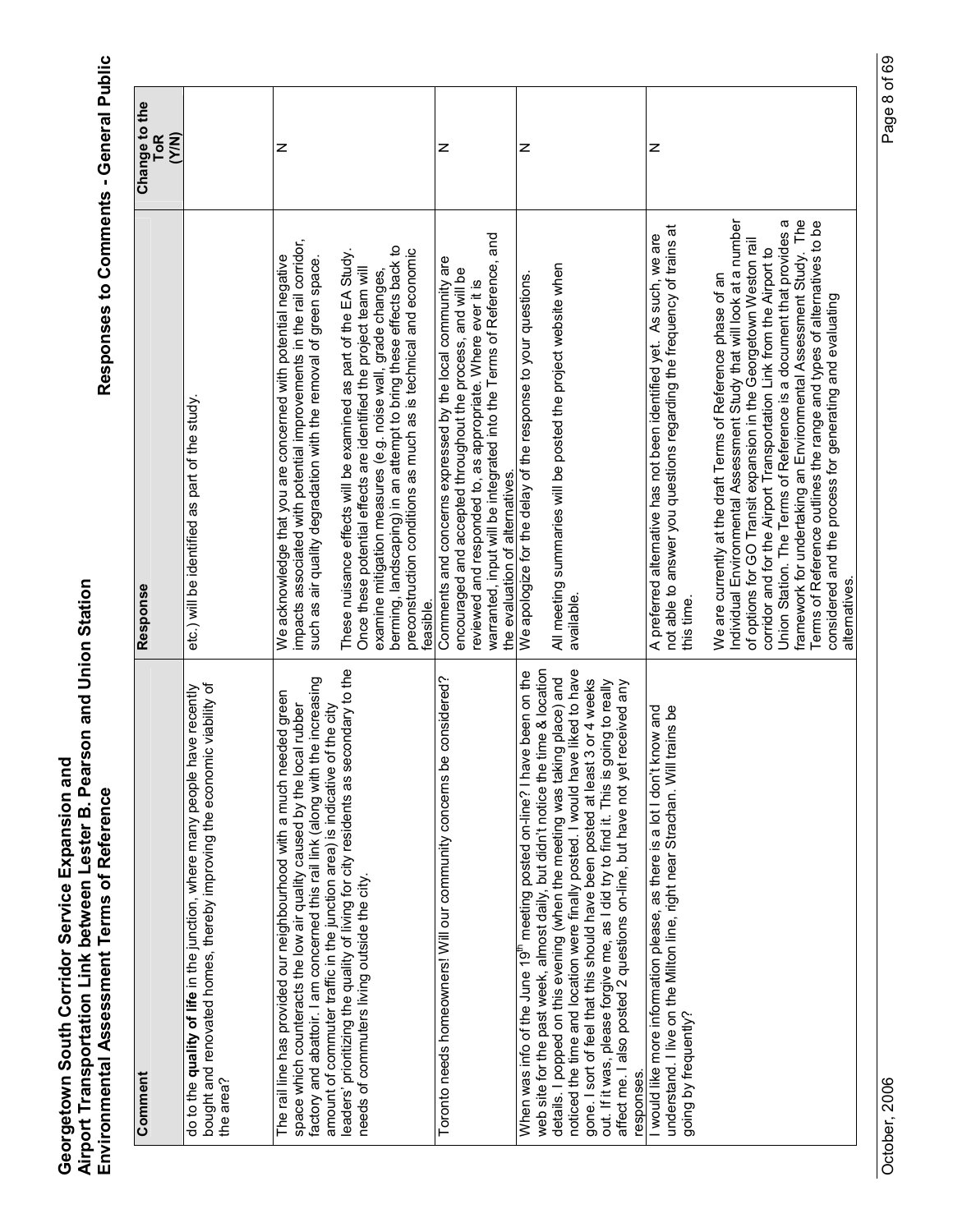| Comment                                                                                                                                                                                                                                                                                                                            | Response                                                                                                                                                                                                                                                                                                                                                                                                                                                                                                                                                                                                                                                                                                                                                                                                                                                                                                                                                                                                                            | Change to the<br>(Y/N)<br><b>ToR</b> |
|------------------------------------------------------------------------------------------------------------------------------------------------------------------------------------------------------------------------------------------------------------------------------------------------------------------------------------|-------------------------------------------------------------------------------------------------------------------------------------------------------------------------------------------------------------------------------------------------------------------------------------------------------------------------------------------------------------------------------------------------------------------------------------------------------------------------------------------------------------------------------------------------------------------------------------------------------------------------------------------------------------------------------------------------------------------------------------------------------------------------------------------------------------------------------------------------------------------------------------------------------------------------------------------------------------------------------------------------------------------------------------|--------------------------------------|
|                                                                                                                                                                                                                                                                                                                                    | As the study processes and a preferred alternative has been selected<br>we will be able to provide you additional details. We will add you to<br>our mailing list to ensure you are kept informed of the study's<br>progress.                                                                                                                                                                                                                                                                                                                                                                                                                                                                                                                                                                                                                                                                                                                                                                                                       |                                      |
| am worried this will affect my property values (I saved for years and just<br>bought my first place).                                                                                                                                                                                                                              | suggest that transportation infrastructure could have negative effects<br>corridor. The research and literature on this subject indicates that, in<br>congestion on other facilities. The research and literature also does<br>effects. Once these potential effects are identified the project team<br>if the project results in a significant change to nuisance effects (i.e.<br>examine potential nuisance effects to determine potential adverse<br>will examine mitigation measures (e.g. noise wall, grade changes,<br>berming, landscaping) in an attempt to bring these effects back to<br>many cases, improved transportation infrastructure has a positive<br>effect on property values as it improves accessibility and reduces<br>preconstruction conditions as much as is technical and economic<br>property values as a result of potential improvements in the rail<br>noise, air quality and aesthetics). As part of this study we will<br>We acknowledge your concern regarding potential impacts to<br>feasible. | z                                    |
| am feeling that our voices are not being heard. Can someone please help<br>me out? If you are not the individual to speak with, could I trouble you to<br>point me in the right direction?                                                                                                                                         | You can provide input at any point during this study. Stay tuned to the<br>You can also provide input to the study through our website. We will<br>project website for upcoming public meetings, and updated project<br>respond to your questions as soon as possible.<br>http://www.georgetownpearsonstudy.ca<br>information at:                                                                                                                                                                                                                                                                                                                                                                                                                                                                                                                                                                                                                                                                                                   | z                                    |
| egarding the<br>GO train going by in the morning and afternoon, but infrequently, and only<br>indow of the<br>ξ<br>detrimental effect that the proposed Air Rail Link will have on<br>I now face the GO train tracks, and I have of view from my wi<br>As a resident of King West, I wanted to express my concern<br>neighbourhood | Individual Environmental Assessment Study that will look at a number<br>appears to be the one you prefer. The Terms of Reference phase will<br>of options for GO Transit expansion in the Georgetown Weston rail<br>corridor and for the Airport Transportation Link from the Airport to<br>Union Station. One of the options is a "do nothing" option which<br>We are currently in the draft Terms of Reference phase of an                                                                                                                                                                                                                                                                                                                                                                                                                                                                                                                                                                                                        | z                                    |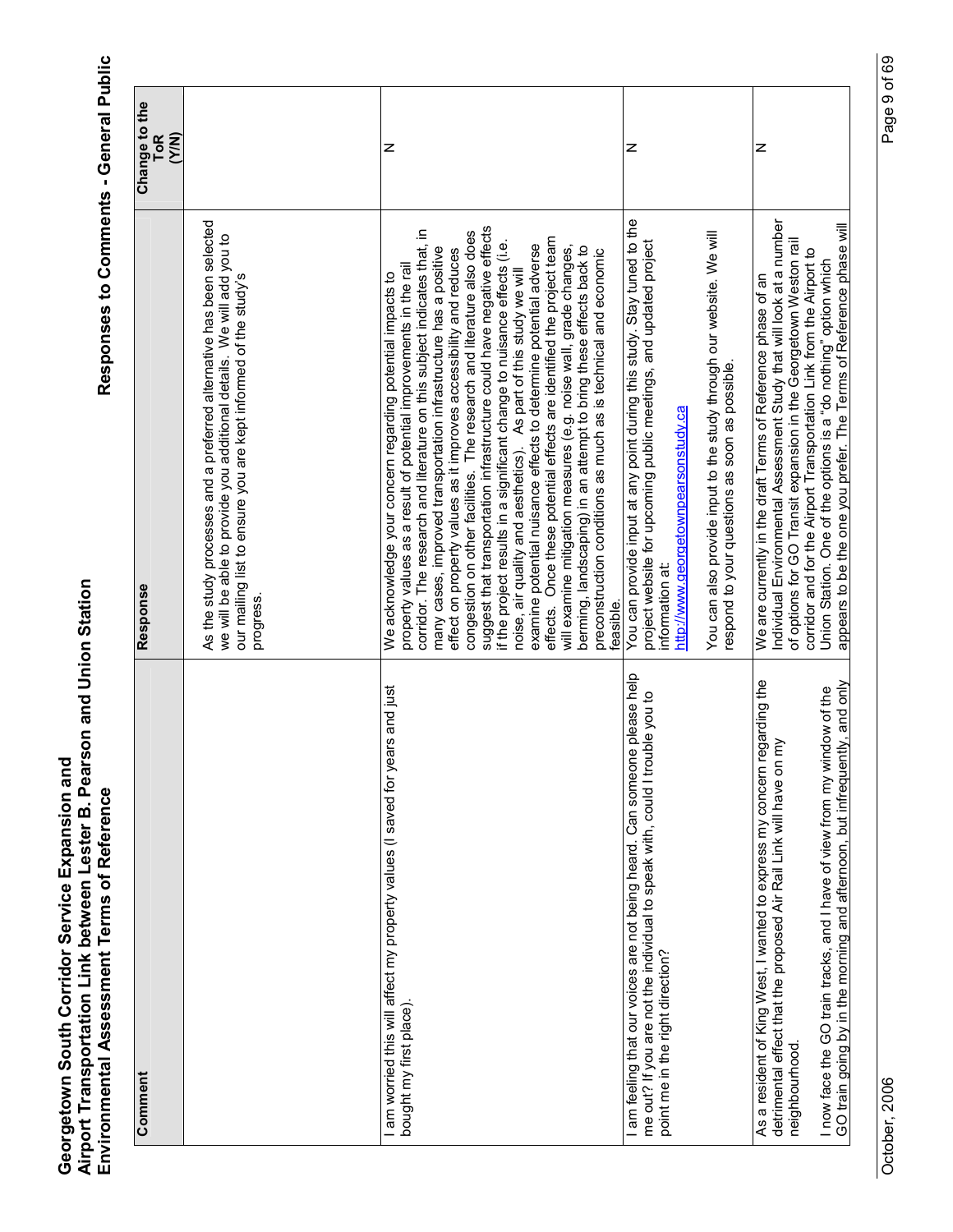| Comment                                                                                                                                                                                                                                                                                                       | Response                                                                                                                                                                                                                                   | Change to the<br><b>ToR</b> |
|---------------------------------------------------------------------------------------------------------------------------------------------------------------------------------------------------------------------------------------------------------------------------------------------------------------|--------------------------------------------------------------------------------------------------------------------------------------------------------------------------------------------------------------------------------------------|-----------------------------|
|                                                                                                                                                                                                                                                                                                               |                                                                                                                                                                                                                                            | (Y/N)                       |
| frequent train running directly behind my house, in full view of my window,<br>friend, BBQ,<br>at select periods, which does not bother us at all. However, having a<br>is really very upsetting. Can you imagine trying to talk with a                                                                       | identify the variety of options we would be studying for each of these<br>projects.                                                                                                                                                        |                             |
| inutes, or every<br>imagine how it would feel to be in our shoes. Not only will it decrease my<br>30 minutes, all day? I implore you to empathize with our situation and<br>quality of life, but it will also serve to decrease property value<br>read, or enjoy a calm moment as a train goes by every 10 mi | notification, and making your voice heard. You can also provide input<br>forthcoming Public Information Centres (PIC), see attached<br>You can participate in this study by attending one of three<br>to the study through our website at: |                             |
| our situation, in the way of hiding the unsightly view and sounds (i.e. trees<br>Without any promise of accommodations that will be made to residents in<br>and a sound barrier), I'm sure you can see how this would be very<br>upsetting.                                                                   | Committee meetings where you can view some of the alternatives<br>The website also contains summaries of our Public Liaison<br>http://www.georgetownpearsonstudy.ca<br>being proposed.                                                     |                             |
| Is there anything I can do to help stop the plan or make my voice heard<br>residents<br>more so that I know that the city and developers will help out<br>when the development occurs?                                                                                                                        | The first PIC meeting is tonight at Metro Hall 3 <sup>rd</sup> floor rooms 308-309.                                                                                                                                                        |                             |
| I was in the public section of the meeting on June 18 <sup>th</sup> 2006.                                                                                                                                                                                                                                     | MRC has provided some clarity to me in terms of your questions and<br>the responses at the June 8 <sup>th</sup> PLC meeting. I will make the                                                                                               | z                           |
| PLC.<br>asked one of the questions on page 18 of the June 8, 2006                                                                                                                                                                                                                                             | listed below (if you do not object). If you still think the answers are<br>adjustments to the draft summary as Dennis has suggested and                                                                                                    |                             |
| night was that<br>between the<br>ARL and GO, which would go forward?". The response that i<br>It was the follow up question: "If only one project is possible                                                                                                                                                 | incorrect, please let know and we will find a solution.                                                                                                                                                                                    |                             |
| GO would go forward.                                                                                                                                                                                                                                                                                          | Question: If the EA only allowed so much vibration ro pollution for                                                                                                                                                                        |                             |
| Why has the response been changed to "I don't think it will come out like<br>that. There would not be one factor that rules something out.'                                                                                                                                                                   | Response: I don't'think it will come out like that. There would not be<br>only one project which would be chosen?<br>one factor that rules something out.                                                                                  |                             |
| Who changed the answer? Was it GO or the person recording that night?                                                                                                                                                                                                                                         | Follow-up Question: If only one project is possible between the ARL<br>and GO, which would go forward?                                                                                                                                     |                             |
| pollution for<br>My question was if the EA only allowed so much vibration or<br>only project which would be chosen?                                                                                                                                                                                           | Response: Assuming that there was EA approval, GO expansion<br>would proceed no matter what other decisions are made.                                                                                                                      |                             |
| the $21^{st}$ .<br>Please respond before the meeting at the Prayer Palace on t                                                                                                                                                                                                                                |                                                                                                                                                                                                                                            |                             |
| IBI Group represents the owner of approximately 45 acres of land known as<br>the King Liberty Village, a former brownfield site that is being transformed                                                                                                                                                     | Individual Environmental Assessment Study that will look at a number<br>We are currently at the draft Terms of Reference phase of an                                                                                                       | Z                           |
| the north west<br>into vibrant/new mixed use community, generally located on                                                                                                                                                                                                                                  | of options for GO Transit expansion in the Georgetown Weston rail                                                                                                                                                                          |                             |
| quadrant of Strachan Avenue and King Street West.                                                                                                                                                                                                                                                             | Union Station. The Terms of Reference is a document that provides a<br>corridor and for the Airport Transportation Link from the Airport to                                                                                                |                             |
| process (consisting of PLC meetings and PICs) the owner was wondering if<br>As part of the on-going GO Georgetown/Weston public consultation                                                                                                                                                                  | framework for undertaking an Environmental Assessment Study. The<br>Terms of Reference outlines the range and types of alternatives to be                                                                                                  |                             |
| it would be possible to incorporate a discussion/ presentation of locating a                                                                                                                                                                                                                                  | considered and the process for generating and evaluating                                                                                                                                                                                   |                             |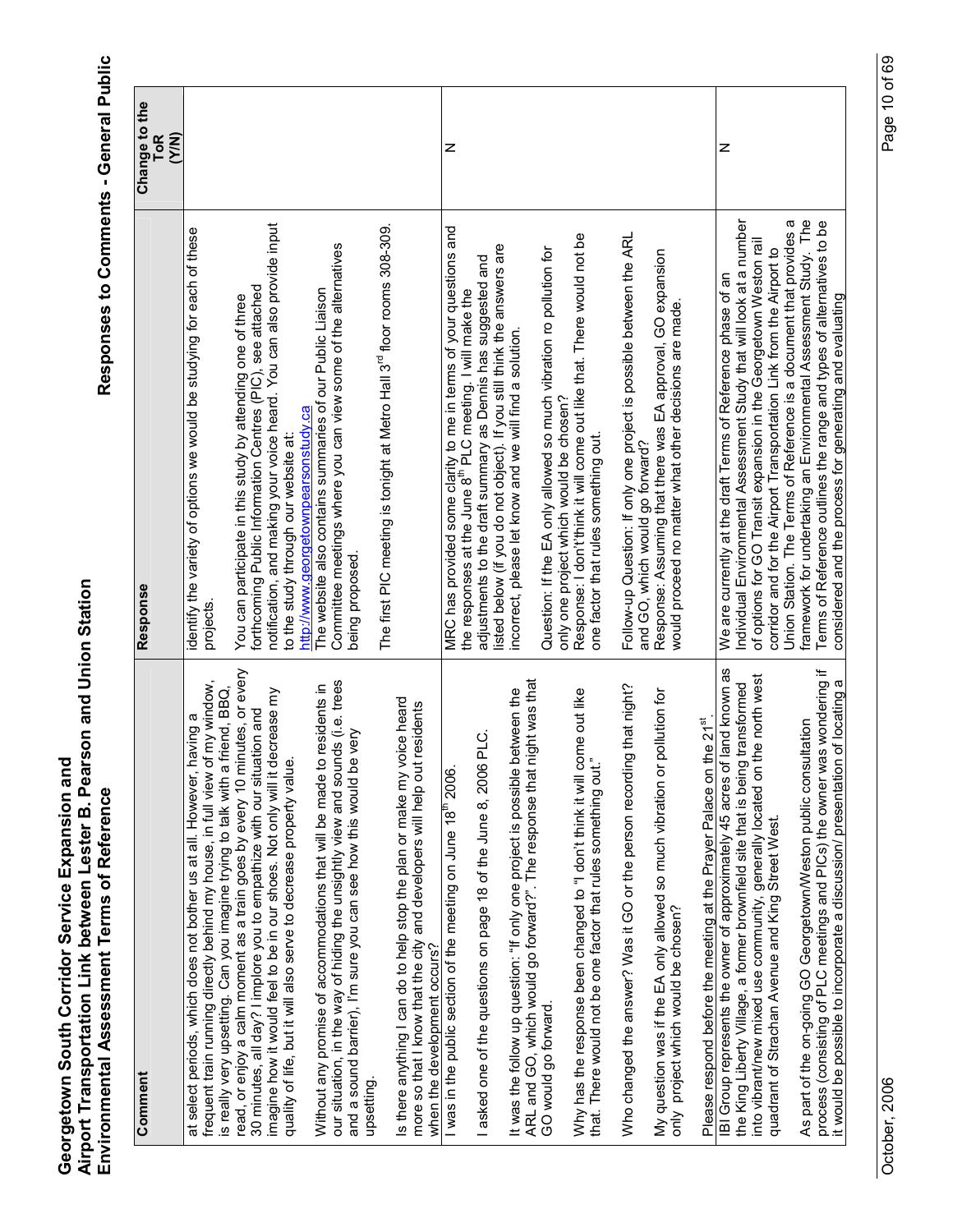Responses to Comments - General Public

| Comment                                                                                                                                                                                                                                                                                                                                                                                      | Response                                                                                                                                                                                                                                                                     | Change to the       |
|----------------------------------------------------------------------------------------------------------------------------------------------------------------------------------------------------------------------------------------------------------------------------------------------------------------------------------------------------------------------------------------------|------------------------------------------------------------------------------------------------------------------------------------------------------------------------------------------------------------------------------------------------------------------------------|---------------------|
|                                                                                                                                                                                                                                                                                                                                                                                              |                                                                                                                                                                                                                                                                              | <b>ToR</b><br>(Y/N) |
| C or PIC<br>future GO station adjacent to their lands at an upcoming PL<br>meeting.                                                                                                                                                                                                                                                                                                          | alternatives.                                                                                                                                                                                                                                                                |                     |
|                                                                                                                                                                                                                                                                                                                                                                                              | alternatives it is too early in the process to discuss potential station<br>As we have not begun the process of generating and evaluating<br>locations. We will take your offer of a joint presentation into<br>consideration, and notify you of future consultation events. |                     |
| is and concerns.<br>Thanks for having the meeting at the Faith Sanctuary regarding the<br>Georgetown Pearson Study, and listening to our suggestion                                                                                                                                                                                                                                          | access the file in June, however, we are still accepting comments and<br>under "Reports and Publications". We regret that you weren't able to<br>The draft Terms of Reference is available on the project website                                                            | z                   |
| I was wondering if you could post the new Draft of the ToR on your website.<br>page flyer that<br>available and on the project website at" (page 4 under Section 6). I was<br>was distributed at the meeting it mentioned "Copies of the draft ToR<br>rok.<br>I would think it would be up by now since according to the 4<br>there again today and I could even find the old draft of the T | input on this document.                                                                                                                                                                                                                                                      |                     |
| could you post the entire presentation that you would have given that day<br>Also, even though we didn't get a chance to hear the entire presentation,<br>so that we can be better prepared for the next meeting in September?<br>Power point format would be good, pdf format would be better.                                                                                              | The entire presentation from the June 21 <sup>st</sup> meeting is posted on the<br>project website under "Reports and Publications",                                                                                                                                         | z                   |
| Do you have the contact for the facilitator, Robb Ogilvie? I wanted to rate                                                                                                                                                                                                                                                                                                                  | You can reach our facilitator, Robb Ogilvie to rate the June 21 <sup>st</sup>                                                                                                                                                                                                | z                   |
| the end of the<br>the meeting, but I didn't get a chance to submit the form at                                                                                                                                                                                                                                                                                                               | meeting, at mobal@ils.net or through mail at:                                                                                                                                                                                                                                |                     |
| meeting.                                                                                                                                                                                                                                                                                                                                                                                     | Ogilvie, Ogilvie & Company<br>508 Pefferlaw Road                                                                                                                                                                                                                             |                     |
|                                                                                                                                                                                                                                                                                                                                                                                              | Pefferlaw, Ontario LOE 1N0                                                                                                                                                                                                                                                   |                     |
|                                                                                                                                                                                                                                                                                                                                                                                              | Tel: (705) 437-4271                                                                                                                                                                                                                                                          |                     |
|                                                                                                                                                                                                                                                                                                                                                                                              | Fax: (705) 437-2546                                                                                                                                                                                                                                                          |                     |
|                                                                                                                                                                                                                                                                                                                                                                                              | Toll Free: 1(866) 386-6225<br>www.mobilizers.com                                                                                                                                                                                                                             |                     |
| We have been following this project closely and would appreciate if you<br>could email the preliminary route the preliminary study map on your                                                                                                                                                                                                                                               | Thank you for your interest in our project.                                                                                                                                                                                                                                  | z                   |
| website is not very clear                                                                                                                                                                                                                                                                                                                                                                    | Please note that we are only in the Terms of Reference stage of this                                                                                                                                                                                                         |                     |
|                                                                                                                                                                                                                                                                                                                                                                                              | project and are identifying possible route alternatives to study in the<br>forthcoming Environmental Assessment. We do NOT have any                                                                                                                                          |                     |
|                                                                                                                                                                                                                                                                                                                                                                                              | preliminary routes at this time.                                                                                                                                                                                                                                             |                     |
|                                                                                                                                                                                                                                                                                                                                                                                              | If you visit our website and click on the link below, you will be directed<br>to a Powerpoint Presentation and on slide 26 you will see a map of<br>the potential route alternatives we will be examining. Other slides                                                      |                     |
|                                                                                                                                                                                                                                                                                                                                                                                              | http://www.georgetownpearsonstudy.ca/rptPub.asp<br>describe in more detail the route alternatives:                                                                                                                                                                           |                     |
|                                                                                                                                                                                                                                                                                                                                                                                              |                                                                                                                                                                                                                                                                              |                     |

October, 2006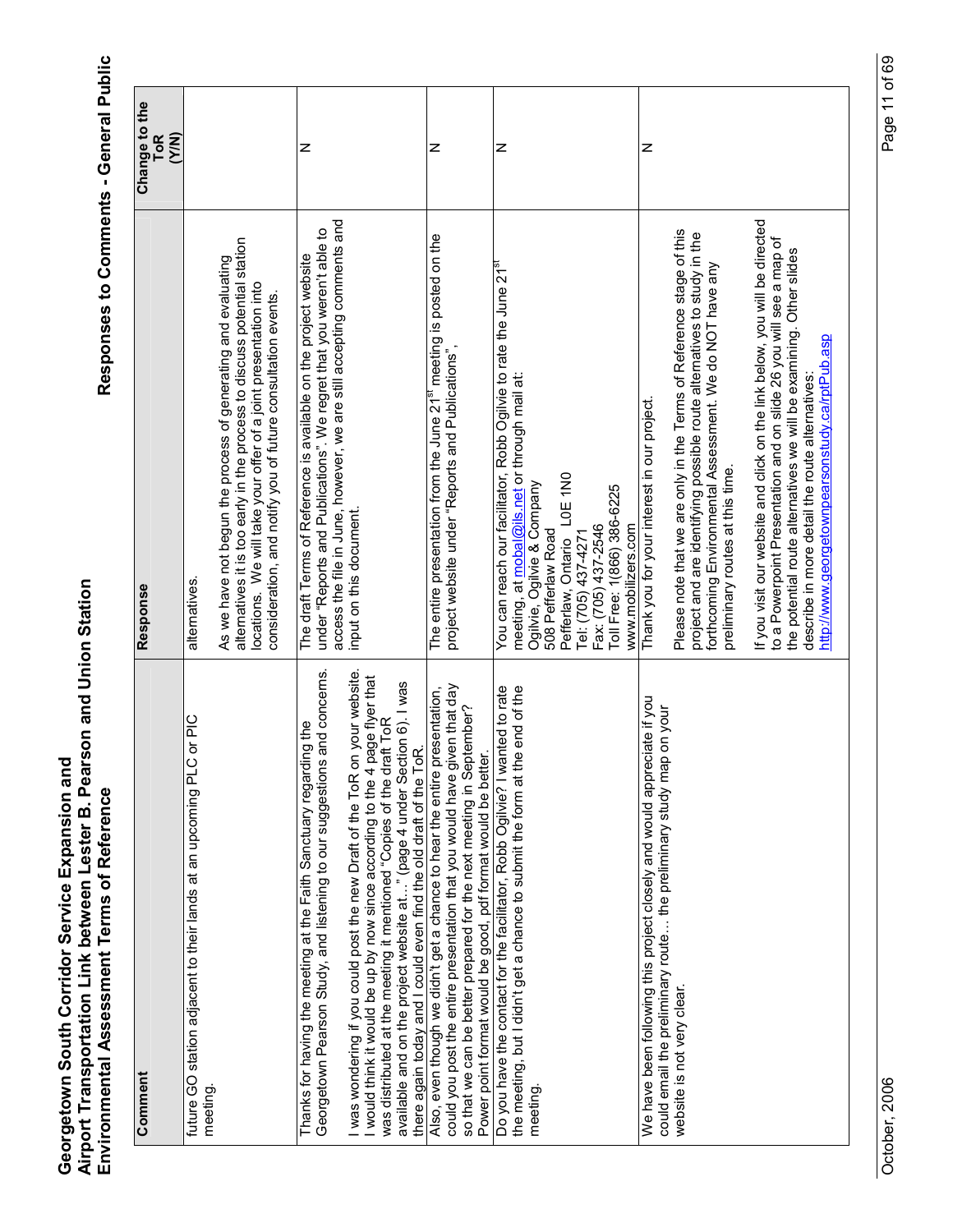| Comment                                                                                                                                                                                                                                                                                                                                                                                                                                                                                                             | Response                                                                                                                                                                                                                                                                                                                                                                                                                                                                                                                                                                                                                                                                                     | Change to the<br><b>ToR</b><br><b>EXA</b> |
|---------------------------------------------------------------------------------------------------------------------------------------------------------------------------------------------------------------------------------------------------------------------------------------------------------------------------------------------------------------------------------------------------------------------------------------------------------------------------------------------------------------------|----------------------------------------------------------------------------------------------------------------------------------------------------------------------------------------------------------------------------------------------------------------------------------------------------------------------------------------------------------------------------------------------------------------------------------------------------------------------------------------------------------------------------------------------------------------------------------------------------------------------------------------------------------------------------------------------|-------------------------------------------|
|                                                                                                                                                                                                                                                                                                                                                                                                                                                                                                                     |                                                                                                                                                                                                                                                                                                                                                                                                                                                                                                                                                                                                                                                                                              |                                           |
| my/our understanding that GO was given approval for expansion a number<br>letter that was<br>of years ago but it was not done. Now, the GO expansion is so tightly tied<br>As for our disagreement with whether GO can add more trains or not, it<br>to the ARL that the lines are blurred. Here is a quote from a<br>written:                                                                                                                                                                                      | as CN and VIA. GO had completed an earlier study in 1994 but it was<br>and this will not accommodate the future requirements for GO as well<br>There is only a single track in the Georgetown South corridor today<br>This study is only in the Terms of Reference stage now. When the<br>never submitted for approval due to lack of available funding.                                                                                                                                                                                                                                                                                                                                     | z                                         |
| because that is<br>Georgetown corridor." To many of us, this is interpreted to mean that GO is<br>"Second, the proposed funding arrangements for the Air-Rail Link will see<br>GO Transit paying for the installation of much of the infrastructure needed<br>being forced to act as the proponent for the ARL project as a trade-off to<br>for the link, far more infrastructure than is necessary for the GO Transit<br>getting their expansion. Are we wrong to interpret it this way<br>what we have been told? | technical study gets underway the long term infrastructure required to<br>serve GO Transit will be considered. This includes the requirements<br>to share track with CN freight and VIA.                                                                                                                                                                                                                                                                                                                                                                                                                                                                                                     |                                           |
| I. Could you<br>or tonight's<br>I have another meeting tonight and will not be able to attend<br>please ensure that I get a copy of the consultation minutes t<br>meeting?                                                                                                                                                                                                                                                                                                                                          | The facilitators summary of the July 5 <sup>th</sup> meeting is now available on<br>http://www.georgetownpearsonstudy.ca/rptPub.asp<br>the project website at:                                                                                                                                                                                                                                                                                                                                                                                                                                                                                                                               | z                                         |
| the lakeshore<br>line hooked up to a rail line up the 427 to the airport is the way to go<br>I know you will eventually get tired of me but I still think that                                                                                                                                                                                                                                                                                                                                                      | line up the 427 to the airport. This alternative is included in the Terms<br>of Reference as one of the "Planning Alternatives" considered for the<br>We note your preference for the Lakeshore line hooked up to a rail<br>Airport Transportation Link.                                                                                                                                                                                                                                                                                                                                                                                                                                     |                                           |
| Principal of the elementary school whose property is adjacent to the current<br>railroad tracks. We have to deal with many trains on a daily basis. There<br>are many reasons, too numerous to mention here, why additional trains<br>I feel a strong opposition to this proposed Air-Rail link, since I am the<br>would not be advantageous to my school community.                                                                                                                                                | the range and types of alternatives to be considered and the process<br>Environmental Assessment Study. The Terms of Reference outlines<br>that will look at a number of options for GO Transit expansion in the<br>Reference phase of an Individual Environmental Assessment Study<br>$\varpi$<br>school. Please be aware that we are currently at the draft Terms of<br>Georgetown Weston rail corridor and for the Airport Transportation<br>Link from the Airport to Union Station. The Terms of Reference is<br>We note your concern with respect to trains near your elementary<br>document that provides a framework for undertaking an<br>for generating and evaluating alternatives | z                                         |
|                                                                                                                                                                                                                                                                                                                                                                                                                                                                                                                     | among others. Potential impacts and proposed mitigation measures<br>between Union Station and Lester B. Pearson airport is a rail link in<br>service within the Eglinton corridor and a connection to the airport,<br>examining Express bus service between Union Station and LBPIA<br>One of the many alternatives being considered for the connection<br>using the Gardiner Expressway and Highway 427, Rapid Transit<br>the Georgetown South rail corridor, however, we will also be                                                                                                                                                                                                      |                                           |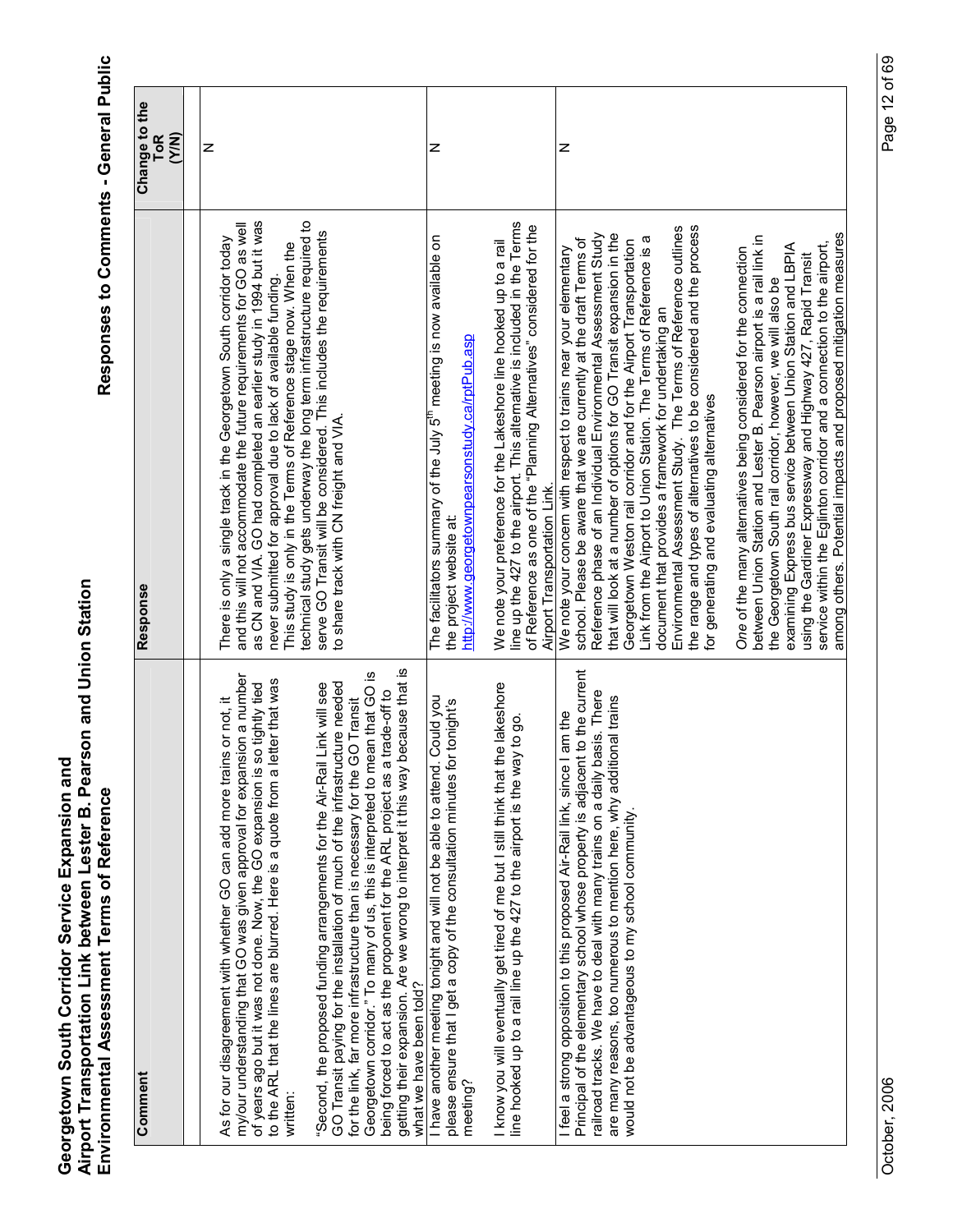| Comment                                                                                                                                                                                                                                                                                                                                                                                                                                                                      | Response                                                                                                                                                                   | Change to the       |
|------------------------------------------------------------------------------------------------------------------------------------------------------------------------------------------------------------------------------------------------------------------------------------------------------------------------------------------------------------------------------------------------------------------------------------------------------------------------------|----------------------------------------------------------------------------------------------------------------------------------------------------------------------------|---------------------|
|                                                                                                                                                                                                                                                                                                                                                                                                                                                                              |                                                                                                                                                                            | <b>ToR</b><br>(Y/N) |
|                                                                                                                                                                                                                                                                                                                                                                                                                                                                              | will be examined during the study                                                                                                                                          |                     |
| stribution list<br>I would like to be kept informed of any further meetings or information<br>sessions. Please add my name and e-mail address to your di                                                                                                                                                                                                                                                                                                                     | We have added your name to our project mailing list, and will forward<br>you information on upcoming consultation events as the<br>Environmental Assessment moves forward. | z                   |
| This letter is to formally advise that the members of the Weston Community<br>pursuant to article 6(5) of the act, to attempt to resolve issues between the<br>Coalition, along with other representatives, will not agree that there has<br>Reference for the combination Air-Rail Link/Georgetown GO expansion<br>project. As a result, we are asking the ministry to appoint a mediator<br>been proper public consultation in the development of the Terms of<br>parties. |                                                                                                                                                                            | Z                   |
| Pearson Airport and Union Station. At the same time, and as a part of the<br>Georgetown Corridor. Some of the infrastructure requirements along that<br>Transit will be studying all possible alternatives for a transit link between<br>As you know, this a large and complex Environmental Assessment. GO<br>corridor are only necessary if the transit link is built along that corridor.<br>same EA, GO will be studying the expansion of GO service along the           |                                                                                                                                                                            |                     |
| GO Transit has therefore expanded the scope of the public consultation to<br>include a geographic area from Eastern Mississauga, north into Brampton,<br>east to approximately Yonge St, and south to Lake Ontario.                                                                                                                                                                                                                                                          |                                                                                                                                                                            |                     |
| ransit are:<br>course of<br>Confusing and misleading statements both verbal and written<br>Poor communications with participants (whether through<br>Failure to respond to questions and concerns in the<br>At issue between the Weston Community Coalition and GO T<br>incompetence or deliberate actions, I do not know)<br>Who is being consulted with<br>consultation                                                                                                    |                                                                                                                                                                            |                     |
| is to make this<br>Deliberately short timeframes for discussion and dialogue<br>Herewith is a fuller description of the events which have led u<br>request.                                                                                                                                                                                                                                                                                                                  |                                                                                                                                                                            |                     |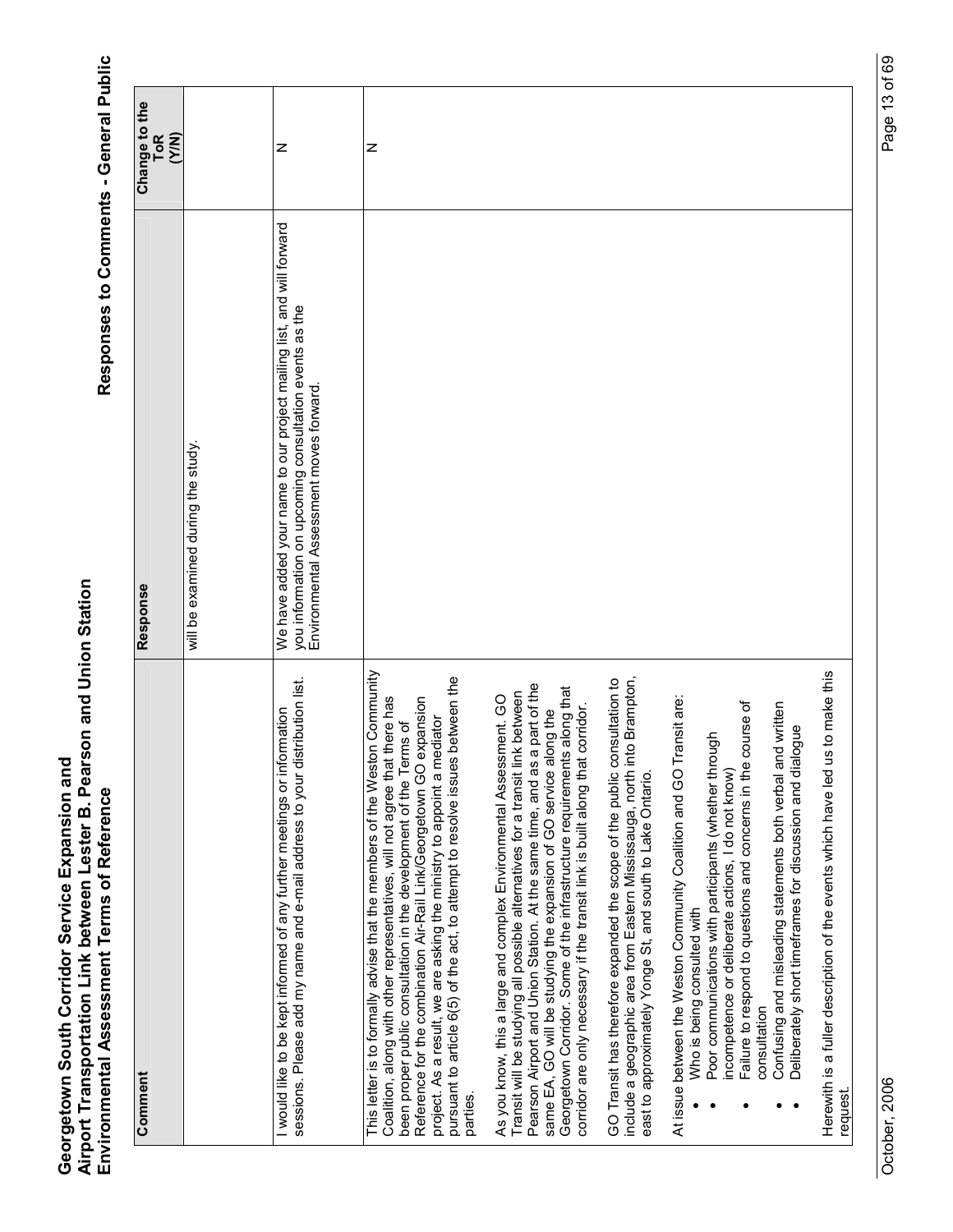| Comment                                                                                                                                                 | Response                                                                                                                                  | Change to the<br><b>ToR</b><br>(Y/N) |
|---------------------------------------------------------------------------------------------------------------------------------------------------------|-------------------------------------------------------------------------------------------------------------------------------------------|--------------------------------------|
|                                                                                                                                                         |                                                                                                                                           |                                      |
| Structural Issues                                                                                                                                       | The Public Liaison Committee (PLC) has been formed to provide an<br>additional forum for the Project Team to obtain input from residents, | z                                    |
| GO Transit was asked by representatives of the community to form a Public<br>Liaison Committee approximately 14 months ago. That request was initially  | given serious and respectful consideration. The Project Team feels<br>businesses and other stakeholders and to ensure public views are    |                                      |
| rebuffed, but once the public notice of the study was published we were                                                                                 | that it is important to have representation from the broader study area                                                                   |                                      |
| composition of this committee was a serious issue between the parties. GO<br>advised that GO would be forming such a committee. However, the            | as alternatives outside the Georgetown Corridor are being<br>considered.                                                                  |                                      |
| Transit advised that they would be inviting public representatives from a                                                                               |                                                                                                                                           |                                      |
| Toronto Board of Trade, the Toronto Tourism Commission, and the Toronto<br>wide geographic area, and specifically inviting representatives of the       | The Project Team has made efforts to get full representation out to<br>each meeting and has been accommodating to the Weston              |                                      |
| Hoteliers Association to be part of the Public Liaison Committee. Their                                                                                 | Community in terms of membership. Two Historical Societies                                                                                |                                      |
| representatives expressed a wish to limit the number of public                                                                                          | representing Weston issues requested to be added to the PLC. The                                                                          |                                      |
| representatives at the table to 20 or less. Most of their invitees have never                                                                           | Project Team suggested that it would be appropriate for the groups to                                                                     |                                      |
| shown up. However, when other community representatives asked to be<br>part of this committee, including councilors, school board trustees, and         | participation for City Councilors and School Trustees, it has been<br>select one member to sit on the committee. With regards to the      |                                      |
| Historical Society representatives, they were refused. One of the reasons                                                                               | noted that the PLC is not a political committee and that it is not                                                                        |                                      |
| given was that Weston had too many participants already. However, the                                                                                   | appropriate for elected officials to be members. Elected officials have                                                                   |                                      |
| makes sense that participation from Weston be heavier for that part of the<br>Expansion itself is only along the Weston subdivision, and it therefore   | observers they have been given the opportunities to share their views<br>never been excluded from attending as observers, and like all    |                                      |
| study. In any event, the other invitees are not attending. The last meeting<br>had 6 or 7 representatives of the public. The public gallery outnumbered | at the end of the meetings                                                                                                                |                                      |
| the committee by a wide margin.                                                                                                                         | As you have pointed out, the attendance at each of the PLC meetings<br>has not included representatives from all of the                   |                                      |
|                                                                                                                                                         | community/neighbourhood groups. We have attempted to have full                                                                            |                                      |
|                                                                                                                                                         | challenges that individual members have given their personal time<br>attendance at these meetings, however, we do recognized the          |                                      |
|                                                                                                                                                         | commitments.                                                                                                                              |                                      |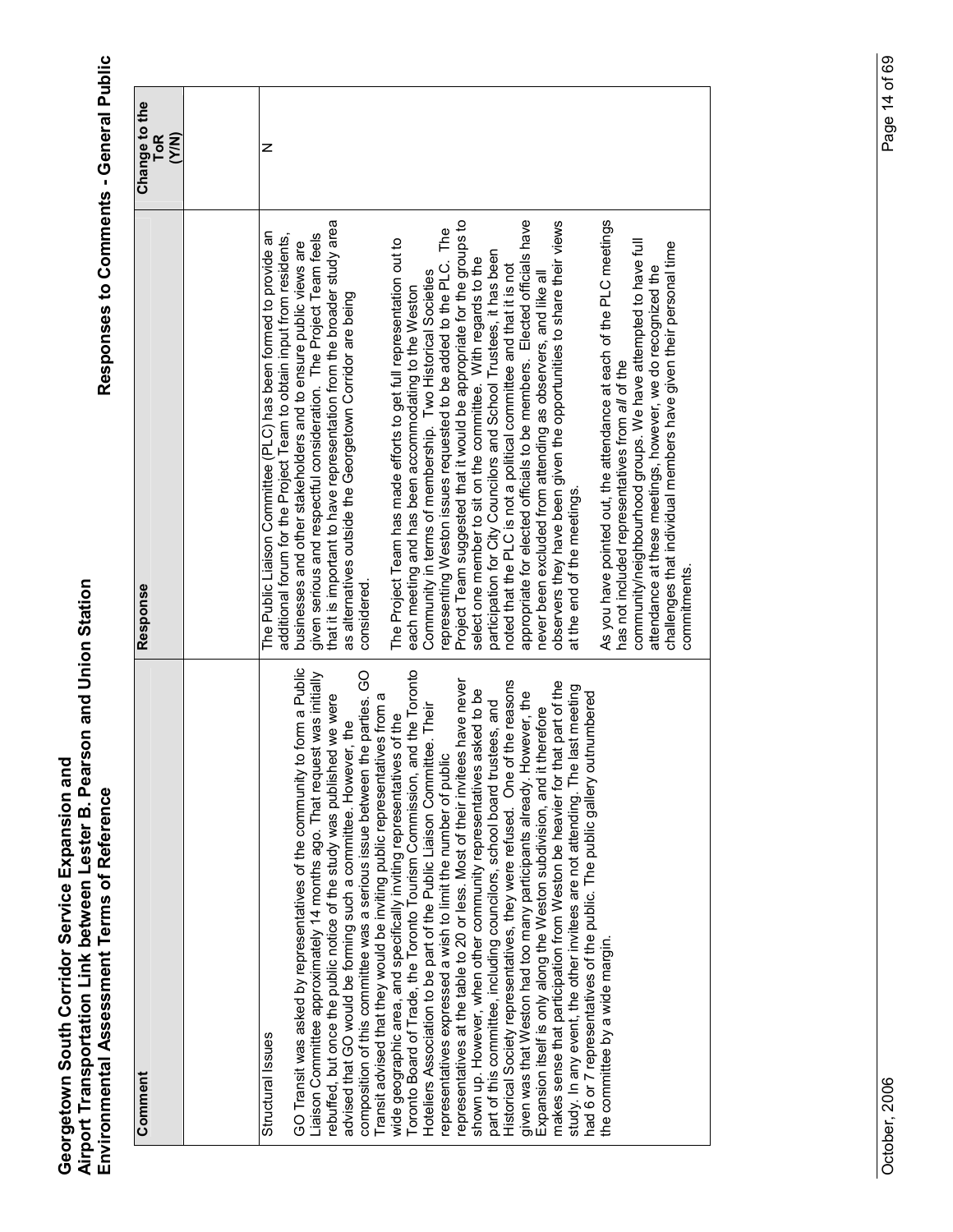| Comment                                                                                                                                                                                                | Response                                                                                                                                       | Change to the       |
|--------------------------------------------------------------------------------------------------------------------------------------------------------------------------------------------------------|------------------------------------------------------------------------------------------------------------------------------------------------|---------------------|
|                                                                                                                                                                                                        |                                                                                                                                                | <b>ToR</b><br>(Y/N) |
| Communication Issues                                                                                                                                                                                   | There were some early communication issues as the Public Liaison<br>Committee was being formed                                                 | z                   |
| A number of participants have complained on several occasions that they                                                                                                                                |                                                                                                                                                |                     |
| Committee was never invited to the 2 <sup>nd</sup> meeting, found out about the third<br>were not getting any notice of these meetings. One participant on the                                         | All PLC members are now notified of the meetings via e-mail and<br>through the website. A date is normally agreed upon for the next            |                     |
| by accident and attended, re-advised them of her contact information at                                                                                                                                | meeting at the prior meeting.                                                                                                                  |                     |
| The councillor for the York-South Weston Ward has had serious difficulty<br>that meeting, and yet was again not contacted about the fourth meeting.                                                    | The Project Team can look to have a draft agenda circulated to the                                                                             |                     |
| we are not in contact with the bulk of the public representatives who were<br>getting notices. Contact to several other members has been sporadic. As                                                  | committee members and posted on the website prior to each PLC<br>meeting                                                                       |                     |
| result of poor communications, but given the problems we are aware of it is<br>originally invited, we have no way of knowing if their lack of attendance is a<br>likely that these problems continued. |                                                                                                                                                |                     |
| Another problem is GO's insistence that members of the public get their                                                                                                                                | We acknowledge your point that all residents of Weston may not                                                                                 | z                   |
| information from a website. Weston and Mount Dennis are poor                                                                                                                                           | have access to the internet. The intention of the Project website is to                                                                        |                     |
| communities, generally, and a majority of the residents do not have ready<br>print them.<br>access to the internet, nor can they download huge files and                                               | while not universal, is available in most public libraries, and covers a<br>make information available to the general public. Internet access, |                     |
| When GO conducted the Public Information Centre at the end of June, we                                                                                                                                 | much broader area than local newspaper notifications. All newspaper                                                                            |                     |
| Terms of Reference be given to the public at the meeting. We understood<br>specifically asked in advance of those centres that copies of the draft                                                     | notifications made reference to the study website address.                                                                                     |                     |
| l. In any event,<br>GO to be agreeing with that request. GO now denies they did                                                                                                                        | Regarding your concern that members of the public were not able to                                                                             |                     |
| there were not enough copies to go around at the PIC. GO advised at the                                                                                                                                | review the Terms of Reference, please note that this document was                                                                              |                     |
| of the public complained that they did not have access, GO finally agreed to<br>PIC that people could get copies from their website. When some members                                                 | made available through a number of methods and in hard copy and<br>electronic format.                                                          |                     |
| send copies to any member of the public who registered with them at the                                                                                                                                |                                                                                                                                                |                     |
| on the Terms of Reference at the meeting, without the opportunity to see it.<br>meeting. However, it was impossible for many at the meeting to comment                                                 | The draft Terms of Reference was available for anyone who<br>requested it at the June meetings.                                                |                     |
| Not all registered, so not all will get to see the document.                                                                                                                                           | Copies of the draft Terms of Reference were available at the                                                                                   |                     |
|                                                                                                                                                                                                        | following libraries as of July 7 <sup>th</sup> : Weston, Mount Dennis,                                                                         |                     |
|                                                                                                                                                                                                        | Rexdale, Blackcreek and the Central Toronto Reference                                                                                          |                     |
|                                                                                                                                                                                                        | library.                                                                                                                                       |                     |
|                                                                                                                                                                                                        | The draft Terms of Reference was mailed to all persons on<br>the project mailing list prior to the September 13 <sup>th</sup> meeting.         |                     |
|                                                                                                                                                                                                        | The draft Terms of Reference was available for anyone who                                                                                      |                     |
|                                                                                                                                                                                                        | requested it at the September 13 <sup>th</sup> meeting.                                                                                        |                     |
|                                                                                                                                                                                                        | With respect to the comment that the Project Team agreed to provide                                                                            |                     |
|                                                                                                                                                                                                        | copies to all attending the June Public Meetings it should be noted                                                                            |                     |
|                                                                                                                                                                                                        | minutes of that meeting). The Project Team's response was that a<br>that this issues came up at PLC Meeting #3 (See Page 17 of the             |                     |
|                                                                                                                                                                                                        | summary of the Terms of Reference would be provided and we were                                                                                |                     |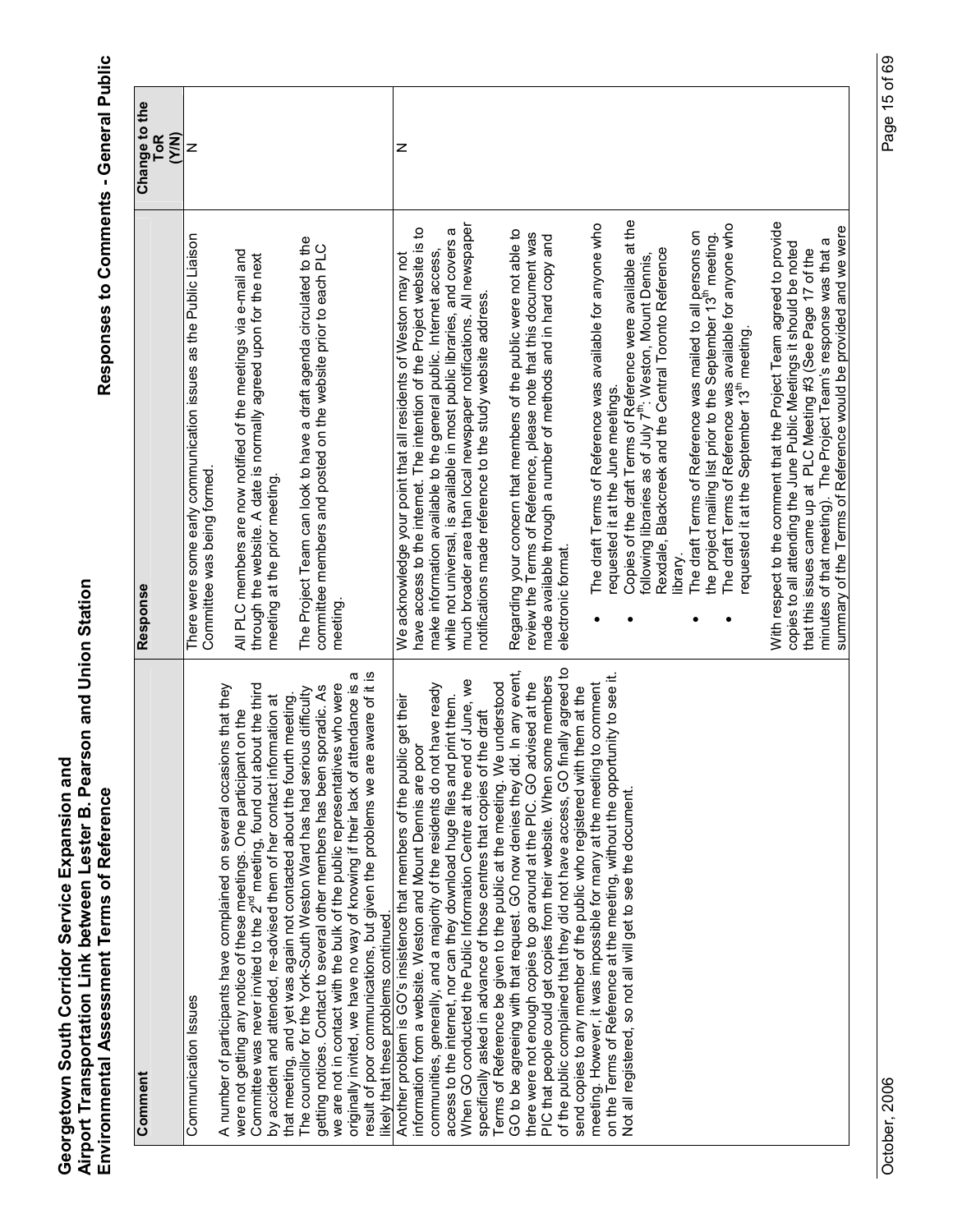| Comment                                                                                                                                                                                                                                                                                                                                                                                                                                                                                                                                                                                                                                                                                                                                        | Response                                                                                                                                                                                                                                                                                                                                                                                                                                                                                                                                                                                                                                                                                                                                                                                                                                                                                                                                                                                                                                                                                                                                        | Change to the<br><b>ToR</b><br>(Y/N) |
|------------------------------------------------------------------------------------------------------------------------------------------------------------------------------------------------------------------------------------------------------------------------------------------------------------------------------------------------------------------------------------------------------------------------------------------------------------------------------------------------------------------------------------------------------------------------------------------------------------------------------------------------------------------------------------------------------------------------------------------------|-------------------------------------------------------------------------------------------------------------------------------------------------------------------------------------------------------------------------------------------------------------------------------------------------------------------------------------------------------------------------------------------------------------------------------------------------------------------------------------------------------------------------------------------------------------------------------------------------------------------------------------------------------------------------------------------------------------------------------------------------------------------------------------------------------------------------------------------------------------------------------------------------------------------------------------------------------------------------------------------------------------------------------------------------------------------------------------------------------------------------------------------------|--------------------------------------|
|                                                                                                                                                                                                                                                                                                                                                                                                                                                                                                                                                                                                                                                                                                                                                | under the impression that the PLC felt this was an appropriate<br>approach. The presentation slides were intended to be this<br>summary.                                                                                                                                                                                                                                                                                                                                                                                                                                                                                                                                                                                                                                                                                                                                                                                                                                                                                                                                                                                                        |                                      |
| air-rail link, Union Pearson, or Blue 22 do not find this site. Finally, many of<br>documents are<br>not obvious on the site itself. It is not on the GO Transit website, and there<br>these files, and those with slow computers will have difficulty seeing these<br>difficult name (www.georgetownpearsonstudy.ca). Google searches using<br>published as<br>the documents on the website are enormous pdf files, of 6 MB for only 21<br>downloading<br>is not link from that website to the project website, which has a long and<br>GO also has not made it easy to find the website. It was not<br>part of the newspaper ad advising of the meetings, and the<br>pages. Individuals with slow connections will have difficulty<br>files. | advertisements for the September follow-up meeting. GO Transit has<br>Airport," February 1999" (approximately 2.2 MB). These reports were<br>added at the request of the PLC. File sizes are larger because these<br>Canada, "Air Rail Link from Lester B. Pearson International Airport to<br>June Public Meetings. In addition, the website was identified on the<br>also provided a link to the project website from the main GO Transit<br>notices for the June public meeting and we apologize for that error.<br>advertisements, the newsletter and the material handed out at the<br>We acknowledge that the website was inadvertently left out of the<br>Canada, "Rapid Transit Access to Lester B. Pearson International<br>are not GO Transit documents and we had to scan them to place<br>(approximately 5 MB) and "IBI Group's Final Report to Transport<br>With regards to file sizes on the website, the largest files that we<br>could find were the "Halcrow Group's Final Report to Transport<br>Union Station, Revenue and Ridership Study," May 2002"<br>However the website was noted on the initial newspaper<br>website. | z                                    |
|                                                                                                                                                                                                                                                                                                                                                                                                                                                                                                                                                                                                                                                                                                                                                | them on the website.                                                                                                                                                                                                                                                                                                                                                                                                                                                                                                                                                                                                                                                                                                                                                                                                                                                                                                                                                                                                                                                                                                                            |                                      |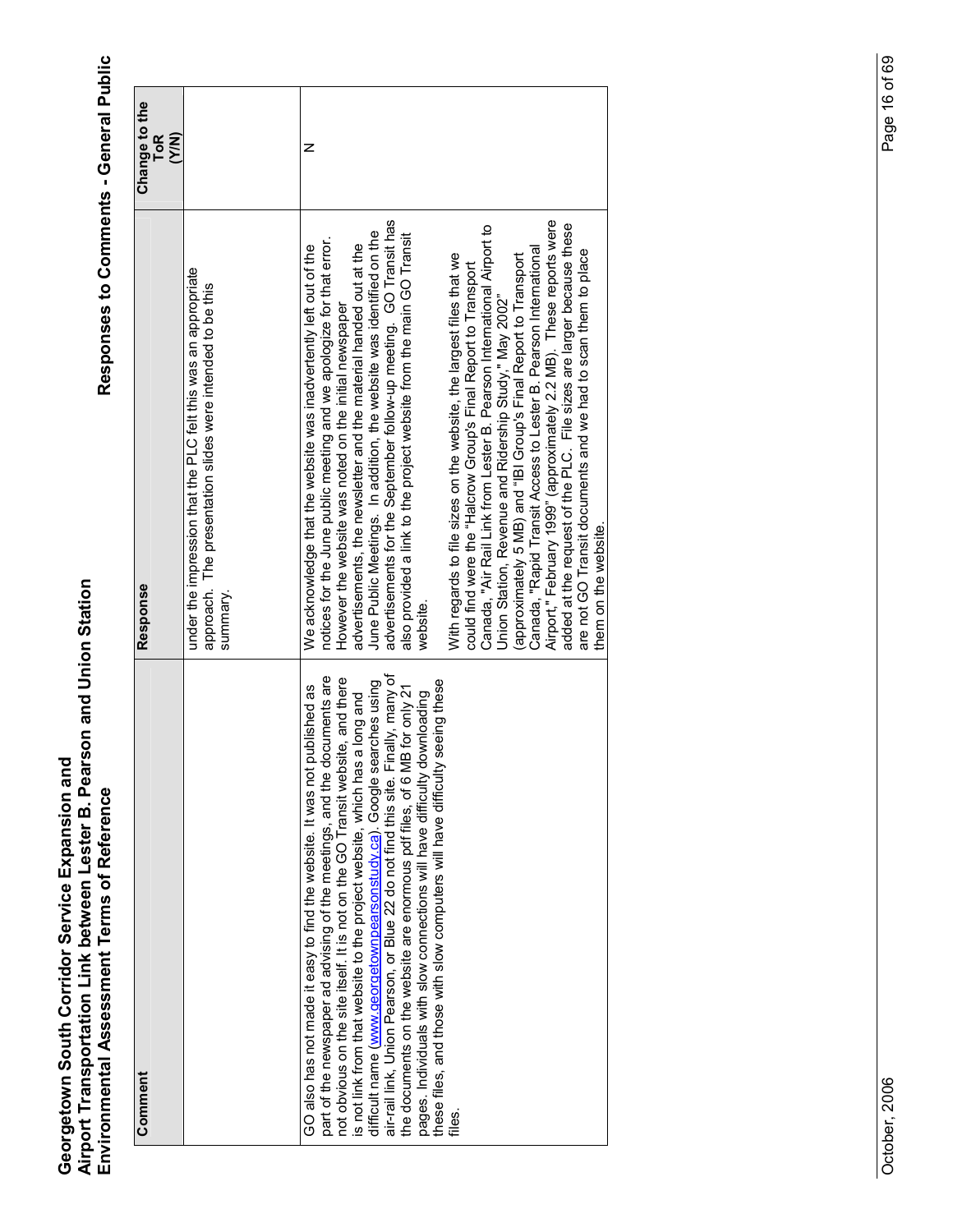| Comment                                                                                                                                           | Response                                                                                                                              | Change to the<br><b>N/A)</b><br><b>ToR</b> |
|---------------------------------------------------------------------------------------------------------------------------------------------------|---------------------------------------------------------------------------------------------------------------------------------------|--------------------------------------------|
| Process Issues                                                                                                                                    | ssues'. However, the Independent Facilitator felt it was important to<br>We do agree that the first PLC meeting was 'heavy on process | z                                          |
| For the first meeting of the PLC, the suspicion of members of this                                                                                | spend time discussing the format, mandate and structure of the PLC.                                                                   |                                            |
| avoid real<br>committee was that it was pro forma, and that the plan was to                                                                       | Having said that, the primarily focus of consultation during the ToR                                                                  |                                            |
| consultation in this forum. At the very first meeting, I expressed serious                                                                        | Stage are process issues (i.e. purpose of the study, the range and                                                                    |                                            |
| for meetings<br>concern that the process (which had scheduled only 4 hours i                                                                      | types of alternatives to be considered, the process to generate and                                                                   |                                            |
| of this Committee) would never actually permit any such consultation. The<br>agendas have been very heavy on process issues and very light on any | evaluate alternatives and the way to consult stakeholders during the<br>process).                                                     |                                            |
| The only<br>actual consultation on the content of the terms of reference. T                                                                       |                                                                                                                                       |                                            |
| issues discussed in any detail were the description of the project and the                                                                        | We had an extensive discussion of the study purpose at PLC #1 that                                                                    |                                            |
| array of potential alternatives to be studied and those were really only                                                                          | has resulted in modifications to the ToR. The focus of PLC #2 was                                                                     |                                            |
| discussed at the 2 <sup>nd</sup> and 3 <sup>rd</sup> meetings. We were only given copies of a draft                                               | range and types of alternatives. Once again this resulted in                                                                          |                                            |
| terms of reference 48 hours in advance of the 3 <sup>rd</sup> meeting, but managed to                                                             | significant discussions and modifications to the ToR. PLC #3 focused                                                                  |                                            |
| read it and prepare my comments and questions. When I asked to discuss                                                                            | on the evaluation process and a preliminary outline of the ToRs.                                                                      |                                            |
| the terms of reference in more detail at the third meeting (which was the                                                                         | Once again changes were made to the Draft ToR that was released                                                                       |                                            |
| last scheduled meeting), I was advised to put my issues in writing for                                                                            | to the broader public in advance of the June Public Meetings. We                                                                      |                                            |
| discussion at the $4^{\text{th}}$ meeting. I did that. At the $4^{\text{th}}$ meeting, their agenda                                               | acknowledge that the members of the PLC were not given longer                                                                         |                                            |
| was process issues only, and had no time for discussion by the group on                                                                           | than 48 hours prior to the PLC #3 to review the evaluation discussion                                                                 |                                            |
| the terms of reference. The agenda had also been shortened by 1/2 hour                                                                            | paper and preliminary outline of the ToR, however we felt that the                                                                    |                                            |
| from what had been advertised. When I attempted to discuss the Terms of                                                                           | presentation and subsequent discussion was valuable and noted that                                                                    |                                            |
| Reference and my written comments and questions, I was asked to limit it                                                                          | comments and questions on the document are welcome at any point.                                                                      |                                            |
| to my single most important issue. I was also advised that none of the                                                                            | We agree that PLC #4 did not function efficiently. To address this,                                                                   |                                            |
| project team could properly respond as they had never read my questions<br>or comments, despite the fact that I had sent it a full three weeks in | we met with you to discuss your comments in detail on July 17 and                                                                     |                                            |
| advance of the meeting. When I asked for an additional meeting of the PLC                                                                         | arranged an additional PLC meeting for July 31. At both of those                                                                      |                                            |
| to discuss these questions and concerns, I was very clearly told no. I left                                                                       | meetings we provided responses to your questions and comments                                                                         |                                            |
| the meeting being uncertain as to how or when or even if a discussion on                                                                          | and discussed ways to incorporate some of your suggestions into the<br>version of the ToR that will be submitted to MOE.              |                                            |
| these important matters will take place. We were only advised that there                                                                          |                                                                                                                                       |                                            |
| would be responses to the comments                                                                                                                |                                                                                                                                       |                                            |
|                                                                                                                                                   |                                                                                                                                       |                                            |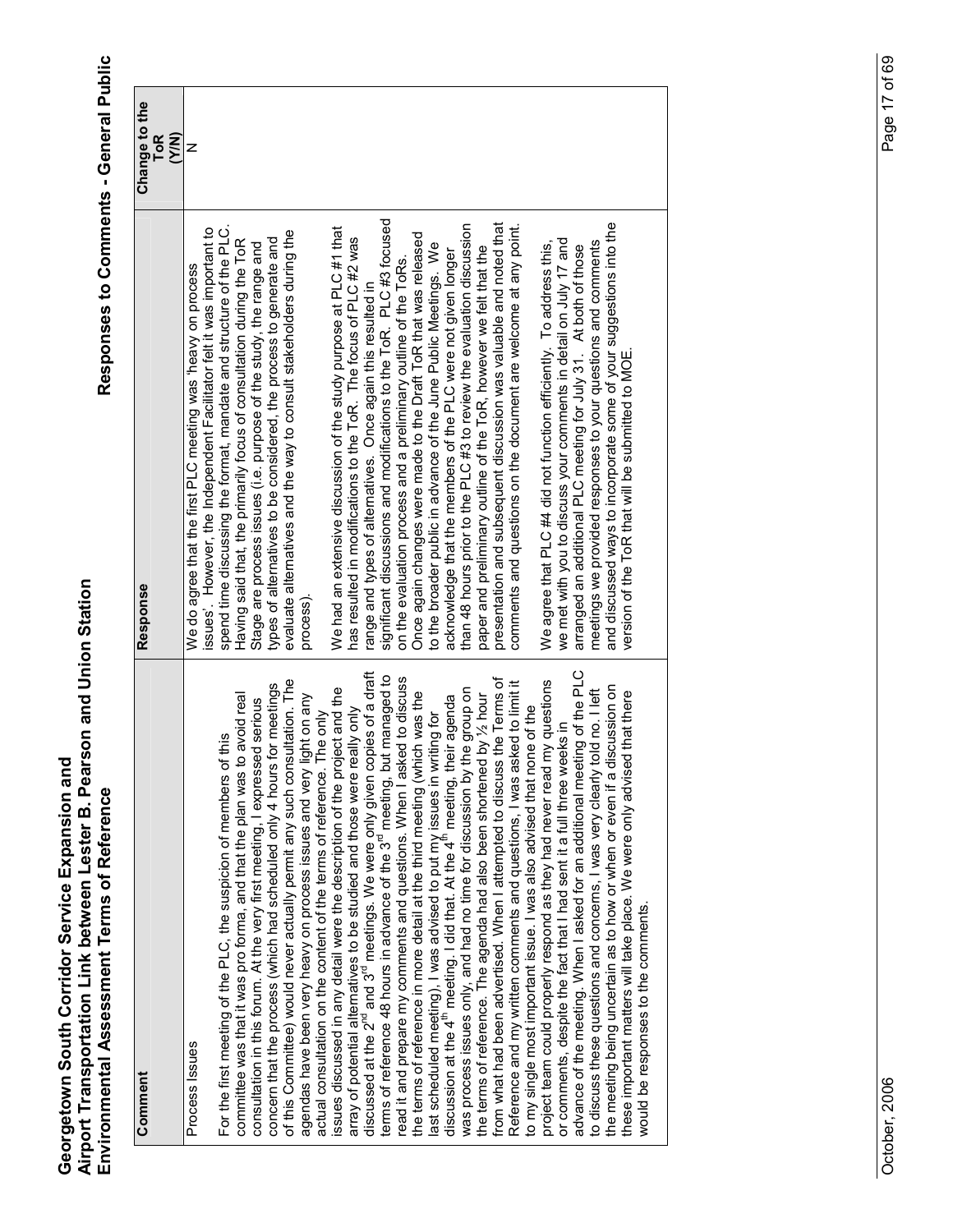| Comment                                                                                                                                                                                                                              | Response                                                                                                                                                                                                                                                                                                    | Change to the<br><b>ToR</b><br>(Y/N) |  |
|--------------------------------------------------------------------------------------------------------------------------------------------------------------------------------------------------------------------------------------|-------------------------------------------------------------------------------------------------------------------------------------------------------------------------------------------------------------------------------------------------------------------------------------------------------------|--------------------------------------|--|
| The Weston Public Information Centre was to solicit comments from the<br>general public on the Terms of Reference. As I mentioned before, GO<br>failed to provide copies to all who attended. When this oversight was                | See previous response regarding distribution of the draft ToR at the<br><b>June Meeting</b>                                                                                                                                                                                                                 | z                                    |  |
| some prodding, that they would mail it to persons who had registered, who<br>pointed out, they advised that it was available on the website, and after                                                                               | With regards to your comment regarding when comments on the draft<br>ToR will be considered our letter stated                                                                                                                                                                                               |                                      |  |
| By fortune,<br>would then be able to comment after the fact, but would certainly not be<br>able to ask any questions of the proponent in a public meeting.                                                                           | Reference by August 11, 2006. This will allow the Project Team to<br>"We would appreciate your comments on the draft Terms of                                                                                                                                                                               |                                      |  |
| in Weston in September. The notice for that meeting on their website lists it<br>another PIC<br>and not design, the meetings ran long, and GO agreed to hold                                                                         | address most of the substantial comments from the public and<br>agencies in a timely fashion. Any additional comments arising                                                                                                                                                                               |                                      |  |
| addition, they have advised us that the public only has until August 11 to<br>as Thursday, September 13, 2006. September 13 is a Wednesday. In<br>$\overline{\sigma}$<br>comment on the Terms of Reference. The mailing of the Terms | from the September public meeting will also be considered before<br>we complete our final Terms of Reference document.                                                                                                                                                                                      |                                      |  |
| effect. This<br>ic will not<br>Reference document will apparently contain instructions to that<br>effectively nullifies the September PIC, as members of the publ                                                                    | The continuation of the June 21st, 2006 meeting will be held on<br>September 13, 2006 at the Faith Sanctuary (1901 Jane Street)                                                                                                                                                                             |                                      |  |
| over.<br>come to comment if they have been told the comment period is                                                                                                                                                                | consider any additional comments received, complete the Terms<br>Environment for a decision on approval. As part of the approval<br>starting at 6:30 pm. Following this session, we will review and<br>of Reference and then submit it to the Ontario Minister of the                                       |                                      |  |
|                                                                                                                                                                                                                                      | decision. This will provide another opportunity for public input."<br>process the Minister will initiate an additional (30 calendar day)<br>public and agency review of the document prior to making a                                                                                                      |                                      |  |
|                                                                                                                                                                                                                                      | 13 <sup>th</sup> meeting will also be considered and addressed (to ensure those<br>September 13 <sup>th</sup> , 2006 meeting and a week following the September<br>Although comments regarding the draft Terms of Reference were<br>encouraged by August 11 <sup>th</sup> , 2006, any comments/input at the |                                      |  |
|                                                                                                                                                                                                                                      | attending the meeting have time to comment).                                                                                                                                                                                                                                                                |                                      |  |
|                                                                                                                                                                                                                                      | Thursday September 13 <sup>th</sup> instead of Wednesday September 13 <sup>th</sup> .<br>The newspaper notice advertised the correct date as well as the<br>We apologize that the website advertised the public meeting as<br>letters that were sent.                                                       |                                      |  |
| meeting was changed from the preliminary draft' which was discussed by<br>The draft Terms of Reference document which was distributed at the                                                                                         | Reference. This document was revised based on the comments that<br>At PLC # 3 we distributed a Preliminary Outline of the Terms of                                                                                                                                                                          | z                                    |  |
| those of us on the PLC. We were scrambling at the PIC to try and figure out<br>what had changed. We have asked on several occasions that the changes<br>be identified in a document, but to date we have not had such a 'redlined'   | the draft Terms of Reference. Our intent to do this is clearly noted on<br>were received at the meeting and reissued to the broader public as<br>Page 16 of the minutes of PLC #3.                                                                                                                          |                                      |  |
| document for our perusal.                                                                                                                                                                                                            |                                                                                                                                                                                                                                                                                                             |                                      |  |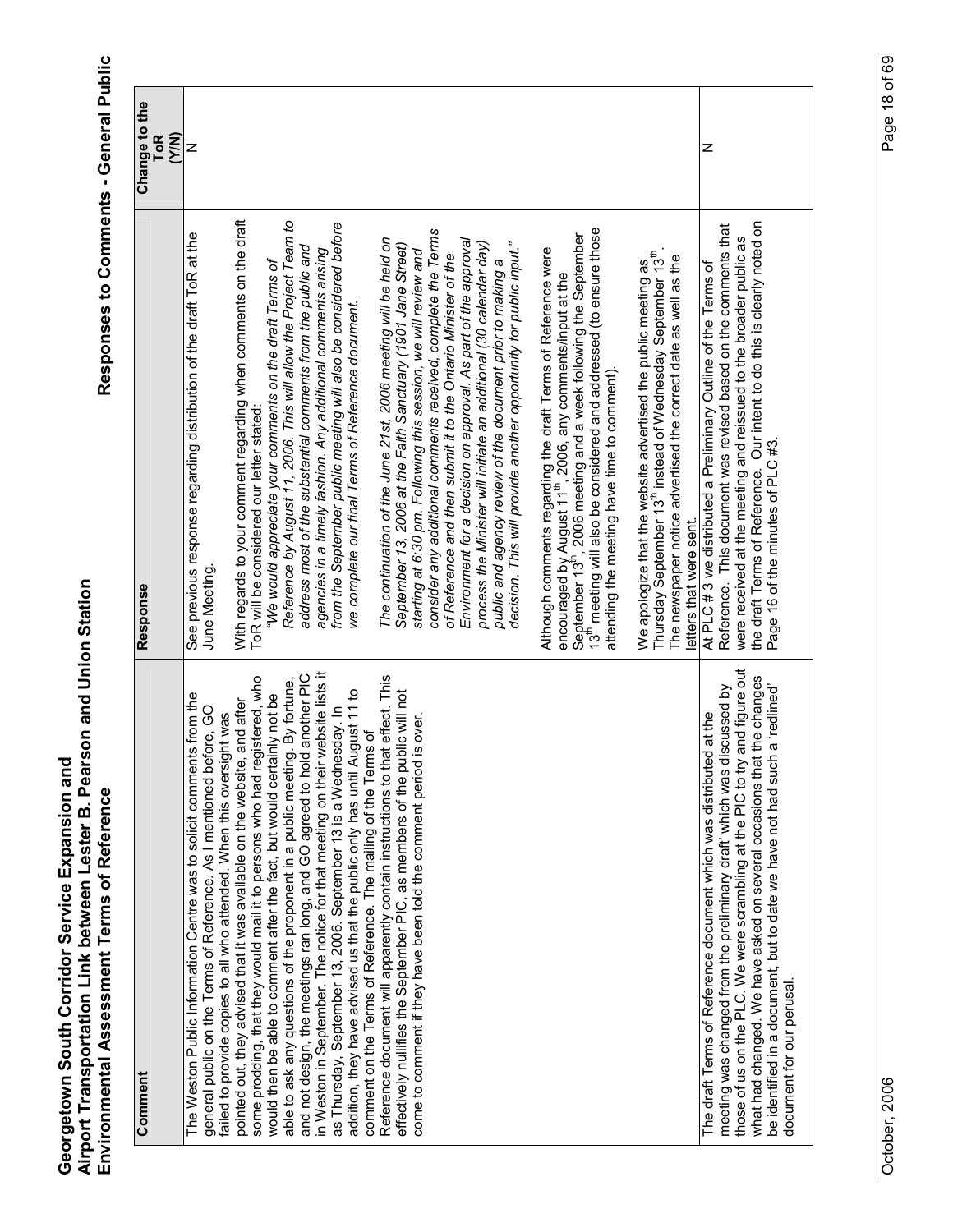| Comment                                                                                                                                                                                                                    | Response                                                                                                                                                                                                                                        | Change to the       |
|----------------------------------------------------------------------------------------------------------------------------------------------------------------------------------------------------------------------------|-------------------------------------------------------------------------------------------------------------------------------------------------------------------------------------------------------------------------------------------------|---------------------|
|                                                                                                                                                                                                                            |                                                                                                                                                                                                                                                 | <b>ToR</b><br>(Y/N) |
| Quoting from the GeorgetownPearsonStudy website on the topic of public<br>consultation -                                                                                                                                   | consultation events. However, at the PLC and public meetings there<br>s always an opportunity after the meeting is adjourned to discuss<br>We acknowledge your frustration with the time allotted for public                                    | z                   |
| perspectives strengthens the Individual Environmental Assessment process<br>Public input is vital to the success of this study. The sharing of community<br>by helping the project team make the best recommendations.     | specific issues with members of the Project Team. In addition, while<br>discussions regarding the draft Terms of Reference are encouraged<br>public consultation is focused at these meetings, comments and<br>at any point during the process. |                     |
| be heard and<br>The team understands that people want real opportunities to<br>to influence the study and its outcome.                                                                                                     |                                                                                                                                                                                                                                                 |                     |
| To help maximize public input, the project team commits to:                                                                                                                                                                |                                                                                                                                                                                                                                                 |                     |
| Getting the word out - providing information to help foster discussion<br>participation;<br>and promote meaningful                                                                                                         |                                                                                                                                                                                                                                                 |                     |
| meetings, workshops) and less formal opportunities (e.g., input by e-mail)<br>Creating reasonable access - providing structured (e.g., public<br>that allow for widespread public involvement;<br>$\bar{1}$                |                                                                                                                                                                                                                                                 |                     |
| - assessing ideas on their merits, and respecting<br>Considering all input-<br>the diversity of views;                                                                                                                     |                                                                                                                                                                                                                                                 |                     |
| reports, and acknowledging receipt of all correspondence and written<br>Being accountable - sharing consultation summaries and project<br>submissions;                                                                     |                                                                                                                                                                                                                                                 |                     |
| consultation opportunity and its role in the overall project and decision-<br>Acting with purpose — being clear about the intended outcome of a<br>making process;<br>$\mathbf{I}$                                         |                                                                                                                                                                                                                                                 |                     |
| Promoting a cooperative consultation environment - demonstrating<br>respect for open dialogue and due process;                                                                                                             |                                                                                                                                                                                                                                                 |                     |
| process and ensuring an efficient approach that considers scheduling and<br>Maintaining project integrity — adhering to the requirements of the IEA<br>financial realities.<br>$\mathbf{I}$                                |                                                                                                                                                                                                                                                 |                     |
| particularly 'discussion', participation, and 'consultation'. We will not be<br>It would appear that these words are not necessarily to be adhered to,<br>having any discussion on our concerns about most of the Terms of |                                                                                                                                                                                                                                                 |                     |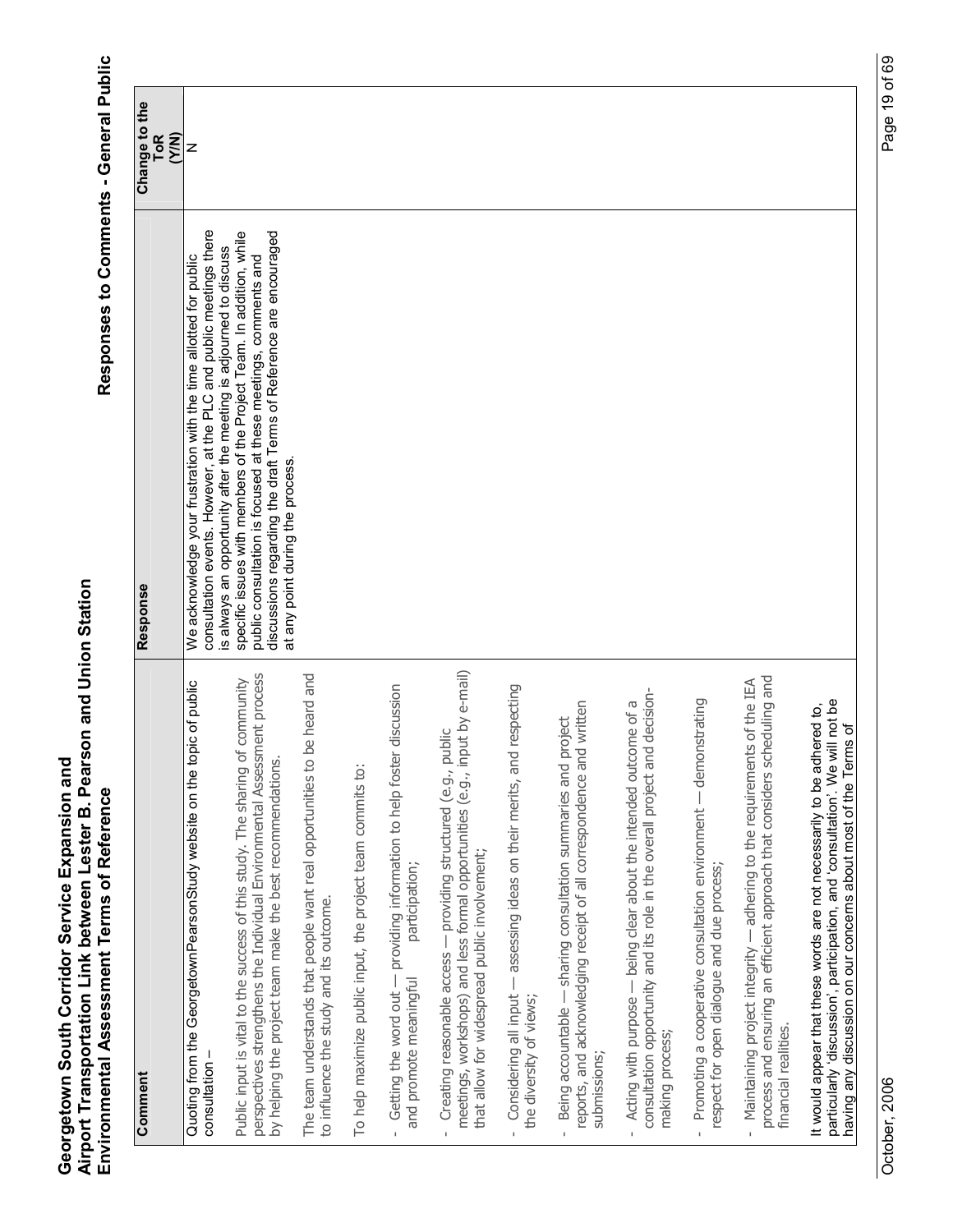| Comment                                                                                                                                                                                                                                                                                                                                                                                                                                                   | Response                                                                                                                                                                                                                    | Change to the       |
|-----------------------------------------------------------------------------------------------------------------------------------------------------------------------------------------------------------------------------------------------------------------------------------------------------------------------------------------------------------------------------------------------------------------------------------------------------------|-----------------------------------------------------------------------------------------------------------------------------------------------------------------------------------------------------------------------------|---------------------|
|                                                                                                                                                                                                                                                                                                                                                                                                                                                           |                                                                                                                                                                                                                             | <b>ToR</b><br>(Y/N) |
| not enter into<br>/ limited, and<br>Reference document itself, participation has been deliberately<br>consultation seems to mean that we can make comments but<br>any meaningful dialogue on those comments.                                                                                                                                                                                                                                              |                                                                                                                                                                                                                             |                     |
| We understand and accept that the process of 'consultation' with the public<br>dialogue, answers to questions, and acknowledgement that the comments<br>does not imply that the decisions about the Terms of Reference are made<br>jointly. However, when one engages in consultation, one expects a verbal<br>: so far.<br>are heard and understood. We have had precious little of that                                                                 |                                                                                                                                                                                                                             |                     |
|                                                                                                                                                                                                                                                                                                                                                                                                                                                           |                                                                                                                                                                                                                             |                     |
| participate in a sham. We therefore need your help to right this matter, and<br>and when the Terms of Reference are approved by your ministry and the<br>The track record so far does not bode well for the consultation process if<br>actual study begins. GO has indicated that it intends to continue with a<br>Public Liaison committee in that stage. I do not want to continue to<br>for that I believe we will need the services of a third party. | consultation with the Public Liaison Committee, and how the role and<br>purpose of the PLC can be developed as the EA progresses<br>We welcome your input into how the Proponent can improve                                | z                   |
| ensure that consultation as required by the act takes place on the Terms of<br>, in order to<br>We therefore urge you to appoint a mediator now, before the Terms of<br>Reference is finally submitted to the minister for her approval,<br>Reference itself.                                                                                                                                                                                             |                                                                                                                                                                                                                             |                     |
| I was of the understanding that this meeting may have been postponed due<br>to the results of the June 21 <sup>st</sup> meeting and was waiting to hear back from<br>your organization.                                                                                                                                                                                                                                                                   | All PLC members are notified of the meetings via e-mail and through<br>When e-mail notification is sent a reply is usually requested. We are<br>now following up on e-mais by telephone as a reminder of the<br>the website | z                   |
| there any confirmation that people have received such messages, and what<br>is the level of advance notice and reminders. As stated in a previous e-mail,<br>I am still awaiting the protocol for such notifications. If sent out by e-mail is<br>most such committees are sent a notice and a reminder via e-mail.                                                                                                                                       | meetings.                                                                                                                                                                                                                   |                     |
| Considering that some of the e-mails intended for myself were sent to an<br>incorrect e-mail address, would it not be prudent protocol to request an<br>RSVP (i.e. reply) in e-mail notifications and then to telephone those that                                                                                                                                                                                                                        |                                                                                                                                                                                                                             |                     |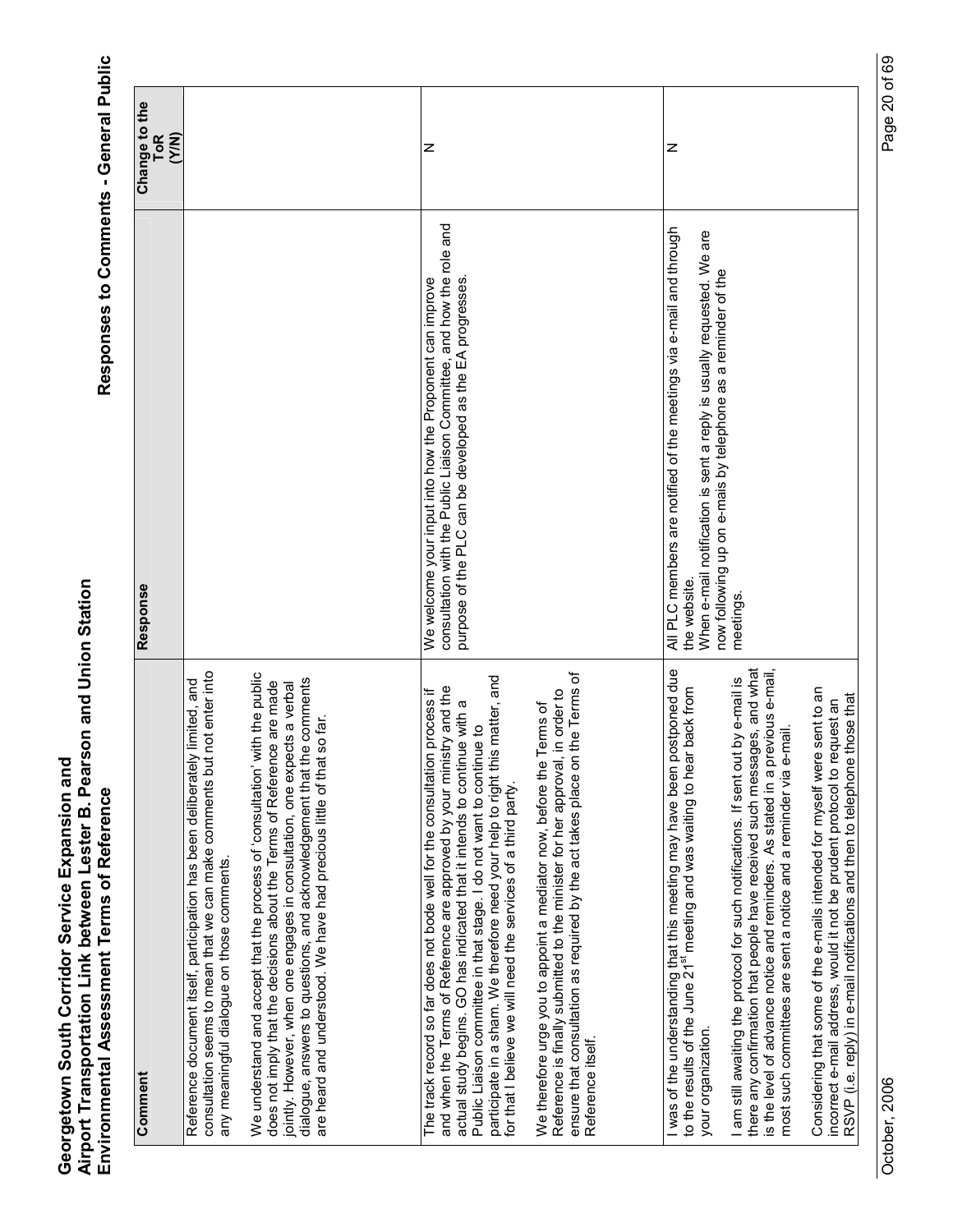| Comment                                                                                                                                                                                                                                                                                                                                                                                                                                                                                                              | <b>Response</b>                                                                                                                                                                                                                                                                                                                                                                                                                                                                                          | Change to the<br><b>ToR</b><br>(Y/N) |
|----------------------------------------------------------------------------------------------------------------------------------------------------------------------------------------------------------------------------------------------------------------------------------------------------------------------------------------------------------------------------------------------------------------------------------------------------------------------------------------------------------------------|----------------------------------------------------------------------------------------------------------------------------------------------------------------------------------------------------------------------------------------------------------------------------------------------------------------------------------------------------------------------------------------------------------------------------------------------------------------------------------------------------------|--------------------------------------|
| have failed to RSVP or regret for such meeting                                                                                                                                                                                                                                                                                                                                                                                                                                                                       |                                                                                                                                                                                                                                                                                                                                                                                                                                                                                                          |                                      |
| I am also awaiting the minutes and other notes of meeting #4                                                                                                                                                                                                                                                                                                                                                                                                                                                         |                                                                                                                                                                                                                                                                                                                                                                                                                                                                                                          |                                      |
| Most committees that I serve on provide an e-mail notification within 7 days<br>that includes a proposed agenda and a reminder within 2 business days<br>that includes a (close to final) agenda.                                                                                                                                                                                                                                                                                                                    | All PLC members are notified of the meetings via e-mail and through<br>the website. A date is normally agreed upon for the next meeting at<br>the prior meeting                                                                                                                                                                                                                                                                                                                                          | z                                    |
| where will meeting #5 be held as such information is NOT available at<br>What is the protocol for notification of these meetings? And when and<br>http://www.georgetownpearsonstudy.ca/PubConsult.asp#cFocus                                                                                                                                                                                                                                                                                                         | specific date was not agreed upon at the meeting due to the fact that<br>the Public Information Centre meeting on June 21 <sup>st</sup> will be continued<br>on September 13 <sup>th</sup> , pushing back the schedule for the draft Terms of<br>The next meeting for the PLC meeting is still to be determined. A<br>Reference                                                                                                                                                                          |                                      |
|                                                                                                                                                                                                                                                                                                                                                                                                                                                                                                                      | The Project Team can look to have a draft agenda circulated to the<br>committee members and posted on the website prior to each PLC<br>meeting.                                                                                                                                                                                                                                                                                                                                                          |                                      |
| Also have the<br>also to be left<br>ads be in the<br>mailed out to the public for everyone on the two lists. Are you able to give<br>int deadline.<br>At the July 5 <sup>th</sup> PLC meeting it was mentioned that the ToR was being<br>the PLC the specific date, numbers, etc. I believe ToRs were<br>at the Weston &/or other libraries, is there an update on that.<br>ads been revised to include the website & if so when will the<br>papers advising the general public of the August 11 <sup>th</sup> comme | attended the June 21 <sup>st</sup> meeting in Weston occurred on July 7 <sup>th</sup> , 2006.<br>public meeting. Attendees at the June 19th and June 22 <sup>nd</sup> meetings<br>meetings, were mailed (and in some cases, e-mailed) to those that<br>The Terms of Reference, along with the summaries of the 3 public<br>The project team had a total of 282 attendees that signed it to the<br>attended one of the three meetings. The mail-out to those that<br>totaled 30 people.                   | z                                    |
|                                                                                                                                                                                                                                                                                                                                                                                                                                                                                                                      | Copies of the draft Terms of Reference were also available at the<br>following libraries as of July 7 <sup>th</sup> : Weston, Mount Dennis, Rexdale,<br>Blackcreek and the Central Toronto Reference library                                                                                                                                                                                                                                                                                             |                                      |
|                                                                                                                                                                                                                                                                                                                                                                                                                                                                                                                      | September 13 <sup>th</sup> , were published in the Toronto Star on July 20 <sup>th</sup> 2006,<br>the Metro on July 21 <sup>st</sup> , and will appear in various local newspapers in<br>the study area over the next two days. All ads make reference to the<br>Ads explaining that the public review period for the draft Terms of<br>announcement of the extension of the June 21 <sup>st</sup> meeting for<br>Reference has been extended to August 11 <sup>th</sup> 2006, and the<br>study website. |                                      |
|                                                                                                                                                                                                                                                                                                                                                                                                                                                                                                                      | Although the project team would appreciate any comments regarding<br>the draft Terms of Reference by August 11 <sup>th</sup> , 2006, any<br>addressed as well (to ensure those attending the meeting have time<br>comments/input at the September 13th, 2006 meeting and a week<br>following the September 13 <sup>th</sup> meeting will be considered and                                                                                                                                               |                                      |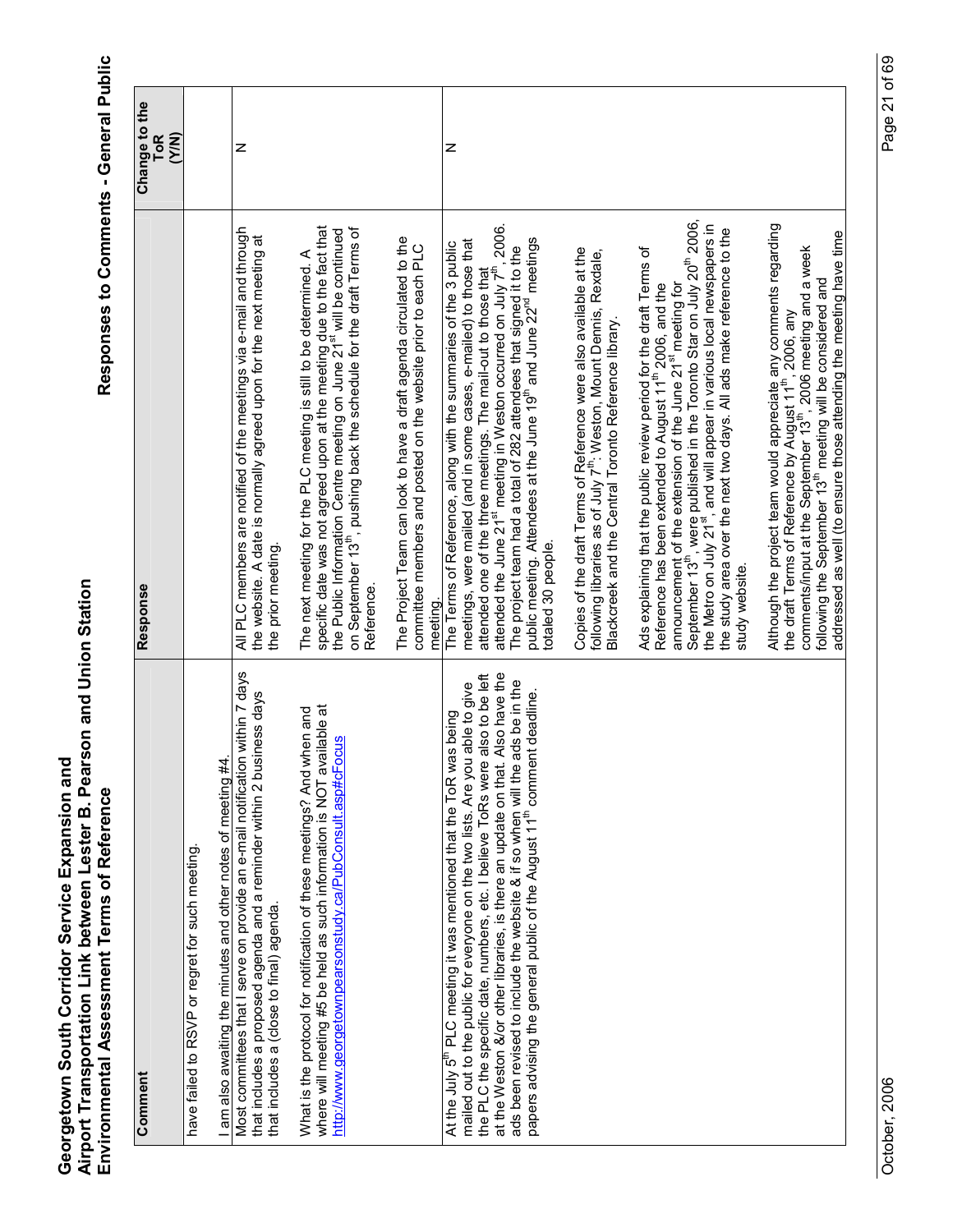Responses to Comments - General Public

| Comment                                                                                                                                                 | Response                                                                                                                                                | Change to the              |
|---------------------------------------------------------------------------------------------------------------------------------------------------------|---------------------------------------------------------------------------------------------------------------------------------------------------------|----------------------------|
|                                                                                                                                                         |                                                                                                                                                         | <b>ToR</b><br>(Y/N)        |
|                                                                                                                                                         | to comment).                                                                                                                                            |                            |
|                                                                                                                                                         | As always, all information relating to the study can be accessed on<br>the website at:                                                                  |                            |
|                                                                                                                                                         | www.georgetownpearsonstudy.ca                                                                                                                           |                            |
| I have submitted some comments for the TOR.                                                                                                             | All comments submitted will be included in the summary of comments<br>without attribution. Your comments will be considered and included                | z                          |
| Will my comments be attached to the TOR as is?<br>Will I get confirmation of my comments?                                                               | with all other comments                                                                                                                                 |                            |
| Will my questions and comments be compiled with all the other comments?                                                                                 |                                                                                                                                                         |                            |
| Hoping to see the study being approved and eventually a link being built to<br>the airport similar to those which exist in almost all major cities.     | We note your support for a link to the airport.                                                                                                         | z                          |
| I would appreciate if you could provide the status of Bloor-Dundas station in                                                                           | Please be aware that we are currently at the draft Terms of                                                                                             | z                          |
| the proposed current plans, i.e. is the existing GO station proposed to be                                                                              | Reference phase of an Individual Environmental Assessment Study                                                                                         |                            |
| upgraded connecting it to the subway station or is it proposed to be<br>relocated.                                                                      | that will look at a number of options for GO Transit expansion in the<br>Georgetown Weston rail corridor and for the Airport Transportation             |                            |
|                                                                                                                                                         | Link from the Airport to Union Station. The Terms of Reference is a                                                                                     |                            |
|                                                                                                                                                         | document that provides a framework for undertaking an                                                                                                   |                            |
|                                                                                                                                                         | Environmental Assessment Study. The Terms of Reference outlines                                                                                         |                            |
|                                                                                                                                                         | the range and types of alternatives to be considered and the process<br>for generating and evaluating alternatives                                      |                            |
|                                                                                                                                                         |                                                                                                                                                         |                            |
|                                                                                                                                                         | alternatives it is too early in the process to discuss potential station<br>As we have not begun the process of generating and evaluating<br>locations. |                            |
| Basically, we're interested in the connections between the fort and the                                                                                 | We acknowledge your comment regarding maintaining connections in                                                                                        |                            |
| areas to the north that at one time were part of the Garrison Common. By                                                                                | the study area. After reviewing your input, we will include the                                                                                         | Page: 24                   |
| for pedestrians<br>connections we mean streets for motor vehicles and paths f                                                                           | following additions to the Terms of Reference:                                                                                                          | Section 5.2.1              |
| Garrison Common is full of documented encroachments by the railways,<br>and cyclists, as well as visual links. The mid-19th century history of the      | Under Section 5.2.1 ("GO Transit Improvements") we will modify the                                                                                      | 3 <sup>rd</sup> bullet     |
| which the Board of Ordnance was powerless to stop. Earlier suggestions to                                                                               | third bullet point to read:                                                                                                                             | and                        |
| bring all the railways from the west into the city along a common corridor                                                                              | The degree to which the alternative impacts other road,                                                                                                 |                            |
| were forgotten in a land rush as each company saw to its own interests. As                                                                              | cyclist and pedestrian facilities and connections.                                                                                                      | Page: 26                   |
| a result, the area was cut up into many railway-bounded parcels, although it<br>was not obvious how badly so long as the lands were given over to a few | Under Section 5.2.2 ("Air Transportation Link") we will add the                                                                                         | Section 5.2.2<br>Table 5-1 |
| as these lands<br>large industrial and institutional uses. Now, 150 years later,                                                                        | following                                                                                                                                               |                            |
| residential and commercial uses, FoFY thinks a better balance must be<br>are redeveloped for higher-density                                             | Potential impact to existing cyclist, or pedestrian trails -<br>to the measures under "Potential Impacts to Recreational                                |                            |
| struck between the technical requirements of the railways to deliver public                                                                             | Facilities including schools"                                                                                                                           |                            |
| neighbourhoods.<br>services and the amenity and convenience of the adjacent r                                                                           | Potential impact to local visual connections (views and<br>to the measure under "Displacement of Built<br>$vistas) -$                                   |                            |
|                                                                                                                                                         |                                                                                                                                                         |                            |

Page 22 of 69 October, 2006 Page 22 of 69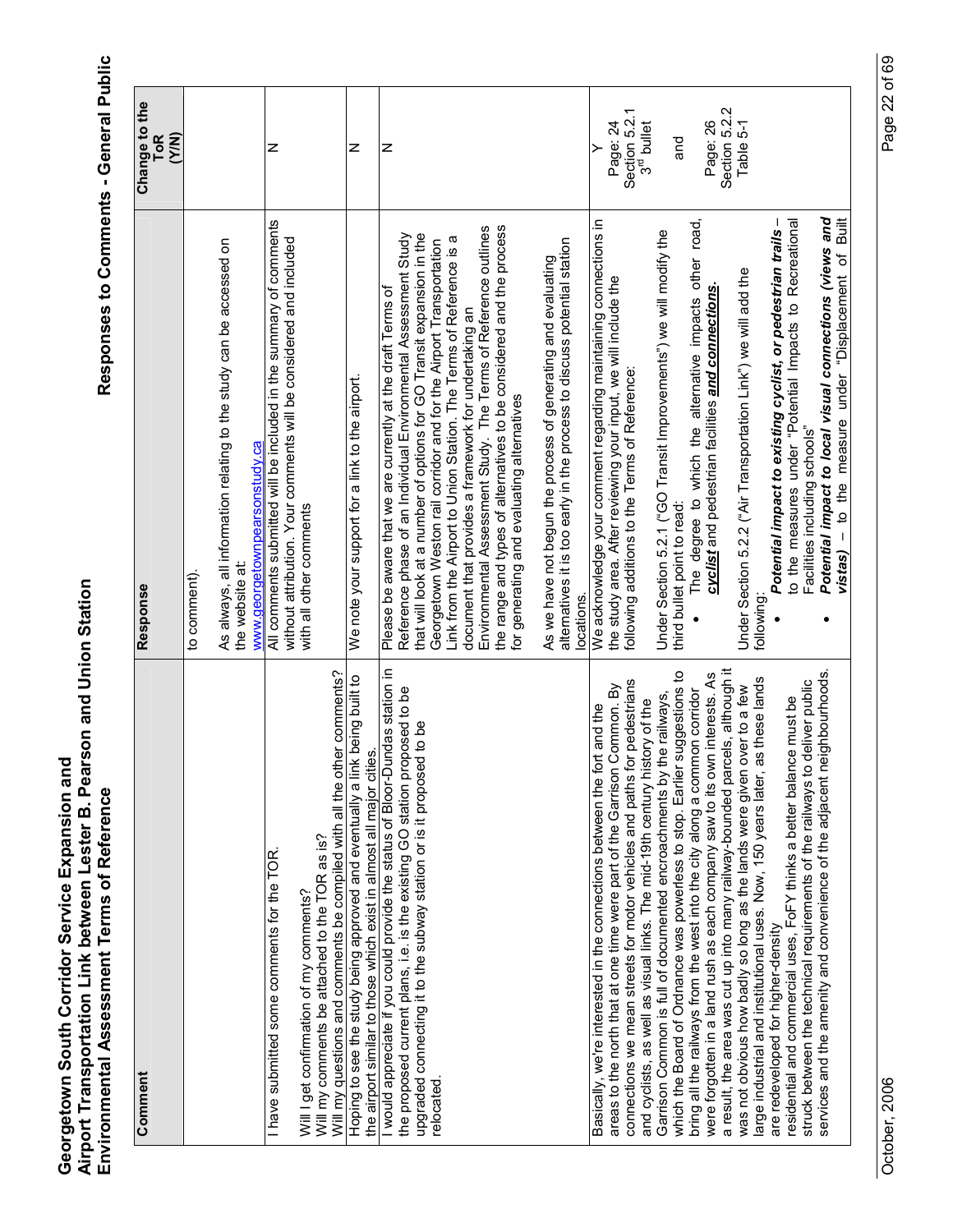| Comment                                                                                                                                                                                                                                                                                                                                                                                                                                                                                                                                                                                                                                                                                                                                                                                                                                                                                                                         | Response                                                                                                                                                                                                                                                                             | Change to the<br><b>ToR</b> |
|---------------------------------------------------------------------------------------------------------------------------------------------------------------------------------------------------------------------------------------------------------------------------------------------------------------------------------------------------------------------------------------------------------------------------------------------------------------------------------------------------------------------------------------------------------------------------------------------------------------------------------------------------------------------------------------------------------------------------------------------------------------------------------------------------------------------------------------------------------------------------------------------------------------------------------|--------------------------------------------------------------------------------------------------------------------------------------------------------------------------------------------------------------------------------------------------------------------------------------|-----------------------------|
|                                                                                                                                                                                                                                                                                                                                                                                                                                                                                                                                                                                                                                                                                                                                                                                                                                                                                                                                 |                                                                                                                                                                                                                                                                                      | (Y/N)                       |
|                                                                                                                                                                                                                                                                                                                                                                                                                                                                                                                                                                                                                                                                                                                                                                                                                                                                                                                                 | Heritage Features and Cultural Landscapes'                                                                                                                                                                                                                                           |                             |
| solution put forward in the earlier Class EA to put a jog in Strachan south of<br>Queen, which it has been trying to eliminate at considerable cost. It may be<br>the Toronto-Hamilton rail corridor, it would have to start dropping within the<br>Fort York National Historic site which includes the road and areas east and<br>be a challenge<br>to find how it can serve as the only north-south street linking the lakeshore<br>a better course would be a road tunnel, but if that were to pass also under<br>to King between Bathurst and Dufferin, while providing in conjunction with<br>King flew in the face of Toronto's experience with the jog in Dufferin at<br>Wellington badly needed access to the Liberty lands on the east. The<br>west of Strachan south of that corridor. We would have a substantial<br>Strachan Avenue is a case in point. There is no doubt it will<br>interest in any such proposal. | Please note that we are only in the Terms of Reference stage and are<br>identifying possible alternatives to be examined as part of the study.<br>These issues will be examined as the study progresses                                                                              | Z                           |
| landbridge' connecting the open area west of the fort with the parks north<br>Railpath along the Georgetown corridor, the Martin Goodman Trail on the<br>of Wellington. This structure is envisioned as being more substantial than<br>local off-road movements within the west downtown, it has been a long-<br>As for the pedestrian and cycling paths that will be increasingly vital for<br>Lakeshore, and the northern linear park along the rail corridor between<br>handicapped-accessible. It would function as a hub for the projected<br>accepted tenet of land planning for Fort York that there would be a<br>the usual rail overpass, with approaches and grades that make it<br>Bathurst and York Street.                                                                                                                                                                                                         |                                                                                                                                                                                                                                                                                      | z                           |
| Reference for<br>le sending the<br>lease<br>Please accept this as my formal submission on the Terms of<br>the Georgetown Pearson link. I sent a comment last week, p<br>I would also appreciate you confirming receipt as I had troub<br>disregard that submission and replace with this one.<br>original                                                                                                                                                                                                                                                                                                                                                                                                                                                                                                                                                                                                                       | line up the 427 to the airport. This alternative is included in the Terms<br>We note your preference for the Lakeshore line hooked up to a rail<br>Alternative "vii") considered for the Airport Transportation Link<br>of Reference as one of the "Planning Alternatives" (Planning | z                           |
| If the link was to run on the existing Lakeshore line, a rail extension could<br>be added up Highway 427, (in the middle of the existing Highway). The<br>little or no<br>Highway is wide enough to accommodate the two tracks that would be<br>I believe the best alternative for all concerned is the Lakeshore Line<br>Alternative - as a full rail alternative, not just a bus alternative.<br>needed for a North South run and it could be easily built with<br>disruption to the flow of traffic.                                                                                                                                                                                                                                                                                                                                                                                                                         |                                                                                                                                                                                                                                                                                      | Z                           |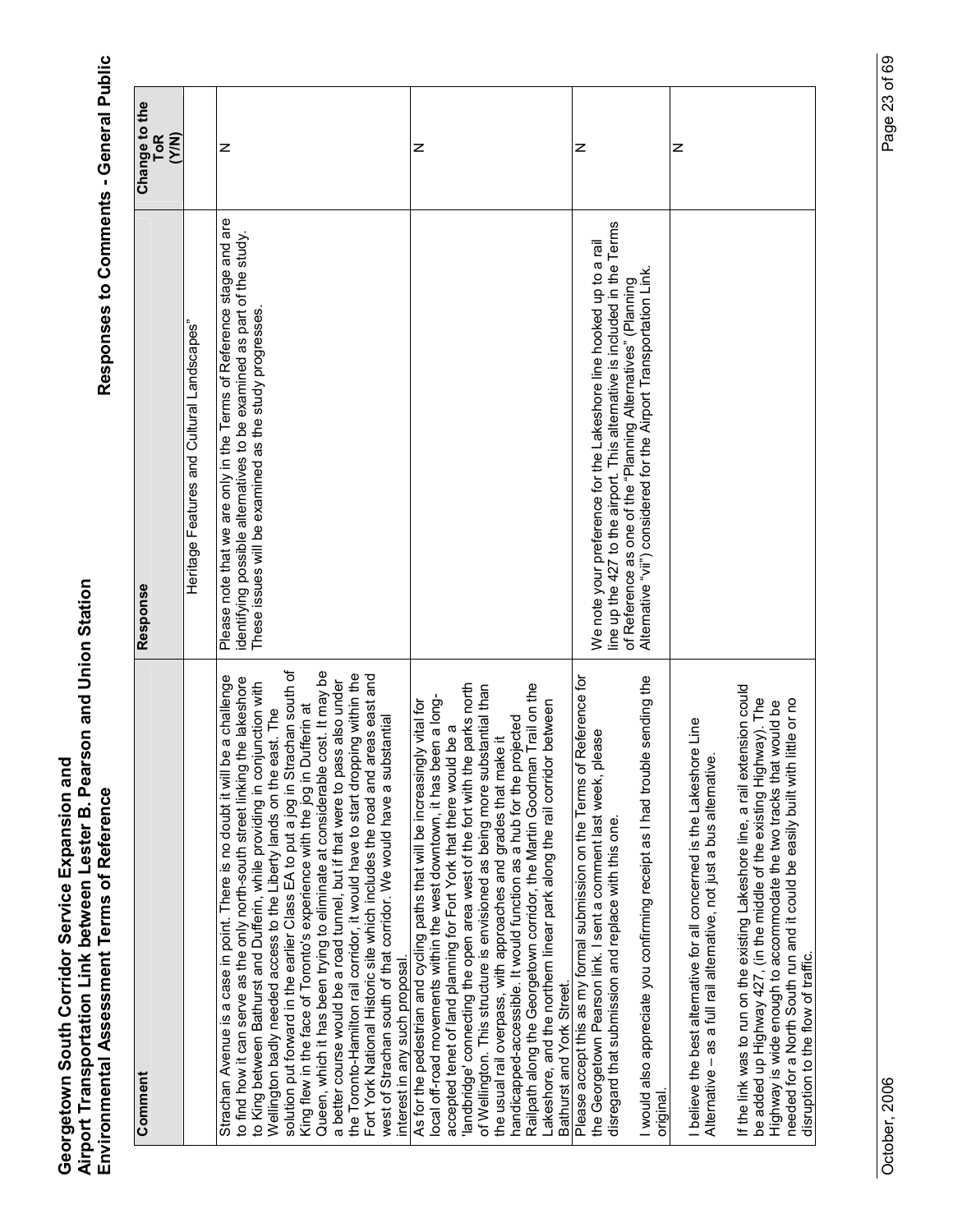| Comment                                                                                                                                                                                                                                                                                                                                                                                                                                                                                                                                                                                                                                                                                                                                                                                                                                                                                                      | Response                                                                                                         | Change to the<br>$\overline{1}$ o $\overline{R}$<br>(Y/N) |
|--------------------------------------------------------------------------------------------------------------------------------------------------------------------------------------------------------------------------------------------------------------------------------------------------------------------------------------------------------------------------------------------------------------------------------------------------------------------------------------------------------------------------------------------------------------------------------------------------------------------------------------------------------------------------------------------------------------------------------------------------------------------------------------------------------------------------------------------------------------------------------------------------------------|------------------------------------------------------------------------------------------------------------------|-----------------------------------------------------------|
| This alternative would accomplish the goals of the study. There would be<br>would be no requirement to create bus lanes; passengers could board at<br>both locations without the need to transfer to another vehicle. The trains<br>little disruption to commuters, residents, and the public at large. There<br>would not disrupt residential neighbourhoods.                                                                                                                                                                                                                                                                                                                                                                                                                                                                                                                                               |                                                                                                                  | z                                                         |
| the process of improving transit in the West-end of Toronto - and if properly<br>planned, could be linked to a Rapid Transit line or Subway line in the future<br>It would begin<br>I believe that this alternative would satisfy all stakeholders without<br>damaging neighbourhoods that are in need of revitalization.                                                                                                                                                                                                                                                                                                                                                                                                                                                                                                                                                                                    |                                                                                                                  |                                                           |
| Stephan Mehr brought up the topic of a trench, to the time in which the next<br>has misrepresented, omitted, or possibly even censored some of what was<br>am however concerned that once again the FACILITATOR'S SUMMARY<br>twenty minutes of discussion was not transcribed (from about the moment<br>said at the meeting. The most notable instance of this sort of thing took<br>place in the 2005 meeting at the FAITH SANCTUARY when more than<br>point of the presentation was addressed).                                                                                                                                                                                                                                                                                                                                                                                                            | These changes have been incorporated into the comment/response<br>table prepared from the facilitator's summary. | z                                                         |
| do want to try to set the record straight on my own comments; the first of<br>which can be found near the bottom of page 12 of the June 21st 2006<br>SUMMARY.                                                                                                                                                                                                                                                                                                                                                                                                                                                                                                                                                                                                                                                                                                                                                | These changes have been incorporated into the facilitator's summary.                                             | z                                                         |
| (Government of Ontario Transit). They are a publicly funded entity and yet<br>involves public funding). In light of this, on whose behalf is the study being<br>GO Transit is a commuter rail service authority for the Province of Ontario<br>public. This is<br>not a just a Weston issue, as the proponents would like the public at large<br>they seem to be acting as an agent for SNC Lavalin (a private enterprise)<br>Toronto as a whole (and the province and country for that matter since it<br>to think it is. Weston is a part of Toronto, and this is an issue that effects<br>conducted? In other words which arm of which government has ordered<br>C Lavalin.<br>that the study be undertaken, or is it the private operator, SN<br>Whose needs are being served? It does not seem to be the $\mu$<br>quietly driving the study from the background?<br>The wording should read as follows: |                                                                                                                  |                                                           |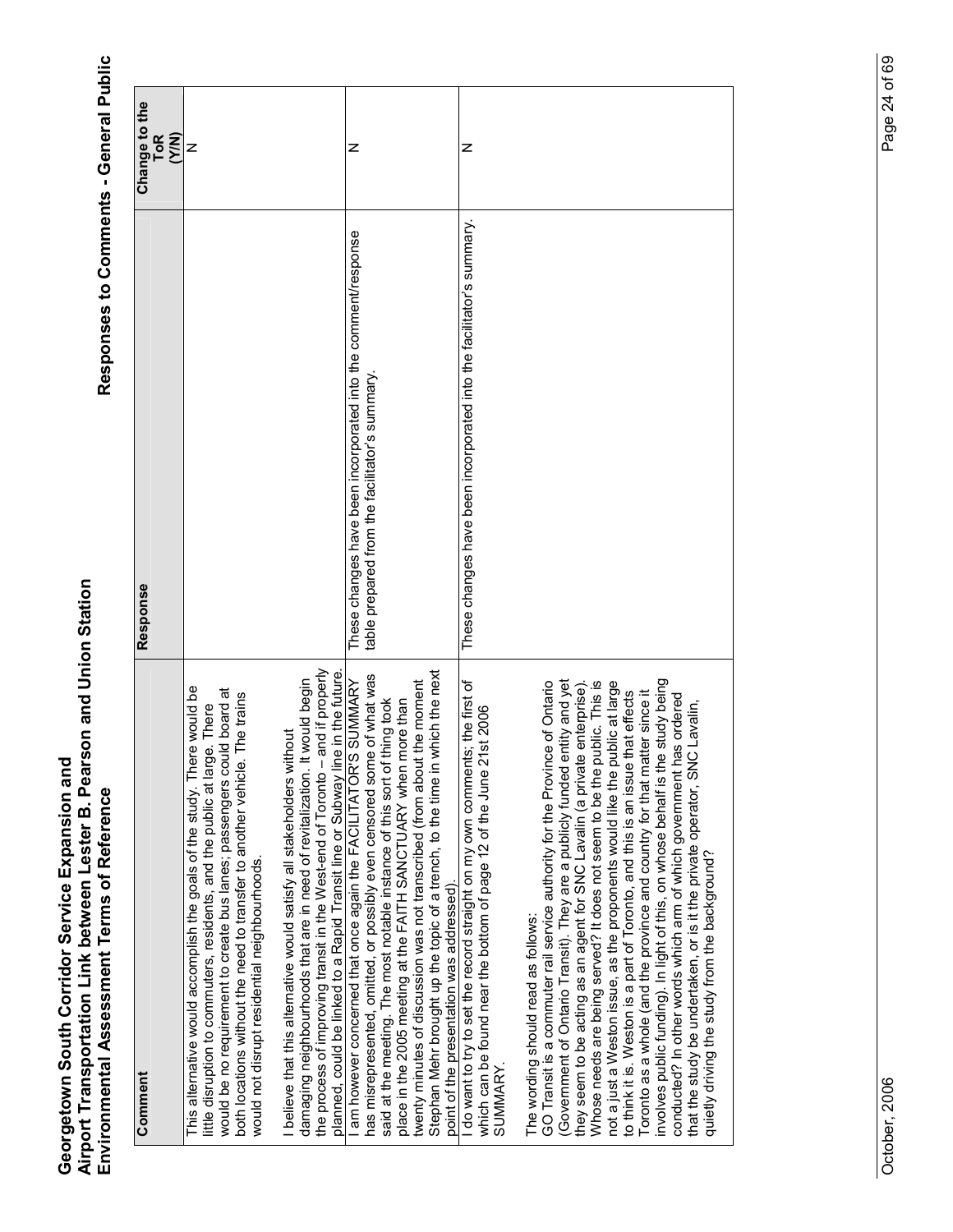| Comment                                                                                                                                                                                                                                                                                                                                                                                                                                                                                                                                                                                                                                                                                                                                                                                                                                                                                                                                                                                                                                                                                                                                                                                                                                                                                                                                                                                                                                                                                                                                                                                                                                                                                                                                                                                                                                                                                                                                                            | Response                                                             | Change to the<br><b>ToR</b><br>(Y/N) |
|--------------------------------------------------------------------------------------------------------------------------------------------------------------------------------------------------------------------------------------------------------------------------------------------------------------------------------------------------------------------------------------------------------------------------------------------------------------------------------------------------------------------------------------------------------------------------------------------------------------------------------------------------------------------------------------------------------------------------------------------------------------------------------------------------------------------------------------------------------------------------------------------------------------------------------------------------------------------------------------------------------------------------------------------------------------------------------------------------------------------------------------------------------------------------------------------------------------------------------------------------------------------------------------------------------------------------------------------------------------------------------------------------------------------------------------------------------------------------------------------------------------------------------------------------------------------------------------------------------------------------------------------------------------------------------------------------------------------------------------------------------------------------------------------------------------------------------------------------------------------------------------------------------------------------------------------------------------------|----------------------------------------------------------------------|--------------------------------------|
| My follow-up comment on page 12 should read as follows:                                                                                                                                                                                                                                                                                                                                                                                                                                                                                                                                                                                                                                                                                                                                                                                                                                                                                                                                                                                                                                                                                                                                                                                                                                                                                                                                                                                                                                                                                                                                                                                                                                                                                                                                                                                                                                                                                                            | These changes have been incorporated into the facilitator's summary. | z                                    |
| an agent for<br>8g<br>If you are undertaking both studies then you are acting<br>SNC. That is the same thing $-$ it is a matter of semantics.                                                                                                                                                                                                                                                                                                                                                                                                                                                                                                                                                                                                                                                                                                                                                                                                                                                                                                                                                                                                                                                                                                                                                                                                                                                                                                                                                                                                                                                                                                                                                                                                                                                                                                                                                                                                                      |                                                                      |                                      |
| 13 should<br>age <sup>.</sup><br>My follow-up comment to Dennis' response near the top of p<br>read as follows:                                                                                                                                                                                                                                                                                                                                                                                                                                                                                                                                                                                                                                                                                                                                                                                                                                                                                                                                                                                                                                                                                                                                                                                                                                                                                                                                                                                                                                                                                                                                                                                                                                                                                                                                                                                                                                                    | These changes have been incorporated into the facilitator's summary. | z                                    |
| eparate them.<br>I think they can be separated. I just don't think GO wants to s                                                                                                                                                                                                                                                                                                                                                                                                                                                                                                                                                                                                                                                                                                                                                                                                                                                                                                                                                                                                                                                                                                                                                                                                                                                                                                                                                                                                                                                                                                                                                                                                                                                                                                                                                                                                                                                                                   |                                                                      |                                      |
| id as follows:<br>My question/comment near the bottom of page 27 should rea                                                                                                                                                                                                                                                                                                                                                                                                                                                                                                                                                                                                                                                                                                                                                                                                                                                                                                                                                                                                                                                                                                                                                                                                                                                                                                                                                                                                                                                                                                                                                                                                                                                                                                                                                                                                                                                                                        | These changes have been incorporated into the facilitator's summary. | z                                    |
| Transit assess those costs –the loss of property values, the loss of<br>business values, the loss of neighbourhoods cultural and historic identity as<br>national Heritage River that is not mentioned in costs. We have what is<br>historic structure that saw its first use in 1856. Where in your assessment<br>the resort area, and an impoverished neglected populous kept out of site<br>beyond that resort's perimeter. Why isn't the Mayor at these meetings?<br>Where is the transparency? At least twice he has stated on TV that this is a<br>proper environment<br>included in this process. There is the Humber River that is recognized as a<br>likely the oldest surviving railway bridge in this province under threat - a<br>also be environmental costs, both to the natural environment, but also to<br>done deal and we should get used to it. Mayor Miller seems to forget that<br>peoples' lives<br>service from<br>downtown to the airport as the most important thing to the public. --that and<br>. Are we going<br>service within<br>an overarching<br>. How will GO<br>I feel it is important to mention to the audience that the tourism official at<br>factor in this study. Public dollars are referred to several times. There will<br>getting more tourists downtown were the only issues he felt that mattered.<br>This is serving one small market, and not the city as a whole. Are we going<br>do you recognize the threats to people's homes and health from the fumes,<br>the last PLC meeting seemed to regard the speed of<br>to become like some popular resort destinations with luxury<br>he is Mayor of all of Toronto and not just the downtown core.<br>assessment, but where is the cost to the environment and<br>the economic environment of Weston, should it be chosen<br>'Cost' appears several times in the Terms of Reference as<br>promised transparency and a full and<br>noise and vibrations?<br>We were |                                                                      |                                      |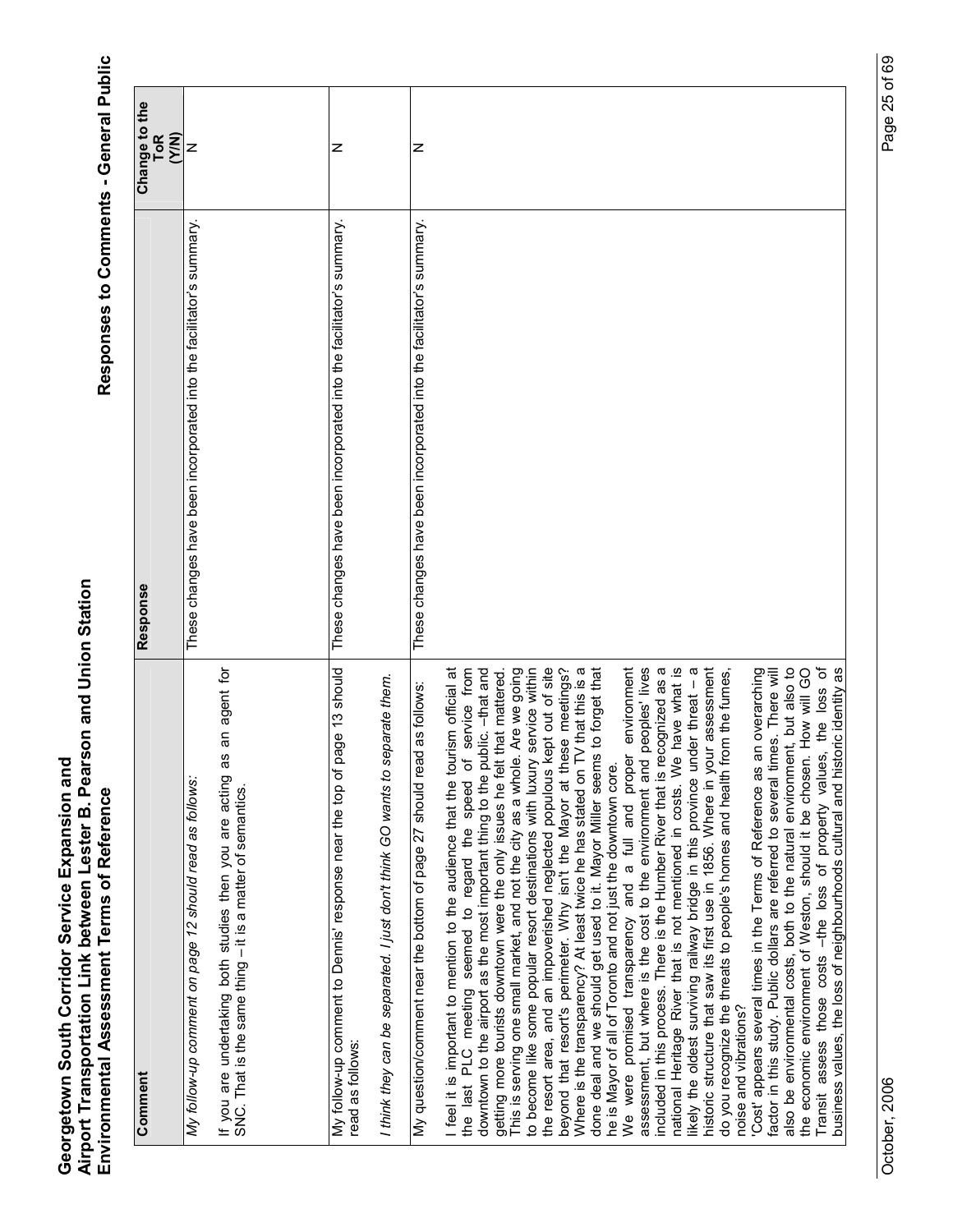| Comment                                                                                                                                                                                                                                                                                                                                                                                                                                                                                                                                                                                                                                                                                                                                                             | Response                                                                                                                                                                | Change to the<br>(Y/N)<br><b>ToR</b> |
|---------------------------------------------------------------------------------------------------------------------------------------------------------------------------------------------------------------------------------------------------------------------------------------------------------------------------------------------------------------------------------------------------------------------------------------------------------------------------------------------------------------------------------------------------------------------------------------------------------------------------------------------------------------------------------------------------------------------------------------------------------------------|-------------------------------------------------------------------------------------------------------------------------------------------------------------------------|--------------------------------------|
| -a fact<br>documented by city hall, and yet not acted upon. This is also recognized as<br>us about the benefits that this ARL can bring, but you won't tell us how it<br>will be of benefit, or who it will benefit. As far as the people that live and<br>needs hope in the future or it dies, and you have yet to show us any reason<br>part of this study. We are one of the least supported areas of the city of<br>having become one of the highest crime areas in the city. You keep telling<br>work in this area are concerned, what benefit can it bring? A community<br>for hope. You seem to have forgotten that you and the government work for<br>Toronto in the form of available social and transit services<br>us. Our taxes pay for your livelihood |                                                                                                                                                                         |                                      |
| seems to be nothing more than a public relations smokescreen, but for the<br>points for inclusion. I'm probably wasting my time since this EA and PLC<br>a few other<br>Beyond the corrections listed above, I should also include<br>record my additional comments/questions are as follows:                                                                                                                                                                                                                                                                                                                                                                                                                                                                       | The names of those who attended the public meetings are not<br>included in the public documentation, in accordance with the<br>Freedom of Information and Privacy Act.  | z                                    |
| the purpose of not including names in the published summaries done for<br>and they are asked to state their name when they get up to address the<br>summaries? Is<br>Considering the fact that members of the public are being asked to sign in,<br>the purpose of obscuring matters, or so as to remove any concrete means<br>ade?<br>panel, why are those names not included in the published<br>of holding individuals to account for statements they have ma                                                                                                                                                                                                                                                                                                    |                                                                                                                                                                         |                                      |
| these summaries. For example at the first PLC I attended I made the<br>appears to be some censorship taking place in the production of<br>observation that the Public Liaison Committee didn't appear to have power<br>to do anything more than make comments, ask questions and offer advise.<br>There                                                                                                                                                                                                                                                                                                                                                                                                                                                             | We apologize that we didn't capture all of your comments during the<br>PLC meeting. The records are intended to capture the proceedings<br>without censorship or edits. | z                                    |
| To clarify my point I drew an analogy to Premier Harris' decision to<br>pened, and as<br>20 continuous<br>amalgamate Toronto, despite a public vote not to amalgamate. In other<br>affirming my concerns, the analogy was completely absent. This has not<br>point was documented correctly in a broad sense, and the response,<br>the event (not<br>words you can have your vote, but you are going to amalgamate. While my<br>been the only occasion where something like this has hap<br>some of us noted at the previous PIC in 2005, at least<br>minutes of discussion went completely undocumented at<br>after the fact, in that instance)                                                                                                                    | Feel free at any point to contact the facilitator regarding the recorded<br>summary of proceedings, to include missed comments for inclusion.                           |                                      |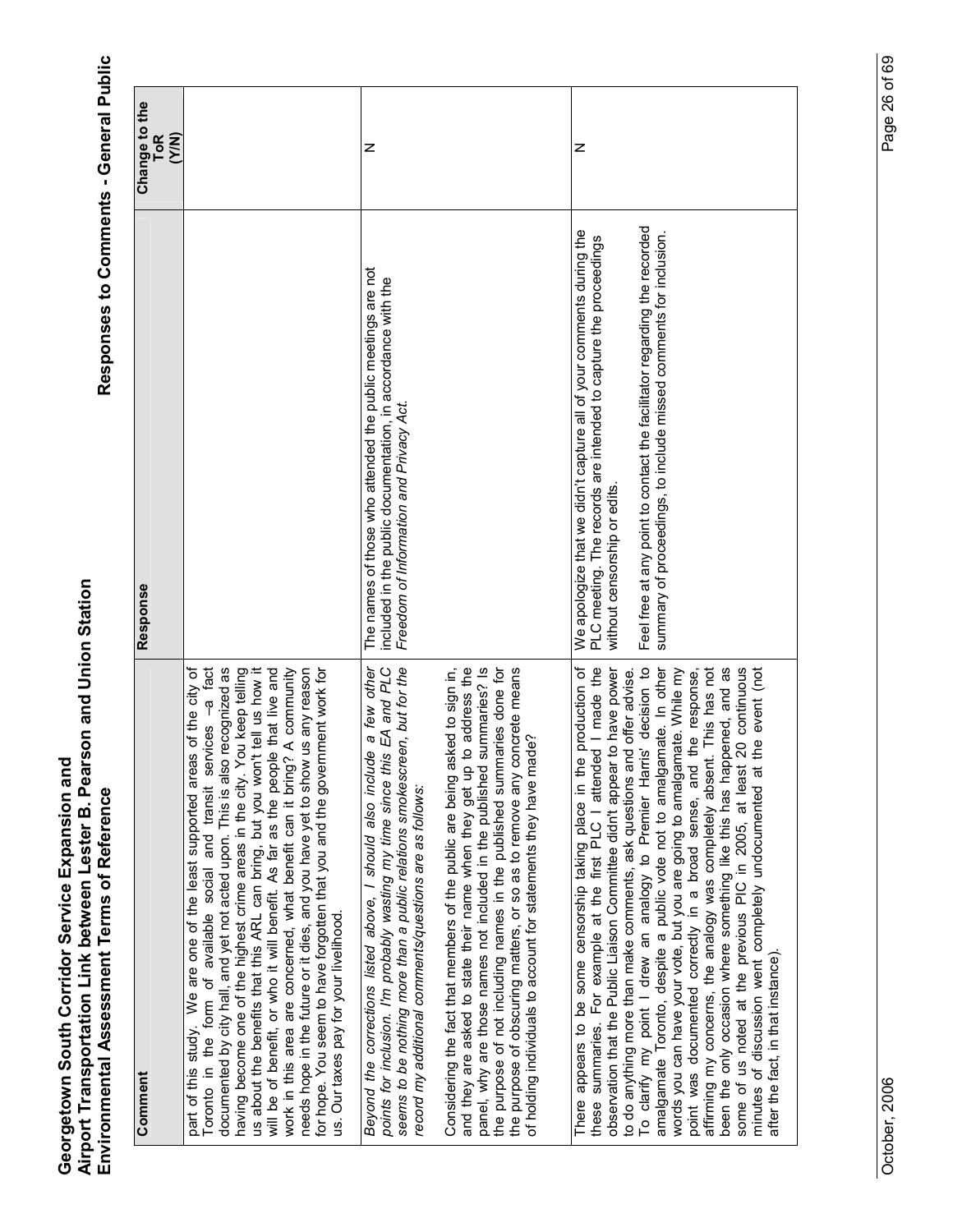| Comment                                                                                                                                                                                                                                                                                                                                                                                                                                                                                                                                                                                                                                                                                                                                                                         | Response                                                                                                                                                                                                                                                                                                                   | Change to the<br>(Y/N)<br>$\overline{10}R$ |
|---------------------------------------------------------------------------------------------------------------------------------------------------------------------------------------------------------------------------------------------------------------------------------------------------------------------------------------------------------------------------------------------------------------------------------------------------------------------------------------------------------------------------------------------------------------------------------------------------------------------------------------------------------------------------------------------------------------------------------------------------------------------------------|----------------------------------------------------------------------------------------------------------------------------------------------------------------------------------------------------------------------------------------------------------------------------------------------------------------------------|--------------------------------------------|
| ic through other<br>means) and yet members of the public were told they could not audio-<br>does not change matters retroactively because the Facilitator agreed to<br>refrain from the use of the photos used during the meeting on the 21st June<br>٩<br>record the meetings to check on the accuracy of the published summaries?<br>This is a double standard on the part of GO Transit, or its consultant, and<br>permission<br>2006 after this point was raised by a member of the audience<br>photograph (and possibly document members of the publi<br>granted<br>OGILVIE, OGILVIE & COMPANY<br>Why was                                                                                                                                                                  | pictures for his own record of the meeting. When the presence of the<br>photographer was questioned, as noted the photography ceased. As<br>Permission was not requested or granted for the facilitator to take<br>you know, this was a public meeting and anyone, including the<br>press, could have taken pictures       | Z                                          |
| Is Blue 22 really Green 22, as GO Transit are trying to assert that the public<br>money committed to the ARL is going towards GO Transit projects? When<br>was GO Transit given the mandate to build rail lines (the tracks for the<br>a commuter service (albeit by name they are a Transit service)? Is not the building of railways a federal matter?<br>separate purpose ARL is not an upgrade to the CN rail line), and how can<br>they, a provincial tenant on CN's tracks, build a railway line, since they are                                                                                                                                                                                                                                                          | rail service falls under GO Transit's mandate. CN Railway owns the<br>corridor but GO Transit must provide any additional tracks required<br>Building infrastructure (i.e. railroad tracks), for a regional commuter<br>for GO Transit service.                                                                            | Z                                          |
| not present, nor CN, nor CPR, nor the T.T.C. at any of these meetings? Is<br>this simply more evidence that, as David Miller has said, more than once on<br>eholders would<br>Why is SNC not at any of these PLC meetings. Likewise, why is the Mayor<br>TV(alone) that this is "a done deal"? The corporate stak<br>appear to think so by their noticeable absence.                                                                                                                                                                                                                                                                                                                                                                                                            | these meetings and have attended numerous meetings as observors.<br>SNC Lavalin attended a number of PLC and Public meetings as an<br>The TTC, City of Toronto, CPR, and CN participate in this study as<br>observer. The TTC and the City of Toronto have been invited to all<br>members of the Technical Advisory Group. | z                                          |
| proposed line, sandwiched between the two others)? An accident on any of<br>er lines and the<br>Considering the disturbing increase in the number of derailments in Canada<br>n trough heavily<br>Even if the proponents aren't interested in the welfare of the residents who<br>live along the corridor (or other corridors), how do they expect the ARL to<br>populated areas (such as along the Georgetown corridor). The risk already<br>alone their own<br>exists with the trains we have at present, without the addition of an ARL.<br>the tracks along such a narrow corridor, must affect the oth<br>in recent years, it seems ill advised to run a high speed train<br>travel if a derailment occurs (on the existing rail lines, let<br>trains that travel on them. | inherent dangers in all forms of transportation. All efforts will be made<br>to design the safest possible alternative for the preferred alternative<br>With respect to your concerns regarding public safety, there are<br>when selected                                                                                  | z                                          |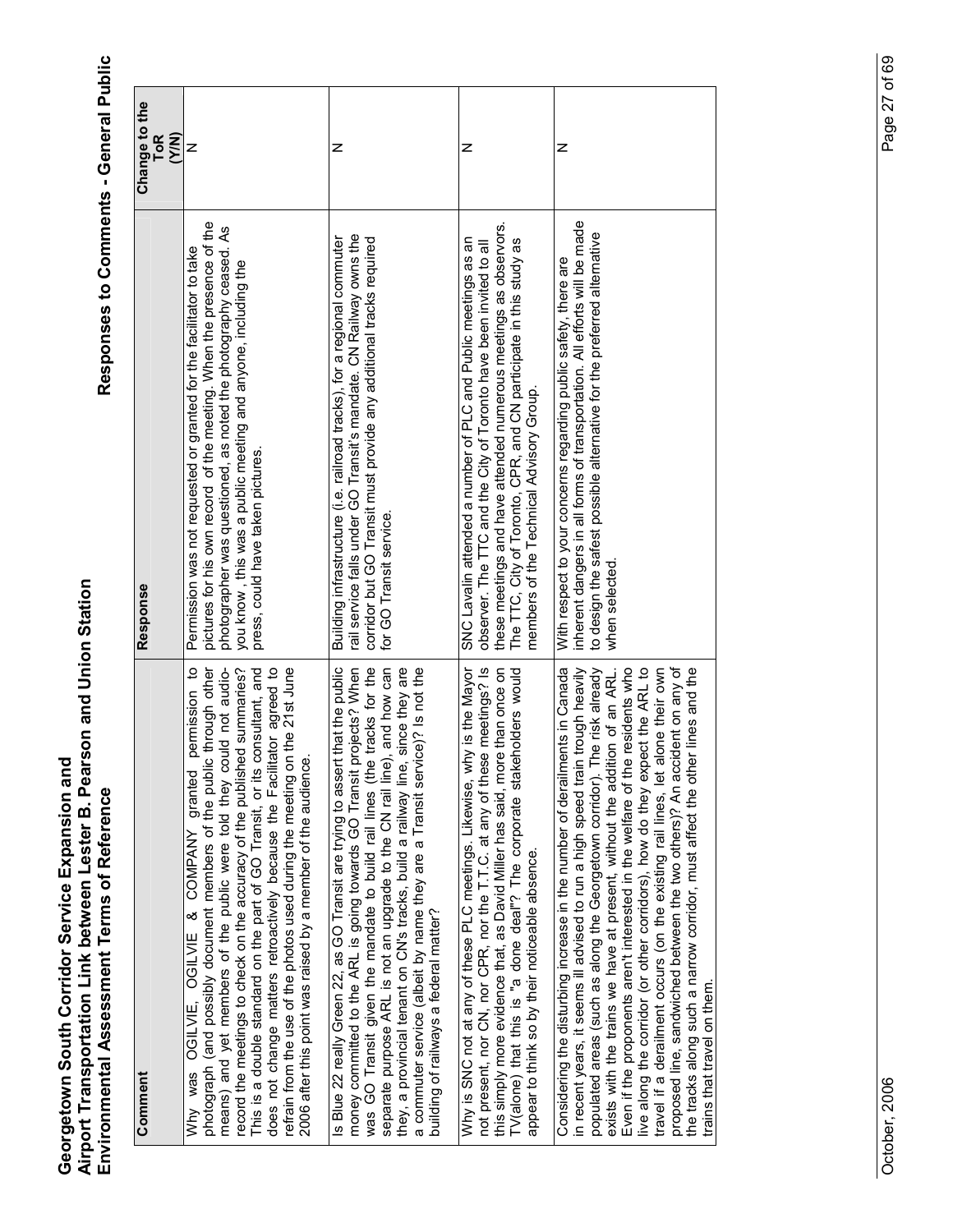| Comment                                                                                                                                                                                                                                                                                                                                                                                                                                                                                                                                                                                                                                                                                                                                                                      | Response                                                                                                                                                                                                                                                                                                                                                                                                                                                                                                | Change to the<br>ToR<br><b>N/X</b> |
|------------------------------------------------------------------------------------------------------------------------------------------------------------------------------------------------------------------------------------------------------------------------------------------------------------------------------------------------------------------------------------------------------------------------------------------------------------------------------------------------------------------------------------------------------------------------------------------------------------------------------------------------------------------------------------------------------------------------------------------------------------------------------|---------------------------------------------------------------------------------------------------------------------------------------------------------------------------------------------------------------------------------------------------------------------------------------------------------------------------------------------------------------------------------------------------------------------------------------------------------------------------------------------------------|------------------------------------|
| of Toronto, not<br>just the Toronto Islands, or the downtown core), he stressed the importance<br>Docks nightclub he immediately sided with them, however when noise<br>statement, or perhaps he only meant his pet neighbourhoods. When the<br>island residents complained about the noise coming across from The<br>forgotten this<br>concerns were raised about the ARL he said that we were over-reacting<br>His infamous broom seems to be used more for sweeping things under the<br>check his facts.<br>rug, or for giving the public the brush off, rather than for cleaning house.<br>When David Miller was elected as the Mayor of Toronto (all<br>of neighbourhoods. He seems to have conveniently<br>and that noise wouldn't be an issue, without bothering to a | modeling the the investigation of specific mitigation measures once a<br>(section 5.2.2). Additional noise modeling work will be undertaken to<br>assured that nuisance effects, particularly noise, will be an important<br>assist in evaluation of Design Alternatives and even more detailed<br>With respect to your concerns regarding noise impacts, please be<br>measure in the comparative evaluation of Planning Alternatives<br>preferred Design Alternative is selected.                      | z                                  |
| badly they are<br>Toronto being viewed as the prime destination, how does the federal,<br>provincial, or municipal government think the transit infrastructure can<br>In light of the federal governments desire to increase immigration, with<br>managing matters as they stand). The ARL is not a transit solution. It is a<br>bullet train into the heart of this city's hope for growth. If the city is like a<br>are its arteries.<br>will save it from<br>The neglecting of either will result in the decay of the body as a whole, and<br>handle the extra populous (especially considering how<br>no amount of injecting of resources into the heart of the city<br>body, its neighbourhoods are its limbs and its transit lines<br>ultimately dying.                | providing stops along the route. Ultimately, we hope to provide such a<br>evaluation of "Planning Alternatives" we will examine the possibility of<br>The link between Lester B. Pearson airport and Union Station will not<br>necessarily be a "bullet" between the two transportation hubs. In the<br>compliment existing public transit services, including establishing<br>link to satisfy existing and projected demands at these hubs to<br>connections among the various transportation systems. | z                                  |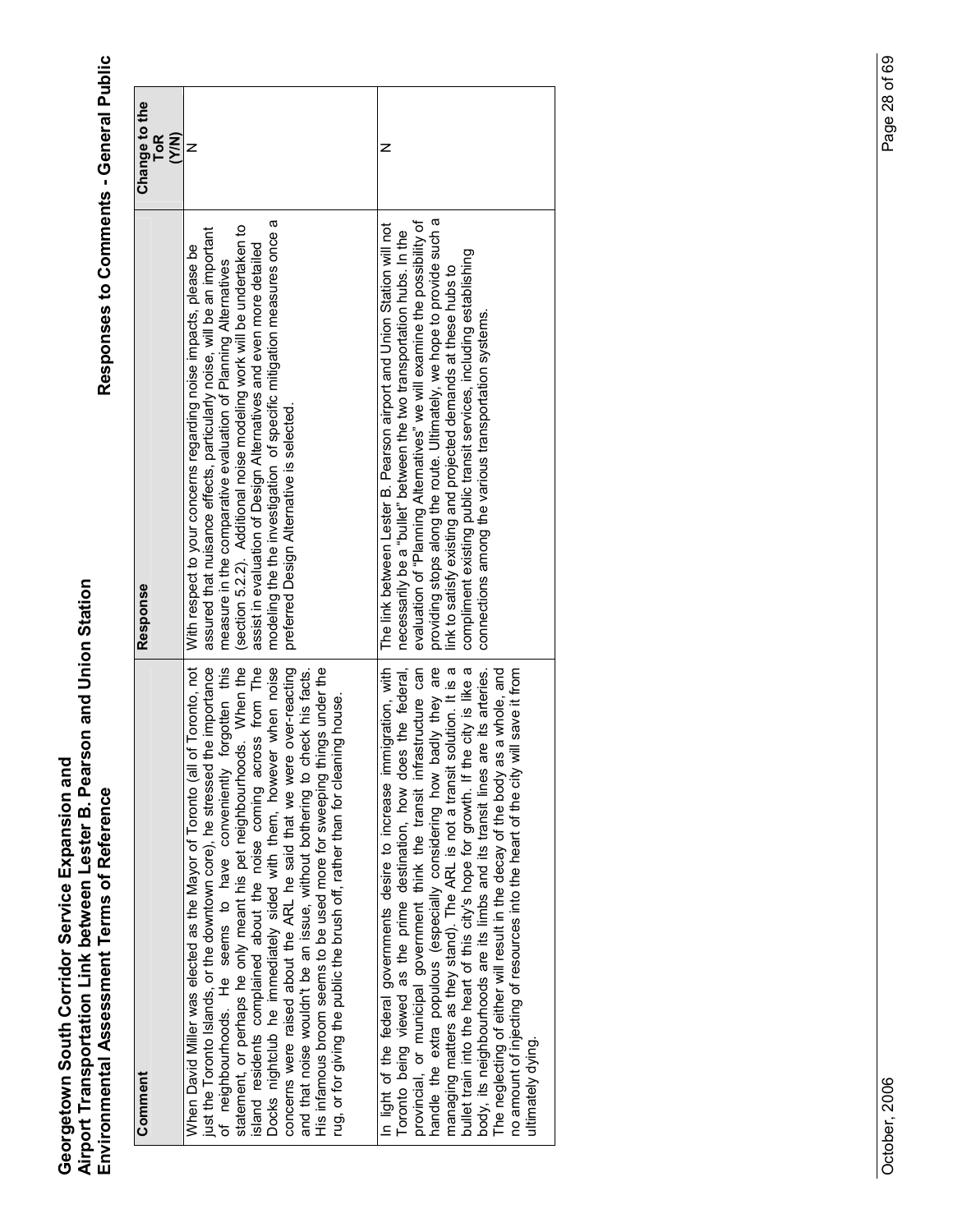| Comment                                                                                                                                                                                                                                                                                                                                                                                                                                                                                                                                                                                                                                                                                                                                                                                                                                                                                                                                                                                                                                                                                                                                                                                                                                                                                                                                                                                                                   | Response                                                                                                                                                                                                                                                                                                                                                                                                                                                                                                                                                                                                                                                                   | Change to the<br><b>ToR</b><br><b>N/X</b> |
|---------------------------------------------------------------------------------------------------------------------------------------------------------------------------------------------------------------------------------------------------------------------------------------------------------------------------------------------------------------------------------------------------------------------------------------------------------------------------------------------------------------------------------------------------------------------------------------------------------------------------------------------------------------------------------------------------------------------------------------------------------------------------------------------------------------------------------------------------------------------------------------------------------------------------------------------------------------------------------------------------------------------------------------------------------------------------------------------------------------------------------------------------------------------------------------------------------------------------------------------------------------------------------------------------------------------------------------------------------------------------------------------------------------------------|----------------------------------------------------------------------------------------------------------------------------------------------------------------------------------------------------------------------------------------------------------------------------------------------------------------------------------------------------------------------------------------------------------------------------------------------------------------------------------------------------------------------------------------------------------------------------------------------------------------------------------------------------------------------------|-------------------------------------------|
| than one source, so as to be able to double check for accuracy - either that<br>about its contents. And that is not taking into account those who didn't<br>enter into the<br>discussion (or is that the point)? Public claims to the contrary, it really looks<br>I apologize if I seem to be coming down hard on the transcriptions of the<br>meetings, but it is frustrating to be regularly misquoted (or as some people<br>have had happen both last year and this year, have their comments omitted<br>Just as it is ridiculous to expect people to be able to read a 40 page<br>Library to receive the ToR, or Facilitator's Summary? If it was, it rather<br>that this is the<br>Otherwise how<br>like this PLC is just going through the motions and as Mike Sullivan has<br>entirely). That is why I think the meetings should be recorded, and by more<br>or make the recording available for comparison). The problem is not with<br>document in ten minutes and then engage in a meaningful conversation<br>even receive the material. For example, was the Weston Library the only<br>the person, but with the manner in which this process is being conducted.<br>underscores that the proponents have made up their mind<br>do you expect the public in other areas of the city to<br>only potential route that is going to be seriously considered.<br>already suggested, we should bring in a mediator. | meetings are intended as a forum for debate and open discussion. If<br>and the Central Toronto Reference Library. In addition, it was mailed<br>the public is dissatisfied with the record of the proceedings they are<br>We note your frustrations with respect to the process; however, we<br>With respect to the distribution of the Terms of Reference, it was in<br>fact distributed to the Weston, Mount Dennis, Rexdale, Blackcreek<br>more than welcome to request additions/changes to the summary.<br>feel that transcription is the best approach in this case. The public<br>to all those on the mailing list prior to the September 13 <sup>th</sup> meeting. | z                                         |
| hen the Bloor-<br>This foresightful provision for a future subway line has saved millions of<br>Canada, if not<br>Provision should be made for people coming from the west of<br>decades before a subway system was envisaged for Toronto, the designers<br>There are very good reasons for including service from the west to the<br>The additional time it takes to go into Union and back out again<br>traffic to go downtown to the centre of Toronto before it goes to<br>When the Danforth Ave Bridge was built over the Don River in Toronto<br>Danforth subway was constructed, all that had to be done was lay the rails.<br>rgetown South<br>Pearson Airport to access the airport by rail possibly to start with a transfer<br>to the Union Station-Pearson, Blue 22, service a the point the trains leave<br>from places like the Region of Waterloo, Guelph, Stratford,<br>London makes the train unappealing. We do not expect highway<br>airport without having to go to Union Station to get on the Blue 22 service.<br>of the bridge included a platform for a future subway line. W<br>dollars and the bridge stands for thoughtful planning in all of<br>beyond. A similar situation exists in the GO Transit Geor<br>the main rail corridor<br>Corridor.                                                                                                                                              | the expansion requirements for the Georgetown North Corridor, north<br>We acknowledge and note your reasoning behind an extension of rail<br>Alternatives" examined will not preclude expansion to the west. Also,<br>Also, please be aware that a separate GO Transit EA is considering<br>alternatives provide ancillary benefits of enhancing the local transit<br>service west from the airport. Please be aware that the "Planning<br>a criterion for comparative evaluation will be how the various<br>of this EA study area.<br>network.                                                                                                                            | Z                                         |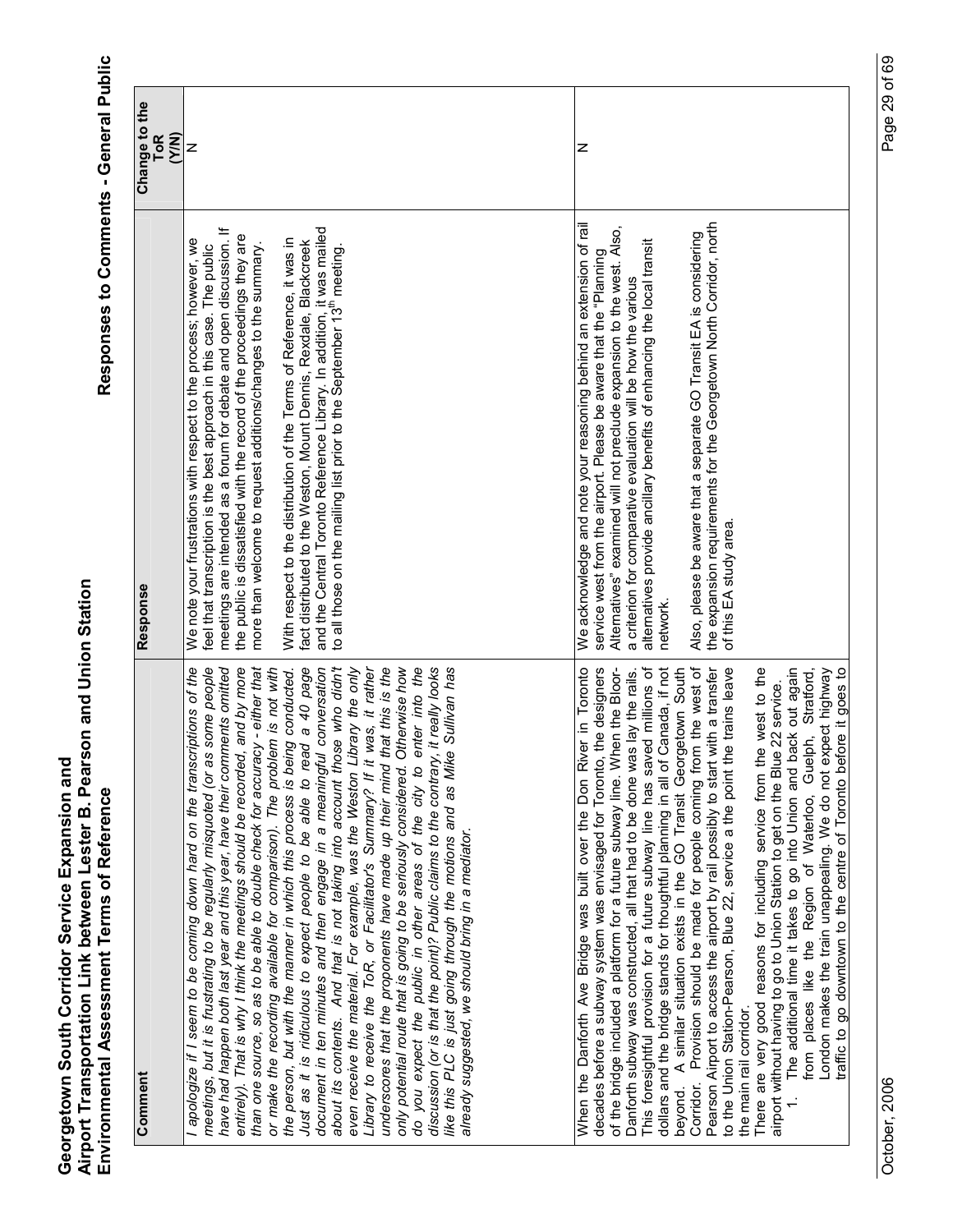| Comment            |                                                                                                                                                                                                                                                                                                                                                                                                                                                                                                                                                                                                                                                                                                      | Response                                                                                                                                                                                                                                                                                                                                                                                                                                                                                                            | Change to the       |
|--------------------|------------------------------------------------------------------------------------------------------------------------------------------------------------------------------------------------------------------------------------------------------------------------------------------------------------------------------------------------------------------------------------------------------------------------------------------------------------------------------------------------------------------------------------------------------------------------------------------------------------------------------------------------------------------------------------------------------|---------------------------------------------------------------------------------------------------------------------------------------------------------------------------------------------------------------------------------------------------------------------------------------------------------------------------------------------------------------------------------------------------------------------------------------------------------------------------------------------------------------------|---------------------|
|                    |                                                                                                                                                                                                                                                                                                                                                                                                                                                                                                                                                                                                                                                                                                      |                                                                                                                                                                                                                                                                                                                                                                                                                                                                                                                     | <b>ToR</b><br>(Y/N) |
| $\dot{\mathbf{v}}$ | the airport. We should not design a system so short sighted that it<br>come from the Region of Waterloo and Guelph. And why shouldn't<br>Toronto facilities. Ten percent of the fans at a Blue Jay game<br>they. They consist of a population that is 10% of the population of<br>The people from the west of Toronto are dedicated users of<br>ignores the millions living west of the airport.<br>Toronto.                                                                                                                                                                                                                                                                                         |                                                                                                                                                                                                                                                                                                                                                                                                                                                                                                                     |                     |
| က်                 | Alliance which<br>Mary's, and London have hired Dillon Consulting who report that<br>Highway 401 west of Toronto to the Churchill Parkway is the<br>modest improvement in rail service along the rail line London,<br>to one million<br>Stratford, St.<br>scene of daily extended traffic delays and getting travelers off 401<br>includes Halton Hills, Waterloo Region, Guelph,<br>s so essential that the North Mainline Municipal<br>by 500,000<br>Waterloo, Toronto, would be used<br>passengers annually.                                                                                                                                                                                      |                                                                                                                                                                                                                                                                                                                                                                                                                                                                                                                     |                     |
| 4.                 | economics of<br>augmented by another 20% to 30% of passengers going to the<br>peak oil, and an aging population insist we change our attitude<br>Unfortunately, the possible one million passengers cannot be<br>airport and taxpayers will have to make up the difference between<br>a well used service that includes the airport and a less used<br>alternatives to<br>What a waste? What an unfortunate example of a lack of Danforth<br>Avenue Bridge planning to not provide for the people from west of<br>toward how we plan transportation. We need better<br>Global warming, air pollution, weather disasters,<br>service that ignores the Pearson Airport.<br>the automobile.<br>Toronto. |                                                                                                                                                                                                                                                                                                                                                                                                                                                                                                                     |                     |
|                    | the time of the<br>meeting in June, as a resident of Weston am most concerned regarding the<br>I appreciated the printed information as I was away during<br>expansion of the rail link.                                                                                                                                                                                                                                                                                                                                                                                                                                                                                                             | impacts associated with diesel trains, please be aware that air quality<br>Regarding your concern with health issues, specifically air quality<br>will be considered in the evaluation of alternatives.                                                                                                                                                                                                                                                                                                             | z                   |
| downtown.<br>here. | As you know, Weston is an old well-established community, where<br>proximity to the<br>ised our family<br>Both myself and my husband grew up in this area, and rai<br>residents appreciate our small town feel while living in close                                                                                                                                                                                                                                                                                                                                                                                                                                                                 | Air pollution and noise will both be used as measures to compare the<br>to bring these effects back to preconstruction conditions as much as<br>s technically and economically feasible. This approach is consistent<br>noise wall, grade changes, berming, landscaping, etc) in an attempt<br>"nuisance effects" of alternatives. Once these potential effects are<br>identified, the project team will examine mitigation measures (e.g.<br>with virtually all EAs completed for transportation infrastructure in |                     |
|                    | We are fortunate to have our own means of transportation, but on trips<br>downtown we rely either on the TTC, or the GO train. For the airport we use<br>these choices<br>local taxi service or the airport limo. We are not alone in                                                                                                                                                                                                                                                                                                                                                                                                                                                                | Ontario                                                                                                                                                                                                                                                                                                                                                                                                                                                                                                             |                     |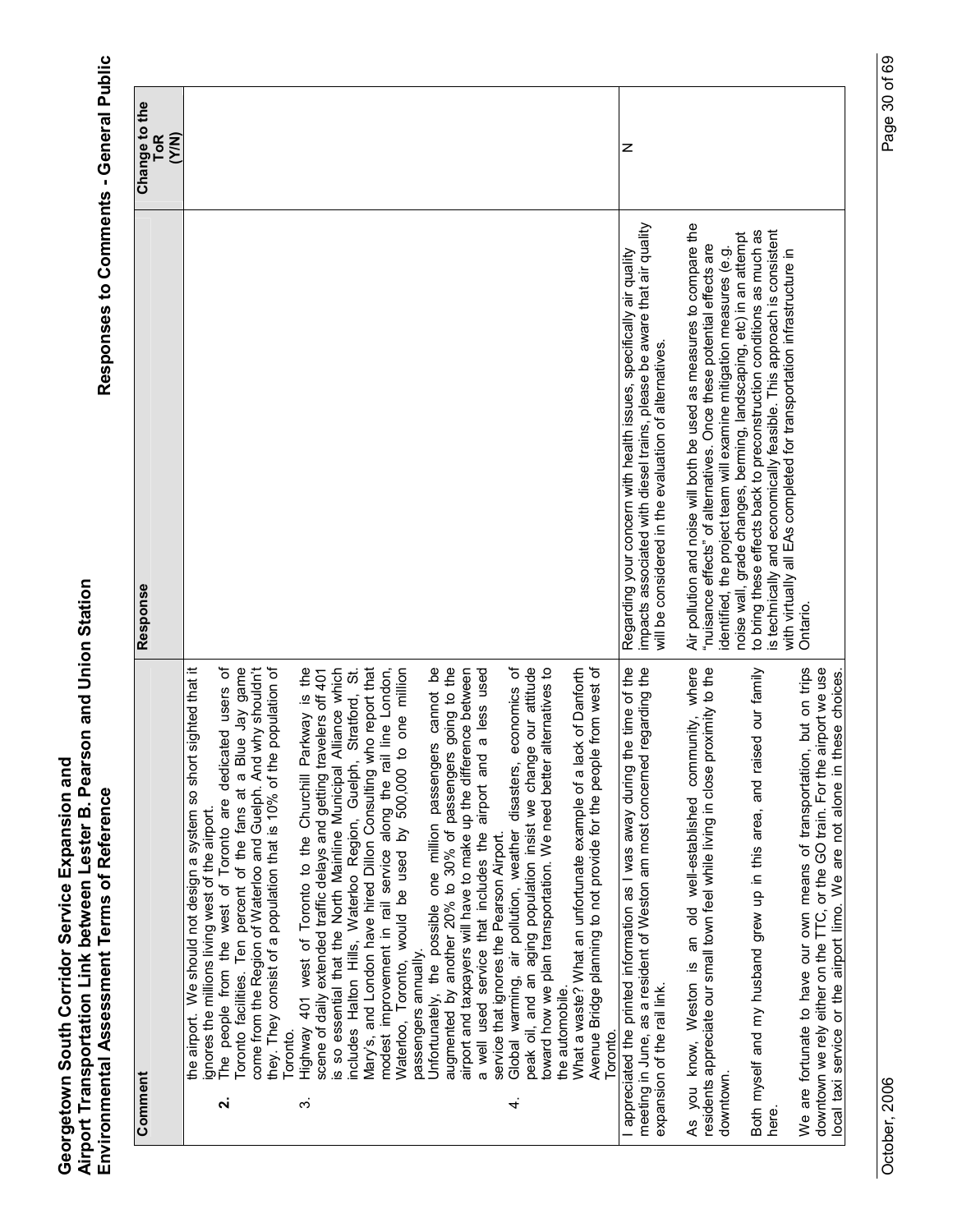| Comment                                                                                                                                                                                                                                                                                                                                                                                                                                                                                                                                                                                                   | Response                                                                                                                                                                                                    | Change to the       |
|-----------------------------------------------------------------------------------------------------------------------------------------------------------------------------------------------------------------------------------------------------------------------------------------------------------------------------------------------------------------------------------------------------------------------------------------------------------------------------------------------------------------------------------------------------------------------------------------------------------|-------------------------------------------------------------------------------------------------------------------------------------------------------------------------------------------------------------|---------------------|
|                                                                                                                                                                                                                                                                                                                                                                                                                                                                                                                                                                                                           |                                                                                                                                                                                                             | <b>ToR</b><br>(Y/N) |
| throughout the day on a limited schedule would be helpful, though not<br>it available<br>Regarding the expansion of the GO train service, having<br>necessary - a luxury.                                                                                                                                                                                                                                                                                                                                                                                                                                 |                                                                                                                                                                                                             |                     |
| children. The<br>increased air pollution with diesel engines in our backyards will surely have<br>appear to be<br>be on the rise,<br>to mention the<br>Jno<br>community can use the service. Page 30 notes, the natural, social, and<br>SO<br>are happy to see express removed from the description,<br>not only amongst the adult population, but also in our<br>economic issues. Our biggest concern, which doesn't<br>addressed, is the health issues. Lung disease appears to<br>a negative effect on our resident's physical health. Not<br>emotional impact of the noisy diesel engines.<br>we<br>S |                                                                                                                                                                                                             |                     |
| continues on a<br>a<br>The "Do Nothing" approach is not viable. The dollars are available,<br>forward-looking plan to the future is important as Toronto<br>world-class city path, which will benefit us all in the future.                                                                                                                                                                                                                                                                                                                                                                               |                                                                                                                                                                                                             |                     |
| and<br>residents<br>We await further info at the September meeting. As<br>stakeholders we have many concems.                                                                                                                                                                                                                                                                                                                                                                                                                                                                                              |                                                                                                                                                                                                             |                     |
| studies<br>portion of the<br>undertaken for Transport Canada. However, several are missing, which will<br>several<br>be necessary for the environmental impact assessment<br>The Georgetown Pearson Study website includes                                                                                                                                                                                                                                                                                                                                                                                | Any studies that are available and are pertinent to the conduct of the<br>study will be considered                                                                                                          | z                   |
| Study.<br>In addition, there are many pages missing from the Halcrow<br>overall study.                                                                                                                                                                                                                                                                                                                                                                                                                                                                                                                    | The Halcrow report has been released by Transport Canada under a<br>Freedom of Information request. As such some of the material has<br>been omitted. If during the course of the study it is felt that the |                     |
| refined study of<br>infrastructure requirements, and a study of the environmental impact<br>of the<br>compliance of the Budd Railcars with railway standards and specifications.<br>as well as studies of safety, and<br>By way of example, Transport Canada conducted a more<br>assessment requirements,                                                                                                                                                                                                                                                                                                 | missing information is important to the results the information will be<br>requested from Transport Canada                                                                                                  |                     |
| Could you please endeavor to repair the Halcrow Study, and to acquire<br>these other studies for review by the public and the PLC? If Transport<br>Canada has lost or mislaid their copies, I'm sure the co-proponent will have<br>them.                                                                                                                                                                                                                                                                                                                                                                  |                                                                                                                                                                                                             |                     |
| comments to Debbie Clayton, as requested. I have not yet received any<br>acknowledge in<br>corrections and<br>It has been over a month since I sent the following corrections and<br>comments will be considered and posted on your website as you promised.<br>writing that you have received this information and that the<br>confirmation that this information was received. Please                                                                                                                                                                                                                   |                                                                                                                                                                                                             | z                   |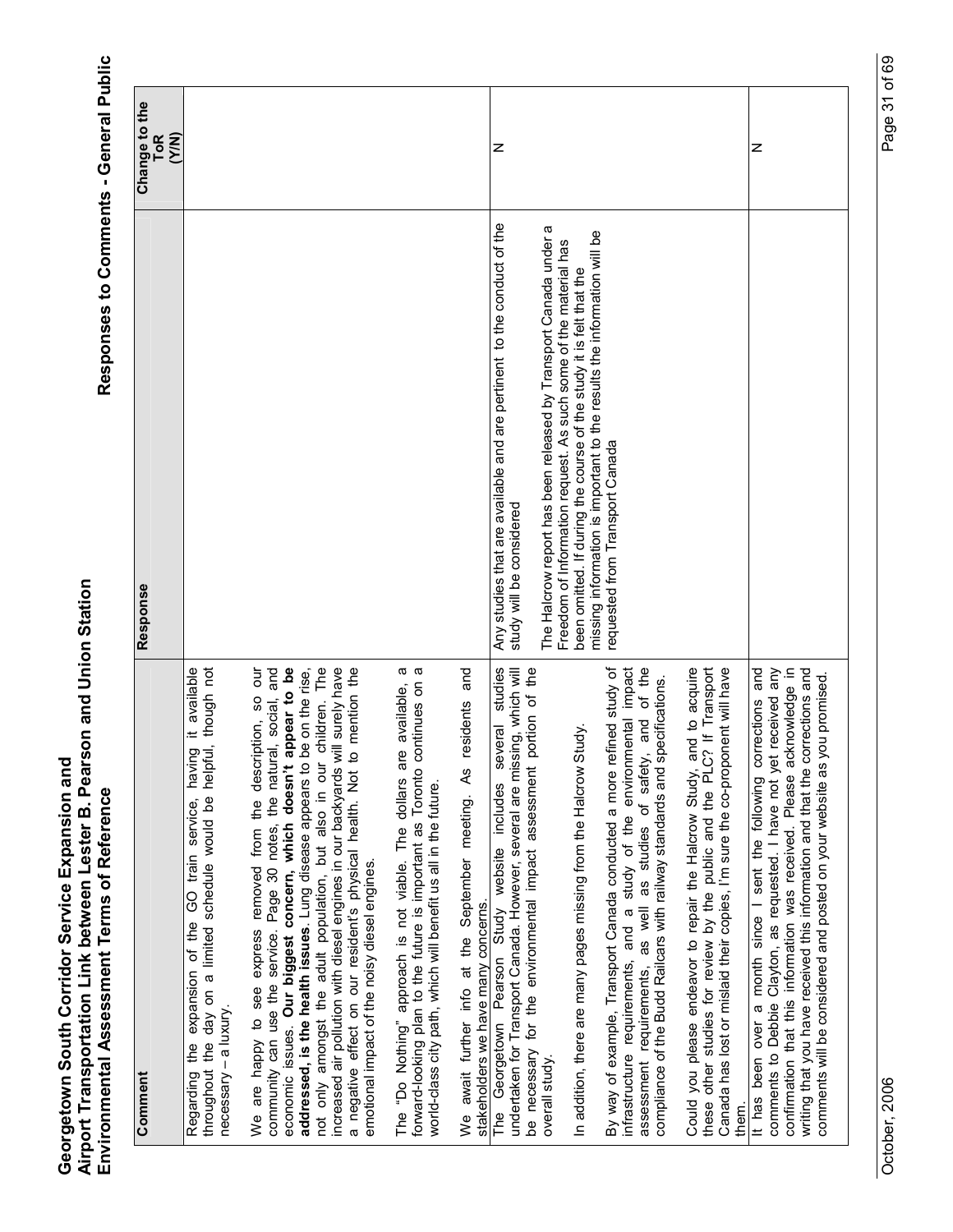| Comment                                                                                                                                                                                                                                                                                                                                                                                                                                                                                                                                                                                                                                                                                                                                                                                                                                                                                                                                                                                                                                                                                                                                                                                                                                                                                                  | Response                                                           |                               |
|----------------------------------------------------------------------------------------------------------------------------------------------------------------------------------------------------------------------------------------------------------------------------------------------------------------------------------------------------------------------------------------------------------------------------------------------------------------------------------------------------------------------------------------------------------------------------------------------------------------------------------------------------------------------------------------------------------------------------------------------------------------------------------------------------------------------------------------------------------------------------------------------------------------------------------------------------------------------------------------------------------------------------------------------------------------------------------------------------------------------------------------------------------------------------------------------------------------------------------------------------------------------------------------------------------|--------------------------------------------------------------------|-------------------------------|
|                                                                                                                                                                                                                                                                                                                                                                                                                                                                                                                                                                                                                                                                                                                                                                                                                                                                                                                                                                                                                                                                                                                                                                                                                                                                                                          |                                                                    | Change to the<br>ToR<br>(Y/N) |
| Section One: Summary Corrections                                                                                                                                                                                                                                                                                                                                                                                                                                                                                                                                                                                                                                                                                                                                                                                                                                                                                                                                                                                                                                                                                                                                                                                                                                                                         | These comments are reflected in the updated facilitator's summary. | z                             |
| your June 21st<br>The first section deals with comments and clarifications as to what I said,<br>what I believed I said or what I intended to say on the final Question,<br>tuestion,<br>Response and Follow-Up Comment on pages 15 and 16 of y<br>report.                                                                                                                                                                                                                                                                                                                                                                                                                                                                                                                                                                                                                                                                                                                                                                                                                                                                                                                                                                                                                                               |                                                                    |                               |
| GO ToR PIC#2 - June 21, 2006: Clarifications                                                                                                                                                                                                                                                                                                                                                                                                                                                                                                                                                                                                                                                                                                                                                                                                                                                                                                                                                                                                                                                                                                                                                                                                                                                             |                                                                    |                               |
| airport. What has been recorded above (on page 9 of the facilitator's notes<br>-"that almost 30% of the trips to the airport use public transit") has never<br>been published in reports. We now have a 3% number – the 30% number<br>that we keep seeing has no real basis – it is not a real number. It is foolis<br>floating about. There are no real numbers for transit trips in and out of the<br>of suspended<br>parties in this room that this entire process will be bogged down by the air<br>rail link. I think there is a lot of resentment regarding spending taxpayers'<br>money on air rail link infrastructure that is not required for GO service<br>expansion. A "quick and dirty" train from downtown to the airport has<br><br>the airport<br>entirely from the airport link. I think there is a lot of very real fear from all<br>(and misleading for the proponent) to keep relying on projections rather<br>QUESTION: I would like to point out that there is a lot of misinformation<br>than facts. If nobody knows how many trips (from the airport to Union<br>disbelief about this project. I would like the GO project to be severed<br>Station) are actually taking place, I think the public has a lot<br>significant public investment in transportation infrastructure 1 |                                                                    |                               |
| must be done in a Regional context as part of an overall long term plan –<br>and where is that planning? Where are all of the regional studies? To be<br>efficient, it must be integrated with existing and planned regional and                                                                                                                                                                                                                                                                                                                                                                                                                                                                                                                                                                                                                                                                                                                                                                                                                                                                                                                                                                                                                                                                         |                                                                    |                               |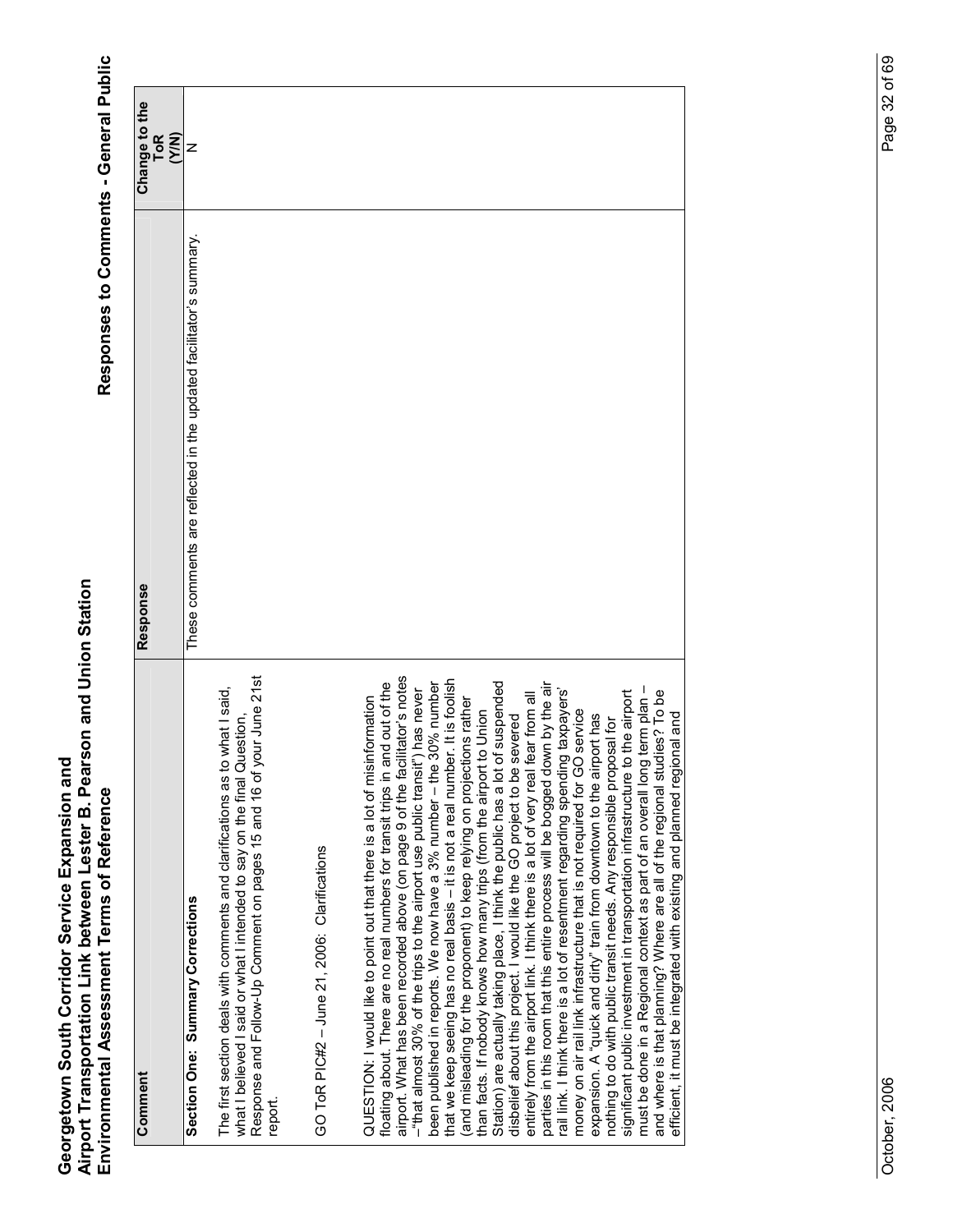| Comment                                                                                                                                                                                                                                                                                                                                                                                                                                                                                                                                                                                                      | Response                                                                                                                                                                                                                                                               | Change to the       |
|--------------------------------------------------------------------------------------------------------------------------------------------------------------------------------------------------------------------------------------------------------------------------------------------------------------------------------------------------------------------------------------------------------------------------------------------------------------------------------------------------------------------------------------------------------------------------------------------------------------|------------------------------------------------------------------------------------------------------------------------------------------------------------------------------------------------------------------------------------------------------------------------|---------------------|
|                                                                                                                                                                                                                                                                                                                                                                                                                                                                                                                                                                                                              |                                                                                                                                                                                                                                                                        | <b>ToR</b><br>(Y/N) |
| adding more<br>southern Ontario - you can't do this. I am really embarrassed that this is<br>municipal public transportation networks throughout the entire GTA and<br>taking place - shocked and embarrassed. Light Rail Transit (LRT) can<br>work. We are talking about a billion dollars of public money -<br>diesel trains is crazy - sever the EA right now.                                                                                                                                                                                                                                            |                                                                                                                                                                                                                                                                        |                     |
| FOLLOW-UP COMMENT: I have read the reports - you have not answered<br>proposed air rail link on the expanded heavy rail diesel service of GO is a<br>in and suffer<br>streetcars, and buses must be coordinated with Regional transit planning<br>project that cannot be justified to the public. Indiscriminate use of public<br>money for a private project is not acceptable. All trains, subways, LRT,<br>my question. Piggybacking the additional infrastructure costs of the<br>including this project. You cannot expect the public to invest<br>from a P3 project that gives back nothing in return. |                                                                                                                                                                                                                                                                        |                     |
| I realize that<br>Debbie, I'm not sure how you want to use these corrections.<br>you do your best to summarize what was said.                                                                                                                                                                                                                                                                                                                                                                                                                                                                                |                                                                                                                                                                                                                                                                        |                     |
| Section Two: Additions - I didn't get a chance to say                                                                                                                                                                                                                                                                                                                                                                                                                                                                                                                                                        | We acknowledge your concerns regarding affordability of GO Transit<br>service,                                                                                                                                                                                         | Page: 13            |
| problem statement, process to date and the proposals contained therein. I<br>purpose,<br>The following letter is an attempt to explain some of the thoughts and<br>observations I have with regards to the current draft ToR, its<br>request that it be added to: "I didn't get a chance to say"                                                                                                                                                                                                                                                                                                             | separately from the transportation network. The Terms of Reference<br>components to this study will not be stand-alone projects assessed<br>transportation network or "web", please be aware that the two<br>With respect to your comments regarding the creation of a | Section 2.1         |
| & Proposal<br>GO ToR PIC#2 - June 21, 2006: Purpose, Problem, Process<br>Observations                                                                                                                                                                                                                                                                                                                                                                                                                                                                                                                        | transportation systems. For example, part of the purpose of the<br>Airport Transportation Link is to satisfy existing and projected<br>emphasizes the importance of connections among local                                                                            |                     |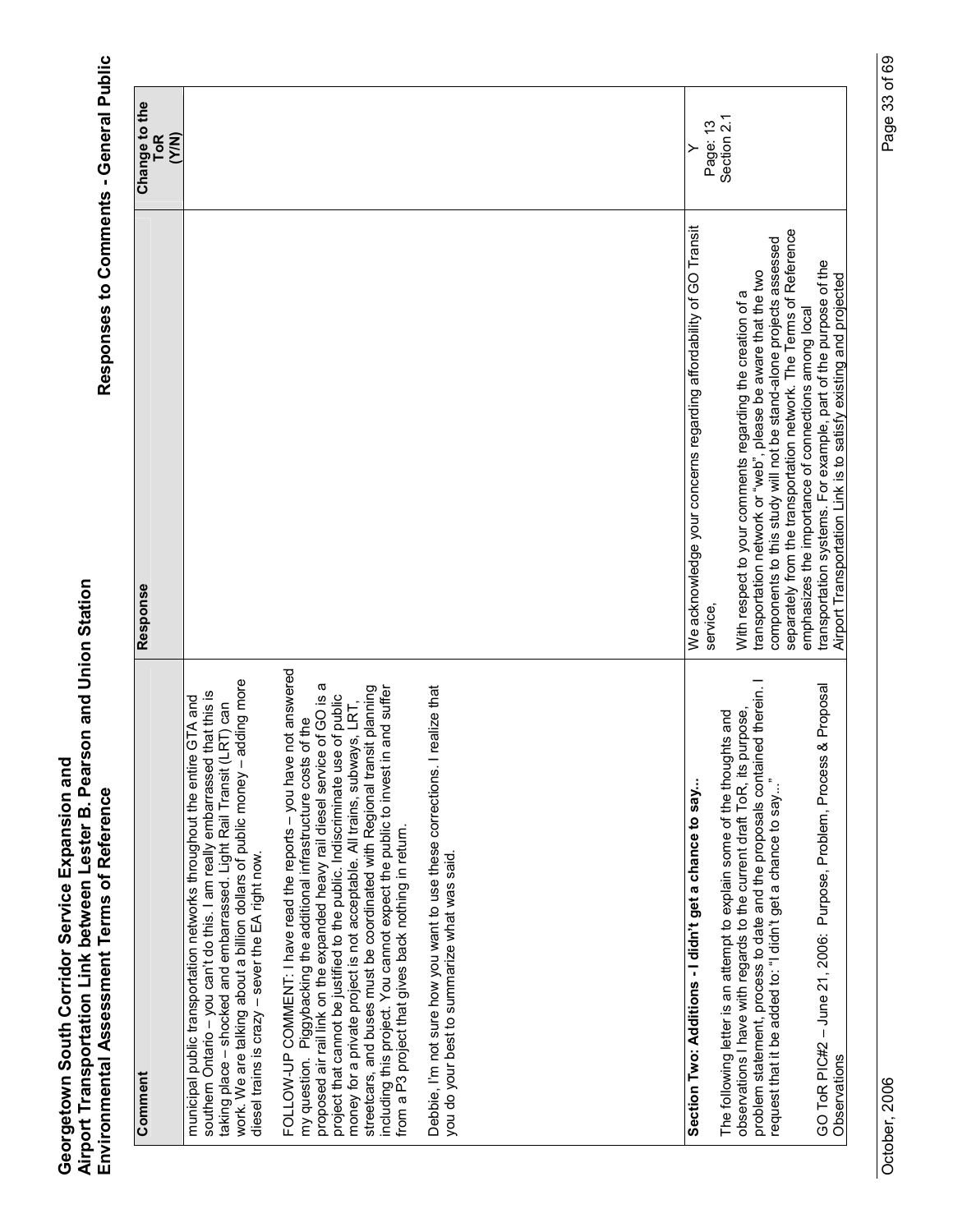Responses to Comments - General Public

| Comment                                                                                                                                                                                                                                                                                                                                                                                                                                                                                                                                                                                                                                                                                                                                                                       | Response                                                                                                                                                                                                                                                                                                                                                                                                                    | Change to the<br>(Y/N)<br><b>ToR</b> |
|-------------------------------------------------------------------------------------------------------------------------------------------------------------------------------------------------------------------------------------------------------------------------------------------------------------------------------------------------------------------------------------------------------------------------------------------------------------------------------------------------------------------------------------------------------------------------------------------------------------------------------------------------------------------------------------------------------------------------------------------------------------------------------|-----------------------------------------------------------------------------------------------------------------------------------------------------------------------------------------------------------------------------------------------------------------------------------------------------------------------------------------------------------------------------------------------------------------------------|--------------------------------------|
| g commuters<br>who have regular jobs and predictable schedules, please be reminded that<br>n the increasingly freelance or contract based economy, an increasing<br>While we respect the services that GO trains provide to outlyin                                                                                                                                                                                                                                                                                                                                                                                                                                                                                                                                           | demands at these hubs to compliment existing public transit services,<br>including establishing connections among the various transportation<br>systems.                                                                                                                                                                                                                                                                    |                                      |
| though we are near a GO station, in the 13 years we have lived in Weston,<br>number of people are working at unpredictable times and locations. Even<br>GO, \$2.50 each way for TTC and spend 1.5 to 2 hours each way to travel<br>it has not been convenient or affordable for us to pay \$6.00 each way for<br>downtown and back.                                                                                                                                                                                                                                                                                                                                                                                                                                           | ridership growth over the next 20-30 years." We have added "These<br>In the final ToR, in addition to "the purpose of GO Transit expansion<br>service within the Georgetown South Corridor, but to re-enforce the<br>nfrastructure improvements required to accommodate forecast GO<br>infrastructure improvements will seek to not only provide additional<br>in the Georgetown south corridor is to determine the planned |                                      |
| transportation systems throughout the Golden Horseshoe and especially in<br>the more densely populated Greater Toronto Transit Authority (GTTA) area<br>be fully route integrated and fare co-coordinated. Driven by rider numbers<br>transportation infrastructure investment requires a well planned long term<br>overview of creating a regional public transportation network or "web".<br>If public transit is to be somewhat successful in alleviating reliance on car<br>travel and its associated infrastructure investments, gridlock productivity<br>accessible, affordable and efficient. This implies that any and all public<br>losses and greenhouse gas issues, public transit networks must be<br>and return on investment (ROI) economic development studies | overall GO transit network."                                                                                                                                                                                                                                                                                                                                                                                                |                                      |
| (ROW) for tracks at grade in existing road, highway, hydro or rail corridors<br>overkill. For longer distances and higher speeds, exclusive right of ways<br>areas, lower speed LRT may be viable on signal co-coordinated surface<br>appropriate scale including Light Rail Transit (LRT) where subways are<br>may provide cost-efficient and safe routes. In more densely developed<br>As a responsible contribution to an environmentally sustainable future,<br>where practical, this "web" should utilize proven, clean technology of<br>oute (ROW) or need to go underground.                                                                                                                                                                                           |                                                                                                                                                                                                                                                                                                                                                                                                                             |                                      |
| piecemeal investments will always come at a hefty price - inefficiency, short<br>never get anywhere. Without proper long term planning, myopic short term<br>This all may sound like a pipe dream to some, but without a vision we well<br>lifecycle, poor return on investment, reduced productivity and a collective<br>waste of everyone's time and money.                                                                                                                                                                                                                                                                                                                                                                                                                 |                                                                                                                                                                                                                                                                                                                                                                                                                             |                                      |

October, 2006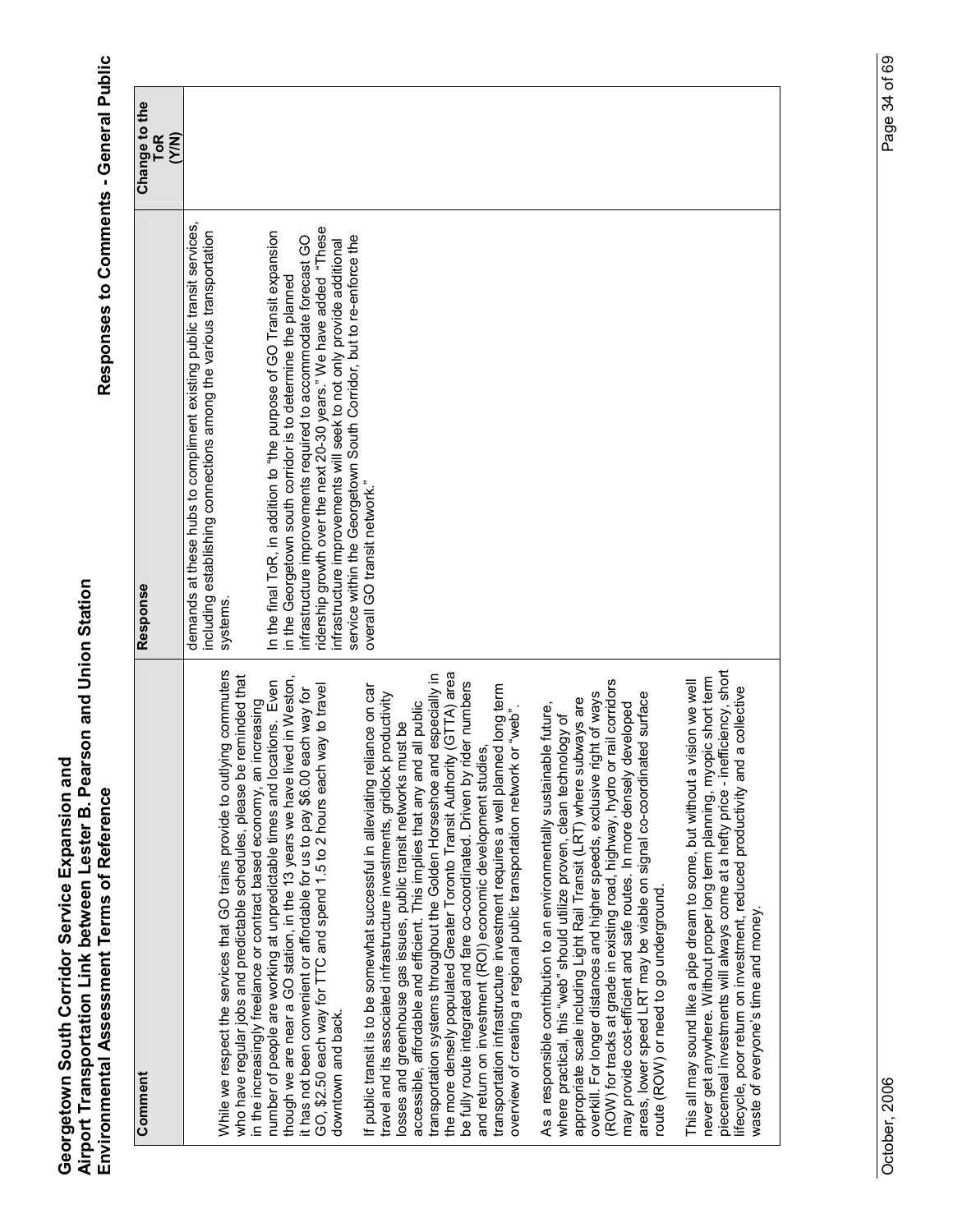| Comment                                                                                                                                                                                                                                                                                                                                                                                                                                                                                                                                                                                                                                                                                                                                                                                                                                                                                                                             | Response                                                                                                                                                                                                                                                                                                                                                                                                                        | Change to the       |
|-------------------------------------------------------------------------------------------------------------------------------------------------------------------------------------------------------------------------------------------------------------------------------------------------------------------------------------------------------------------------------------------------------------------------------------------------------------------------------------------------------------------------------------------------------------------------------------------------------------------------------------------------------------------------------------------------------------------------------------------------------------------------------------------------------------------------------------------------------------------------------------------------------------------------------------|---------------------------------------------------------------------------------------------------------------------------------------------------------------------------------------------------------------------------------------------------------------------------------------------------------------------------------------------------------------------------------------------------------------------------------|---------------------|
|                                                                                                                                                                                                                                                                                                                                                                                                                                                                                                                                                                                                                                                                                                                                                                                                                                                                                                                                     |                                                                                                                                                                                                                                                                                                                                                                                                                                 | <b>ToR</b><br>(Y/N) |
| who maintain an exclusive right to operate it for decades if they can make a<br>operated GO trains, CN freight trains and VIA passenger trains, that may or<br>well into our children's lifetimes, it is difficult to see the merits in a proposed<br>point 'a' to point 'b' but still requires a transfer station to get into the airport,<br>For significant public transportation infrastructure investments that project<br>te consortium<br>with publicly<br>to the airport:<br>travel from<br>that uses second hand diesel multiple unit (DMU) trains, that provides a<br>projected service to an unknown % of airport users, possibly 40 or 50<br>conventional rail high frequency service from Union Station 1<br>that must schedule its "high speed" service on tracks shared<br>may not stop elsewhere, according to the dictates of a privat<br>passengers per train at over \$20.00 one way, that purports t<br>profit. | considered as we determine the costs, impacts and benefits of the<br>Thank you for your comments. Many of these questions will be<br>various alternatives during the Environmental Assessment.                                                                                                                                                                                                                                  | z                   |
| and disruptive<br>to residential communities is that? Isn't a DMU primitive technology overkill<br>How efficient is that use of public funds? How safe is that? Who can afford<br>that? Who will use that? Who will benefit? Who will suffer? How much<br>pollution does that add to the environment? How destructive<br>- just to move a handful of elite passengers around?                                                                                                                                                                                                                                                                                                                                                                                                                                                                                                                                                       |                                                                                                                                                                                                                                                                                                                                                                                                                                 |                     |
| page 8 of the June 21, 2006 Public ToR presentation), we need to be clear<br>about circulating misinformation regarding no public money being spent for<br>the UPAG air rail link. We were informed at previous GO/EA public forums<br>Somewhat contrary to its own claims ('Identification of the Proponents' on<br>separations being proposed were not required for GO service expansion.<br>UPAG high<br>These publicly funded infrastructure investments were (hidden) costs<br>that many of the most costly and destructive road closings and grade<br>required by federal regulations governing only the proposed<br>speed air rail link component of the EA.                                                                                                                                                                                                                                                                 | During the Environmental Assessment study capital and operating<br>cost estimates will be made of the various alternatives and this<br>information will be available to the public                                                                                                                                                                                                                                              | z                   |
| investment funds required for any rapid airport transportation link, within the<br>a deficient<br>transportation needs. In other words, the need for long term affordable,<br>efficient, regionally and municipally coordinated public transportation<br>problem statement that fails to consider the significant infrastructure<br>greater and wholly relevant context of current and future public<br>Part of the difficulty with the ToR itself appears to stem from<br>networks throughout the GTA.                                                                                                                                                                                                                                                                                                                                                                                                                             | existing and projected demands at these hubs to compliment existing<br>please refer to Section 2.2 where meeting long-term transportation<br>"There appear to be opportunities to provide such a link to satisfy<br>public transit services, including establishing connections among<br>various transportation systems."<br>With respect to your comments regarding the problem statement<br>needs is presented as a priority: | z                   |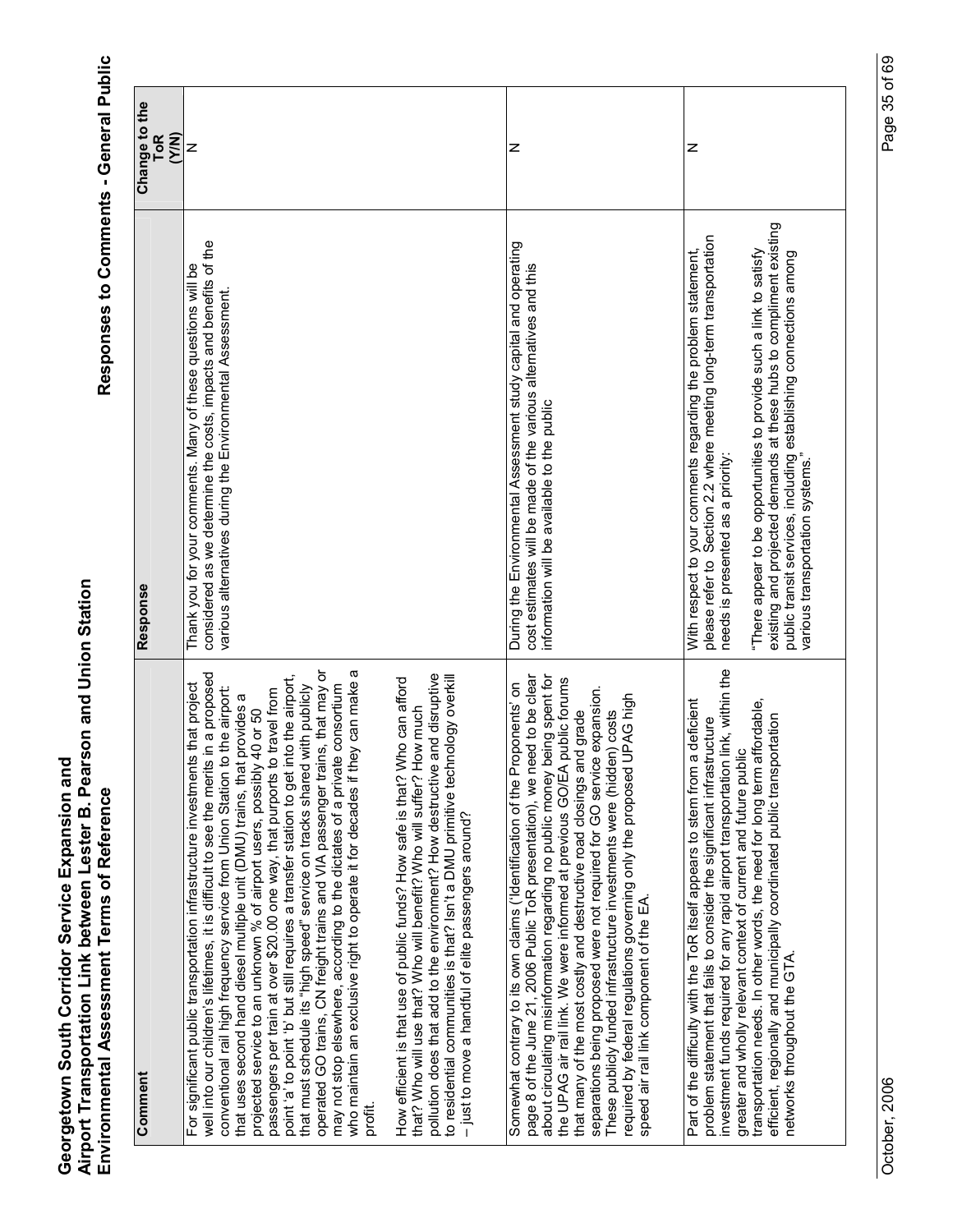| Comment                                                                                                                                                                                                                                                                                                                                                                                                                       | Response                                                                                                                                                                                                                                                                                           | Change to the<br>(Y/N)<br>ToR |
|-------------------------------------------------------------------------------------------------------------------------------------------------------------------------------------------------------------------------------------------------------------------------------------------------------------------------------------------------------------------------------------------------------------------------------|----------------------------------------------------------------------------------------------------------------------------------------------------------------------------------------------------------------------------------------------------------------------------------------------------|-------------------------------|
| Section Three: Suggestions - Other Planning Alternatives                                                                                                                                                                                                                                                                                                                                                                      | suggestion encompasses elements of a number of options already in<br>Thank you for your suggestions. You are correct in that your                                                                                                                                                                  | z                             |
| variation on several existing planning alternatives, but differs significantly in<br>its cost implementation and local/intra-city ridership accommodation.<br>The following planning alternative may be seen as a combination or                                                                                                                                                                                              | during the study, their impact on the overall transportation network<br>However, as alternative corridors are investigated and developed<br>the ToR. Transit service through to Mississauga, Oakville and<br>Burlington is, as you know outside of the scope of this study.<br>will be considered. |                               |
| GO ToR PIC#2 - June 21, 2006 - Other Planning Alternatives                                                                                                                                                                                                                                                                                                                                                                    | Elements of your suggestion will be considered when developing the<br>various corridor alternatives. A subway has also been suggested for<br>the Georgetown rail corridor                                                                                                                          |                               |
| service to the airport, conventional rail operations are total resource overkill<br>Given the capacity numbers for the Union Pearson rapid transit proposed<br>and have very limited ability to be part of local transportation networks.                                                                                                                                                                                     | Additional stops will be considered in the study.                                                                                                                                                                                                                                                  |                               |
| Weston corridor from Union Station which swings west on Eglinton Avenue<br>small LRT tunnel under the CP corridor at West Toronto the LRT line for<br>One of the planning alternatives that has been suggested outside of this<br>and enters Pearson Airport from the south. Other than a comparatively<br>study but not currently listed on the draft ToR is an LRT line on the CN<br>the most part would be built at grade. |                                                                                                                                                                                                                                                                                                    |                               |
| the Eglinton<br>cipalities to<br>Avenue / Highway 403 / 407 corridor providing transit services through<br>Mississauga to Oakville and Burlington connecting these muni<br>The same line can continue west of the airport at grade along<br>each other, to the airport and to Toronto.                                                                                                                                        |                                                                                                                                                                                                                                                                                                    |                               |
| (The Eglinton West LRT line could eventually continue east from the CN<br>Weston corridor although the central Toronto part of the line would likely<br>have to be built underground to somewhere east of Laird Avenue.)                                                                                                                                                                                                      |                                                                                                                                                                                                                                                                                                    |                               |
| work at or around the airport, are not airline passengers and are not coming<br>time creates a broader catchment area for many potential passengers who<br>a longer trip<br>Easily amenable to providing additional stops, this tradeoff for<br>from or going directly to downtown Toronto.                                                                                                                                   |                                                                                                                                                                                                                                                                                                    |                               |
| across various existing agencies for this LRT line to be realized but it would<br>It would require a great deal of fortitude, vision, cooperation and openness<br>s and<br>lay a foundation for connectivity to local transportation networl<br>eventual expansion throughout the GTA.                                                                                                                                        |                                                                                                                                                                                                                                                                                                    |                               |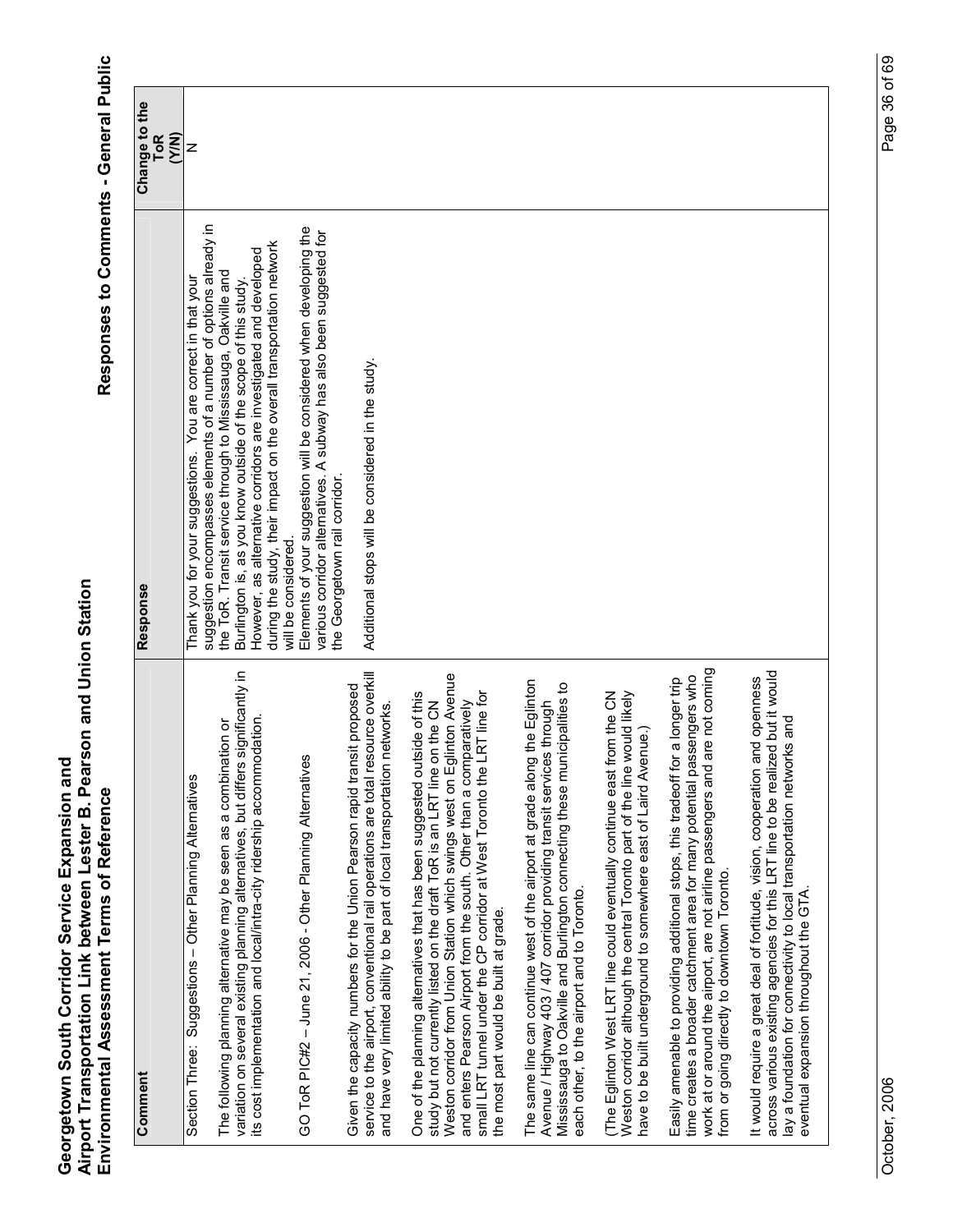Responses to Comments - General Public

| Comment                                                                                                                                                                                                                                                                       | Response                                                                                                                                                                                                                                                                | Change to the                |
|-------------------------------------------------------------------------------------------------------------------------------------------------------------------------------------------------------------------------------------------------------------------------------|-------------------------------------------------------------------------------------------------------------------------------------------------------------------------------------------------------------------------------------------------------------------------|------------------------------|
|                                                                                                                                                                                                                                                                               |                                                                                                                                                                                                                                                                         | ToR<br>(Y/N)                 |
| Particularly distressing is the objective stated in paragraph 5 on page 7 of<br>vike Sullivan.<br>Residents<br>Association are in agreement with the concerns outlined by I<br>Thanks for the abbreviated comments. We at the Turnberry<br>the Preliminary EA ToR(June 2006): | environmental effects, including natural, social, economic and cultural<br>Please be assured that it is the objective of the Environmental<br>eatures to the extent possible. By subjecting the study to an<br>Assessment process to avoid, minimize or prevent adverse | Section 2.2<br>Page: 14<br>≻ |
| from Toronto's downtown core to LBPIA with a minimum cost to the public."<br>the objective of providing a cost-effective express transportation service                                                                                                                       | Individual Environmental Assessment, the proponent is committing to<br>examing a full range of altematives. These alternatives are list in the<br>draft Terms of Reference Document.                                                                                    |                              |
| Nowhere under 2.2 Purpose of the EXPRESS [my caps] Transportation<br>link is there the objective to provide benefits for or to prevent adverse<br>rail link.<br>effects to the local community in the vicinity of the proposed                                                | The Purpose Statement has been redrafted and the words express,<br>direct and seamless have been removed.                                                                                                                                                               |                              |
| rapid (not<br>Included in the objective must be a clear statement and a will:<br>-- to protect the local community from adverse effects of any<br>- to create a PUBLIC transportation link and<br>express) transit link.                                                      |                                                                                                                                                                                                                                                                         |                              |
| Suggested revised objective:                                                                                                                                                                                                                                                  |                                                                                                                                                                                                                                                                         |                              |
| the objective of providing a cost-effective and rapid PUBIC transportation<br>(including but not limited to natural, social, economic, and cultural costs) to<br>service from Toronto's downtown core(s) to LBPIA with a minimum cost<br>the public.                          |                                                                                                                                                                                                                                                                         |                              |
| that may be<br>Another concern from paragraph 2, page 2 with a statement<br>misleading, if not totally untrue:                                                                                                                                                                | Comment noted. This section has been revised to read                                                                                                                                                                                                                    | Page: 2                      |
| 1.1 Background<br>Area Context                                                                                                                                                                                                                                                | "In the City of Toronto, land use is residential, as well as a number of<br>light to medium industrial areas. In the City of Mississauga the Rail<br>Corridor goes through mainly an industrial area."                                                                  | Section 1.1.1                |
| In the City of Toronto, land use is predominantly light to medium<br>industrial and some residential"                                                                                                                                                                         |                                                                                                                                                                                                                                                                         |                              |
| My question: Is that still true today with all the residential development that<br>in the past five years? Can you provide support documents for this blanket<br>has taken place recently, especially with in-fill housing replacing industrial<br>statement?                 |                                                                                                                                                                                                                                                                         |                              |

October, 2006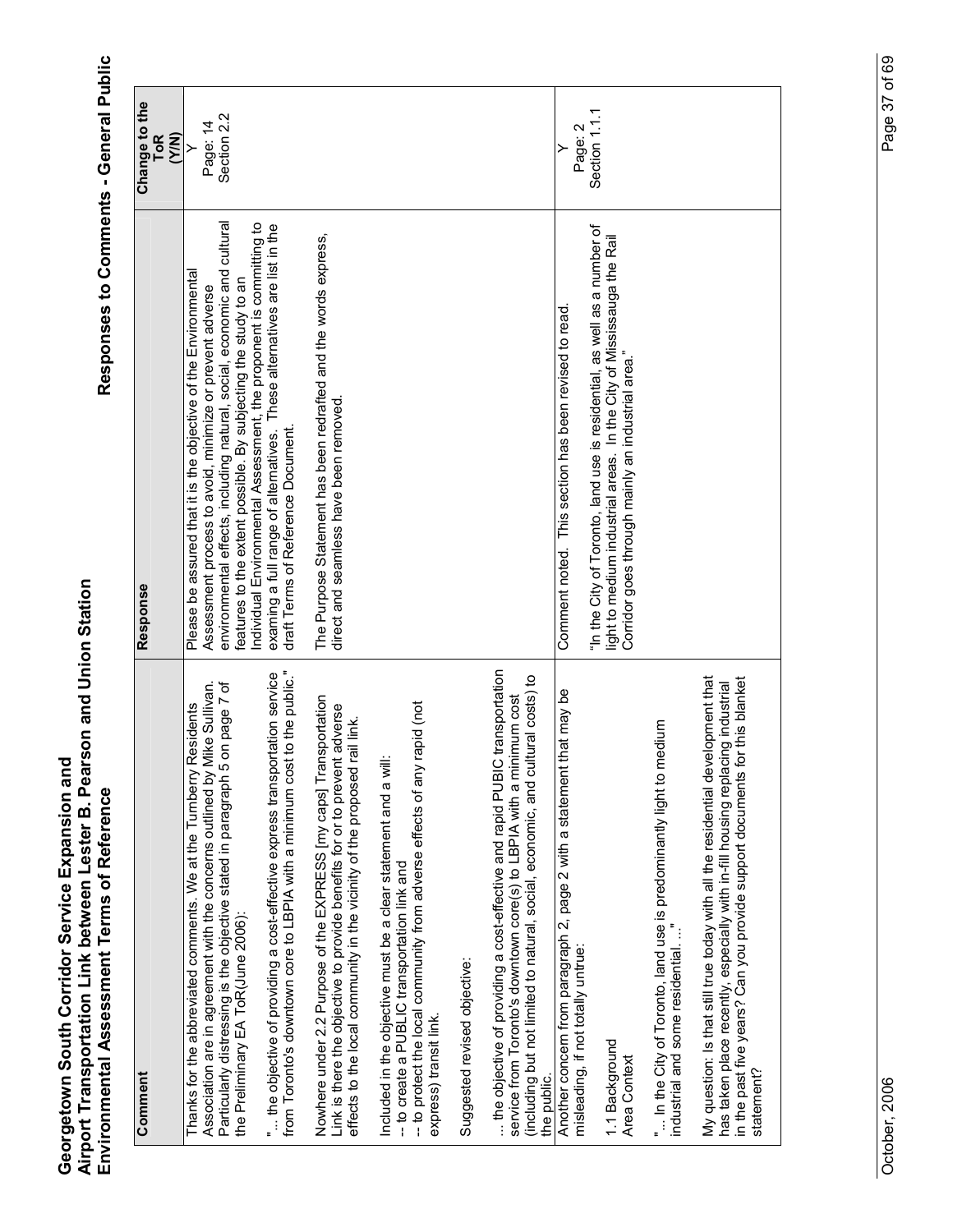| Comment                                                                                                                                                                                                                                                                                                                                                                                                           | Response                                                                                                                                                                                                                                                                                                                                                                                                                                           | Change to the<br>(Y/N)<br><b>ToR</b> |
|-------------------------------------------------------------------------------------------------------------------------------------------------------------------------------------------------------------------------------------------------------------------------------------------------------------------------------------------------------------------------------------------------------------------|----------------------------------------------------------------------------------------------------------------------------------------------------------------------------------------------------------------------------------------------------------------------------------------------------------------------------------------------------------------------------------------------------------------------------------------------------|--------------------------------------|
| warning<br>Many of the recently built homes (low rise and condos) have<br>clauses attached to the sales agreements:                                                                                                                                                                                                                                                                                               | examined to assist in the selection of a preferred planning alternative<br>As part of the assessment process, potential nuisance effects will be<br>This in outlined in Section 5.2.2 of the Terms of References. As we                                                                                                                                                                                                                            | z                                    |
| metres from<br>"WARNING: Canadian National Railway Company or its assigns or<br>successors in interest has or have a right-of-way within 300<br>the land subject hereof. There may be alterations, "                                                                                                                                                                                                              | have not commenced the evaluation process, we have not assessed<br>the number of residential homes within 300 m of any of the potential<br>corridors. We will be developing measures such as this.                                                                                                                                                                                                                                                 |                                      |
| with this warning clause. It's likely that all residential developments within<br>Avenue between the rail tracks and Old Weston Rd have been burdened<br>E.g. The 180 new homes in the Turnberry development north of St Clair<br>300 metres of the rail tracks have this clause attached to their sales<br>agreements                                                                                            |                                                                                                                                                                                                                                                                                                                                                                                                                                                    |                                      |
| homes within 300 metres of the proposed rail link? Can these figures be<br>Do you have current and accurate figures for the number of residential<br>identified and included in the ToR document?                                                                                                                                                                                                                 |                                                                                                                                                                                                                                                                                                                                                                                                                                                    |                                      |
| business traveler, the only relevant target market alternative, beside the do<br>and the airport using exclusive bus lanes on the Gardner Expressway and<br>nothing option is option #2, "Express bus service between Union Station<br>Given that the Air-Rail link proposal is targeted primarily to the high end<br>new<br>Highway 427" and option # 8, "Widen roads/freeways, build<br>roads/freeways".        | study. The evaluation process identified in Section 5.2.2 will be used<br>All the alternatives listed in 5.1.2 will be considered as part of this<br>to identify a preferred Planning Alternative.                                                                                                                                                                                                                                                 | z                                    |
| The EA process demands real alternatives (relative to the high end market<br>that the public/private sector proposal is defined by a predominantly high-<br>end market target hence alternatives 3-7 as provided to the public at the<br>being sought), which in this case means non rapid transit options, given<br>June 19th meeting should be removed from further consideration in the<br>Terms of Reference. | benefits from both of the proposed services, where feasible, including<br>study. The evaluation process identified in Section 5.2.2 will be used<br>to identify a preferred Planning Alternative. In addition to the<br>primarily purpose (a link from Pearson Airport to Union Station), the<br>study will explore if the alternatives can derive local transportation<br>All the alternatives listed in 5.1.2 will be considered as part of this | Z                                    |
| would be the<br>Is service<br>A possible relevant "alternative to" the proposed undertaking<br>inclusion of the island airport in the context of the express bu<br>proposal                                                                                                                                                                                                                                       | enhanced local transit connections.                                                                                                                                                                                                                                                                                                                                                                                                                |                                      |
| the island airport, Downsview and Buttonville under the future control of the<br>Another longer term possibility could be all air distribution system, involving<br>GTAA for specific domestic and cross-border O-D pairs                                                                                                                                                                                         | GTA, but to examine alternative transportation links between Pearson<br>The purpose of this study is not to explore air transportation in the<br>Airport and Union Station.                                                                                                                                                                                                                                                                        | z                                    |
| The Georgetown rail corridor for the purposes of this EA study (the study<br>area) should include the following railway subdivisions:<br>1.     CN's Weston Subdivision (s/d) in it's entirety                                                                                                                                                                                                                    | All pertinent infrastructure that could be used as a solution in the<br>study area will be considered                                                                                                                                                                                                                                                                                                                                              |                                      |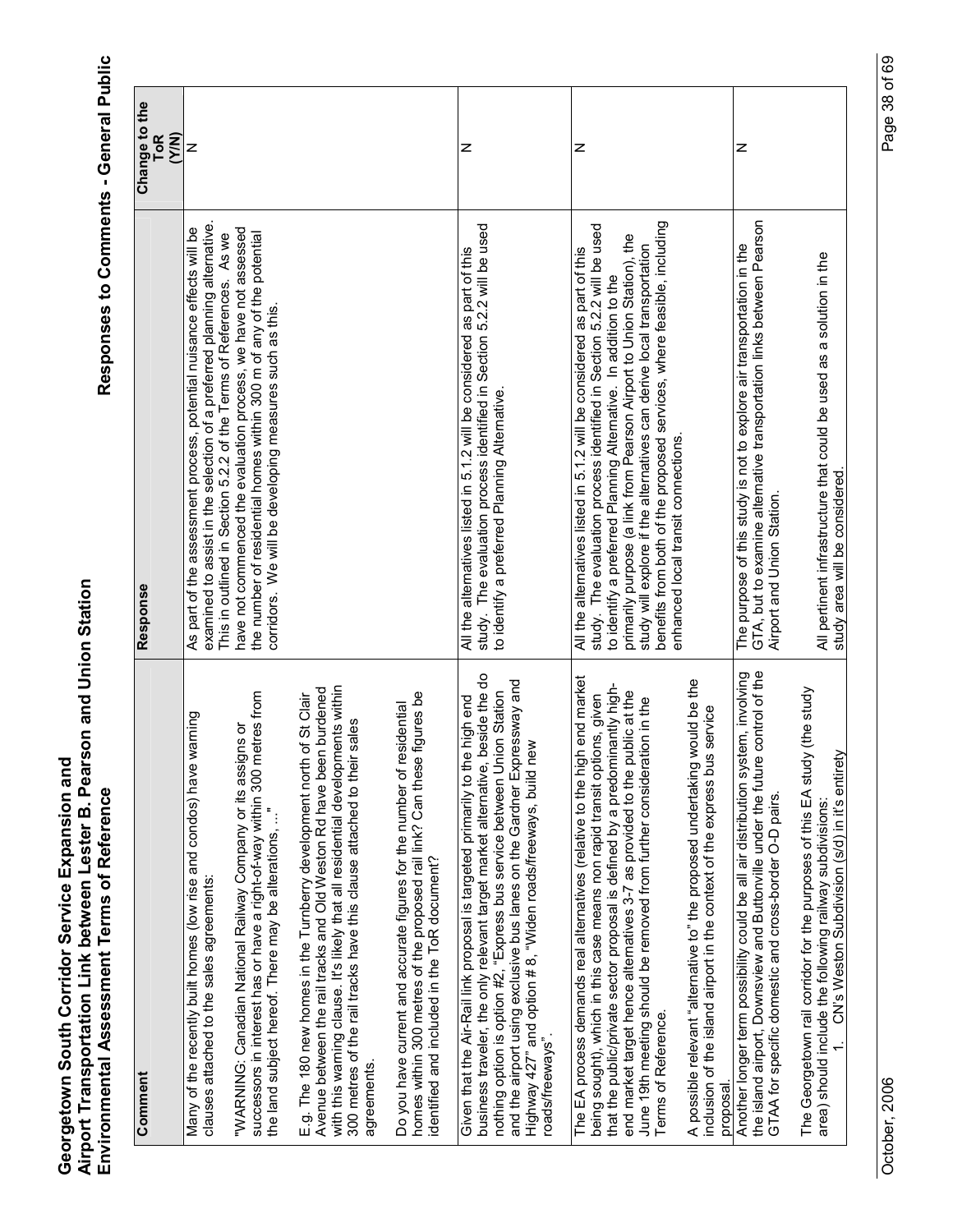| Comment                 |                                                                                                                                                                                                                                                                                                                                                                                                          | Response                                                                                                                                                                                                                                                                                                                                                                                                                                                            | Change to the       |
|-------------------------|----------------------------------------------------------------------------------------------------------------------------------------------------------------------------------------------------------------------------------------------------------------------------------------------------------------------------------------------------------------------------------------------------------|---------------------------------------------------------------------------------------------------------------------------------------------------------------------------------------------------------------------------------------------------------------------------------------------------------------------------------------------------------------------------------------------------------------------------------------------------------------------|---------------------|
|                         |                                                                                                                                                                                                                                                                                                                                                                                                          |                                                                                                                                                                                                                                                                                                                                                                                                                                                                     | <b>ToR</b><br>(Y/N) |
|                         | 0.0 and MP<br>between the Union Terminal limit and the junction with<br>Galt s/d<br>Go Transit's ownership of CP Rail's former<br>CP Rail's Mactier s/d (roughly between MP<br>the still owned CP Galt s/d, and<br>4.0 (King street in Weston)<br>က<br>$\overline{\mathsf{N}}$                                                                                                                           |                                                                                                                                                                                                                                                                                                                                                                                                                                                                     |                     |
|                         | COMBINED EA PROCESS                                                                                                                                                                                                                                                                                                                                                                                      | The two components of this project are being planned together in                                                                                                                                                                                                                                                                                                                                                                                                    | Z                   |
| expansion.              | will bear all the socio-economic costs of the project and on-going operation<br>It is still not clear how the public interest in inter-regional urban transport is<br>from the Air-Rail link service but would benefit directly from the Go Transit<br>opposition by the Weston community which will gain no direct benefit but<br>being protected within this EA process given the strong and continued | effects, including natural, social, economic and cultural features to the<br>recognition that the preferred alternatives could result in infrastructure<br>alternative that will avoid, minimize or prevent adverse environmental<br>improvements and service operations within the same corridor. The<br>intended to predict impacts, and lead to the selection of a preferred<br>evaluation methodology outlined in the Terms of Reference is<br>extent possible. |                     |
|                         | What must be protected at all costs is the proposed Go Transit expansion.                                                                                                                                                                                                                                                                                                                                | paramount when considering the various components of the EA<br>The long term requirements for GO Transit expansion will be                                                                                                                                                                                                                                                                                                                                          |                     |
|                         | link is deemed in the public interest then this would raise a number of going<br>If the Province wishes to override the EA process because the AIR-RAIL<br>forward public policy issues such as:                                                                                                                                                                                                         | study.                                                                                                                                                                                                                                                                                                                                                                                                                                                              |                     |
|                         | the overall catchment area with a commitment of significant funding<br>airport within<br>provincial/federal governments not addressing the wider issue of<br>If reduction of road congestion is the issue then why are the<br>increasing the public transportation share to/from the<br>for both roads and transit?                                                                                      |                                                                                                                                                                                                                                                                                                                                                                                                                                                                     |                     |
| $\overline{\mathbf{v}}$ | anticipated annual rail traffic trips are anticipated to be in the peak<br>Prove how the Air-Rail link proposal significantly reduces peak<br>period highway congestion (i.e. how much of the forecasted<br>AM and PM highway congestion periods)?                                                                                                                                                       |                                                                                                                                                                                                                                                                                                                                                                                                                                                                     |                     |
| က်                      | potentially might use the Air-Rail service during the highway peak<br>period times could potentially fly in/out of Toronto Island Airport<br>(assuming volumes would be sufficient to expand current and<br>How much of the domestic and transborder O-D traffic that<br>proposed schedules)?                                                                                                            |                                                                                                                                                                                                                                                                                                                                                                                                                                                                     |                     |
| 4.                      | service, whereas, the Island Airport is not being considered given<br>Why is it that the Weston community is expected to bear the full<br>brunt of the operation while receiving no direct benefit from the                                                                                                                                                                                              |                                                                                                                                                                                                                                                                                                                                                                                                                                                                     |                     |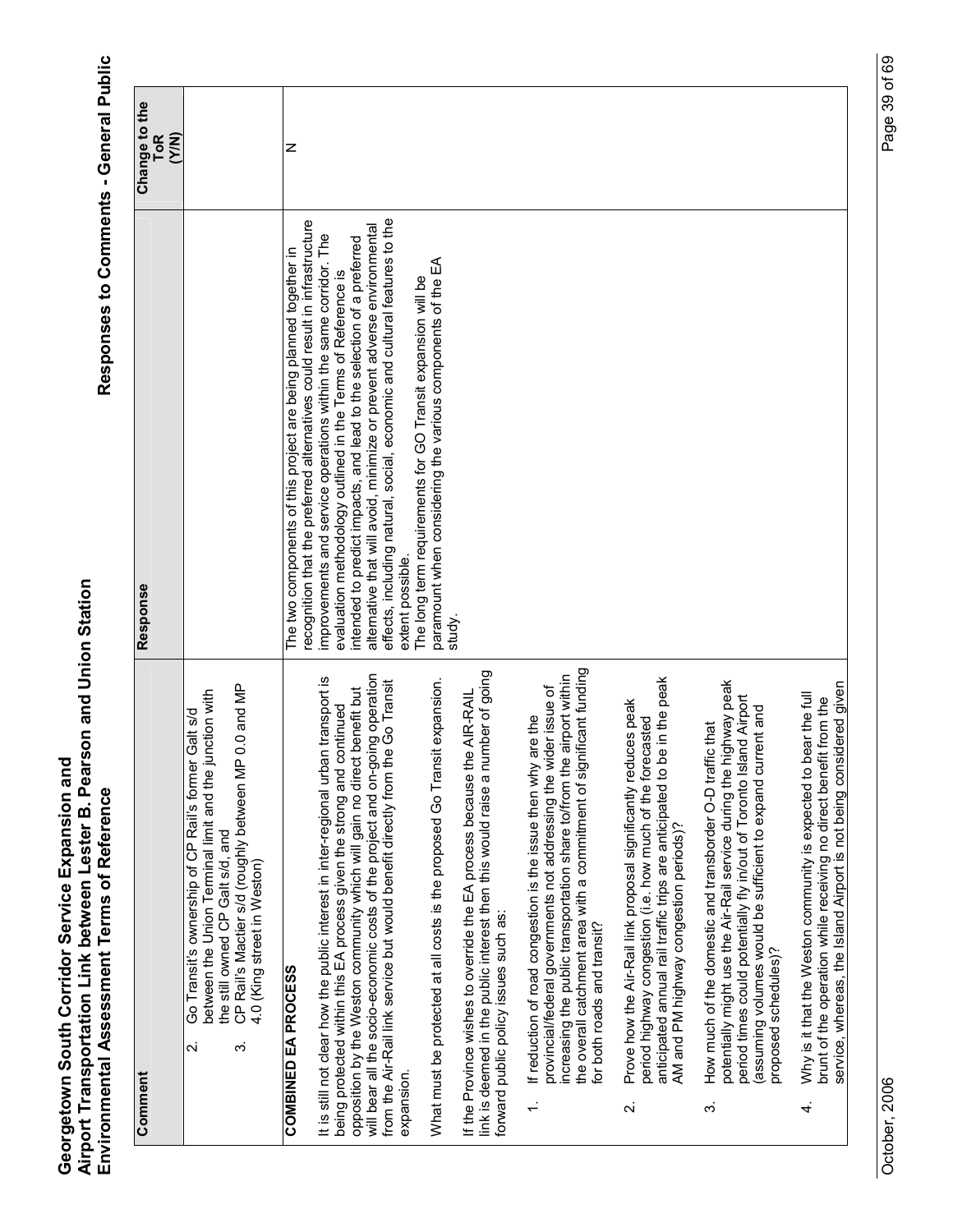| Comment                                                                                                                                                                                                                                                                                                                                                                                                                                                                                                                                                                                                                                                                                                                                                                                                                                                   | Response                                                                                                                                            | Change to the<br><b>ToR</b><br>(Y/N) |
|-----------------------------------------------------------------------------------------------------------------------------------------------------------------------------------------------------------------------------------------------------------------------------------------------------------------------------------------------------------------------------------------------------------------------------------------------------------------------------------------------------------------------------------------------------------------------------------------------------------------------------------------------------------------------------------------------------------------------------------------------------------------------------------------------------------------------------------------------------------|-----------------------------------------------------------------------------------------------------------------------------------------------------|--------------------------------------|
| that the waterfront communities will at least get some direct<br>eston?<br>benefits as well as the same/similar disbenefits as W                                                                                                                                                                                                                                                                                                                                                                                                                                                                                                                                                                                                                                                                                                                          |                                                                                                                                                     |                                      |
| All these questions are basically political questions that an inappropriate EA<br>design could precipitate.                                                                                                                                                                                                                                                                                                                                                                                                                                                                                                                                                                                                                                                                                                                                               |                                                                                                                                                     |                                      |
| ALTERNATIVES TO: AIR-RAIL LINK                                                                                                                                                                                                                                                                                                                                                                                                                                                                                                                                                                                                                                                                                                                                                                                                                            | Various alternatives outside of the Georgetown corridor are being                                                                                   | z                                    |
| (a) TRANSIT ALTERNATIVES                                                                                                                                                                                                                                                                                                                                                                                                                                                                                                                                                                                                                                                                                                                                                                                                                                  | evaluated at the request of the public and as part of a prudent look for<br>alternatives. Some alternatives will be better than others but all have |                                      |
| the February,<br>The current proposal is a long way from the initial premise of<br>1999 Report prepared by IBI for Transport Canada.                                                                                                                                                                                                                                                                                                                                                                                                                                                                                                                                                                                                                                                                                                                      | been reviewed by the public for inclusion in this ToR.                                                                                              |                                      |
| that Report in which the following was written. "Given the uncertainties with<br>respect to the construction of the Eglinton West Rapid Transit Line and the<br>feasible way route to the airport is via the existing CN Weston Subdivision<br>Consider the following statement on page i of the Executive Summary of<br>the most<br>railway line. This line passes within two kilometers of the passenger<br>desire to provide a high speed connection to the central area,<br>terminals at Pearson Airport."                                                                                                                                                                                                                                                                                                                                            |                                                                                                                                                     |                                      |
| proposed Air-Link service. In short it is not high quality in the context of the<br>the same quality (both in overall O-D time and quality of amenities) as the<br>While a subway may be high speed from a transit perspective, it is not of<br>market niche target inherent in the public/private Air-Link proposal.                                                                                                                                                                                                                                                                                                                                                                                                                                                                                                                                     |                                                                                                                                                     |                                      |
| ticketing systems, advertising, operations, access arrangements and feeder<br>frequency, and reliability that is able to command premium fares compared<br>those by highway modes to downtown Toronto. To achieve this perception,<br>premium service, offering guaranteed travel times comparable or less than<br>with other transit systems in Toronto. In other words, rolling stock, stations,<br>The May 2002 Halcrow Group Ltd report to Transport Canada defined the<br>the rail service (plus its associated facilities) must be of sufficient quality,<br>services (where provided) each need to reflect up-market and top quality<br>eliable<br>"These<br>the rail link will be operated and perceived as a high quality, r<br>target market on page I of the Executive Summary this way.<br>forecasts assume that<br>attributes." (My italics) |                                                                                                                                                     |                                      |
| the rail link at<br>Further on page xix it is stated, "In these and other attributes, the rail lin<br>LBPIA will need to resemble the characteristics of a Heathrow Express                                                                                                                                                                                                                                                                                                                                                                                                                                                                                                                                                                                                                                                                               |                                                                                                                                                     |                                      |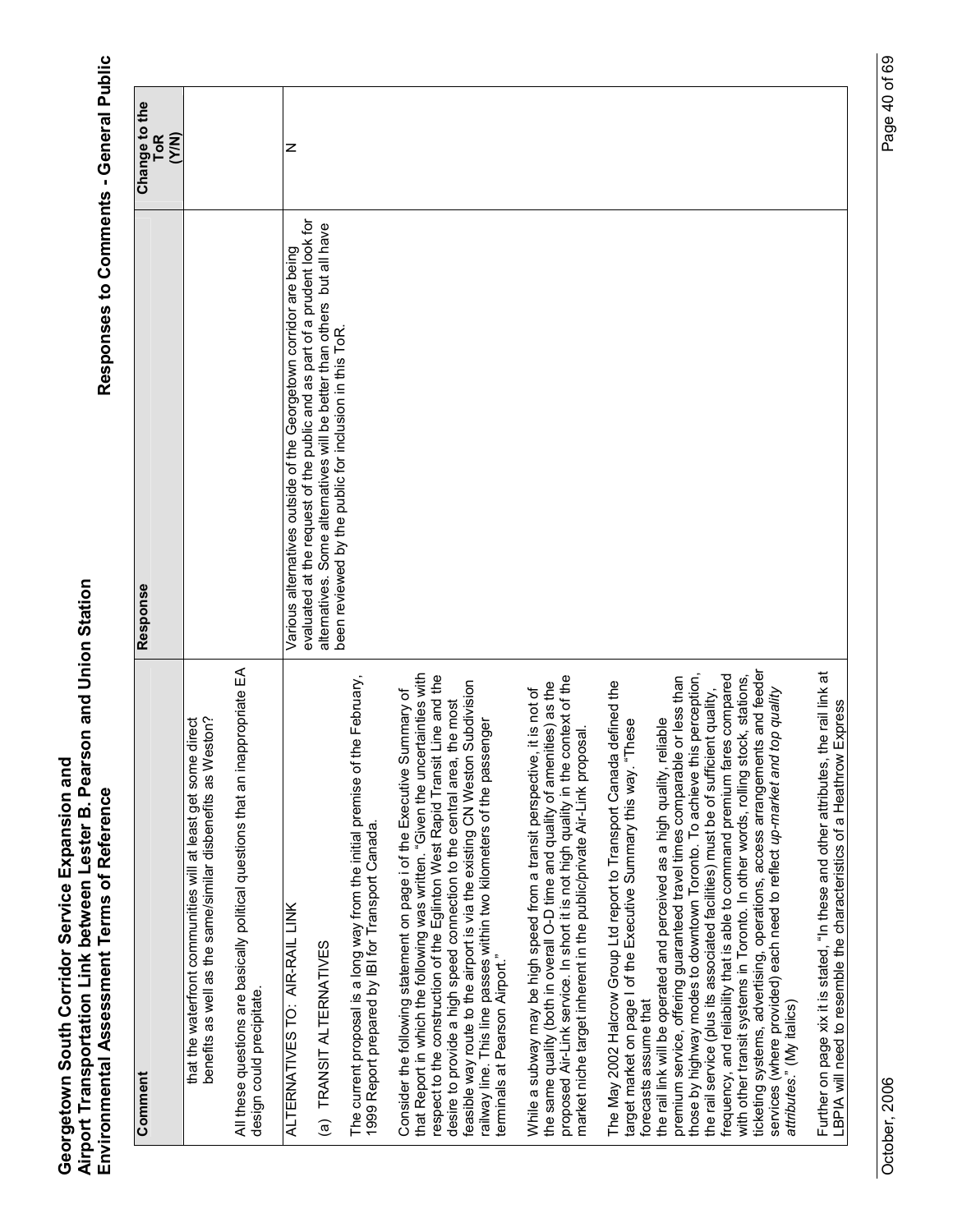| Comment                                                                                                                                                                                                                                                                                                                                                                                                                                         | Response                                                                                                                                                                                                           | Change to the       |
|-------------------------------------------------------------------------------------------------------------------------------------------------------------------------------------------------------------------------------------------------------------------------------------------------------------------------------------------------------------------------------------------------------------------------------------------------|--------------------------------------------------------------------------------------------------------------------------------------------------------------------------------------------------------------------|---------------------|
|                                                                                                                                                                                                                                                                                                                                                                                                                                                 |                                                                                                                                                                                                                    | <b>ToR</b><br>(Y/N) |
| typically part of the city's transit system and where only a minority of rail<br>rather than those of existing rail links at most USA airports which are<br>passengers are air passengers"                                                                                                                                                                                                                                                      |                                                                                                                                                                                                                    |                     |
| handout (marked as Session 3b) are not really potential "Alternatives to"<br>Clearly then many of the "Altematives to" outlined in the public meeting<br>alternatives.                                                                                                                                                                                                                                                                          |                                                                                                                                                                                                                    |                     |
| below.<br>These inappropriate "Alternatives to" are outlined specifically                                                                                                                                                                                                                                                                                                                                                                       |                                                                                                                                                                                                                    |                     |
| a connection<br>Highway 427 corridor between the Kipling Subway Station and the<br>Rapid transit service utilizing the north-south hydro corridor or the<br>"3. Rail/bus transit service within the CN Weston corridor with<br>"4. Rapid transit service within the Eglinton corridor"<br>into the airport (several options)"<br>airport"<br>م،<br>م                                                                                            |                                                                                                                                                                                                                    |                     |
| izing the GO<br>"7 A single technology rapid transit service (i.e. monorail) utili<br>Lakeshore and Highway 427 to the Airport"<br>"6"A Georgetown South corridor subway; and"                                                                                                                                                                                                                                                                  |                                                                                                                                                                                                                    |                     |
| employment and settlement areas around the airport. If the Rail-Air project,<br>in which these<br>sion would be<br>These five "Alternatives to" are possible good transit initiatives that should<br>be part of a suite of connectivity options and improvements for the major<br>projects, were intended to address congestion then their inclu<br>as well as improved road capacity, was part an omnibus EA,<br>appropriate but they are not. |                                                                                                                                                                                                                    |                     |
| In many ways this area is the real downtown for the 21st century whereas<br>Union Station and environs was the 19thth century hub.                                                                                                                                                                                                                                                                                                              |                                                                                                                                                                                                                    |                     |
| (b) ROAD EXPANSION ALTERNATIVES                                                                                                                                                                                                                                                                                                                                                                                                                 | Any proposed transit connection between LBPIA and Union Station                                                                                                                                                    | z                   |
| The final "Alternative to" $-$ item 8 $-$ states as follows. "Widen<br>roads/freeways and build new roads/freeways"                                                                                                                                                                                                                                                                                                                             | will only be one part of the solution to the larger traffic problem both in<br>the vicinity of the airport and in the GTA. No one solution solves all of<br>the problems.                                          |                     |
| While this "Alternative to" is reasonable there should be further scoping on<br>this in order to determine the study boundaries within which the road<br>congestion from the airport add on to that congestion will be studied.                                                                                                                                                                                                                 | transit riders on any alternative one alternative into an estimate of the<br>number of riders who would otherwise have used the road system.<br>During the course of the study we will be able to convert expected |                     |
| Transport<br>Canada study, dated January, 1994 "--examined the need for future<br>A joint Ministry of Transportation of Ontario (MTO) study and                                                                                                                                                                                                                                                                                                 |                                                                                                                                                                                                                    |                     |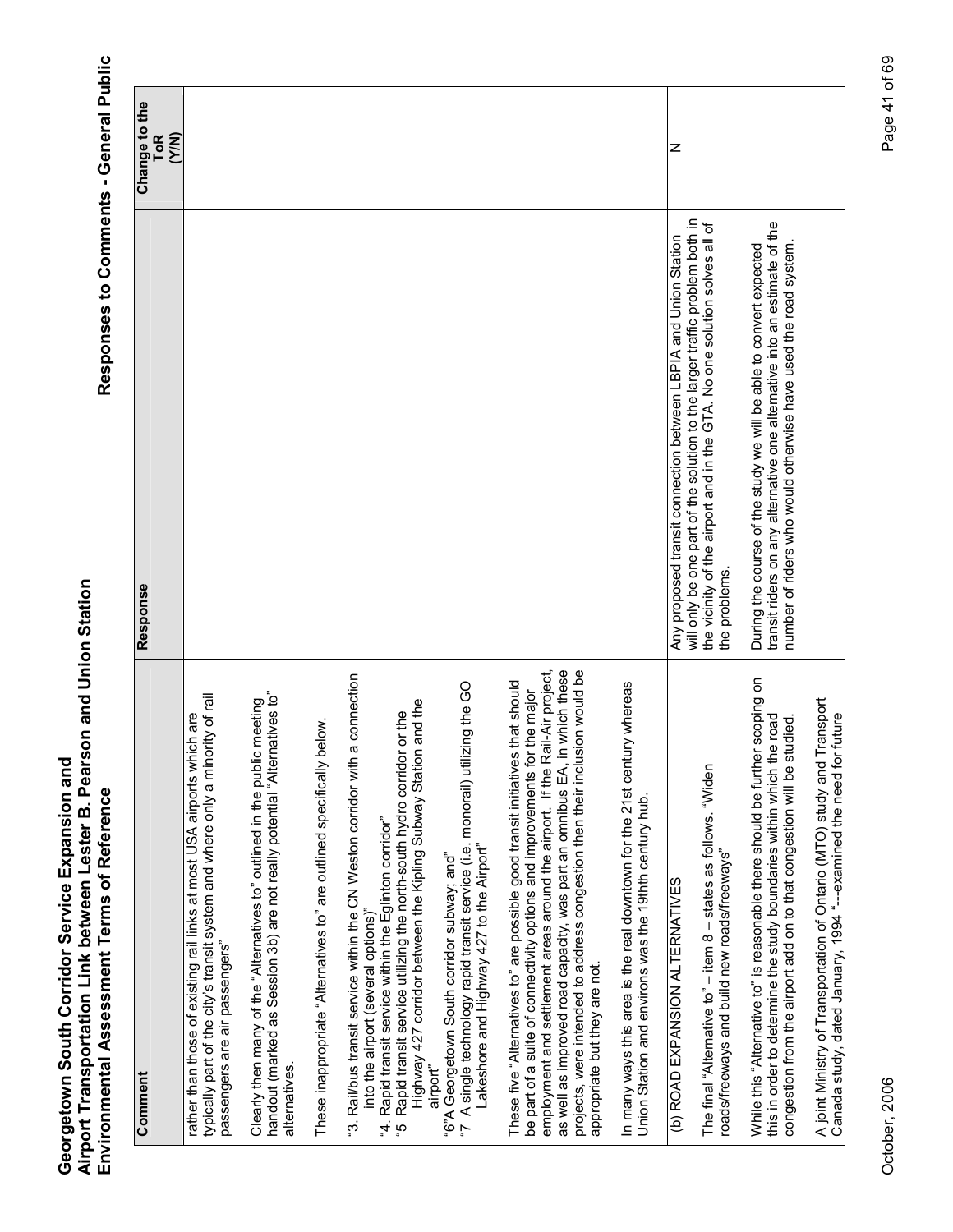| Comment                                                                                                                                                                                                                                                                                                                                                                                                                                                                                                                                                                                                                                             | Response                                                                                                                                                                                                                                                         | Change to the       |
|-----------------------------------------------------------------------------------------------------------------------------------------------------------------------------------------------------------------------------------------------------------------------------------------------------------------------------------------------------------------------------------------------------------------------------------------------------------------------------------------------------------------------------------------------------------------------------------------------------------------------------------------------------|------------------------------------------------------------------------------------------------------------------------------------------------------------------------------------------------------------------------------------------------------------------|---------------------|
|                                                                                                                                                                                                                                                                                                                                                                                                                                                                                                                                                                                                                                                     |                                                                                                                                                                                                                                                                  | <b>ToR</b><br>(Y/N) |
| transportation facilities in the airport area including both the terminals and<br>the surrounding employment areas" (1)                                                                                                                                                                                                                                                                                                                                                                                                                                                                                                                             |                                                                                                                                                                                                                                                                  |                     |
| "The study concluded that, with existing and foreseen levels of public transit<br>use, there would be a significant shortfall in roadway capacity in the area by<br>therefore, that there would have to be rapid transit facilities (technology not<br>the year 2021. To handle the additional persons on transit would require a<br>transit modal split of 35% compared to to-day's 7%. It went on to assume,<br>specified, possibly rail or busways) provided in the following corridors:                                                                                                                                                         |                                                                                                                                                                                                                                                                  |                     |
| corridor (the Mississauga and the Eglinton West Rapid Transit as<br>in either the<br>a second north-south route in the Airport Road, in the Highway<br>a second east-west link in the Highway 403/Eglinton Avenue<br>a north-south line linking Mississauga and Brampton<br>an east-west link in the Highway 407 corridor;<br>Hurontario Street or Highway 419 corridors;<br>planned by Metropolitan Toronto);<br>427 or Highway 27 corridors"                                                                                                                                                                                                      |                                                                                                                                                                                                                                                                  |                     |
| to provide a realistic assessment of the true beneficial impact of the Rail-Air<br>that these new transit improvements are in place. Why? Well the reason is<br>In order to properly assess the effect on road capacity/congestion that will<br>reduced road capacity for general traffic. This is a little different than what<br>be alleviated by the proposed Rail-Air link, it will be necessary to assume<br>dedicated busway on the 427/Gardner or 401 routings in the context of<br>of the IBI<br>link. Equally this base line can be used to assess the impact of any<br>was developed in the 1994 study and mentioned on page 14<br>study. |                                                                                                                                                                                                                                                                  |                     |
| Rail-Air traffic will contribute to less peak period road congestion - only that<br>trip times, it would not be appropriate to claim that all the forecasted annual<br>Because capacity crunches are directly correlated with degraded average<br>traffic that is forecasted to move in the comparable peak period time<br>periods.                                                                                                                                                                                                                                                                                                                 |                                                                                                                                                                                                                                                                  |                     |
| Georgetown-<br>recommended at the end of the EA? And who will fund the other corridor<br>Expansion?<br>This Environmental Assessment (EA) process for the Air-Rail Link (ARL)<br>Weston Corridor. Who will operate the ARL if another corridor is<br>only has a committed operator if it is selected to run along the<br>since the funding is only provided in conjunction with the GO                                                                                                                                                                                                                                                              | recommended to the appropriate authority. The appropriate authority<br>other than the Airport rail link is chosen, the preferred option will be<br>In the case of the Airport Transportation Link, if one of the options<br>would also have to fund that project | z                   |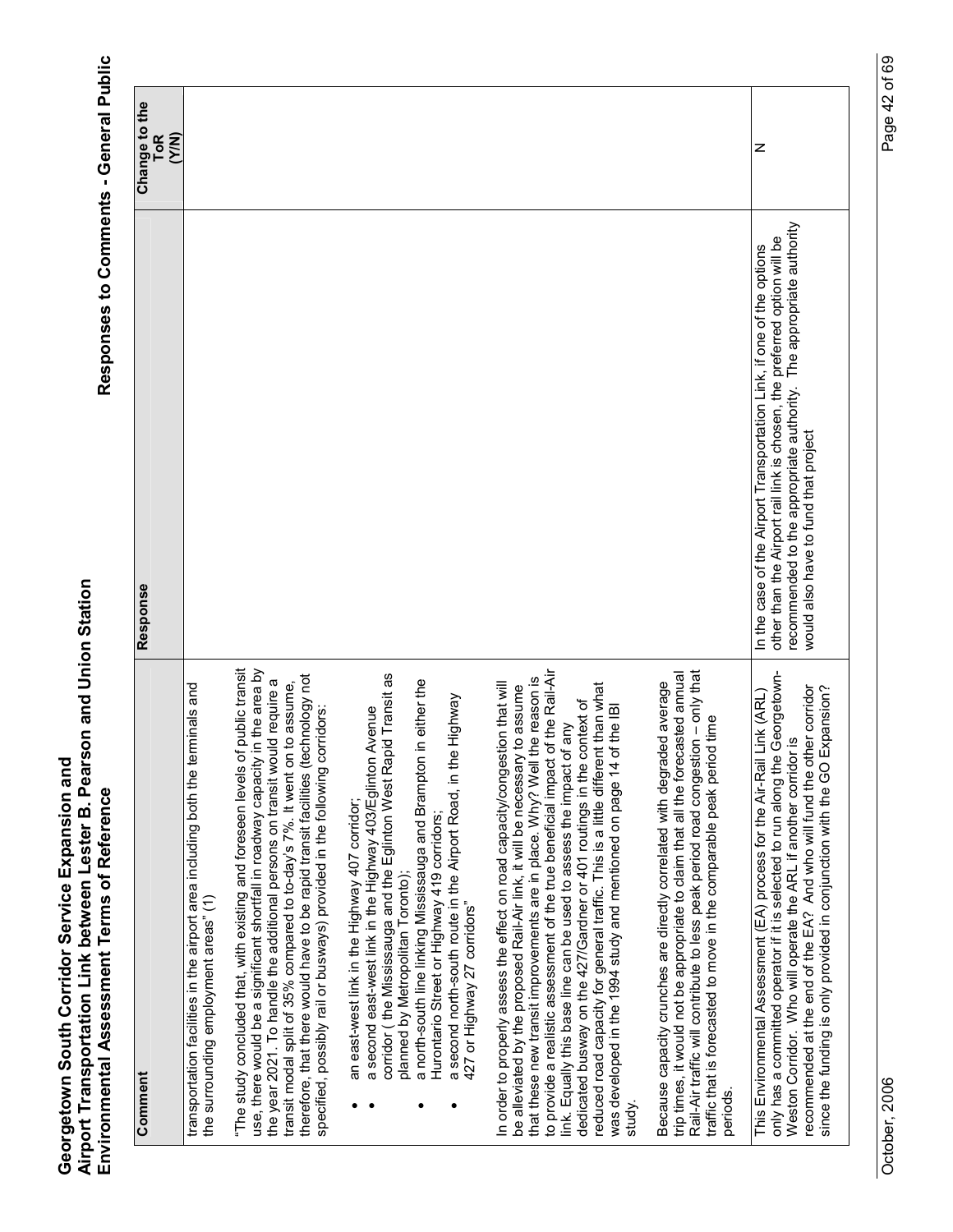| Comment                                                                                                                                                                                                                                                                                                                                                                                                                                                                                                                                                                                                                                                                                                                                                                                                                  | Response                                                                                                                                                                                                                                                                                                                                                                                                                                                                                                                                                                                                                                                                                                                                                                                                                                                                                                                                                                                                                                                                                                                                                   | Change to the<br>(Y/N)<br><b>ToR</b> |
|--------------------------------------------------------------------------------------------------------------------------------------------------------------------------------------------------------------------------------------------------------------------------------------------------------------------------------------------------------------------------------------------------------------------------------------------------------------------------------------------------------------------------------------------------------------------------------------------------------------------------------------------------------------------------------------------------------------------------------------------------------------------------------------------------------------------------|------------------------------------------------------------------------------------------------------------------------------------------------------------------------------------------------------------------------------------------------------------------------------------------------------------------------------------------------------------------------------------------------------------------------------------------------------------------------------------------------------------------------------------------------------------------------------------------------------------------------------------------------------------------------------------------------------------------------------------------------------------------------------------------------------------------------------------------------------------------------------------------------------------------------------------------------------------------------------------------------------------------------------------------------------------------------------------------------------------------------------------------------------------|--------------------------------------|
| EA why will<br>property values not be a mitigating factor in deciding a corridor? If SNC-<br>doing so for a profit. Why should I as a private land owner lose property<br>value while they make a profit? I believe that property value mitigation<br>Lavalin does operate along the Georgetown-Weston Corridor it will be<br>Since the Terms of Reference (ToR) will be used to guide the<br>must be a component of the ToR.                                                                                                                                                                                                                                                                                                                                                                                            | suggest that transportation infrastructure could have negative effects<br>corridor. The research and literature on this subject indicates that, in<br>congestion on other facilities. The research and literature also does<br>effects. Once these potential effects are identified the project team<br>if the project results in a significant change to nuisance effects (i.e.<br>examine potential nuisance effects to determine potential adverse<br>will examine mitigation measures (e.g. noise wall, grade changes,<br>berming, landscaping) in an attempt to bring these effects back to<br>many cases, improved transportation infrastructure has a positive<br>effect on property values as it improves accessibility and reduces<br>preconstruction conditions as much as is technical and economic<br>property values as a result of potential improvements in the rail<br>noise, air quality and aesthetics). As part of this study we will<br>We acknowledge your concern regarding potential impacts to<br>feasible.                                                                                                                        | z                                    |
| during the EA, because the orchestrators of the EA may not feel that these<br>reference made as to what will be studied in the EA for both the ARL and<br>pollution, and the disruption that will be caused during the possible<br>Georgetown-Weston Corridor. In the ToR I think there should be special<br>construction be studied as to the effect it will have on the overall health<br>later stage<br>and learning abilities of young children. I insist that these measures are<br>St. John the Evangelist and H.J. Alexander are two elementary schools<br>the GO Expansion. I would like to suggest that vibration, noise,<br>which instruct about 1,000 children. They are located along the<br>implemented during the ToR and not be left to be added at a<br>children deserve any special study requirements. | schools. Please note that in the Terms of Reference document, under<br>including schools). Given some of the comments received during our<br>Section 5.2.2 for the Airport Transportation Link, in the comparative<br>process, we undertake more detailed modeling relating to potential<br>noise, vibration and air quality impacts. This is already included in<br>consultation we will modify that criteria so that Schools have there<br>"socio-economic" factor (potential impacts to recreational facilities<br>berming, landscaping) in an attempt to bring these effects back to<br>preconstruction conditions as much as is technical and economic<br>Once the completion of the evaluation of Planning Alternatives is<br>evaluation of alternatives, impacts to schools are included under<br>Once these potential effects are identified the project team will<br>examine mitigation measures (e.g. noise wall, grade changes,<br>We acknowledge your concern regarding potential impacts to<br>complete we will examine design alternatives. As part of this<br>Section 6.2.1 of the draft EA ToR.<br>own criteria and measures.<br>feasible. | z                                    |
| Weston/Georgetown Rail Corridor from Lawrence Avenue West to<br>Design issues/space allotment Expropriation of Public Lands (e.g.<br>Expropriation of Private Property (along west side of<br>Catholic School Board, church property)<br>Parke Street/Holley Avenue)                                                                                                                                                                                                                                                                                                                                                                                                                                                                                                                                                     | issues, and property requirements. Please continue to be involved as<br>Reference phase of an Individual Environmental Assessment. As we<br>alternatives, it is too early in the process to address design-related<br>Please be aware that we are currently in the draft Terms of<br>have not begun the process of generating and evaluating<br>the Environmental Assessment moves forward.                                                                                                                                                                                                                                                                                                                                                                                                                                                                                                                                                                                                                                                                                                                                                                | z                                    |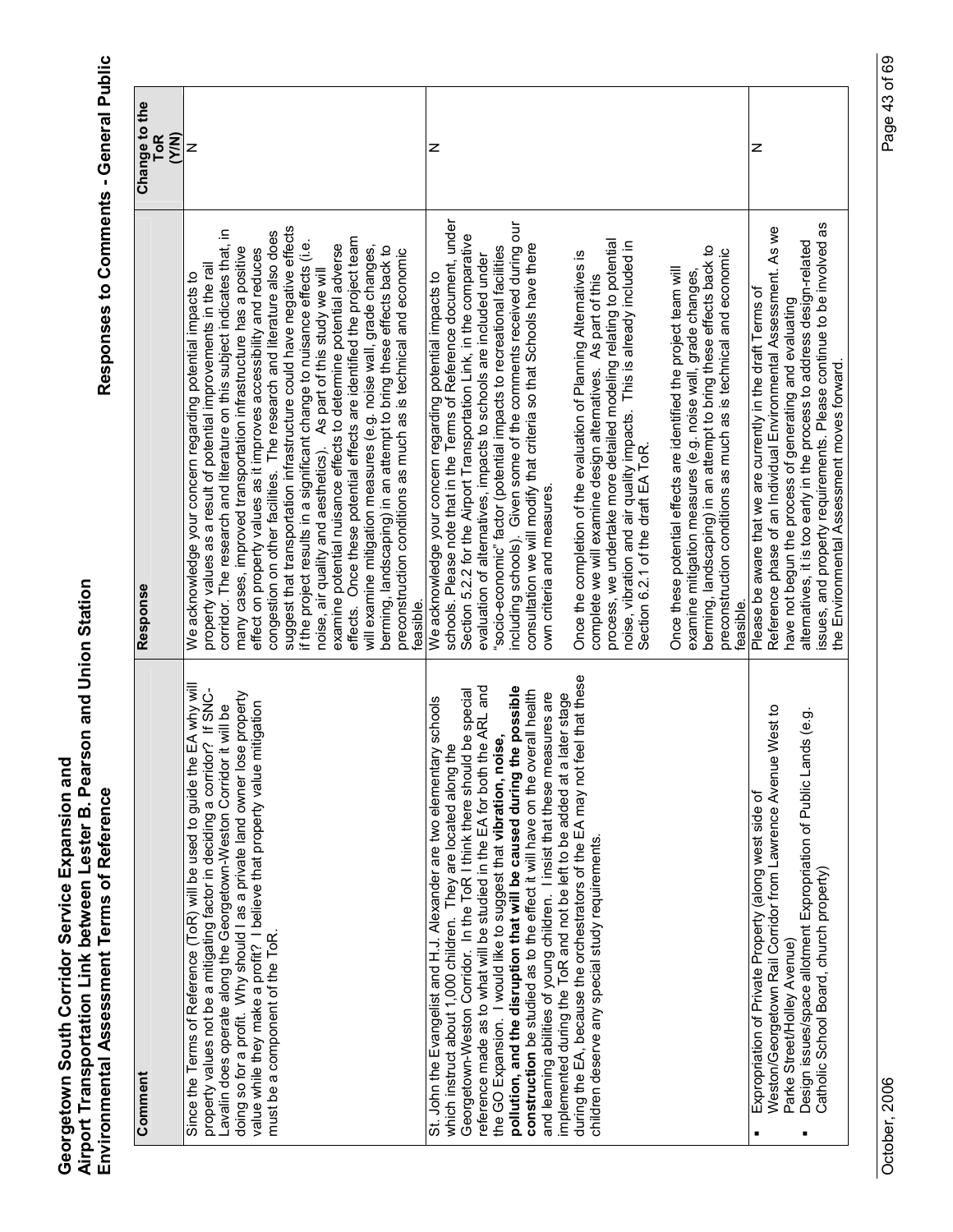|   | Comment                                                                                                                                                                                                                                                                                                | Response                                                                                                                                                                                                                                                                                                                                                                                                                                                                                                                                                                                                                                                                                                                                                                                                                                                                              | Change to the<br>ToR<br>(Y/N) |
|---|--------------------------------------------------------------------------------------------------------------------------------------------------------------------------------------------------------------------------------------------------------------------------------------------------------|---------------------------------------------------------------------------------------------------------------------------------------------------------------------------------------------------------------------------------------------------------------------------------------------------------------------------------------------------------------------------------------------------------------------------------------------------------------------------------------------------------------------------------------------------------------------------------------------------------------------------------------------------------------------------------------------------------------------------------------------------------------------------------------------------------------------------------------------------------------------------------------|-------------------------------|
| Е | kids. This benefits very few. "Follow the money" - Deep Throat. How<br>The year is 2006 – wake up and do the right thing for our city and our<br>for mass<br>This must not happen in our community (bad development<br>transit, bad for property values).                                              | property values as a result of potential improvements in the rail<br>We acknowledge your concern regarding potential impacts to<br>corridor.                                                                                                                                                                                                                                                                                                                                                                                                                                                                                                                                                                                                                                                                                                                                          | z                             |
|   | does this help our community??                                                                                                                                                                                                                                                                         | on other facilities. The research and literature also does suggest that<br>transportation infrastructure could have negative effects if the project<br>cases, improved transportation infrastructure has a positive effect on<br>property values as it improves accessibility and reduces congestion<br>berming, landscaping) in an attempt to bring these effects back to<br>The research and literature on this subject indicates that, in many<br>preconstruction conditions as much as is technical and economic<br>potential nuisance effects to determine potential adverse effects.<br>results in a significant change to nuisance effects (i.e. noise, air<br>Once these potential effects are identified the project team will<br>examine mitigation measures (e.g. noise wall, grade changes,<br>quality and aesthetics). As part of this study we will examine<br>feasible |                               |
|   |                                                                                                                                                                                                                                                                                                        | Please be assured that it is the objective of the EA process to avoid,<br>the proponent is committing to examining a full range of alternatives.<br>minimize or prevent adverse environmental effects, including social,<br>By subjecting the study to an Individual Environmental Assessment,<br>These alternatives are listed in the Terms of Reference Document.<br>economic and cultural features to the extent possible.                                                                                                                                                                                                                                                                                                                                                                                                                                                         |                               |
| Ξ | an inexpensive route to work and decrease the automobile traffic in that<br>e airport with<br>The 427 route and Eglinton are a better alternative especially using a<br>rapid transit and/or subway which will enable workers at th                                                                    | We note your preference for the 427 alternative and Eglinton<br>alternative.                                                                                                                                                                                                                                                                                                                                                                                                                                                                                                                                                                                                                                                                                                                                                                                                          | Z                             |
|   | A more inclusive form of transportation is needed. Blue 22 is for an<br>elite group of people.<br>area.                                                                                                                                                                                                | ndividual Environmental Assessment Study that will look at a number<br>of options for GO Transit expansion in the Georgetown south rail<br>We are currently at the Draft Terms of Reference phase of an                                                                                                                                                                                                                                                                                                                                                                                                                                                                                                                                                                                                                                                                               |                               |
|   | The noise,<br>air, and water pollution as well as the vibration would have a huge<br>The Georgetown route is an environmentally sensitive area going<br>gradual<br>through residential areas and the historic town of Weston.<br>impact on new and historic houses which will lead to their<br>demise. | and Lester B. Pearson Airport. Please note that one of the purposes<br>provided enhanced GO Transit service in the Georgetown south rail<br>of this study is to examine possible infrastructure improvements to<br>corridor, and for the Airport Transportation link from Union Station<br>corridor.                                                                                                                                                                                                                                                                                                                                                                                                                                                                                                                                                                                  |                               |
|   |                                                                                                                                                                                                                                                                                                        | between Union Station and Lester B. Pearson airport is a rail link in<br>examining Express bus service between Union Station and LBPIA<br>One of the many alternatives being considered for the connection<br>using the Gardiner Expressway and Highway 427, Rapid Transit<br>the Georgetown South rail corridor. However, we will also be                                                                                                                                                                                                                                                                                                                                                                                                                                                                                                                                            |                               |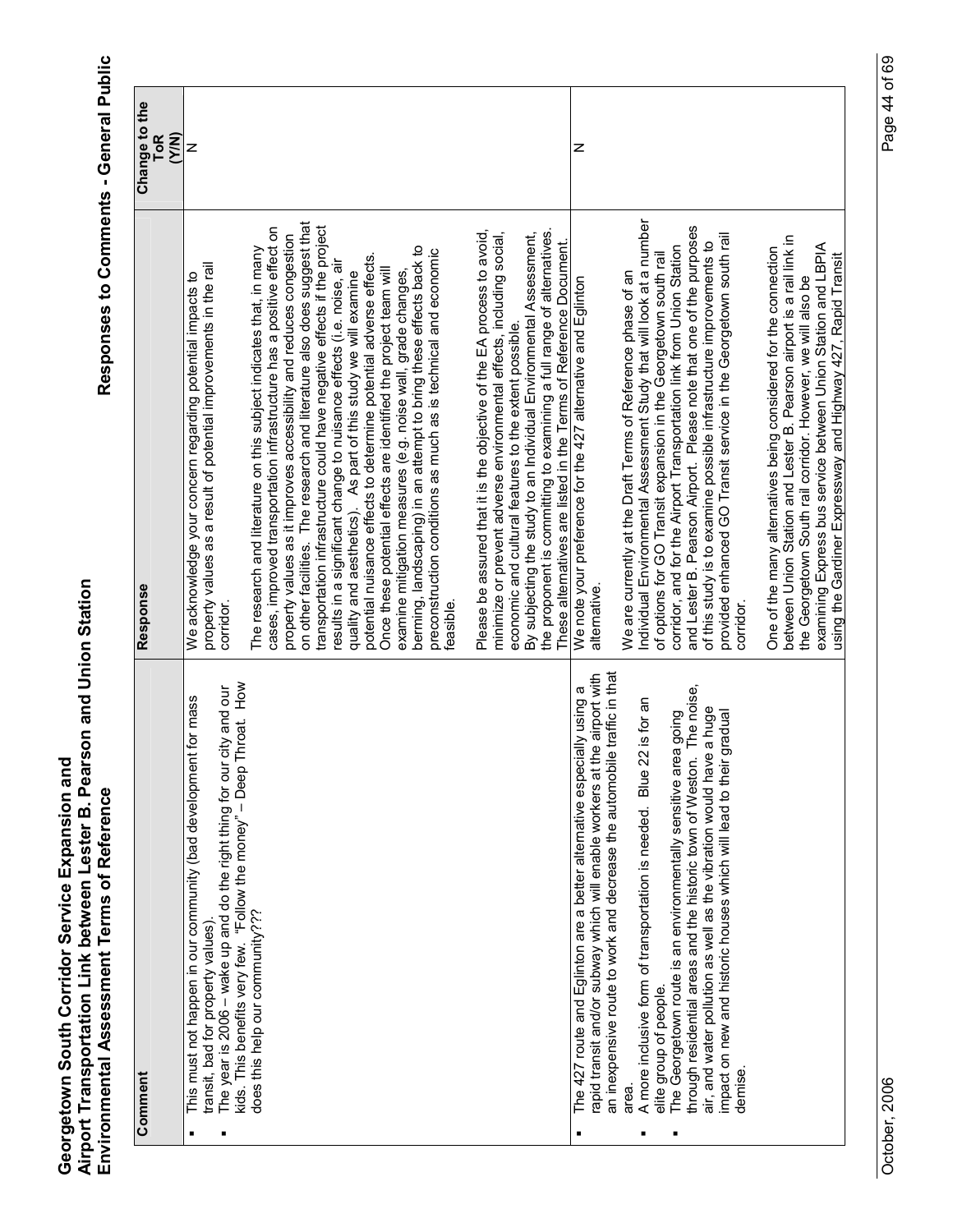| Comment                                                                                                                                                                                                 | Response                                                                                                                                                                                                       | Change to the<br><b>ToR</b>           |
|---------------------------------------------------------------------------------------------------------------------------------------------------------------------------------------------------------|----------------------------------------------------------------------------------------------------------------------------------------------------------------------------------------------------------------|---------------------------------------|
|                                                                                                                                                                                                         |                                                                                                                                                                                                                | (Y/N)                                 |
|                                                                                                                                                                                                         | among others. Potential impacts and proposed mitigation measures<br>service within the Eglinton corridor and a connection to the airport,<br>will be examined during the study.                                |                                       |
|                                                                                                                                                                                                         | pollution, as well as vibration, please be assured that as part of this<br>With respect to your concerns regarding noise, air, and water                                                                       |                                       |
|                                                                                                                                                                                                         | potential adverse effects. Once these potential effects are identified<br>study we will examine potential nuisance effects to determine                                                                        |                                       |
|                                                                                                                                                                                                         | grade changes, berming, landscaping) in an attempt to bring these<br>the project team will examine mitigation measures (e.g. noise wall,<br>effects back to preconstruction conditions as much as is technical |                                       |
|                                                                                                                                                                                                         | and economic feasible.                                                                                                                                                                                         |                                       |
| propose that the Georgetown corridor is the shortest line but that the<br>نې<br>د<br>Can Go Transit work with a subway to service their rider<br>line must be put underground from Eglinton to the 401! | A subway alternative in the Georgetown Corridor is one of the<br>alternatives being considered.                                                                                                                | z                                     |
|                                                                                                                                                                                                         | With regard to your question on who will operate a subway service, if<br>the Eglinton or subway option is chosen, it will not be carried forward                                                               |                                       |
|                                                                                                                                                                                                         | by GO Transit (it is not their jurisdiction). We will make the<br>recommendation to the appropriate authority.                                                                                                 |                                       |
| to take one of<br>My family doctor is on the other side of the tracks. If I have<br>my two children I would cross that rail way?                                                                        | We acknowledge your concern regarding impacts to access across<br>the Georgetown South Rail corridor.                                                                                                          | Page: 24                              |
|                                                                                                                                                                                                         | Under Section 5.2.1 ("GO Transit Improvements") we will modify the<br>third bullet point to read:                                                                                                              | Section 5.2.1<br>$3rd$ bullet         |
|                                                                                                                                                                                                         | The degree to which the alternative impacts other road, and<br>pedestrian facilities and connections.                                                                                                          | Section 5.2.2<br>Page: 26<br>pue<br>S |
|                                                                                                                                                                                                         | Please note that under Section 5.2.2 ("Air Transportation Link") of the<br>Terms of Reference the "Potential Impact to Access" is already<br>included as a criterion to evaluate Alternatives.                 | Table 5-1                             |
|                                                                                                                                                                                                         | However, we will also add the following to emphasize pedestrian<br>access                                                                                                                                      |                                       |
|                                                                                                                                                                                                         | Potential impact to existing cyclist, or pedestrian trails -<br>to the measures under "Potential Impacts to Recreational<br>Facilities including schools"                                                      |                                       |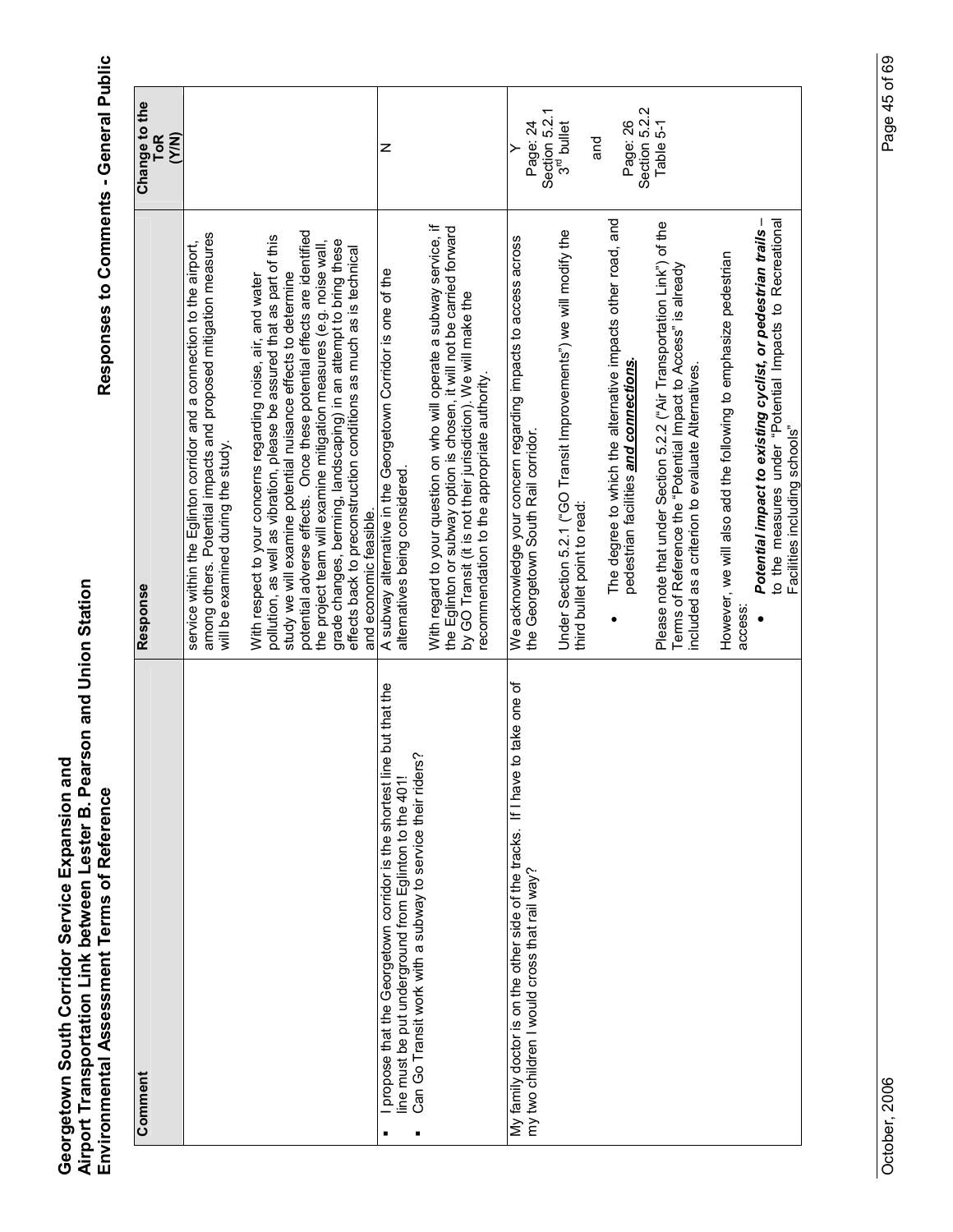|   | Comment                                                                                                                                                                                    | Response                                                                                                                                                                                                                                                                                                                                                                                                                                                                                                                                                                                                                                                                                                                                                                                                                                                                                                                           | Change to the<br><b>ToR</b><br>(Y/N) |
|---|--------------------------------------------------------------------------------------------------------------------------------------------------------------------------------------------|------------------------------------------------------------------------------------------------------------------------------------------------------------------------------------------------------------------------------------------------------------------------------------------------------------------------------------------------------------------------------------------------------------------------------------------------------------------------------------------------------------------------------------------------------------------------------------------------------------------------------------------------------------------------------------------------------------------------------------------------------------------------------------------------------------------------------------------------------------------------------------------------------------------------------------|--------------------------------------|
| п | exist. Hydro<br>The<br>Community concern over the 'Blue 22' has not been recognized.<br>real estate value will gradually be reduced. Many options<br>Corridor is the best one.             | Thank you for your comments and we note your preference for the<br>hydro corridor.                                                                                                                                                                                                                                                                                                                                                                                                                                                                                                                                                                                                                                                                                                                                                                                                                                                 | z                                    |
|   |                                                                                                                                                                                            | With respect to your concern for your community, please be assured<br>encouraged and accepted throughout the study process, and will be<br>that comments and concerns expressed by the local community are<br>reviewed and responded to, as appropriate. Where ever it is<br>warranted, input will be integrated into the Terms of Reference, and<br>the evaluation of alternatives.                                                                                                                                                                                                                                                                                                                                                                                                                                                                                                                                               |                                      |
|   |                                                                                                                                                                                            | as it improves accessibility and reduces congestion on other facilities.<br>aesthetics). As part of this study we will examine potential nuisance<br>effects to determine potential adverse effects. Once these potential<br>measures (e.g. noise wall, grade changes, berming, landscaping) in<br>transportation infrastructure has a positive effect on property values<br>an attempt to bring these effects back to preconstruction conditions<br>infrastructure could have negative effects if the project results in a<br>The research and literature also does suggest that transportation<br>literature on this subject indicates that, in many cases, improved<br>significant change to nuisance effects (i.e. noise, air quality and<br>Regarding your concern for property values, the research and<br>effects are identified the project team will examine mitigation<br>as much as is technical and economic feasible. |                                      |
|   | The airport link should not go through residential community.<br>Improve existing transit. Have a service that will be used by<br>everyone and not just from Union Station to the Airport. | Individual Environmental Assessment Study that will look at a number<br>and Lester B. Pearson Airport. Please note that one of the purposes<br>provided enhanced GO Transit service in the Georgetown south rail<br>of this study is to examine possible infrastructure improvements to<br>corridor, and for the Airport Transportation link from Union Station<br>of options for GO Transit expansion in the Georgetown south rail<br>We are currently at the Draft Terms of Reference phase of an<br>corridor                                                                                                                                                                                                                                                                                                                                                                                                                    | z                                    |
|   |                                                                                                                                                                                            | between Union Station and Lester B. Pearson airport is a rail link in<br>service within the Eglinton corridor and a connection to the airport,<br>examining Express bus service between Union Station and LBPIA<br>One of the many alternatives being considered for the connection<br>using the Gardiner Expressway and Highway 427, Rapid Transit<br>the Georgetown South rail corridor, however, we will also be<br>among others.                                                                                                                                                                                                                                                                                                                                                                                                                                                                                               |                                      |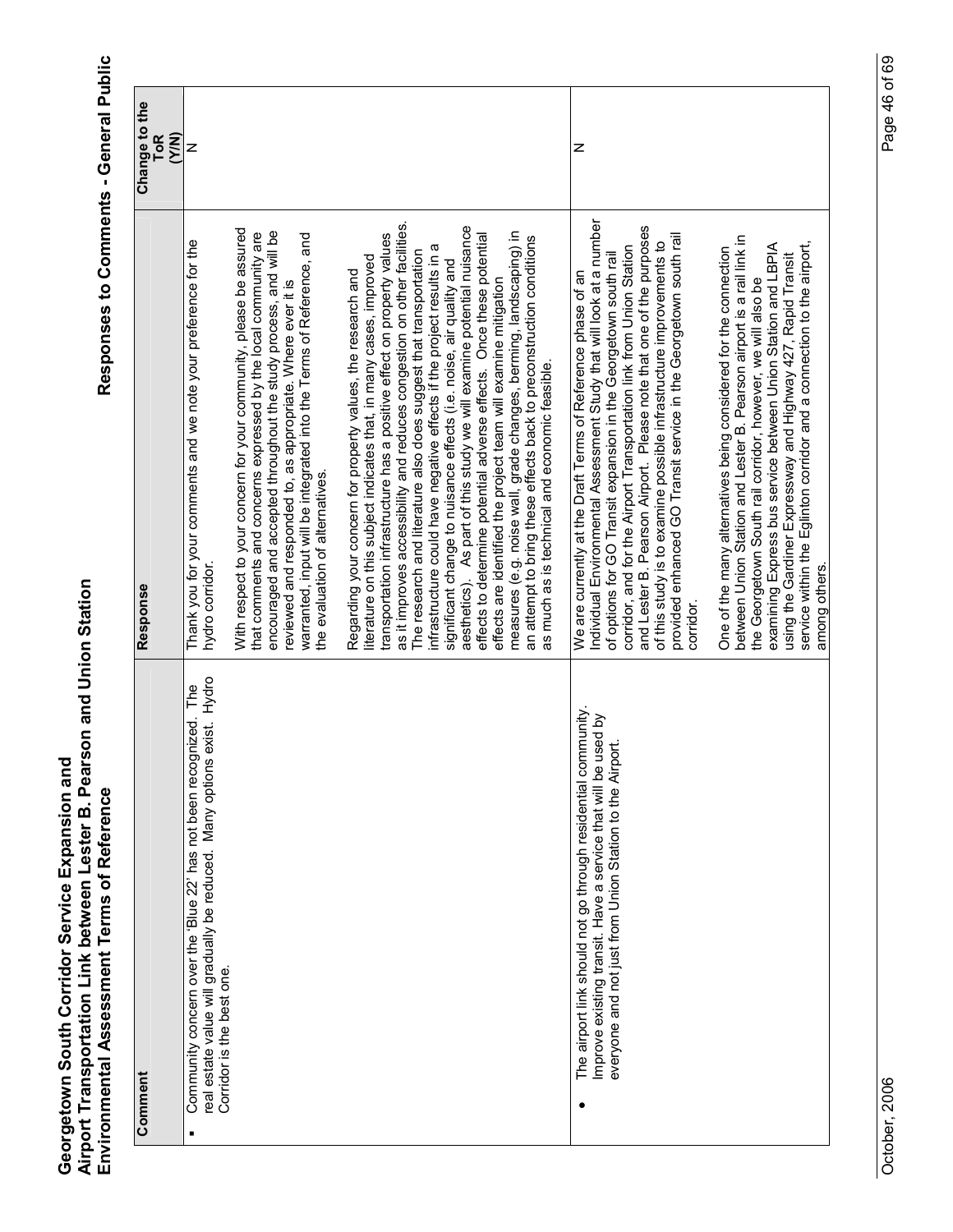| Change to the<br><b>ToR</b><br>(Y/N) | z                                                                                                                                                                                                                                                                          |                                                                                                                                                 |
|--------------------------------------|----------------------------------------------------------------------------------------------------------------------------------------------------------------------------------------------------------------------------------------------------------------------------|-------------------------------------------------------------------------------------------------------------------------------------------------|
|                                      |                                                                                                                                                                                                                                                                            |                                                                                                                                                 |
|                                      | recognition that the preferred alternative could result in infrastructure                                                                                                                                                                                                  | One of the major criticisms of the previous Class EA process was that                                                                           |
|                                      | With respect to your comment regarding the scope of this Individual<br>improvements and service operations within the same corridor.<br>EA Study, although these projects serve different and distinct<br>purposes and objectives, they are being planned together in      |                                                                                                                                                 |
|                                      |                                                                                                                                                                                                                                                                            | Station and Lester B. Pearson Airport was not explored. As a result<br>a full range of alternatives for providing service between Union         |
|                                      |                                                                                                                                                                                                                                                                            |                                                                                                                                                 |
|                                      | is what is the<br>public transit<br>transportation link is of dubious benefit in the eyes of many, and should be<br>component alone. From this and previous public meetings, there appears                                                                                 | achieving it.                                                                                                                                   |
|                                      | optimal means of achieving this improvement? However, the airport<br>to be no objection on the part of any stakeholder to the public transit<br>component. The question that the EA process should answer<br>The scope of the EA should be limited to the expansion in the | subject to its own IEA study that addresses (holistically) the question of<br>cost/benefit, and if there is a net benefit, the optimal means of |
|                                      |                                                                                                                                                                                                                                                                            |                                                                                                                                                 |
| Comment                              |                                                                                                                                                                                                                                                                            |                                                                                                                                                 |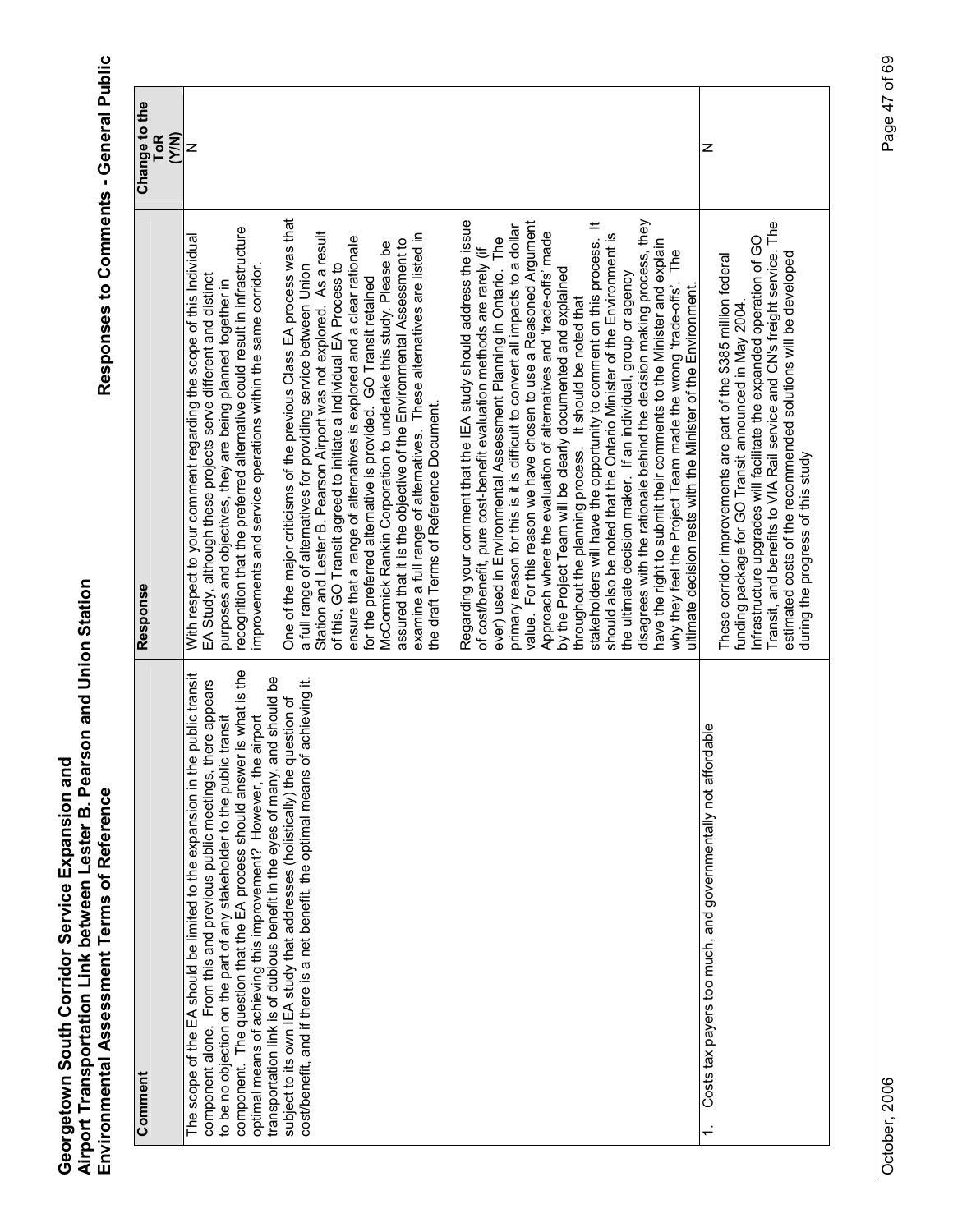|                         | Comment                                                                                                                                        | Response                                                                                                                                                                                                                                                                                                                                                                                                                                                                                                                                                                                                                                                                                                                                                                                                                                                                                                                                                                                                                                                                                                                                                                                                                                                                                                                                                                                                                                                                                                                                                                                     | Change to the<br>ToR<br>(Y/N) |
|-------------------------|------------------------------------------------------------------------------------------------------------------------------------------------|----------------------------------------------------------------------------------------------------------------------------------------------------------------------------------------------------------------------------------------------------------------------------------------------------------------------------------------------------------------------------------------------------------------------------------------------------------------------------------------------------------------------------------------------------------------------------------------------------------------------------------------------------------------------------------------------------------------------------------------------------------------------------------------------------------------------------------------------------------------------------------------------------------------------------------------------------------------------------------------------------------------------------------------------------------------------------------------------------------------------------------------------------------------------------------------------------------------------------------------------------------------------------------------------------------------------------------------------------------------------------------------------------------------------------------------------------------------------------------------------------------------------------------------------------------------------------------------------|-------------------------------|
| $\overline{\mathbf{v}}$ | Environmentally not healthy                                                                                                                    | environmental effects, including natural, social, economic and cultural<br>Individual Environmental Assessment, the proponent is committing to<br>examine a full range of alternatives. These alternatives are listed in<br>Please be assured that it is the objective of the Environmental<br>features to the extent possible. By subjecting the study to an<br>Assessment process to avoid, minimize or prevent adverse<br>the draft Terms of Reference Document.                                                                                                                                                                                                                                                                                                                                                                                                                                                                                                                                                                                                                                                                                                                                                                                                                                                                                                                                                                                                                                                                                                                          | z                             |
| 22.24                   | community<br>You don't live in the community and don't care about the<br>Noise pollution will be unbearable<br>Not beneficial to the community | is warranted, input will be integrated into the Terms of Reference, and<br>Individual Environmental Assessment Study that will look at a number<br>and will be reviewed and responded to, as appropriate. Where ever it<br>Please note that under Section 5.2.1 ("GO Transit Improvements") of<br>and Lester B. Pearson Airport. The Terms of Reference outlines the<br>range and types of alternatives to be considered and the process for<br>the Terms of Reference, the degree to which the alternative impacts<br>Regarding potential noise impacts, please be assured that nuisance<br>evaluation of Design Alternatives and even more detailed modeling<br>community are encouraged and accepted throughout the process,<br>corridor, and for the Airport Transportation link from Union Station<br>Transportation Link"), socio-economic criteria are included for the<br>the investigation of specific mitigation measures once a preferred<br>of options for GO Transit expansion in the Georgetown south rail<br>comparative evaluation of Planning Alternatives (section 5.2.2).<br>Additional noise modeling work will be undertaken to assist in<br>We are currently at the Draft Terms of Reference phase of an<br>effects, particularly noise, will be an important measure in the<br>In addition, comments and concerns expressed by the local<br>communities is listed. As well, under Section 5.2.2 ("Airport<br>generating and evaluating alternatives.<br>comparative evaluation of alternatives.<br>Design Alternative is selected.<br>the evaluation of alternatives. | z                             |
| ທ່                      | Not enough space for so many train lines                                                                                                       | between Union Station and Lester B. Pearson airport is a rail link in<br>One of the many alternatives being considered for the connection<br>At this point in the process, a preferred alternative has not been<br>the Georgetown South rail corridor, however, we will also be<br>identified yet.                                                                                                                                                                                                                                                                                                                                                                                                                                                                                                                                                                                                                                                                                                                                                                                                                                                                                                                                                                                                                                                                                                                                                                                                                                                                                           | z                             |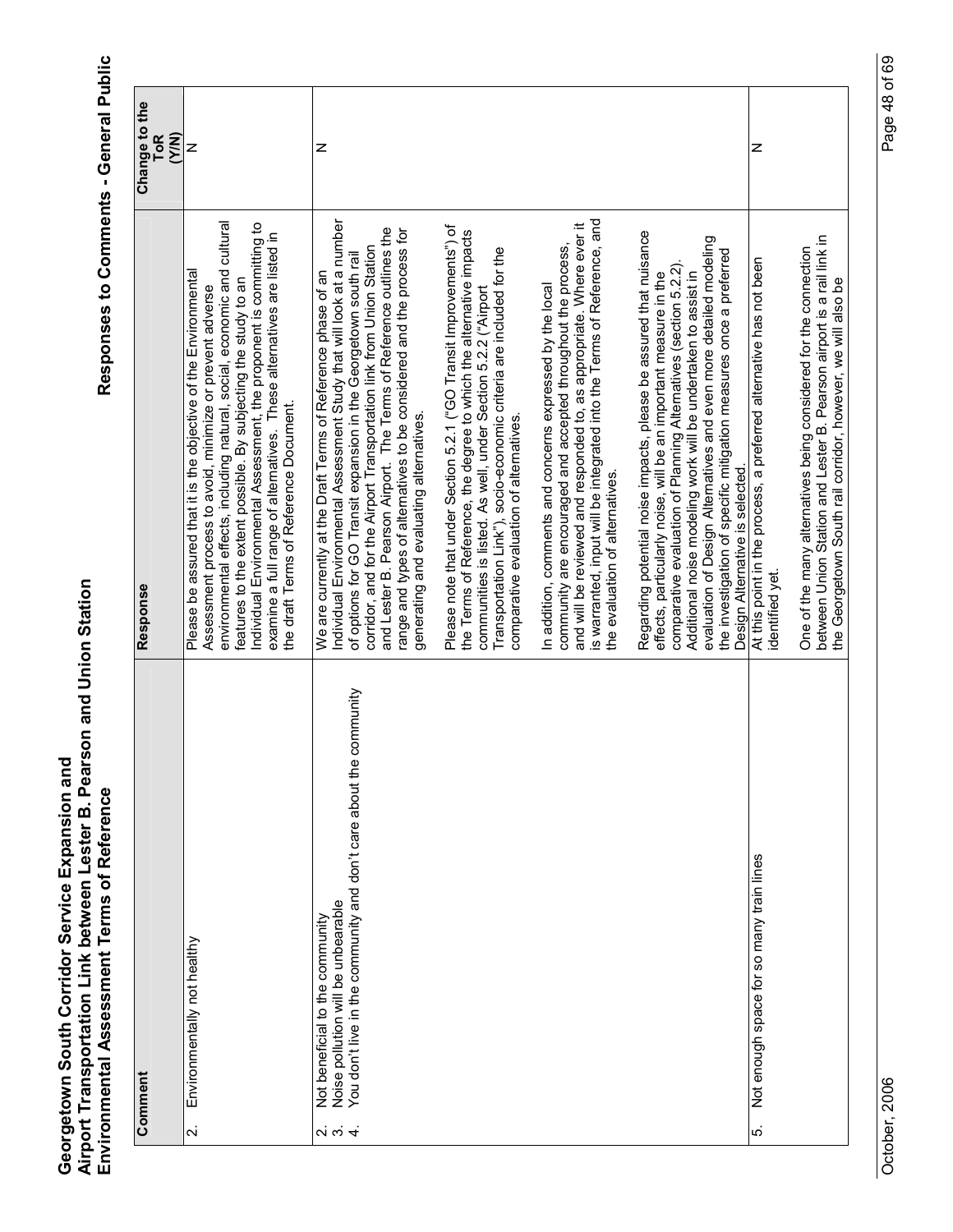| Comment                                                                                                                                                                                                                                                                                                                                                                                                                                                                                                                                                                                                                                                                                                                                                                                            | Response                                                                                                                                                                                                                                                                                                                                                                                                                                                                                                                                                                                         | Change to the<br><b>ToR</b><br>(Y/N) |
|----------------------------------------------------------------------------------------------------------------------------------------------------------------------------------------------------------------------------------------------------------------------------------------------------------------------------------------------------------------------------------------------------------------------------------------------------------------------------------------------------------------------------------------------------------------------------------------------------------------------------------------------------------------------------------------------------------------------------------------------------------------------------------------------------|--------------------------------------------------------------------------------------------------------------------------------------------------------------------------------------------------------------------------------------------------------------------------------------------------------------------------------------------------------------------------------------------------------------------------------------------------------------------------------------------------------------------------------------------------------------------------------------------------|--------------------------------------|
|                                                                                                                                                                                                                                                                                                                                                                                                                                                                                                                                                                                                                                                                                                                                                                                                    | service within the Eglinton corridor and a connection to the airport,<br>examining Express bus service between Union Station and LBPIA<br>using the Gardiner Expressway and Highway 427, Rapid Transit<br>among others.                                                                                                                                                                                                                                                                                                                                                                          |                                      |
| Fortunately, and not surprisingly, sensible, smart, and considerate<br>Moreover, this highly questionable service would be at the tremendous and<br>questionable benefits. For the present mayor to originally suggest that this<br>The senseless<br>is a "done deal" shows a short-sighted, undemocratic, heartless dictatorial<br>tively small<br>percentage of select travelers in a relatively small and restricted area.<br>By now, it would appear glaringly obvious that the original airport link<br>proposal presents a shamefully quick, cheap, and heartless ('dirty')<br>and heartless damage that would be done would far outweigh the<br>transportation solution that would in reality only serve a relat<br>horrible expense of historic and beautiful neighbourhoods.<br>attitude. | Individual Environmental Assessment Study that will look at a number<br>corridor and for the Airport Transportation Link from the Union Station<br>range and types of alternatives to be considered and the process for<br>Environmental Assessment Study. This document also outlines the<br>of options for GO Transit expansion in the Georgetown south rail<br>We are currently at the draft Terms of Reference phase of an<br>and Lester B. Pearson airport. The Terms of Reference is a<br>document that provides a framework for undertaking an<br>generating and evaluating alternatives. | z                                    |
| alternatives exist that although more expensive and time-consuming, would<br>involved. Let's stop being short-sighted and selfish and instead let's finally<br>alternatives would not only encompass a much greater range of the public<br>and the areas but actually enhance and benefit all neighbourhoods<br>be sensitive and considerate of our present and future generations!<br>in the long-term repay themselves many fold. These very viable                                                                                                                                                                                                                                                                                                                                              | As the study progresses and various alternatives are considered we<br>will be able to provide you additional details. We will add you to our<br>mailing list to ensure you are kept informed of the study's progress.                                                                                                                                                                                                                                                                                                                                                                            |                                      |
| Have you considered the impact on the wild life on Weston Golf Course?                                                                                                                                                                                                                                                                                                                                                                                                                                                                                                                                                                                                                                                                                                                             | Thank you for your comment regarding potential impacts to wildlife on<br>the Weston Golf course.                                                                                                                                                                                                                                                                                                                                                                                                                                                                                                 | z                                    |
|                                                                                                                                                                                                                                                                                                                                                                                                                                                                                                                                                                                                                                                                                                                                                                                                    | current evaluation criteria listed in the Terms of Reference document<br>Please be assured that impacts to wildlife are considered under the                                                                                                                                                                                                                                                                                                                                                                                                                                                     |                                      |
|                                                                                                                                                                                                                                                                                                                                                                                                                                                                                                                                                                                                                                                                                                                                                                                                    | At a high strategic level, wildlife is protected under Section 5.2.1 ("GO<br>Transit Improvements"). The fourth bullet point reads:                                                                                                                                                                                                                                                                                                                                                                                                                                                              |                                      |
|                                                                                                                                                                                                                                                                                                                                                                                                                                                                                                                                                                                                                                                                                                                                                                                                    | The degree to which the alternative impacts environmental<br>(natural, socio-economic, and cultural) features, functions,<br>systems and communities.                                                                                                                                                                                                                                                                                                                                                                                                                                            |                                      |
|                                                                                                                                                                                                                                                                                                                                                                                                                                                                                                                                                                                                                                                                                                                                                                                                    | In the Table in Section 5.2.2 ("Airport Transportation Link"), "Potential<br>Impact to Wildlife Corridors" is listed under "Natural Environment"<br>criteria                                                                                                                                                                                                                                                                                                                                                                                                                                     |                                      |
|                                                                                                                                                                                                                                                                                                                                                                                                                                                                                                                                                                                                                                                                                                                                                                                                    | Environmental factors, including impacts to wildlife, will be considered<br>in the generation and evaluation of planning alternatives as noted in                                                                                                                                                                                                                                                                                                                                                                                                                                                |                                      |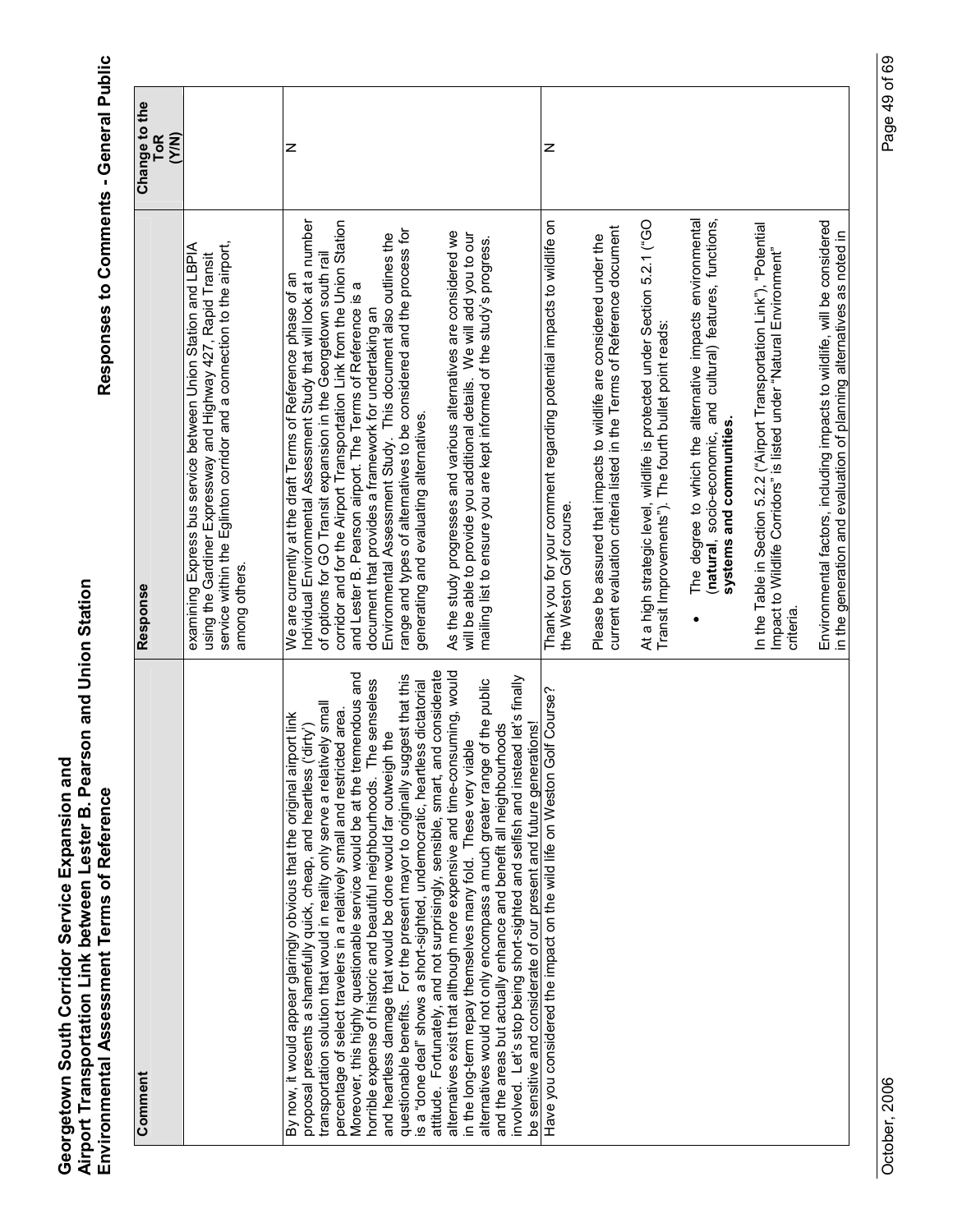| Comment                                                                                                                                                                                                                                                                                                                                                                                                                                                                                                                                                                                                                                                               | Response                                                                                                                                                                                                                                                                                                                                                                                                                                                                                                                                                                                                                                                                                                                                                                                                                                                                                                                                                                                                                                                                                                                                                   | Change to the<br>(Y/N)<br><b>ToR</b> |
|-----------------------------------------------------------------------------------------------------------------------------------------------------------------------------------------------------------------------------------------------------------------------------------------------------------------------------------------------------------------------------------------------------------------------------------------------------------------------------------------------------------------------------------------------------------------------------------------------------------------------------------------------------------------------|------------------------------------------------------------------------------------------------------------------------------------------------------------------------------------------------------------------------------------------------------------------------------------------------------------------------------------------------------------------------------------------------------------------------------------------------------------------------------------------------------------------------------------------------------------------------------------------------------------------------------------------------------------------------------------------------------------------------------------------------------------------------------------------------------------------------------------------------------------------------------------------------------------------------------------------------------------------------------------------------------------------------------------------------------------------------------------------------------------------------------------------------------------|--------------------------------------|
|                                                                                                                                                                                                                                                                                                                                                                                                                                                                                                                                                                                                                                                                       | Chapter 6 of the draft EA ToR                                                                                                                                                                                                                                                                                                                                                                                                                                                                                                                                                                                                                                                                                                                                                                                                                                                                                                                                                                                                                                                                                                                              |                                      |
| ck to be used<br>Why is it that the primary purpose of the rail is to provide service to the<br>airport and the secondary purpose is to enhance local transportation<br>Why it is that public money will be used to build a third tra<br>primarily/solely by a private company?<br>These issues NEED to be addressed in the ToR.<br>network?                                                                                                                                                                                                                                                                                                                          | Additional tracks are required in the Georgetown corridor to allow GO<br>Transit to provide "full service" along the Georgetown corridor and to<br>important and noted in the ToR that opportunities to provide access<br>allow for the accommodation of ridership demand over the next 30<br>As is noted in the background in the Terms of Reference, transit<br>access to the airport has been studied and considered for many<br>years. There is a market for this service but it is also considered<br>years. These tracks will also accommodate CN freight and VIA<br>to the adjacent community(s) will also be considered<br>requirements                                                                                                                                                                                                                                                                                                                                                                                                                                                                                                            | z                                    |
| transport passengers to and from the airport. This assumption is not a<br>existing rail line is that it is necessary to enhance the present facility to<br>development, the need is really for intra-neighbourhood public transit,<br>When the terrain and the demographics of the area are crowded with<br>As many have already made plain, it is not that hard to travel to the<br>airport. Does this project (ARL) have its origin in the mind of David<br>The underlying assumption in initiating any construction along the<br>Collenette? How tenable is it now, nearly a decade later?<br>given, it has to be demonstrated.<br>not this capitalist pipe dream. | Individual Environmental Assessment Study that will look at a number<br>Union Station. The Terms of Reference is a document that provides a<br>This document also outlines the range and types of alternatives to be<br>between Union Station and Lester B. Pearson airport is a rail link in<br>of options for GO Transit expansion in the Georgetown Weston rail<br>service within the Eglinton corridor and a connection to the airport,<br>examining Express bus service between Union Station and LBPIA<br>corridor and for the Airport Transportation Link from the Airport to<br>One of the many alternatives being considered for the connection<br>using the Gardiner Expressway and Highway 427, Rapid Transit<br>framework for undertaking an Environmental Assessment Study<br>In addition, the alternatives being examined for the GO Transit<br>Improvements include maintaining the existing level of service.<br>We are currently at the draft Terms of Reference phase of an<br>the Georgetown South rail corridor, however, we will also be<br>considered and the process for generating and evaluating<br>among others.<br>alternatives | z                                    |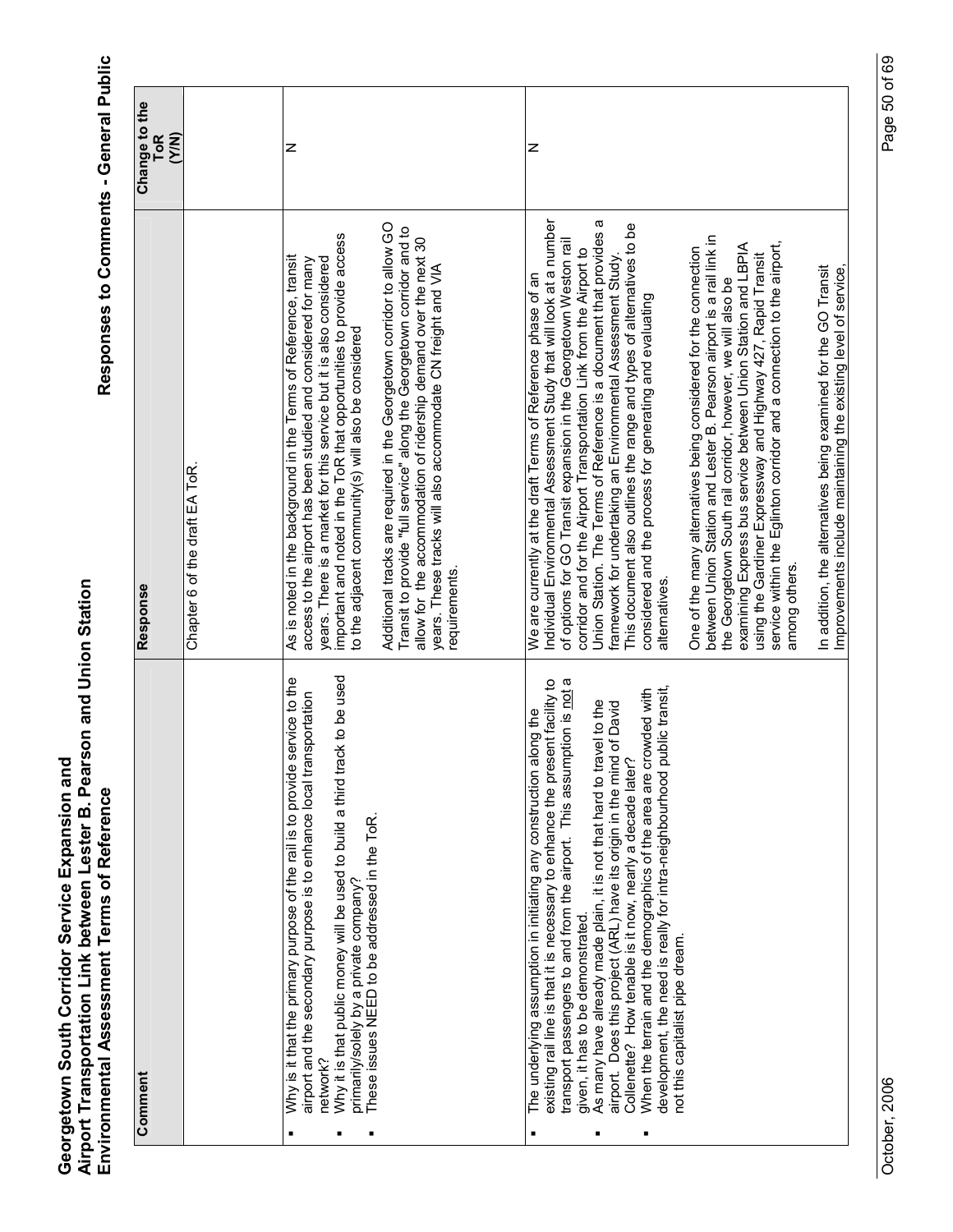Responses to Comments - General Public

|   | Comment                                                                                                                                                                                                                                                                                 | Response                                                                                                                                                                                                                                                                                                                                                                                                                                                                                                                                                                          | Change to the<br><b>ToR</b><br>(Y/N) |
|---|-----------------------------------------------------------------------------------------------------------------------------------------------------------------------------------------------------------------------------------------------------------------------------------------|-----------------------------------------------------------------------------------------------------------------------------------------------------------------------------------------------------------------------------------------------------------------------------------------------------------------------------------------------------------------------------------------------------------------------------------------------------------------------------------------------------------------------------------------------------------------------------------|--------------------------------------|
|   |                                                                                                                                                                                                                                                                                         | expanding GO bus service, and expanding GO rail service.                                                                                                                                                                                                                                                                                                                                                                                                                                                                                                                          |                                      |
|   |                                                                                                                                                                                                                                                                                         | As the study processes and a preferred alternative has been selected<br>we will be able to provide you additional details. We will add you to<br>our mailing list to ensure you are kept informed of the study's<br>progress.                                                                                                                                                                                                                                                                                                                                                     |                                      |
| ٠ | (RE: Health Concerns and the Increase of Lung Disease in the General<br>fumes from "more than 100 trains/day" [Greg Ashbee from GO Transit<br>Added diesel<br>Public) Weston is already surrounded by adverse factors - traffic<br>fumes of 401 and 400 - which have gravely increased. | impacts associated with potential improvements in the rail corridor,<br>We acknowledge that you are concerned with potential negative<br>such as air quality degradation.                                                                                                                                                                                                                                                                                                                                                                                                         | z                                    |
|   | regarding freight trains], would severely affect local residents health.<br>Quality of life should be addressed as part of the assessment. Life<br>around the rail corridor would be adversely affected                                                                                 | the EA Study. Once these potential effects are identified the project<br>changes, berming, landscaping) in an attempt to bring these effects<br>Nuisance effects (such as air pollution) will be examined as part of<br>back to preconstruction conditions as much as is technical and<br>team will examine mitigation measures (e.g. noise wall, grade<br>economic feasible.                                                                                                                                                                                                     |                                      |
|   | This "team" is a throwback to the 1950s or worse - 5 men running the<br>time put the woman at the main table and have Mike [Bricks] take the<br>meeting and speaking with a qualified woman taking minutes? Next<br>notes.                                                              | managing members of the Project Team, and are the most qualified<br>to speak to the environmental planning and assessment process.<br>Those present and speaking at the public meeting represent the                                                                                                                                                                                                                                                                                                                                                                              | z                                    |
|   | a very poor<br>Much generalized information but sparse on specifics -<br>presentation overall.                                                                                                                                                                                          | framework for undertaking an Environmental Assessment Study. The<br>Individual Environmental Assessment Study that will look at a number<br>Union Station. The Terms of Reference is a document that provides a<br>Terms of Reference outlines the range and types of alternatives to be<br>of options for GO Transit expansion in the Georgetown Weston rail<br>corridor and for the Airport Transportation Link from the Airport to<br>We are currently at the draft Terms of Reference phase of an<br>considered and the process for generating and evaluating<br>alternatives | z                                    |
|   |                                                                                                                                                                                                                                                                                         | As the study processes and a preferred alternative has been selected<br>we will be able to provide you additional details.                                                                                                                                                                                                                                                                                                                                                                                                                                                        |                                      |

Page 51 of 69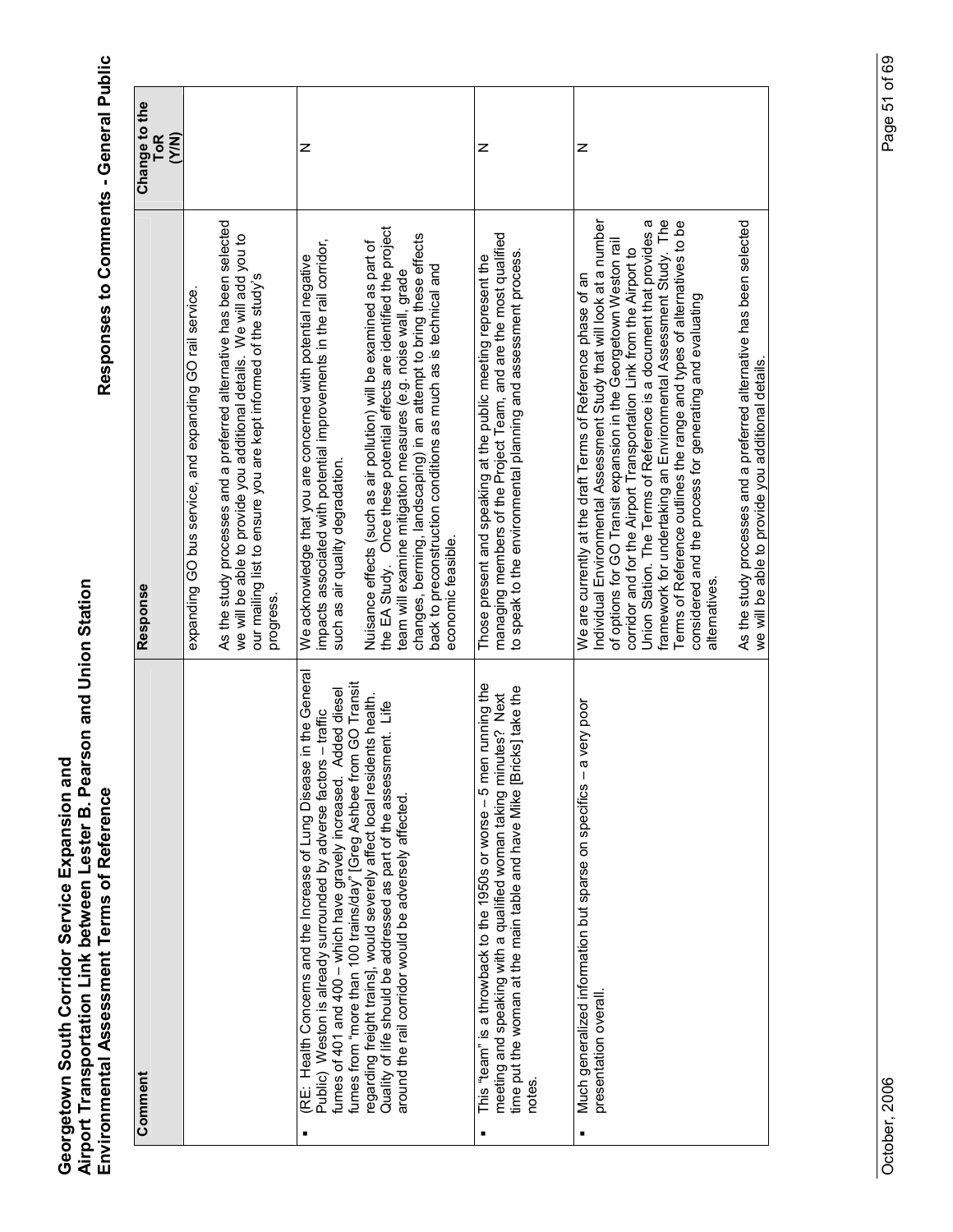| Comment                                                                                                                                                                                                                                                                                                                                                                                                                                                                                                                                                                                                                                                  | Response                                                                                                                                                                                                                                                                                                                                                                                                                                                                                                                                                                                                                                                                                                                                                                                                                                                                                                                                                                                                                                               | Change to the<br><b>ToR</b><br>(Y/N) |
|----------------------------------------------------------------------------------------------------------------------------------------------------------------------------------------------------------------------------------------------------------------------------------------------------------------------------------------------------------------------------------------------------------------------------------------------------------------------------------------------------------------------------------------------------------------------------------------------------------------------------------------------------------|--------------------------------------------------------------------------------------------------------------------------------------------------------------------------------------------------------------------------------------------------------------------------------------------------------------------------------------------------------------------------------------------------------------------------------------------------------------------------------------------------------------------------------------------------------------------------------------------------------------------------------------------------------------------------------------------------------------------------------------------------------------------------------------------------------------------------------------------------------------------------------------------------------------------------------------------------------------------------------------------------------------------------------------------------------|--------------------------------------|
| project goes<br>I feel it will not be safe to raise a family in Weston if your<br>through.                                                                                                                                                                                                                                                                                                                                                                                                                                                                                                                                                               | Individual Environmental Assessment Study that will look at a number<br>framework for undertaking an Environmental Assessment Study. The<br>Union Station. The Terms of Reference is a document that provides a<br>Terms of Reference outlines the range and types of alternatives to be<br>Highway 427, Rapid Transit service within the Eglinton corridor and a<br>considered for the connection between Union Station and Lester B.<br>of options for GO Transit expansion in the Georgetown Weston rail<br>Pearson airport is a rail link in the Georgetown South rail corridor,<br>however, we will also be examining Express bus service between<br>corridor and for the Airport Transportation Link from the Airport to<br>Also, please be aware that one of the many alternatives being<br>Union Station and LBPIA using the Gardiner Expressway and<br>We are currently at the draft Terms of Reference phase of an<br>considered and the process for generating and evaluating<br>connection to the airport, among others.<br>alternatives.  | z                                    |
| ue 22' railway<br>Why does the European Union website already have the 'Bl<br>on its site for tourists coming to Toronto!!??                                                                                                                                                                                                                                                                                                                                                                                                                                                                                                                             | service that does not exist. We did undertake a quick web search<br>We are not aware of this and find it odd that website would list a<br>could not find reference to this                                                                                                                                                                                                                                                                                                                                                                                                                                                                                                                                                                                                                                                                                                                                                                                                                                                                             | z                                    |
| I bring this up because I feel that the meeting on September 13, 2006 gave<br>made up of 20<br>LC was formed<br>were 12 or 13<br>many of the selected PLC members never showed up. Also, the meetings<br>in the PLC<br>to gather opinions from the public. I attended 3 of those meetings and<br>During the meeting it was mentioned many times that the PL<br>that were to be held with city workers were never developed<br>the impression to the public who attended that the PLC was<br>members. That is false because the most that ever showed<br>and only 6 or 7 members ever had any meaningful input.<br>meetings. I question if that happened. | each of the PLC meetings has not included representatives from all of<br>consideration. The contact list for the PLC includes representatives of<br>from City Staff on the draft ToR. These comments will be included in<br>please note that we have had two meetings with City Staff to discuss<br>The Public Liaison Committee (PLC) has been formed to provide an<br>additional forum for the Project Team to obtain input from residents,<br>the study and ToR. In addition we have received formal comments<br>the community/neighbourhood groups. We have attempted to have<br>challenges that individual members have given their personal time<br>businesses and other stakeholders is given serious and respectful<br>community/ neighbourhood groups and business/tourism interests<br>full attendance at these meetings, however, we do recognized the<br>from within the study. As you have pointed out, the attendance at<br>With regards to input from City of Toronto Staff (including TTC)<br>the Consultation Record.<br>commitments. | z                                    |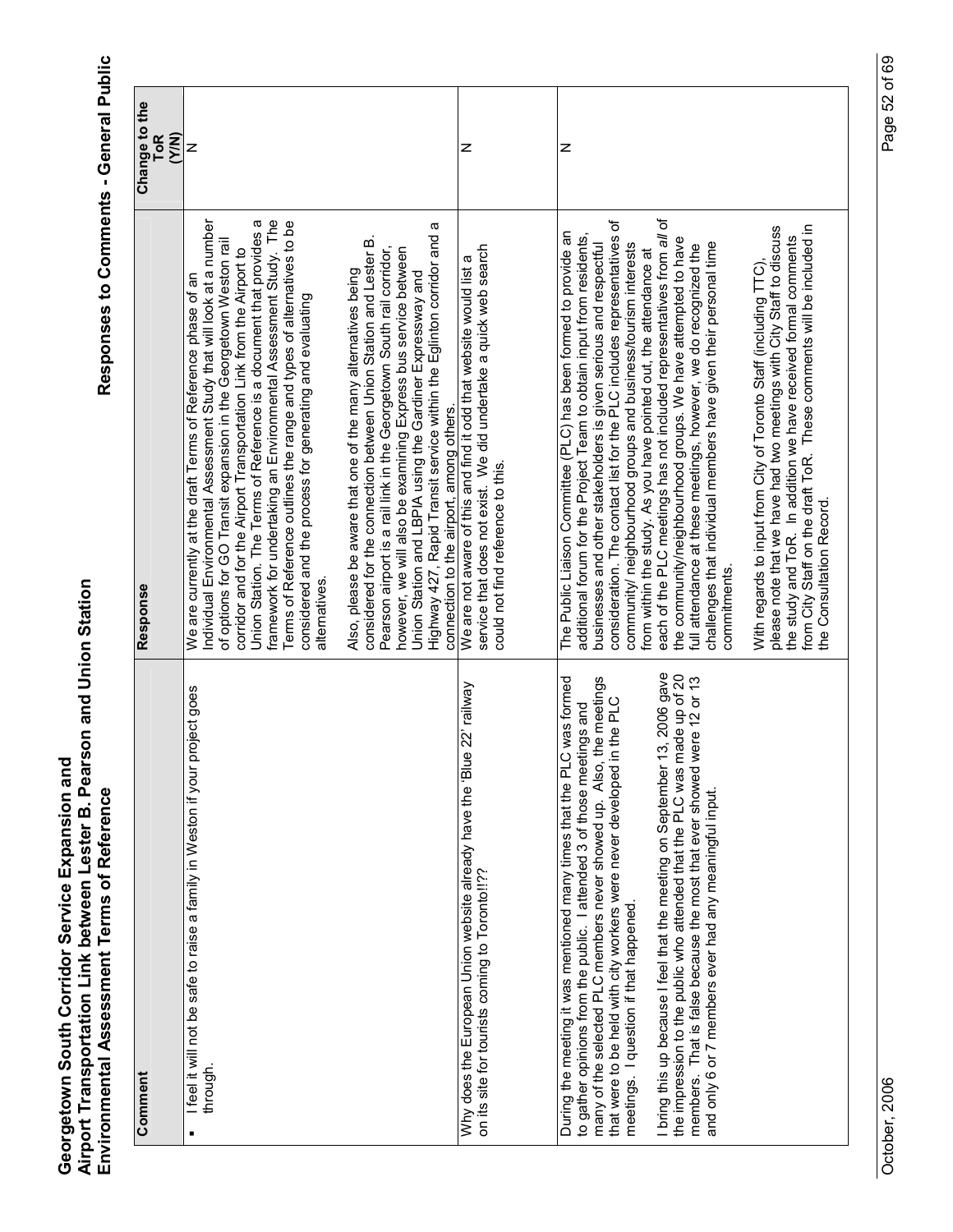| Comment                                                                                                                                                                                                                                                                                                                                                                                                                                                                      | Response                                                                                                                                                                                                                                                                                                                                                                                                                         |                               |
|------------------------------------------------------------------------------------------------------------------------------------------------------------------------------------------------------------------------------------------------------------------------------------------------------------------------------------------------------------------------------------------------------------------------------------------------------------------------------|----------------------------------------------------------------------------------------------------------------------------------------------------------------------------------------------------------------------------------------------------------------------------------------------------------------------------------------------------------------------------------------------------------------------------------|-------------------------------|
|                                                                                                                                                                                                                                                                                                                                                                                                                                                                              |                                                                                                                                                                                                                                                                                                                                                                                                                                  | Change to the<br>ToR<br>(Y/N) |
| The facilitator of tonight's public meeting at the Faith Sanctuary Pentecostal<br>Church opened his presentation with an overhead that read "Knowledge of<br>the world is acquired in the world - NOT in a closet". This statement must<br>be the basis of your mandate.                                                                                                                                                                                                     | One of the major criticisms of the previous Class EA process was that<br>Station and Lester B. Pearson Airport was not explored. As a result<br>ensure that a range of alternatives is explored and a clear rationale<br>for the preferred alternative is provided. GO Transit retained<br>of this, GO Transit agreed to initiate a Individual EA Process to<br>a full range of alternatives for providing service between Union | Z                             |
| ever, to the benefit of any of the parties involved in this important decision.<br>decisions and recommendations without prejudice or favouritism, what so<br>By representing McCormick Rankin Corporation as an independent and<br>impartial third party you are charged to conduct your observations,                                                                                                                                                                      | McCormick Rankin Corporation to undertake this study.                                                                                                                                                                                                                                                                                                                                                                            |                               |
| appease the<br>and SNC-Lavalin and that all alternatives will be given equal consideration.<br>South Rail Corridor Service Expansion is not the true focus of GO-Transit<br>public's concerns and mislead the public to believe that the Georgetown<br>There is a public perception that the new introduction of a number of<br>alternate routes have been created as "smoke and mirrors" to                                                                                 |                                                                                                                                                                                                                                                                                                                                                                                                                                  |                               |
| Weston on one side of the line and those of GO Transit and SNC-Lavalin<br>concerns that have been raised concerning the economic, environmental<br>The purpose of tonight's meeting was not to hash out the disagreements<br>Blue 22 is<br>that exist between the residents, business owners and supporters of<br>on the other. By now, you should already understand the fears and<br>public safety and future growth of The Town of Weston if the<br>permitted to proceed. |                                                                                                                                                                                                                                                                                                                                                                                                                                  |                               |
| The purpose of tonight's meeting was to evaluate the Terms of Reference<br>particular concerns regarding the wording used during the presentation,<br>(ToR) to be applied to the Environmental Assessment process. I have<br>both verbally and displayed by the overheads and the accompanying<br>printed handout.                                                                                                                                                           |                                                                                                                                                                                                                                                                                                                                                                                                                                  |                               |
|                                                                                                                                                                                                                                                                                                                                                                                                                                                                              |                                                                                                                                                                                                                                                                                                                                                                                                                                  |                               |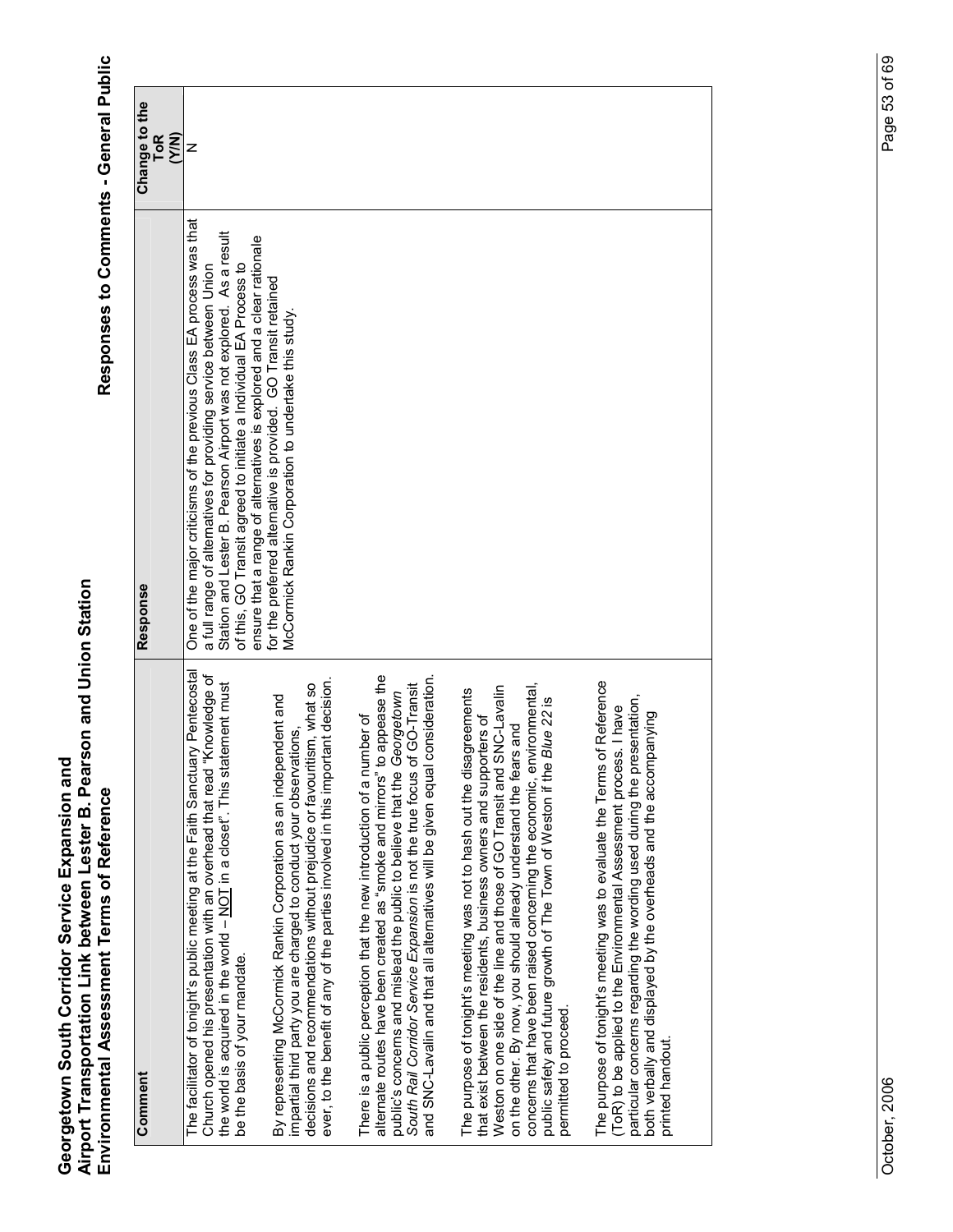Responses to Comments - General Public

|                         | Comment                                                                                                                                                                                                                                                                                                                                                                                                                                                                           | Response                                                                                                                                                                                                                                                                                                                                                                                                                                                                                                                         | Change to the          |
|-------------------------|-----------------------------------------------------------------------------------------------------------------------------------------------------------------------------------------------------------------------------------------------------------------------------------------------------------------------------------------------------------------------------------------------------------------------------------------------------------------------------------|----------------------------------------------------------------------------------------------------------------------------------------------------------------------------------------------------------------------------------------------------------------------------------------------------------------------------------------------------------------------------------------------------------------------------------------------------------------------------------------------------------------------------------|------------------------|
|                         |                                                                                                                                                                                                                                                                                                                                                                                                                                                                                   |                                                                                                                                                                                                                                                                                                                                                                                                                                                                                                                                  | ToR<br>$\widetilde{Y}$ |
| $\div$                  | Frame number 17 of the overhead presentation identifies that the<br>primary <b>purpose</b> of the rail expansion is to provide service to the                                                                                                                                                                                                                                                                                                                                     | The Purpose Statement has been redrafted and words such as<br>express, direct and seamless have been removed                                                                                                                                                                                                                                                                                                                                                                                                                     | Page: 14               |
| $\overline{\mathbf{v}}$ | purpose to a meaningful degree at a reasonable cost it would not be<br>or low the<br>Frame number 16 states "If an alternative does not address the<br>considered a reasonable alternative no matter how high<br>potential effects are."<br>airport                                                                                                                                                                                                                               | The purpose has been redrafted to read " As such, the purpose of this<br>growing transportation hubs in the GTA (Union Station and LBPIA).<br>component of the study is to examine alternatives, both within and<br>transportation connection between two of the busiest and fastest<br>outside of the Georgetown South Corridor, in order to identify a<br>preferred alternative to provide a frequent, rapid, reliable                                                                                                         | Section 2.2            |
|                         | Lester B. Pearson International Airport will serve only an elite clientele<br>communities of the G.T.A. or add benefit to the strained transportation<br>Many opponents to Blue 22 have previously stated to you, and I will<br>restate to you, that the "purpose" is too narrowly defined. A transit<br>line with a single departure from Union Station and terminating at<br>in dedicated locations and will not serve the interests of the<br>systems of Toronto.              | derive local transportation benefits from the proposed services, where<br>suggested additional stops) and will be developed when generating<br>enhanced local transit connections (e.g., community has previously<br>Although the primary purpose of the study is to identify a preferred<br>connection between Union Station and LBPIA, the opportunity to<br>alternative to provide a frequent, rapid, reliable transportation<br>feasible, will also be examined. These opportunities include<br>and evaluating alternatives. |                        |
|                         |                                                                                                                                                                                                                                                                                                                                                                                                                                                                                   | Environmental Assessment, the proponent is committing to examine<br>a full range of alternatives. These alternatives are listed in the draft<br>Please be assured that by subjecting the study to an Individual<br>Terms of Reference Document                                                                                                                                                                                                                                                                                   |                        |
| က                       | "The capital cost to implement the alternative" and the necessity to<br>Both Frame number 16 and Frame number 17 make reference to<br>address the purpose to a meaningful degree and at a reasonable<br>cost" in order to be a considered an alternative.                                                                                                                                                                                                                         | reasonable cost can not be defined. A reasonable cost in this case is<br>alternative is 1 billion, and all the other alternatives are within \$400 to<br>\$600 million, then \$1 billion is likely not a reasonable cost). A clear<br>As no assessment has been completed to date on the alternatives,<br>relative to the alternatives being considered. (For example, if one                                                                                                                                                    | z                      |
|                         | already been established, nor could they identify what perimeters that<br>Unfortunately, your panel was unable to define "reasonable cost", nor<br>establish<br>could they confirm whether a budget and "reasonable cost" had<br>the costs would be measured or compared to in order to<br>whether they are "reasonable".                                                                                                                                                         | ationale will be provided as part of the Environmental Assessment<br>Process.                                                                                                                                                                                                                                                                                                                                                                                                                                                    |                        |
|                         | that taxpayers have a far greater interest in receiving good value for the tax<br>dollars spent rather than spending the lowest price for inferior products and<br>Too often COSTS are identified with PRICE rather than VALUE. I believe<br>services. An alternative that costs 30 percent more than the Georgetown<br>serves the transportation needs of the people of Toronto and inflicts less<br>it better<br>South Rail Corridor Expansion is the most "reasonable cost" if | provide enhanced benefits to the local transportation network (i.e. the<br>The proposed criteria for the first step of the evaluation process<br>includes a criteria to examine how well the various alternatives<br>evel of other transit (local/intra-city) ridership accommodated)                                                                                                                                                                                                                                            | z                      |

October, 2006

Page 54 of 69 October, 2006 Page 54 of 69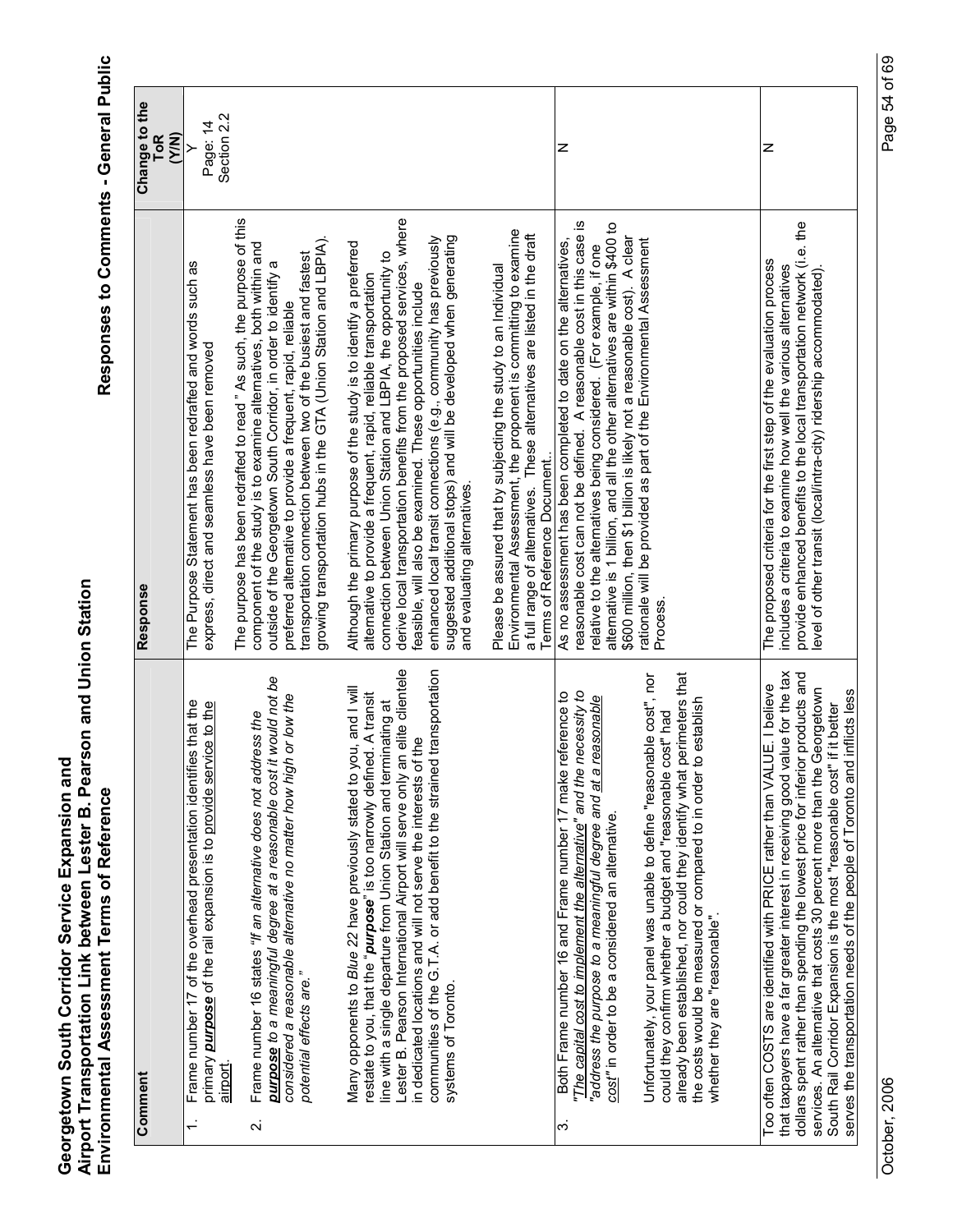| Comment                                                                                                                                                                                                                                                                                                                                                                                                                                                                                                                                                                                                                                                                                                                                                                                                                                      | Response                                                                                                                                                                                                                                                                                                                                                                                                                                                                                                                                                                                                                                                                                                                                                                                                                                                                                                                                                                                                                                                                                                                                                          | Change to the<br>(N/N)<br><b>ToR</b>                             |
|----------------------------------------------------------------------------------------------------------------------------------------------------------------------------------------------------------------------------------------------------------------------------------------------------------------------------------------------------------------------------------------------------------------------------------------------------------------------------------------------------------------------------------------------------------------------------------------------------------------------------------------------------------------------------------------------------------------------------------------------------------------------------------------------------------------------------------------------|-------------------------------------------------------------------------------------------------------------------------------------------------------------------------------------------------------------------------------------------------------------------------------------------------------------------------------------------------------------------------------------------------------------------------------------------------------------------------------------------------------------------------------------------------------------------------------------------------------------------------------------------------------------------------------------------------------------------------------------------------------------------------------------------------------------------------------------------------------------------------------------------------------------------------------------------------------------------------------------------------------------------------------------------------------------------------------------------------------------------------------------------------------------------|------------------------------------------------------------------|
| conflict and inconvenience to communities.                                                                                                                                                                                                                                                                                                                                                                                                                                                                                                                                                                                                                                                                                                                                                                                                   |                                                                                                                                                                                                                                                                                                                                                                                                                                                                                                                                                                                                                                                                                                                                                                                                                                                                                                                                                                                                                                                                                                                                                                   |                                                                  |
| and that these<br>McCormick Rankin to very easily eliminate a large number of the alternative<br>These clauses<br>original focus of GO Transit and SNC-Lavalin to proceed with the Blue 22<br>request that the clauses with reference to the existing narrow "purpose"<br>will provide the vehicle for the final choice to be massaged back to the<br>and the references to "reasonable cost" be re-evaluated to include the<br>Thank you for permitting a form for comments and entering them to<br>The clauses included in (1), (2) and (3) above would provide<br>routes as "non-viable" after a very quick and shallow review.<br>scope that best suits the greater needs of the City of Toronto<br>be eliminated from the Terms of Reference (ToR).<br>line in the Georgetown South Rail Corridor.<br>become part of the public record. | corridor, at the first step. To address this we have committed to<br>adding the following words to Section 5.2.2 of the ToR. "Although the<br>results of the first step analysis are not known at this time, the Project<br>both within and outside of the Georgetown south rail corridor, in order<br>Team is committed to carrying forward alternatives in more than one<br>The Purpose Statement has been redrafted. However, the primarily<br>those alternatives that are not reasonable relatively quickly. We do<br>eliminate all alternatives, other than options within the Georgetown<br>purpose of this component of the study is to examine alternatives,<br>to identify a preferred alternative to provide direct, frequent, rapid,<br>recognize that there is the perception that process is designed to<br>The first step of the evaluation process is focused on eliminating<br>Toronto Area (Union Station and Lester B. Pearson International<br>reliable, seamless transportation connection between two of the<br>busiest and fastest growing transportation hubs in the Greater<br>of the corridors identified in Section 5.1.2."<br>Airport) | Section 5.2.2<br>Section 2.2<br>Page: 25<br>Page: 14<br>and<br>≻ |
|                                                                                                                                                                                                                                                                                                                                                                                                                                                                                                                                                                                                                                                                                                                                                                                                                                              | As note previously the first step of the process also includes a criteria<br>benefits to the local transportation network (i.e. the level of other<br>to examine how well the various alternatives provide enhanced<br>transit (local/intra-city) ridership accommodated).                                                                                                                                                                                                                                                                                                                                                                                                                                                                                                                                                                                                                                                                                                                                                                                                                                                                                        |                                                                  |
| was at the meeting last night and I have a question. How does GO benefit<br>from the track expansion if the Georgetown train to the airport goes<br>through?                                                                                                                                                                                                                                                                                                                                                                                                                                                                                                                                                                                                                                                                                 | Additional tracks are required in the Georgetown corridor to allow GO<br>"Full service" means that GO Transit can run regular inbound trains<br>second track and provide counter peak service (in the outbound<br>that stop at each station on one track and express trains on the<br>Transit to provide "full service" along the Georgetown corridor.<br>direction) on the third track.                                                                                                                                                                                                                                                                                                                                                                                                                                                                                                                                                                                                                                                                                                                                                                          | z                                                                |
| the bus that runs down calvington at my parent's house starts later and no<br>am one of the few people that have lived in Toronto their whole life, born<br>bus routes have decreased as the population has increased, for example<br>embarrassed to say it has hardly changed in the 43 years of my life. The<br>Since I was a child I have taken the subway and I am<br>and raised.                                                                                                                                                                                                                                                                                                                                                                                                                                                        | transportation problems within in the City of Toronto but is to address<br>However, the purpose of this study is not to address all the<br>demand in the Georgetown Corridor and to explore alternatives for a<br>We acknowledge your frustration with public transit in the City of<br>future capacity deficiencies associated with GO Transit travel<br>Toronto.                                                                                                                                                                                                                                                                                                                                                                                                                                                                                                                                                                                                                                                                                                                                                                                                | z                                                                |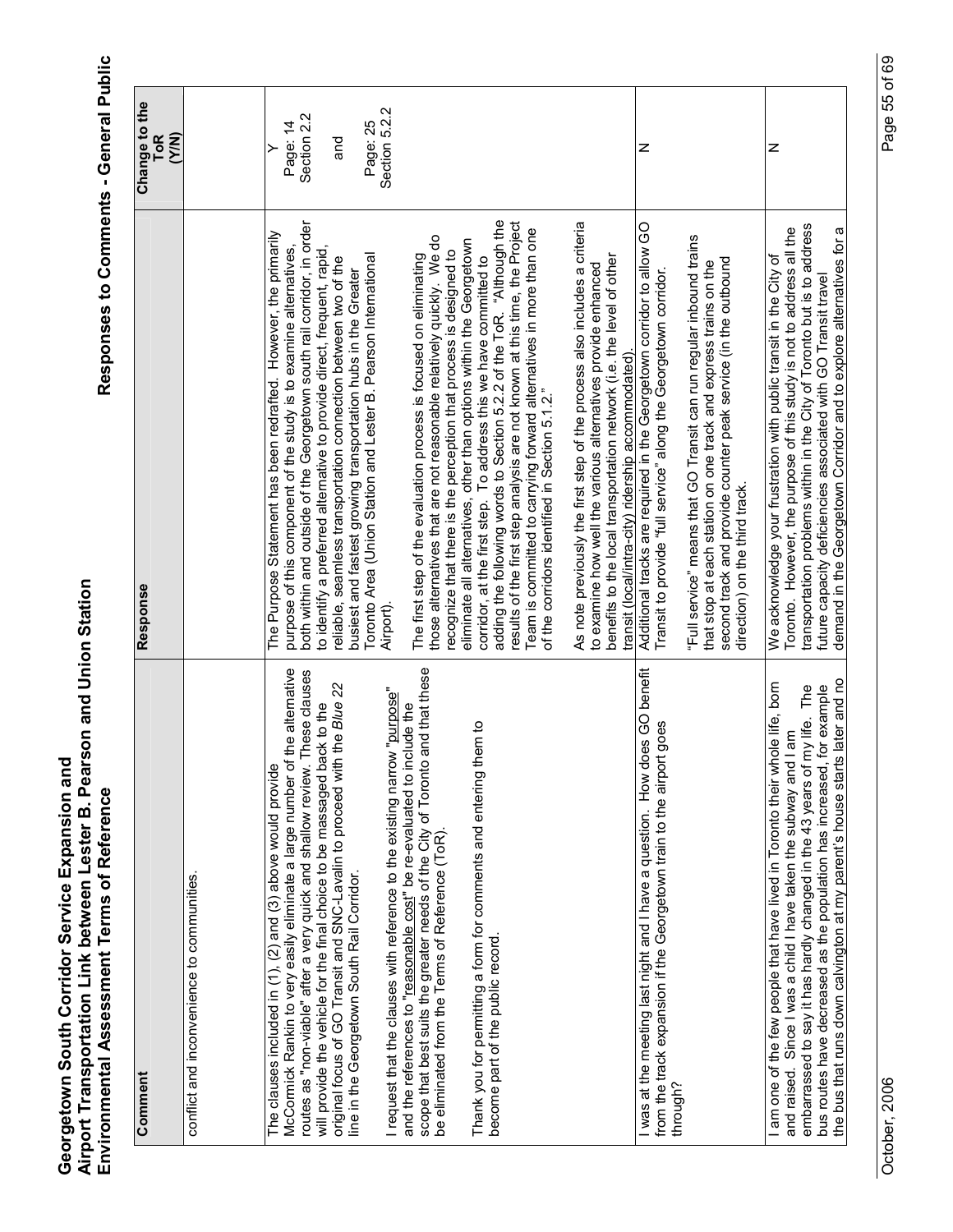| Comment                                                                                                                                                                                                                                                                                                                                                                                                                                                                                                                                                                                                     | Response                                                                                                                                                                                                                                                                                                                                                                                                                                                                                                        | Change to the<br>ToR<br>(Y/N) |
|-------------------------------------------------------------------------------------------------------------------------------------------------------------------------------------------------------------------------------------------------------------------------------------------------------------------------------------------------------------------------------------------------------------------------------------------------------------------------------------------------------------------------------------------------------------------------------------------------------------|-----------------------------------------------------------------------------------------------------------------------------------------------------------------------------------------------------------------------------------------------------------------------------------------------------------------------------------------------------------------------------------------------------------------------------------------------------------------------------------------------------------------|-------------------------------|
| any sense as<br>the need for public transportation has increased greatly in the city. The<br>problem causes a chain reaction, making gridlock, traffic, road<br>longer runs on weekends. I can't understand how this makes                                                                                                                                                                                                                                                                                                                                                                                  | Transportation Link between Union Station and Lester B. Pearson<br>Airport.                                                                                                                                                                                                                                                                                                                                                                                                                                     |                               |
| that runs down commissioner street, let alone on his night shift. GO is not<br>and get a free metropass but must drive to work because there is no bus<br>holiday, you are out of luck usually with transit. My cousin works at TTC<br>rage, frustration of being late for work regularly because of breakdowns<br>infrequently is so unreliable that you MUST have a car when you live<br>transportation cost. For example if you want to visit someone on a<br>in Toronto along with taking public transportation: doubling your<br>S<br>and incidents. Another issue with public transit is that is runs | ndividual Environmental Assessment Study that will look at a number<br>and Lester B. Pearson Airport. Please note that one of the purposes<br>provided enhanced GO Transit service in the Georgetown south rail<br>of this study is to examine possible infrastructure improvements to<br>corridor, and for the Airport Transportation link from Union Station<br>of options for GO Transit expansion in the Georgetown south rail<br>We are currently at the Draft Terms of Reference phase of an<br>corridor. |                               |
| much better. If my boss gives me tickets for a baseball or basketball game<br>hours. I would have to drive and get stuck in traffic then pay for parking or<br>crowded but<br>residents of<br>Toronto. If I want to have a drink at dinner downtown and I would like to<br>I don't take them because the GO does not run down or back at those<br>take the TTC which entails walking to Lawrence, 20 min on a<br>and the 20 minutes on the subway. This is common for many                                                                                                                                  |                                                                                                                                                                                                                                                                                                                                                                                                                                                                                                                 |                               |
| take the GO downtown, I'm out of luck on the weekend and evening. I just<br>don't go out at all. I was just in New York city and I don't have to tell you<br>this city<br>how things are there. I was very depressed coming back to t                                                                                                                                                                                                                                                                                                                                                                       |                                                                                                                                                                                                                                                                                                                                                                                                                                                                                                                 |                               |
| σ<br>environmental effect of a feasible solution instead work pouring money into<br>something the general public in Toronto can NOT benefit from. How many<br>common sense and will benefit the city and spend the money studying the<br>You seem to have common sense to me. Why are we wasting money on<br>study for the Blue 22 that will not work? Can we pick a solution that has                                                                                                                                                                                                                      | south rail corridor. These alternatives are listed in the draft Terms of<br>Environmental Assessment, the proponent is committing to examine<br>a full range of alternatives both within and outside the Georgetown<br>Please be assured that by subjecting the study to an Individual<br>Reference Document.                                                                                                                                                                                                   | z                             |
| example, Chicago has a train that goes to and from the airport but has may<br>work. You could have probably built a new set of track in the Georgetown<br>corridor with the money being spent on the El. I know the system works<br>people are getting rich from our tax money, consulting and meeting and<br>studying something that everyone with common sense can see will not<br>this way but other cities seem to do the right thing, why can't we? For<br>stops along the way so the citizens there have access.                                                                                      | Gardiner Expressway and Highway 427, Rapid Transit service within<br>One of the alternatives being considered for the connection between<br>Georgetown South rail corridor, however, we will also be examining<br>the Eglinton corridor and a connection to the airport, among others.<br>Express bus service between Union Station and LBPIA using the<br>Union Station and Lester B. Pearson Airport is a rail link in the                                                                                    |                               |
| takes responsibility for themselves and their action with most public utilities<br>Like I said, I've lived here my whole life but I am not happy with the system<br>public transit system and poor management, no common sense, nobody<br>making another airport available and more access to the island but the<br>le sense,<br>A pathetic<br>and services including schools. The Island bridge made som<br>as other Torontonians I talk to. We feel very frustrated.                                                                                                                                      |                                                                                                                                                                                                                                                                                                                                                                                                                                                                                                                 |                               |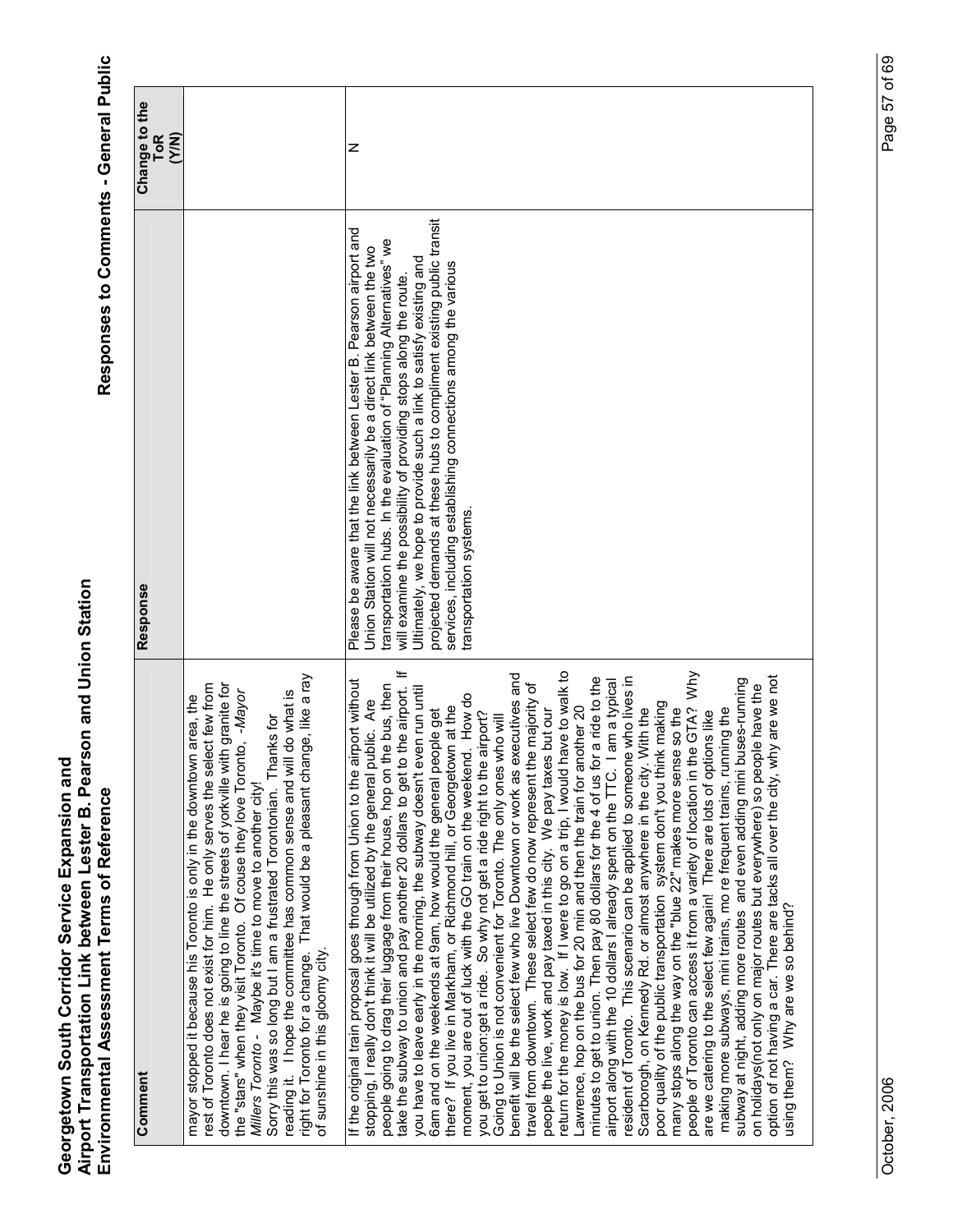| Comment                                                                                                                                                                                                                                                                                                                                                                                                                                                                                                                                                                                                                                                                                                                                                   | Response                                                                                                                                                                                                                                                                                                                                                                           | Change to the       |
|-----------------------------------------------------------------------------------------------------------------------------------------------------------------------------------------------------------------------------------------------------------------------------------------------------------------------------------------------------------------------------------------------------------------------------------------------------------------------------------------------------------------------------------------------------------------------------------------------------------------------------------------------------------------------------------------------------------------------------------------------------------|------------------------------------------------------------------------------------------------------------------------------------------------------------------------------------------------------------------------------------------------------------------------------------------------------------------------------------------------------------------------------------|---------------------|
|                                                                                                                                                                                                                                                                                                                                                                                                                                                                                                                                                                                                                                                                                                                                                           |                                                                                                                                                                                                                                                                                                                                                                                    | (Y/N)<br><b>ToR</b> |
| s still to provide<br>another public<br>meeting given by a consulting team whose primary agenda<br>It is with chagrin that I write this response as I reflect on yet<br>high speed rail service from Pearson to Union.                                                                                                                                                                                                                                                                                                                                                                                                                                                                                                                                    | One of the major criticisms of the previous Class EA process was that<br>Station and Lester B. Pearson Airport was not explored. As a result<br>of this, GO Transit agreed to initiate an Individual EA Process to<br>a full range of alternatives for providing service between Union                                                                                             | z                   |
| the presentation by the consultants<br>"d like to address three areas:                                                                                                                                                                                                                                                                                                                                                                                                                                                                                                                                                                                                                                                                                    | ensure that a range of alternatives is explored and a clear rationale<br>for the preferred alternative is provided. As such, the alternative to                                                                                                                                                                                                                                    |                     |
| the question/comments from the floor<br>the manner of the facilitator                                                                                                                                                                                                                                                                                                                                                                                                                                                                                                                                                                                                                                                                                     | provide rail service from Union Station to the Airport is an alternative<br>to be considered.                                                                                                                                                                                                                                                                                      |                     |
| handout that was far from concise or straight forward despite its intentions.<br>would be especially confusing to those for who diagrammatic explanations<br>bordered on unintelligible with arrows pointing in different directions. This<br>Boxes like the "Go Service Expansion/ Airport Link" at the top of page 4,<br>Presentation: This was a very long and tedious exercise based on a                                                                                                                                                                                                                                                                                                                                                             | 2006 was a complete version of the Power Point presentation. The<br>purpose of the presentation was to describe the key elements of the<br>The handout you received at the Public Meeting on September 13 <sup>th</sup><br>proposed evaluation methodology.                                                                                                                        | z                   |
| means everyone else. The box of "Alternatives", probably one of the most<br>baffle instead of enlighten. Apart from consultants and civil servants, this<br>discern where routes begin and end, where the stars are with respect to<br>important pieces of information is not labeled at all. It is impossible to                                                                                                                                                                                                                                                                                                                                                                                                                                         | and will work to better<br>and presentation<br>We appreciate any feedback on the diagrams<br>communicate the components of the study.<br>Public Meetings,<br>material from the                                                                                                                                                                                                     |                     |
| efforts have completely backfired, unless of course all you have to do is say<br>alternative" peppered the speeches making statements vague and evasive<br>streets, or how many alternatives there are, since all lines are black. Other<br>speaker's reading the effect was enervating. Words like, "reasonable and<br>If this is how expeditiously and clearly you inform the public, then your<br>Continuation from June 21 Meeting", "Consultation Plan", "Next Steps"<br>With the triple replication of the hard copy handout, power point and<br>boxes were complete space wasters, with titles like "Presentation<br>you held a meeting.                                                                                                           | "reasonable alternative", and how these will be evaluated through the<br>methodology use specialized wording, but we hope through these<br>We understand that the draft Terms of Reference and evaluation<br>public meetings to generate an understanding of what defines a<br>process.                                                                                            |                     |
| savings. They have come repeatedly to these meetings to make their views<br>remarks would have been better suited to an audience full of prepubescent<br>got, if the proposal for something that looks a lot like Blue 22 goes through.<br>and defy authority, not a room full of people struggling to maintain a quality<br>known and no one, least of all a facilitator, has the right to tell them how to<br>children at a middle school whose primary purpose in life is to make noise<br>of life that already compromised, will result in even less than what they've<br>These people are adults, talking about survival, their health and their life<br>opening<br>The facilitator: He was condescending and patronizing. His<br>speak their truth. | stakeholder consultation. Glenn has led a number of consultation and<br>outreach exercises on a variety of projects, most of which involved<br>With respect to your comments regarding the facilitator, we regret<br>communications specialist with over 20 years experience in<br>that you were offended by his approach. Glenn Pothier is a<br>contentious and sensitive issues. | z                   |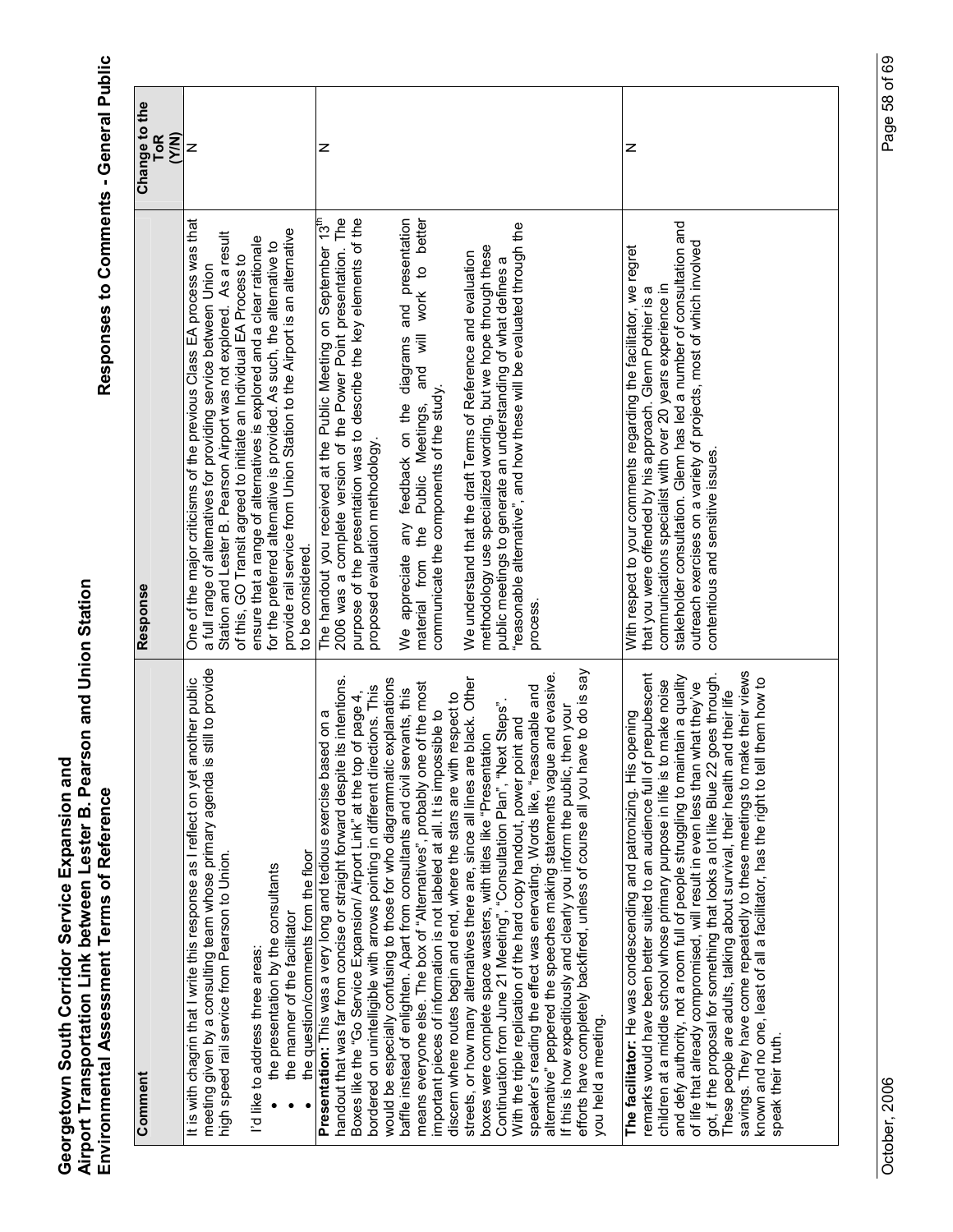| Comment                                                                                                                                               | Response                                                                                                                               | Change to the<br><b>ToR</b> |
|-------------------------------------------------------------------------------------------------------------------------------------------------------|----------------------------------------------------------------------------------------------------------------------------------------|-----------------------------|
|                                                                                                                                                       |                                                                                                                                        | (Y/N)                       |
| The question/comment period: Many people spoke and spoke well,                                                                                        | We recognize that the local community does not support and has                                                                         | z                           |
| whether their first language was English or not, whether they were highly                                                                             | concerns with a direct rail Airport Transportation Link in the                                                                         |                             |
| educated or not, whether they were persons of colour or another ethnicity,                                                                            | Georgetown Corridor. It should be noted that a preferred alternative                                                                   |                             |
| middle class or not, disabled or not. Not one person spoke in favour of the                                                                           | has not been selected and this is one of the many alternatives being                                                                   |                             |
| of reference when there has been no agreement to the proposal? The<br>proposal. What does that tell you? How do you proceed with the terms            | considered.                                                                                                                            |                             |
| panel responded only to questions of format or procedure, reiterating what                                                                            | The reasons why specific questions related to potential effects were                                                                   |                             |
| they had already said in their presentation. Their response to health                                                                                 | responded with 'process type responses' (i.e. how these issues will                                                                    |                             |
| concerns was to refer to factors they had predetermined they would look at,                                                                           | be addressed as the study proceeds) also relates to the stage of the                                                                   |                             |
| like noise levels. These are not the same. Their response to the                                                                                      | process that we are at. As we have not begun examine the potential                                                                     |                             |
| homeowner who is already experiencing a drop in his property values was                                                                               | effects of the various alternatives it is not possible to comment on the                                                               |                             |
| that they were going to look at more predetermined factors. This did not                                                                              | potential effects in the Georgetown Corridor or any other corridor                                                                     |                             |
| include conferring with real estate companies to assess what happens to                                                                               | being considered. All we are able to do at this stage is to explain how                                                                |                             |
| the property values of those homes that are close to the train tracks when                                                                            | these issues will be considered during the generation and evaluation                                                                   |                             |
| location, location. The school trustee who has expertise that is clearly<br>the first three rules of real estate for prospective buyers are location, | of alternatives.                                                                                                                       |                             |
| of value to the study has been told her services are not required. The                                                                                | With regards to the specific issues you raised in your letter, we can                                                                  |                             |
| senior who canvassed his neighbourhood to come forth with a petition of a                                                                             | offer the following responses:                                                                                                         |                             |
| 1000 signatures is told that his efforts which must have taken hours and                                                                              |                                                                                                                                        |                             |
| hours are not only not in their possession but that "that was then", as if                                                                            | Representation of the School Board on the Public Liaison                                                                               |                             |
| everyone has agreed to forget the fervent opposition raised at previous                                                                               | Committee                                                                                                                              |                             |
| meetings before the panel reinvented itself. The man who pointed out                                                                                  | It has been noted that the PLC is not a political committee and that it                                                                |                             |
| that the primary goal is still to provide an air rail link while only the                                                                             | is not appropriate for elected officials or School Board Trustees to be                                                                |                             |
| secondary goal benefits local transportation, meaning Go Transit, was                                                                                 | members. School Board Trustees have never been excluded from                                                                           |                             |
| met with no response from the panel. Another man came forward to                                                                                      | attending as observers, and like all observers they have been given                                                                    |                             |
| demonstrate that the alternatives which appear equal to the                                                                                           | the opportunities to share their views at the end of the meetings                                                                      |                             |
| do not meet<br>Georgetown/Weston route are in fact impossible because they                                                                            |                                                                                                                                        |                             |
| the burden of being executed at a reasonable cost or completed in a timely                                                                            | Petition Signed By Members of the Local Community                                                                                      |                             |
| manner. Therefore we are still looking at the same route as before. Again,                                                                            | Regarding the petition signed by members of the local community in                                                                     |                             |
| no comment from the panel. No comment to those who appealed to the                                                                                    | the previous study, please know that this study is not being                                                                           |                             |
| desperate need for public transportation in the Weston/Mount Dennis/Jane                                                                              | Class EA<br>undertaken in ignorance of the issues raised in the previous                                                               |                             |
| St. communities, no comment on the obvious dearth of factors which                                                                                    | study. Indeed, the previous study forms part of this project's                                                                         |                             |
| capture the human cost. No comment. What do you expect the residents to                                                                               | contextual backdrop. In the new Individual Environmental                                                                               |                             |
| think?                                                                                                                                                | Assessment we are not forcing consensus on one proposed project.<br>The purpose of the Public Meetings is to inform public debate that |                             |
| residents as<br>The panel has failed and will continue to fail in the eyes of the                                                                     | fosters a knowledge base allowing for a reasonable exploration of                                                                      |                             |
| long as it persists in its unresponsive dumbness to the most salient issues                                                                           | complex issues.                                                                                                                        |                             |
| that this is<br>raised. All that does is confirm the residents' worst suspicions:                                                                     |                                                                                                                                        |                             |
| going ahead at the expense/demise of the residents and their                                                                                          | Primary Goal of the Study                                                                                                              |                             |
| which<br>neighbourhoods, and that factors that can easily be measured                                                                                 | One of the major criticisms of the previous Class EA process was that                                                                  |                             |
| benefit the proposal will be considered, while those that present a negative                                                                          | a full range of alternatives for providing service between Union                                                                       |                             |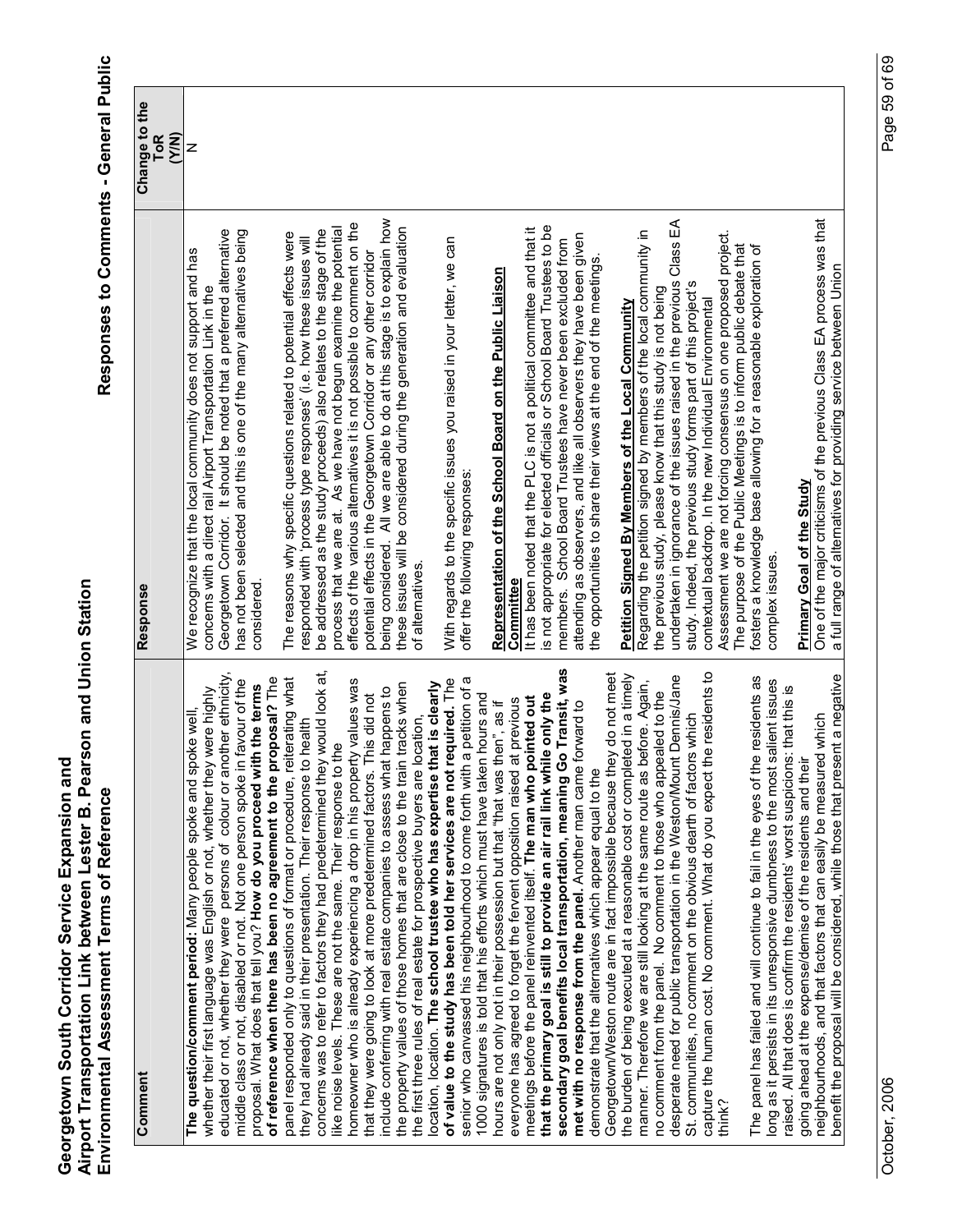| Comment                                                                                                                                                                                                                                                                                                                                                                                                                                                                                                                                                                                                                                                                                                                                                                                                                                                                                                                                                                                                                                                                  | Response                                                                                                                                                                                                                                                                                                                                             | Change to the<br>ToR<br>(Y/N) |
|--------------------------------------------------------------------------------------------------------------------------------------------------------------------------------------------------------------------------------------------------------------------------------------------------------------------------------------------------------------------------------------------------------------------------------------------------------------------------------------------------------------------------------------------------------------------------------------------------------------------------------------------------------------------------------------------------------------------------------------------------------------------------------------------------------------------------------------------------------------------------------------------------------------------------------------------------------------------------------------------------------------------------------------------------------------------------|------------------------------------------------------------------------------------------------------------------------------------------------------------------------------------------------------------------------------------------------------------------------------------------------------------------------------------------------------|-------------------------------|
| stimulating the<br>believe that our sacrifice of years of untold hazards and disruptions starting<br>Go Transit the only ones to profit here? If self interest is the way to make a<br>deal, then offer us something. Instead of "mitigating disadvantages", show<br>think that we are not in business for ourselves? Why are SNC Lavalin and<br>us the money. That's what SNC Lavalin did to GO. If we are supposed to<br>scenario will be "mitigated". At no time has any panel member referred to<br>handsomely too. But the panel is not saying anything like that, and in its<br>transportation, of expecting to enjoy a higher standard of living. Do you<br>citizen when this air rail link happens. The panel is not talking in public<br>how much better the quality of life will be for the average Weston et al<br>with the construction phase is necessary, we need to benefit, and<br>economy through small business, of the convenience of better<br>meetings about projections of increasing property values, of<br>continued silence, it speaks volumes. | for the preferred alternative is provided. This is the primary purpose<br>Station and Lester B. Pearson Airport was not explored. As a result<br>ensure that a range of alternatives is explored and a clear rationale<br>of this, GO Transit agreed to initiate an Individual EA Process to<br>of this IEA study - not to provide an air rail link. |                               |
| and have sent it to the proper channels. Tell me in no uncertain terms, what<br>I trust that there will be more than just a reply that you received my letter<br>you can do for me and my community.                                                                                                                                                                                                                                                                                                                                                                                                                                                                                                                                                                                                                                                                                                                                                                                                                                                                     |                                                                                                                                                                                                                                                                                                                                                      |                               |
| Build the subway from Eglinton West Subway Station to the Alport!<br>Original construction should HAVE NEVER STOPPED!                                                                                                                                                                                                                                                                                                                                                                                                                                                                                                                                                                                                                                                                                                                                                                                                                                                                                                                                                    | We note your preference for the Eglinton alternative                                                                                                                                                                                                                                                                                                 | z                             |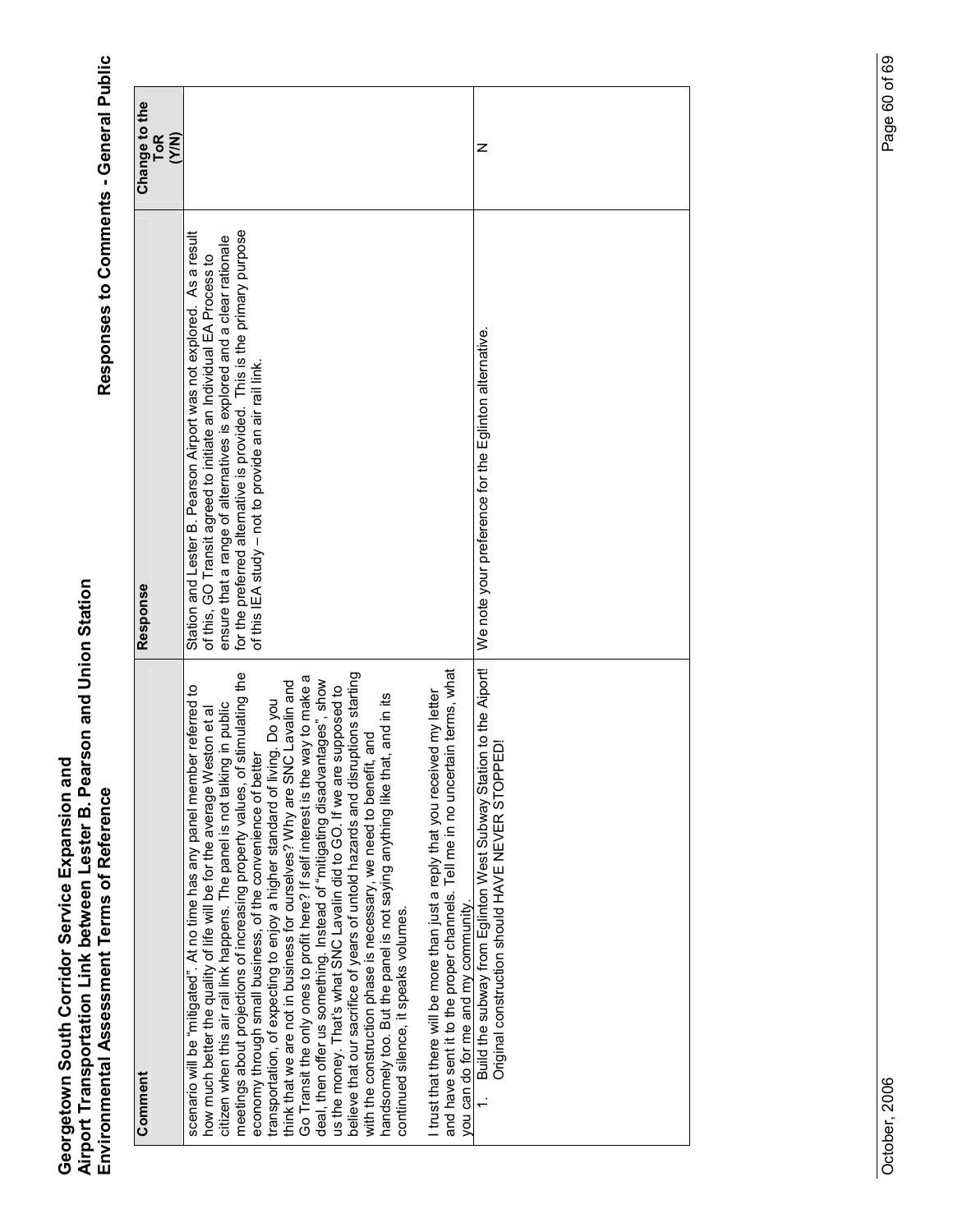| Comment                                                                                                                                                                                                                                                                                                                                                                                                                                                                                                                                                                                                                                                                                                                                                                                                                                                                                                                                                                                                                                                                                                                                                                                                                                                                                                                                                                                                                                                                                                                                                                                                                                                                                                                                                                                                                                                                                                                                                    | Response                                                                                                                                                                                                                                                                                                                                                                                                                                                                                                                                                                                                                                                                                                                                                                                                                                                                                                                                             | Change to the<br><b>ToR</b><br>(Y/N) |
|------------------------------------------------------------------------------------------------------------------------------------------------------------------------------------------------------------------------------------------------------------------------------------------------------------------------------------------------------------------------------------------------------------------------------------------------------------------------------------------------------------------------------------------------------------------------------------------------------------------------------------------------------------------------------------------------------------------------------------------------------------------------------------------------------------------------------------------------------------------------------------------------------------------------------------------------------------------------------------------------------------------------------------------------------------------------------------------------------------------------------------------------------------------------------------------------------------------------------------------------------------------------------------------------------------------------------------------------------------------------------------------------------------------------------------------------------------------------------------------------------------------------------------------------------------------------------------------------------------------------------------------------------------------------------------------------------------------------------------------------------------------------------------------------------------------------------------------------------------------------------------------------------------------------------------------------------------|------------------------------------------------------------------------------------------------------------------------------------------------------------------------------------------------------------------------------------------------------------------------------------------------------------------------------------------------------------------------------------------------------------------------------------------------------------------------------------------------------------------------------------------------------------------------------------------------------------------------------------------------------------------------------------------------------------------------------------------------------------------------------------------------------------------------------------------------------------------------------------------------------------------------------------------------------|--------------------------------------|
| Weston - from Union to the Airport. Who needs some outside train<br>through every 7 to 10 minutes and to service only the chosen few<br>Good idea to have a GO Train to do frequent stops - including<br>As a resident of Weston I do not want a fast dirty train roaning<br>rich business men from Union Station to the Airport - at any<br>င္တ<br>company! Train to leave Airport/Union every hour or<br>expense.<br>Νi<br>ທ່                                                                                                                                                                                                                                                                                                                                                                                                                                                                                                                                                                                                                                                                                                                                                                                                                                                                                                                                                                                                                                                                                                                                                                                                                                                                                                                                                                                                                                                                                                                            | projected demands at these hubs to compliment existing public transit<br>transportation hubs. In the evaluation of "Planning Alternatives" we<br>Union Station will not necessarily be a direct line between the two<br>As you are aware, the link between Lester B. Pearson airport and<br>Ultimately, we hope to provide such a link to satisfy existing and<br>services, including establishing connections among the various<br>will examine the possibility of providing stops along the route<br>transportation systems                                                                                                                                                                                                                                                                                                                                                                                                                        | z                                    |
| set for casual or industrial exposure in the province, goes to the heart of the<br>environmental impacts of any but a chosen route. Thus there will be limited<br>environmental' study on most if not all of the potential routings. In addition,<br>health impacts on a long term basis beyond what 'limits' might be currently<br>have significant local impacts on businesses and home owners, as well as<br>the best route and technology for transporting people to and from Pearson<br>determining<br>As you are aware, I raised a number of important questions and issues by<br>failings of the proposed study. Finally, your refusal, on several occasions,<br>choice of corridor and technology leaves the process far from transparent<br>meeting, which raised more questions, and the Public Information Centre<br>and technologies to meet tests which are at best unfairly selective and at<br>Airport. The Terms of Reference, as drafted, forces all potential routings<br>despite pointed questioning from the undersigned and other members of<br>undersigned in late August. Coupled with the Public Liaison Committee<br>your single-minded unwillingness to admit that any potential route might<br>First and foremost, as was clearly evident by the excellent analyses and<br>which raised still more, I feel I must ask at this late date for significant<br>erms of<br>determination of 'trade-offs' and 'reasoned arguments' to 'prove' your<br>changes to the draft Terms of Reference document. I will outline my<br>the public, to describe what value systems you plan to utilize in your<br>letter to you in early June. Your response was only received by the<br>your responses at the public meeting, it is apparent that the T<br>Reference, as drafted, will not achieve the original purpose of<br>worst vague and unspecific, while failing to properly study the<br>to the ordinary citizenry.<br>reasoning below. | understood his questions and that he understood our responses. As a<br>that had been raised but there where some issues that are mentioned<br>options to get down to a more reasonable number of options for more<br>Committee for further discussion. (see responses to June submission<br>The project team responded in some detail to the writer as noted and<br>and then circulated the table and our responses to the Public Liaison<br>result of this dialogue we made some adjustments to our responses<br>In the main, there was a better understanding of many of the issues<br>The main concern expressed in the points following revolve around<br>here that we have addressed with changes to the ToR document.<br>the screening evaluation of the many "Airport transportation link"<br>then sat down individually with the writer to make sure that we<br>detailed evaluation. This issue is addressed below<br>earlier in this table) | z                                    |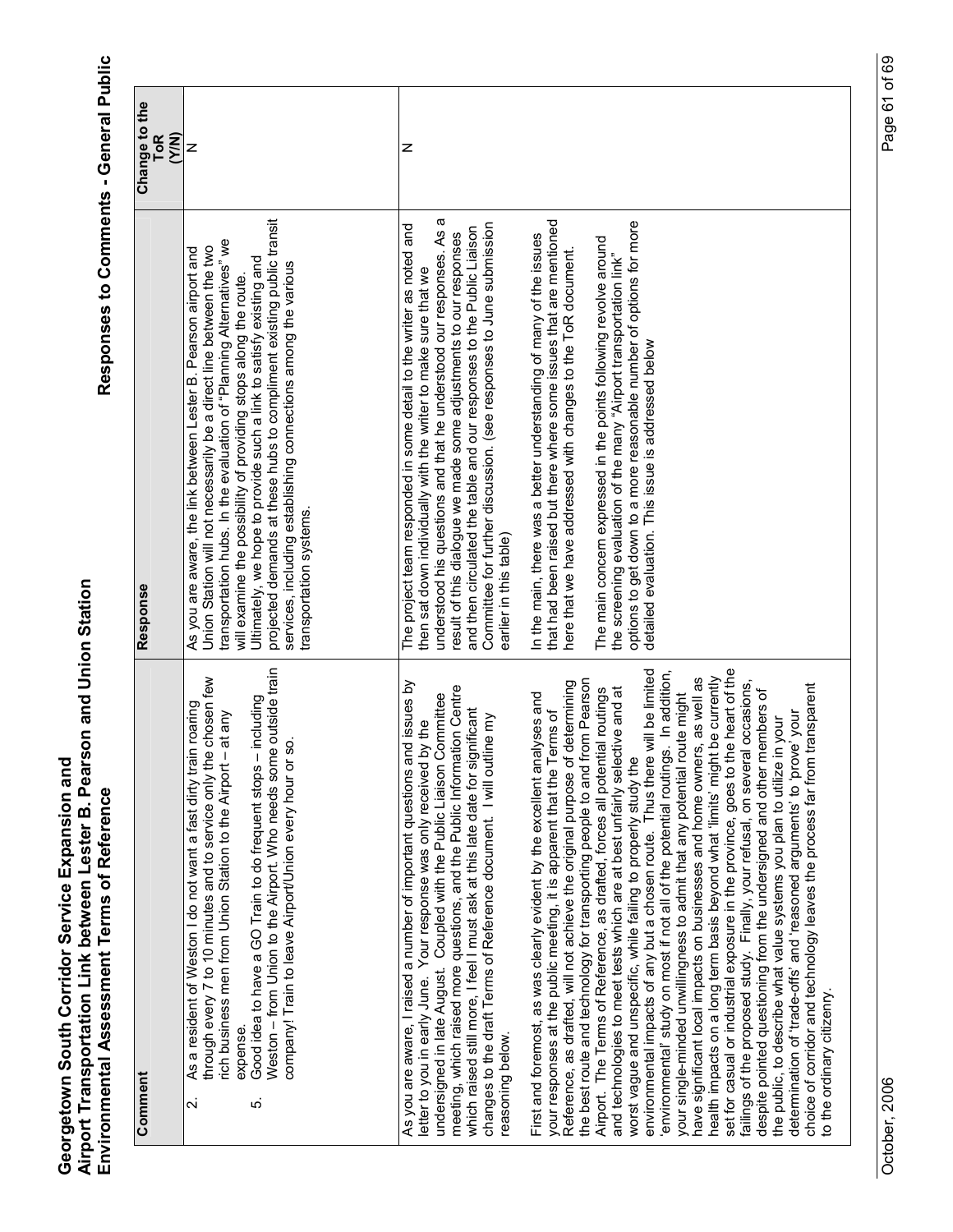Responses to Comments - General Public

| Comment                                                                                                                                                 | <b>Response</b>                                                                                                                                  | Change to the<br>ToR<br>(Y/N) |
|---------------------------------------------------------------------------------------------------------------------------------------------------------|--------------------------------------------------------------------------------------------------------------------------------------------------|-------------------------------|
| 1. You have stated publicly that if any other route or technology than the                                                                              | As part of the ToR consultation process the public was asked to                                                                                  |                               |
| Weston Corridor with Blue 22 type technology is found to be the 'best'                                                                                  | suggest any and all options that the project team should consider                                                                                | Page: 25                      |
| the other proponent to fund or arrange to use that route or technology.<br>as a result of this study, it will fall to other agencies than GO Transit or | when evaluating the Airport transportation link. As a result there are a<br>multitude of corridor and technology options that have been included | Section 5.2.2                 |
| as you have<br>But, the prime consideration for the determination of 'best'                                                                             | in the ToR covering every obvious corridor. All corridors suggested                                                                              |                               |
| admitted, is cost, presumably both public and private. It must be                                                                                       | have been included                                                                                                                               |                               |
| capable of being built 'at a reasonable cost' (completely indeterminate)                                                                                |                                                                                                                                                  |                               |
| ridership (again indeterminate) to meet the purpose of transportation.<br>and in a reasonable period of time. And it must attract sufficient            | In order to pair the list down to a more reasonable size for detailed<br>analysis we have suggested a a first step screening criteria as an      |                               |
| We know that the proposal through Weston must set a price high                                                                                          | initial filter. We are not attempting to determine the "best" option                                                                             |                               |
| တိ<br>enough to keep riders away, else it would swamp the technology.<br>ridership can be easily manipulated by ticket price. And if another            | through this process but simply to eliminate the least worthy<br>candidates.                                                                     |                               |
| agency or proponent is to fund or arrange, how can you pre-determine                                                                                    | There is a perception (by some) that the project team will use the                                                                               |                               |
| what is 'reasonable' in terms of finance and time, let alone ridership, to                                                                              | screening process to get down to only one option. In order to insure                                                                             |                               |
| that other agency or proponent? And how is the process transparent, if                                                                                  | the public that that will not happen, we have committed in the ToR to                                                                            |                               |
| of an 'environmental' assessment will be until after you have determined<br>the public cannot understand or know what the prime determining factor      | identified in the ToR. This means that at least 2 corridors will be<br>"carrying forward alternatives in more than one of the corridors"         |                               |
| advance, is it<br>it? If there is no budget, no cost attributed to the project in                                                                       | carried forward for more detailed environmental analysis. This                                                                                   |                               |
| therefore not reasonable to expect that you will price out all alternatives                                                                             | commitment was also made at the September 13 public meeting                                                                                      |                               |
| and leave it up to the public and their elected officials to determine what                                                                             |                                                                                                                                                  |                               |
| is 'reasonable' both in terms of dollar cost, and in terms of                                                                                           | At no time has the project team suggested that cost is the prime                                                                                 |                               |
| environmental cost? And you have decided that 'public' transportation                                                                                   | consideration of what is the "best" solution. It is a major consideration                                                                        |                               |
| along the corridor is merely an 'ancillary' benefit of the project. Should                                                                              | only one of a number of comparative factors that will be used in both<br>(any always will be for public infrastructure considerations) but it is |                               |
| that not also be up to the public or the elected officials to decide?<br>Unfortunately that is not how you have structured the Terms of                 | the screening and more detailed analysis.                                                                                                        |                               |
| Reference, and therefore it is flawed, and as some have pointed out,                                                                                    |                                                                                                                                                  |                               |
| fatally.                                                                                                                                                | "Reasonable cost" is to be used as a relative term in comparing one                                                                              |                               |
|                                                                                                                                                         | alternative to the other for the purpose of short listing the large                                                                              |                               |
| Therefore we must demand that the Terms of Reference be                                                                                                 | number of planning alternatives. As requested we have removed                                                                                    |                               |
| modified significantly, to remove any reference to 'reasonable<br>cost' or 'reasonable time to construct' or similar. We must                           | "seamless" and "direct". We have also committed to having at least<br>"reasonable time to construct" as well as words such as "express",         |                               |
| demand that the terms of reference redefine the project purpose                                                                                         | two corridor options to consider in more detail, with full environmental                                                                         |                               |
| to study fairly and without bias all potential routings and                                                                                             | considerations, after we have carried out the short listing analysis.                                                                            |                               |
| prejudge as<br>restrictions<br>of words such as 'express' and 'seamless' which will<br>technologies, regardless of cost or time, without the            | Committee and the general public and government agencies<br>This analysis will be openly reviewed with the Public Liaison                        |                               |
| The Terms of Reference describe a three stage process.<br>failures a number of potentially viable options.<br>$\overline{\mathbf{v}}$                   |                                                                                                                                                  | ≻                             |
| First, potential<br>routings are to be 'culled' on the basis primarily of their cost and                                                                | Please see the response above, as issues under item 2 are very                                                                                   | Page: 25                      |
| expediency of construction, with only a cursory look at their                                                                                           | similar.                                                                                                                                         | Ν<br>Section 5.2.             |
| environmental impacts. You have admitted to the PLC that significant<br>differences in environmental cost will not be the prime determining             | Again we are committed to carrying at least two corridors through a                                                                              |                               |
|                                                                                                                                                         |                                                                                                                                                  |                               |

October, 2006

Page 62 of 69 October, 2006 Page 62 of 69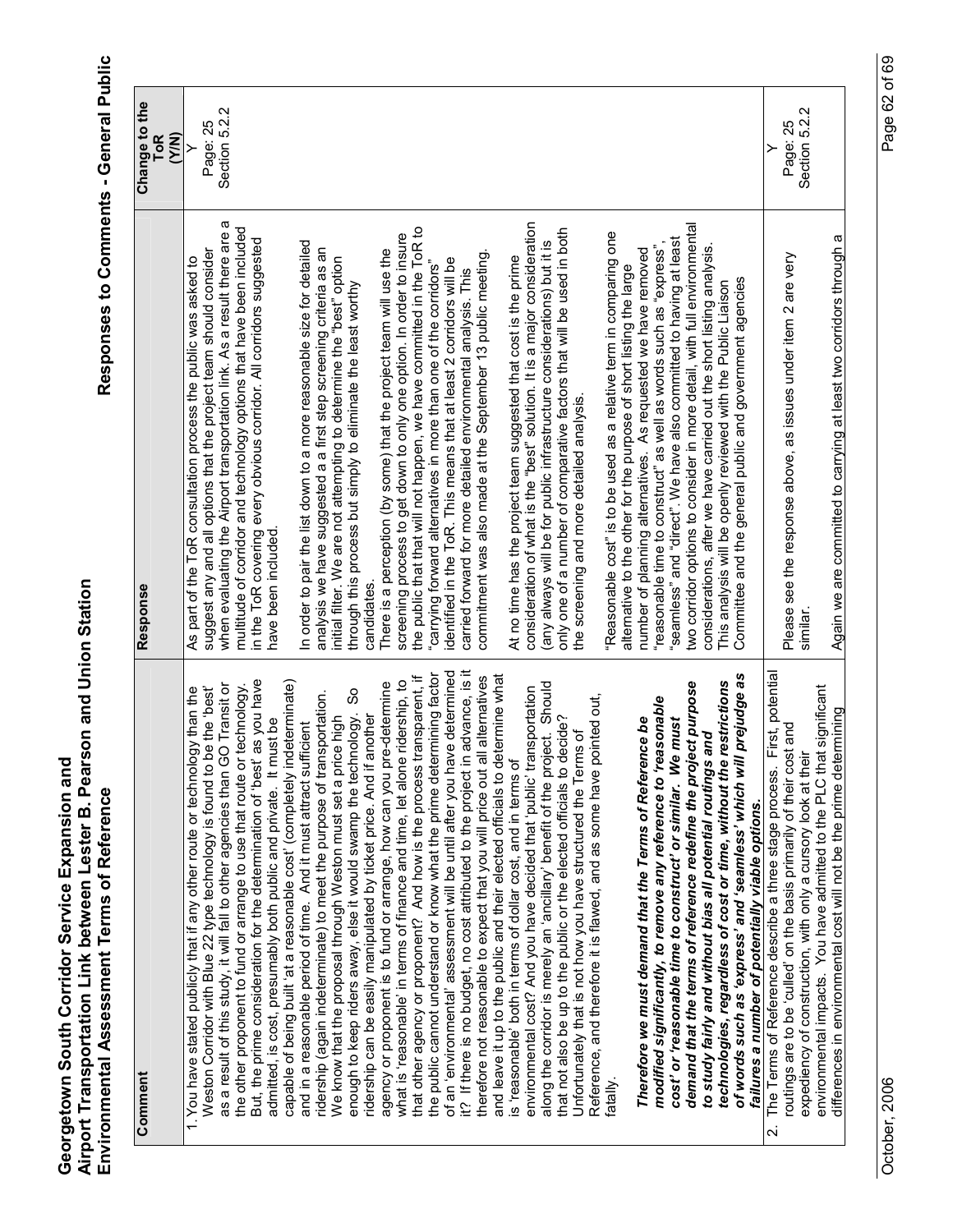| Comment                                                                                                                                                                                                                                                                                                                                                                                                                                                                                                                                                                                                                                                                                                                                                       | Response                                                                                                                                                                                                                                                                                                                                                                                                                                    | Change to the<br><b>ToR</b><br>(Y/N) |
|---------------------------------------------------------------------------------------------------------------------------------------------------------------------------------------------------------------------------------------------------------------------------------------------------------------------------------------------------------------------------------------------------------------------------------------------------------------------------------------------------------------------------------------------------------------------------------------------------------------------------------------------------------------------------------------------------------------------------------------------------------------|---------------------------------------------------------------------------------------------------------------------------------------------------------------------------------------------------------------------------------------------------------------------------------------------------------------------------------------------------------------------------------------------------------------------------------------------|--------------------------------------|
| example was<br>issue would<br>that if a route destroyed the remaining habitat for an endangered<br>factor. You admitted that only a 'go/no go' environmental<br>stop any potential route on an environmental basis. Your                                                                                                                                                                                                                                                                                                                                                                                                                                                                                                                                      | full detailed analysis, including environmental factors, after we have<br>carried out the short listing analysis.                                                                                                                                                                                                                                                                                                                           |                                      |
| will be the prime determining factor, not environmental cost. Again, this<br>But we do not<br>potentially Weston) might win over a route with a much less significant<br>environmentally in any detailed way in that first cull. Once again, cost<br>is a serious flaw in a so-called 'environmental' assessment when the<br>(such as<br>consideration. However, the various routes which do NOT have<br>environmental impact simply because the environment was not<br>unmitigable environmental disasters, will NOT be compared<br>species in an unmitigable way, it would not receive furthe<br>accept that a route with significant environmental impact<br>environment and the cost thereto are secondary factors.<br>universally studied at the outset. | the Public Liaison Committee, government agencies and the general<br>All analysis will be completed with full disclosure and discussion with<br>public                                                                                                                                                                                                                                                                                      |                                      |
| for selections<br>undertaken of all potential routings that the cost of the project to<br>the environment can be compared. In addition, that the terms of<br>reference provide for a mechanism to weigh those costs fairly<br>Therefore we must demand that the Terms of Reference be<br>amended, to ensure that sufficient environmental study is<br>and transparently as the prime determining factors<br>of potential routings.                                                                                                                                                                                                                                                                                                                            |                                                                                                                                                                                                                                                                                                                                                                                                                                             |                                      |
| economic cost of the proposal, at least in terms of the most developed<br>proposal, that through Weston. The proximity of schools, churches,<br>You are painfully aware, from the comments at public meetings and<br>elsewhere, that there is serious public concern about the socio-<br>က်                                                                                                                                                                                                                                                                                                                                                                                                                                                                   | impacts associated with diesel trains, please be aware that air quality<br>Regarding your concern with health issues, specifically air quality<br>will be considered in the evaluation of alternatives                                                                                                                                                                                                                                      | Page: 25<br>Table 5-1                |
| houses, as well as the devastating potential effects on local businesses,<br>Terms of<br>has been raised time and again as serious issues. The T                                                                                                                                                                                                                                                                                                                                                                                                                                                                                                                                                                                                              | Air pollution and noise will both be used as measures to compare the<br>"nuisance effects" of alternatives. Once these potential effects are                                                                                                                                                                                                                                                                                                | "Regional Air<br>Criteria,           |
| nuisance' factors will be compared, and that all provincial standards will<br>Reference as proposed are very light on any description of how you will<br>study these socio-economic impacts, other than to suggest that                                                                                                                                                                                                                                                                                                                                                                                                                                                                                                                                       | to bring these effects back to preconstruction conditions as much as<br>noise wall, grade changes, berming, landscaping, etc) in an attempt<br>identified, the project team will examine mitigation measures (e.g.                                                                                                                                                                                                                          | Quality"                             |
| be met. That does not satisfy the public concern raised over and over<br>There is no<br>again. There is no provincial standard for long-term exposure by<br>provincial standard for acceptable levels of noise and vibration,<br>children or adults to diesel fumes and their particulates.                                                                                                                                                                                                                                                                                                                                                                                                                                                                   | is technically and economically feasible. This approach is consistent<br>with virtually all EAs completed for transportation infrastructure in<br>Ontario.                                                                                                                                                                                                                                                                                  |                                      |
| since the 'Blue<br>clearly indicated that you have no intention of considering as mitigation,<br>particularly not on a time-frame such as the over a century long term of<br>compensating anyone financially for localized losses, such as property<br>22' proponent, who intend to make significant profits from the venture,<br>some of the proposed contracts for the project. And you have quite<br>values, business closings etc. This is particularly galling                                                                                                                                                                                                                                                                                           | as it improves accessibility and reduces congestion on other facilities.<br>transportation infrastructure has a positive effect on property values<br>infrastructure could have negative effects if the project results in a<br>The research and literature also does suggest that transportation<br>Regarding potential impacts to property values, the research and<br>literature on this subject indicates that, in many cases, improved |                                      |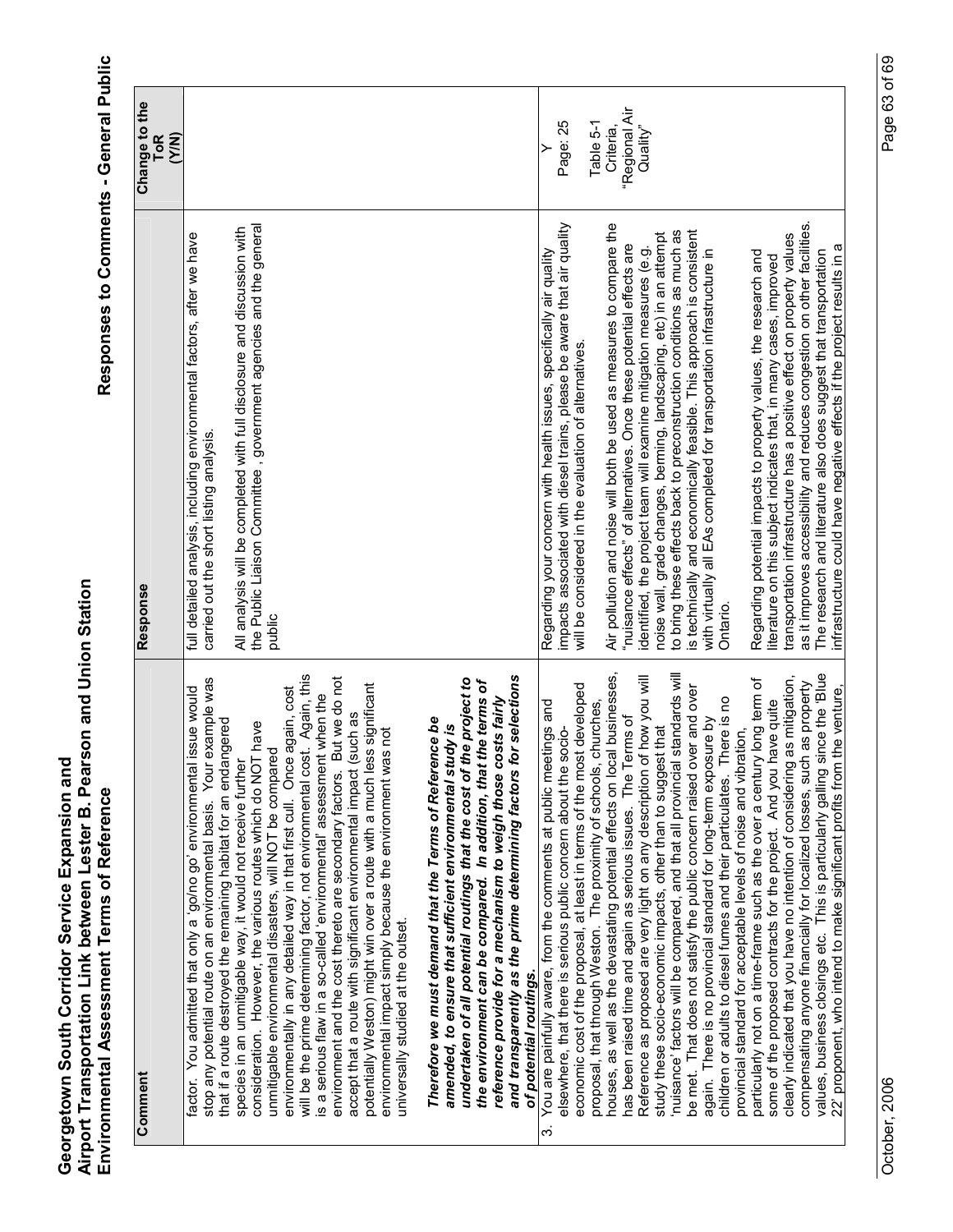| Comment                                                                                                                                                                                                                                                                                                                                                                                                                                                                                                                                                                                                                                                                                                                                                                                                                                                                                                                                                                                                                                                                                                                                                                                                                                                                   | Response                                                                                                                                                                                                                                                                                                                                                                                                                                                                                                                                                                                                                                                                                                                                                                                           | Change to the                 |
|---------------------------------------------------------------------------------------------------------------------------------------------------------------------------------------------------------------------------------------------------------------------------------------------------------------------------------------------------------------------------------------------------------------------------------------------------------------------------------------------------------------------------------------------------------------------------------------------------------------------------------------------------------------------------------------------------------------------------------------------------------------------------------------------------------------------------------------------------------------------------------------------------------------------------------------------------------------------------------------------------------------------------------------------------------------------------------------------------------------------------------------------------------------------------------------------------------------------------------------------------------------------------|----------------------------------------------------------------------------------------------------------------------------------------------------------------------------------------------------------------------------------------------------------------------------------------------------------------------------------------------------------------------------------------------------------------------------------------------------------------------------------------------------------------------------------------------------------------------------------------------------------------------------------------------------------------------------------------------------------------------------------------------------------------------------------------------------|-------------------------------|
|                                                                                                                                                                                                                                                                                                                                                                                                                                                                                                                                                                                                                                                                                                                                                                                                                                                                                                                                                                                                                                                                                                                                                                                                                                                                           |                                                                                                                                                                                                                                                                                                                                                                                                                                                                                                                                                                                                                                                                                                                                                                                                    | <b>ToR</b><br>(Y/N)           |
| are not at the table, and are not involved in the drafting of the Terms of<br>of mitigation<br>expenses. Again without a level playing field and a transparent<br>Reference, though if successful, may in fact be the payor                                                                                                                                                                                                                                                                                                                                                                                                                                                                                                                                                                                                                                                                                                                                                                                                                                                                                                                                                                                                                                               | significant change to nuisance effects (i.e. noise, air quality and<br>aesthetics)                                                                                                                                                                                                                                                                                                                                                                                                                                                                                                                                                                                                                                                                                                                 |                               |
| process, socio-economic costs such as property value losses will not be<br>of the<br>factored into the equations if mitigation costs are not part<br>process.                                                                                                                                                                                                                                                                                                                                                                                                                                                                                                                                                                                                                                                                                                                                                                                                                                                                                                                                                                                                                                                                                                             | determine potential adverse effects. Once these potential effects are<br>identified the project team will examine mitigation measures (e.g.<br>As noted above we will examine potential nuisance effects to                                                                                                                                                                                                                                                                                                                                                                                                                                                                                                                                                                                        |                               |
| amended, to provide significant detail as to how the proponents<br>Therefore we must demand that the Terms of Reference be<br>intend to study the socio-economic impacts of the various                                                                                                                                                                                                                                                                                                                                                                                                                                                                                                                                                                                                                                                                                                                                                                                                                                                                                                                                                                                                                                                                                   | bring these effects back to preconstruction conditions as much as is<br>noise wall, grade changes, berming, landscaping) in an attempt to<br>technical and economic feasible.                                                                                                                                                                                                                                                                                                                                                                                                                                                                                                                                                                                                                      |                               |
| routings and technologies, and the health and well-being impacts<br>of the potential proximity to noise, vibration, and pollution on a<br>long-term basis. Further, that all of the proponents provide                                                                                                                                                                                                                                                                                                                                                                                                                                                                                                                                                                                                                                                                                                                                                                                                                                                                                                                                                                                                                                                                    | mitigation measures to issues that will only be developed and known<br>It is not possible or appropriate in a ToR to describe all possible<br>as a result of the study.                                                                                                                                                                                                                                                                                                                                                                                                                                                                                                                                                                                                                            |                               |
| reference, and include in that the potential for property value,<br>detailed examples of the mitigation possible, in the terms of<br>business value, and property loss of enjoyment mitigation.                                                                                                                                                                                                                                                                                                                                                                                                                                                                                                                                                                                                                                                                                                                                                                                                                                                                                                                                                                                                                                                                           |                                                                                                                                                                                                                                                                                                                                                                                                                                                                                                                                                                                                                                                                                                                                                                                                    |                               |
| matter what the outcome. You have suggested that if you make patently<br>whatever you want them to be. Ultimately, your 'trade-offs' will be public<br>trade-offs' and 'reasoned arguments' about which routing or technology<br>process if a proponent can describe their decision-making mechanisms<br>deliberately vague, your results have no structure and therefore can be<br>Reference are set, you need only meet those terms in a manner which<br>dollars for public environment, and we need to know going in how you<br>in so vague a manner that no one could ever challenge the result, no<br>aking those<br>is understandable and replicable. So if the Terms of Reference are<br>gets your approval. You have refused our requests to give us some<br>Finally, your terms of reference are vague and unintelligible when it<br>wrong decisions, you might face some opposition from the minister.<br>comes to understanding what value systems you will use in making<br>sense of what those values will be. It makes a mockery of the EA<br>Therefore we must demand that the Terms of Reference be<br>However, the law seems to only require that once the Terms of<br>will value the environment and cost it in preparation for m<br>trade-offs'.<br>4. | determine the magnitude and significance of effects. The wording in<br>criteria prior to understanding the potential effects and significance of<br>include an assessment of the significance of the potential effects that<br>may be caused by the various alternatives. This assessment will be<br>the comparison of the advantages and disadvantages leading to the<br>clearly document and explain the rationale and logic change behind<br>It is difficult to explicitly state the importance of specific evaluation<br>the effect. The Terms of Reference commits the Project Team to<br>selection of a preferred alternative. The evaluation process will<br>undertaken by the various project team specialists in order to<br>Section 6.2 will be modified to better reflect this concept. | Section 6.2<br>Page: 30,<br>≻ |
| amended to provide for a full description of the value systems the<br>provided that a reasonable citizen will understand them, and be<br>eference<br>arguments'. We demand that sufficiently clear examples be<br>proponents will use in making the 'trade-offs' or 'reasoned<br>able to challenge them if necessary at the terms of i<br>stage of this EA.                                                                                                                                                                                                                                                                                                                                                                                                                                                                                                                                                                                                                                                                                                                                                                                                                                                                                                               |                                                                                                                                                                                                                                                                                                                                                                                                                                                                                                                                                                                                                                                                                                                                                                                                    |                               |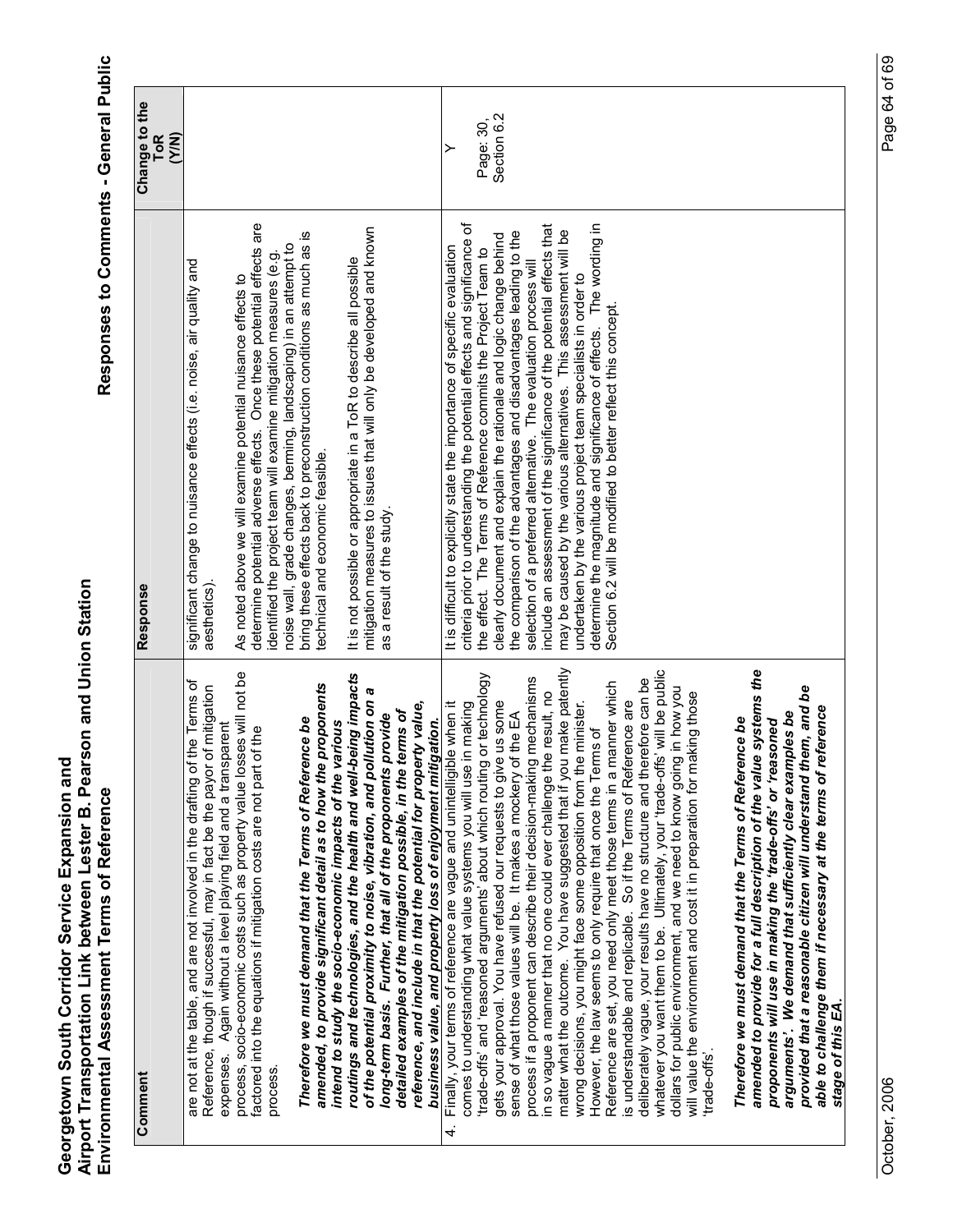Responses to Comments - General Public

| Comment                                                                                                                                                                                                                                                                                                                                                                                                                                                                                                                                                                                                                            | Response                                                                                                                                                                                                                                                                                                                                                                                                                                                                                                                                                 | Change to the<br>(Y/N)<br>ToR |
|------------------------------------------------------------------------------------------------------------------------------------------------------------------------------------------------------------------------------------------------------------------------------------------------------------------------------------------------------------------------------------------------------------------------------------------------------------------------------------------------------------------------------------------------------------------------------------------------------------------------------------|----------------------------------------------------------------------------------------------------------------------------------------------------------------------------------------------------------------------------------------------------------------------------------------------------------------------------------------------------------------------------------------------------------------------------------------------------------------------------------------------------------------------------------------------------------|-------------------------------|
| fix' is in and the<br>On the matter of the GO Transit expansion on the Georgetown Corridor,<br>decided on the technology, and that therefore electrification of the route<br>would not be considered. This is quite typical of the apparent arrogance<br>of the proponents in pre-determining the outcome of the EA. It colours<br>the above comments should also apply, particularly in light of the<br>already<br>public's 'reasoned arguments' will not be fairly or transparently<br>the process and gives the public the impression that the 'I<br>comments by one of the proponents that GO Transit had<br>considered<br>ιó. | reasonable issues to be raised. Answers to these issues will be<br>responded to and developed during the course of the study.<br>We agree that questions on electrification of GO trains are                                                                                                                                                                                                                                                                                                                                                             | z                             |
| millions of dollars and years of study to see what is evident in the first hour.<br>persisting to inflict an Air Rail Link that so clearly is fatally flawed from the<br>As we are dragged kicking and screaming into this whole matter of (still)<br>outset by any logical rational: It makes one truly wonder why it takes                                                                                                                                                                                                                                                                                                       |                                                                                                                                                                                                                                                                                                                                                                                                                                                                                                                                                          | z                             |
| indisputable. Noise and pollution will wreck havoc to the many marginalized<br>seminarsnor begin to understand the ToR and EA that is being conducted<br>the vulnerable ones who can not even speak and attend your "last chance"<br>well as thousands of young children who attend the two schools- these are<br>seniors, whose seniors residences border the route, through Weston, as<br>over their rights- that you would be gravely and indiscriminately violating.<br>welfare burdens to the people along the Georgtown route. This is<br>Basic common sense tells you there will be serious health and                      | the planning alternatives. As part of this we will examine the potential<br>We acknowledge your concern for the health and welfare of the local<br>nuisance effects (noise, air quality, visual impacts etc) of the various<br>Section 5.1.2 outlines the proposed criteria to assess<br>community along the Georgetown South Rail Corridor. Please be<br>assured that these issues will be considered in the evaluation of<br>corridors. In addition we have added a criterion to assess the<br>potential nuisance effects on schools.<br>alternatives. | z                             |
| Docummented heart problems due to stress of excessive noise, as well as<br>substantial hearing loss and impairment are the conclusion of studies<br>No EA is going to come to another conclusion.<br>already studied extensively in this area                                                                                                                                                                                                                                                                                                                                                                                      | It is recognized that, at the Planning Alternatives phase, we proposed<br>appropriate to provide an indication of potential nuisance effects to<br>specific properties will not be identified at this stage however the<br>to use 'surrogate' or 'proxy' measures. This is considered to be<br>examine the various corridors. It is recognized that impacts to<br>analysis should be sufficient to indicate the number of features                                                                                                                       |                               |

October, 2006

Page 65 of 69 October, 2006 Page 65 of 69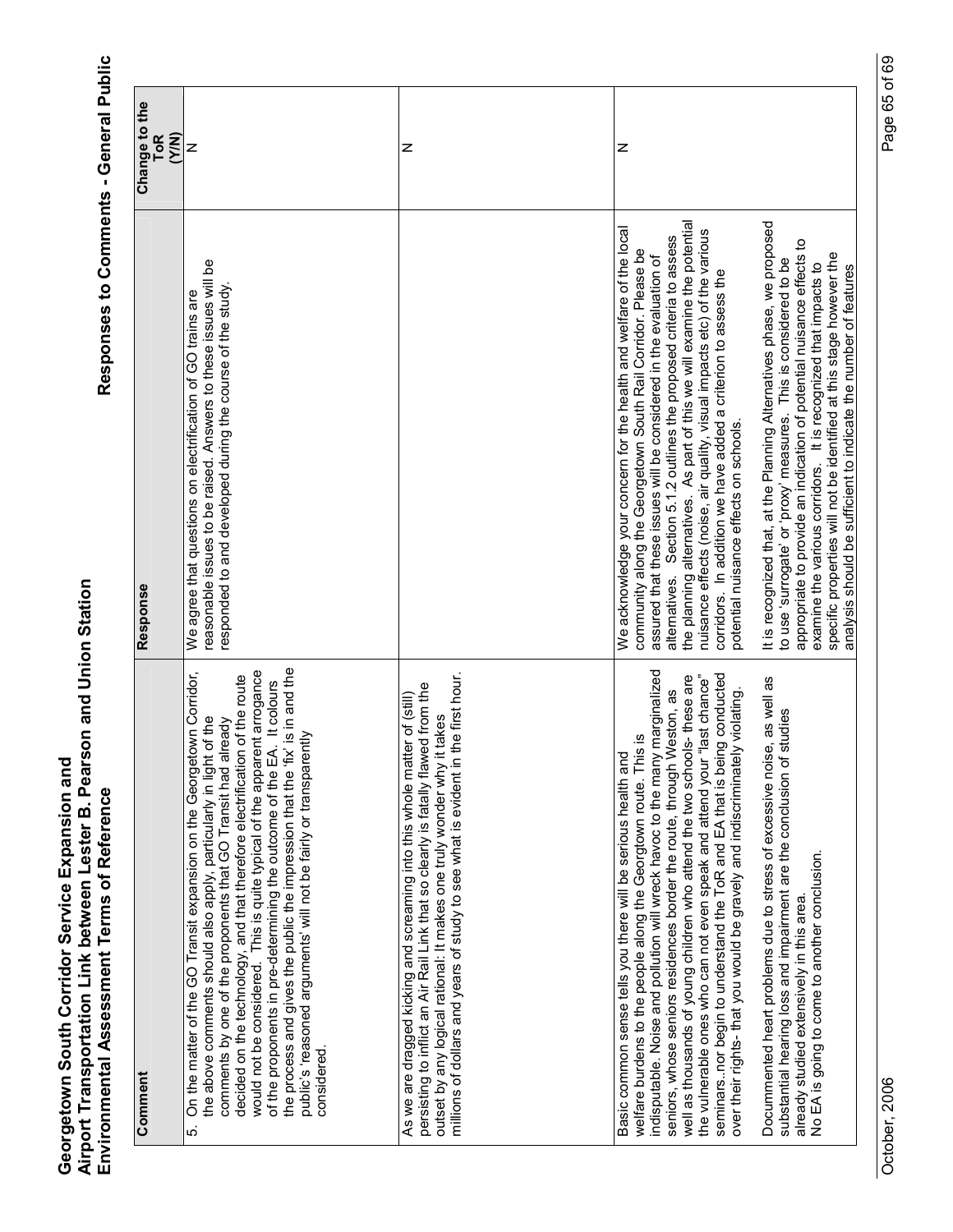| Comment                                                                                                                                                                                                                                                                                                                                                                                                                                                                                                                                         | Response                                                                                                                                                                                                                                                                                                                                                                                                                                                                                                                                                                                                                                                                                                                                                                                                                                                                                                                                  | Change to the<br><b>ToR</b><br>(YN) |
|-------------------------------------------------------------------------------------------------------------------------------------------------------------------------------------------------------------------------------------------------------------------------------------------------------------------------------------------------------------------------------------------------------------------------------------------------------------------------------------------------------------------------------------------------|-------------------------------------------------------------------------------------------------------------------------------------------------------------------------------------------------------------------------------------------------------------------------------------------------------------------------------------------------------------------------------------------------------------------------------------------------------------------------------------------------------------------------------------------------------------------------------------------------------------------------------------------------------------------------------------------------------------------------------------------------------------------------------------------------------------------------------------------------------------------------------------------------------------------------------------------|-------------------------------------|
|                                                                                                                                                                                                                                                                                                                                                                                                                                                                                                                                                 | potentially affected. Detailed modeling will be undertaken during the<br>Alternative Design stage to identify specific impacts and investigate<br>mitigation. This is already included in Section 6.2.1 of the draft EA<br>ToR.                                                                                                                                                                                                                                                                                                                                                                                                                                                                                                                                                                                                                                                                                                           |                                     |
| tell you without an extensive study that-you cannot sell property with 70 mp<br>anybody! Even the rumour that it may be built is cause to have buyers back<br>owners along the Georgtown line. is another violation. Any realty agent can<br>Your absolute failure to recognize compensation to the many property<br>dirty diesel trains running every 7 minutes through their backyard - to<br>conclusion to this fiasco before they can move forward or move at all.<br>well off. Property owners are now in a state of limbo waiting for the | as it improves accessibility and reduces congestion on other facilities.<br>determine potential adverse effects. Once these potential effects are<br>bring these effects back to preconstruction conditions as much as is<br>transportation infrastructure has a positive effect on property values<br>infrastructure could have negative effects if the project results in a<br>noise wall, grade changes, berming, landscaping) in an attempt to<br>As part of this study we will examine potential nuisance effects to<br>identified the project team will examine mitigation measures (e.g.<br>Regarding potential impacts to property values, the research and<br>The research and literature also does suggest that transportation<br>literature on this subject indicates that, in many cases, improved<br>significant change to nuisance effects (i.e. noise, air quality and<br>technical and economic feasible.<br>aesthetics). | Z                                   |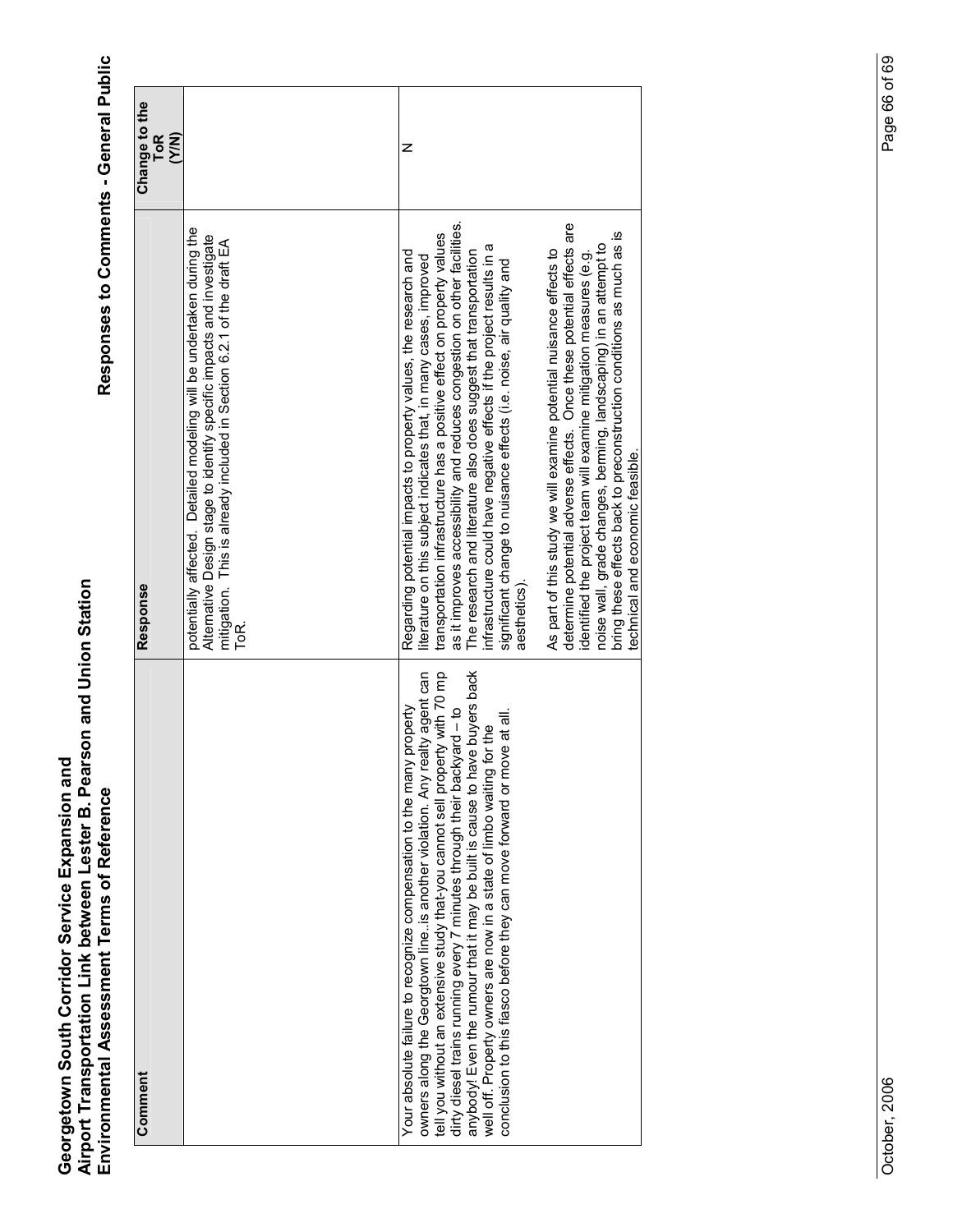| Comment                                                                                                                                                                                                                                                                                                                                                                                                                                                                                                                                                                                                                                                                                                                                                                                                                                                                                                                                                               | Response                                                                                                                                                                                                                                                                                                                                                                                                                                                                                                                                                                                                                                                                                                                                                                                                                                                                                                                                                                                                                          | Change to the<br><b>ToR</b><br>(N/N) |
|-----------------------------------------------------------------------------------------------------------------------------------------------------------------------------------------------------------------------------------------------------------------------------------------------------------------------------------------------------------------------------------------------------------------------------------------------------------------------------------------------------------------------------------------------------------------------------------------------------------------------------------------------------------------------------------------------------------------------------------------------------------------------------------------------------------------------------------------------------------------------------------------------------------------------------------------------------------------------|-----------------------------------------------------------------------------------------------------------------------------------------------------------------------------------------------------------------------------------------------------------------------------------------------------------------------------------------------------------------------------------------------------------------------------------------------------------------------------------------------------------------------------------------------------------------------------------------------------------------------------------------------------------------------------------------------------------------------------------------------------------------------------------------------------------------------------------------------------------------------------------------------------------------------------------------------------------------------------------------------------------------------------------|--------------------------------------|
| essentially a balance of arbitary values. Cost being the major value> is how<br>Weston and the Georgetown line somehow grew into an expendible<br>I have listened carefully as the EA process was explained to us. It is<br>option at the starting gate.                                                                                                                                                                                                                                                                                                                                                                                                                                                                                                                                                                                                                                                                                                              | include in the evaluation as it is important to understand whether an<br>recognized that many of the alternatives under consideration would<br>require the expenditure of public funds. This should be included in<br>alternative is affordable and able to be implemented. It should be<br>The Project Team is of the opinion that cost is a valid criterion to                                                                                                                                                                                                                                                                                                                                                                                                                                                                                                                                                                                                                                                                  | z                                    |
| everything will roll back to us because of the prominence given to this cost-<br>What does this tell us about a transparent fair study when there are gaping<br>option and yours is a cost value that is willing to violate peoples health, rob<br>you haven't valued this at all Ours is a commodity that has no price in the<br>value in your study. We value our health /well being and quality of life and<br>equation. Life is priceless and you must recognize you can not weigh how<br>oceans between our values. Ours is a value that precludes us as a viable<br>fought for an EA study of alternatives, the board seems to be slanted that<br>At the outset no one really cared about any other valueso now that we<br>expendible people are for a rail line.                                                                                                                                                                                               | opportunity to comment on this process. It should also be noted that<br>maker. If an individual, group or agency disagrees with the rationale<br>evaluation of alternatives and 'trade-offs' made by the Project Team<br>we have chosen to use a Reasoned Argument Approach where the<br>It is difficult to convert all impacts to a dollar value. For this reason<br>behind the decision making process, they have the right to submit<br>will be clearly documented and explained throughout the planning<br>the Ontario Minister of the Environment is the ultimate decision<br>process. It should be noted that stakeholders will have the<br>the evaluation of alternatives.                                                                                                                                                                                                                                                                                                                                                 |                                      |
| them of the value of their properties, destroy historic buildings and a<br>ovely community for a rail line. Fataly flawed, crossed values                                                                                                                                                                                                                                                                                                                                                                                                                                                                                                                                                                                                                                                                                                                                                                                                                             | their comments to the Minister and explain why they feel the Project<br>Team made the wrong 'trade-offs'. The ultimate decision rests with<br>the Minister of the Environment.                                                                                                                                                                                                                                                                                                                                                                                                                                                                                                                                                                                                                                                                                                                                                                                                                                                    |                                      |
| takes common sense. The common sense of Mary Louise Ashbourne who<br>hear the voices of the people for the sound of the cash register. And yet in<br>enhance property values and community and leave us as you found usa<br>gone. Everybody walked out of your meeting with a feeling you just don't<br>asked you to remove us from the list of viable options being studied. and<br>It doesn't take a million dollar study to reach a conclusion on this one, it<br>include real alternatives like transit that would include higher ridership,<br>prove we<br>Whatever the cost of this Blue 22, Make no mistake it is the people of<br>Weston, Mt Dennis and the Georgetown line who will be carrying this<br>were right. I think perhaps you already know this within yourselves.<br>is long<br>project on their backs to their grave, when your assessment<br>the end> whatever the EA concludes: the future senario will<br>lovly community in harmony with GO. | One of the major criticisms of the previous Class EA process was that<br>provide rail service from Union Station to the Airport is an alternative<br>Station and Lester B. Pearson Airport was not explored. As a result<br>warranted, input will be integrated into the Terms of Reference, and<br>ensure that a range of alternatives is explored and a clear rationale<br>for the preferred alternative is provided. As such, the alternative to<br>(http://www.georgetownpearsonstudy.ca) by e-mail, fax, phone or<br>of this, GO Transit agreed to initiate an Individual EA Process to<br>Comments and concerns expressed by the local community are<br>a full range of alternatives for providing service between Union<br>encouraged and accepted throughout the process, and will be<br>reviewed and responded to, as appropriate. Where ever it is<br>mail. We will respond to your questions as soon as possible.<br>You can provide input through our website<br>the evaluation of alternatives.<br>to be considered. | Z                                    |
|                                                                                                                                                                                                                                                                                                                                                                                                                                                                                                                                                                                                                                                                                                                                                                                                                                                                                                                                                                       | primarily purpose (a link from Pearson Airport to Union Station), the<br>study will explore if the alternatives can derive local transportation<br>With regards to the Airport Transportation Link, in addition to the                                                                                                                                                                                                                                                                                                                                                                                                                                                                                                                                                                                                                                                                                                                                                                                                            |                                      |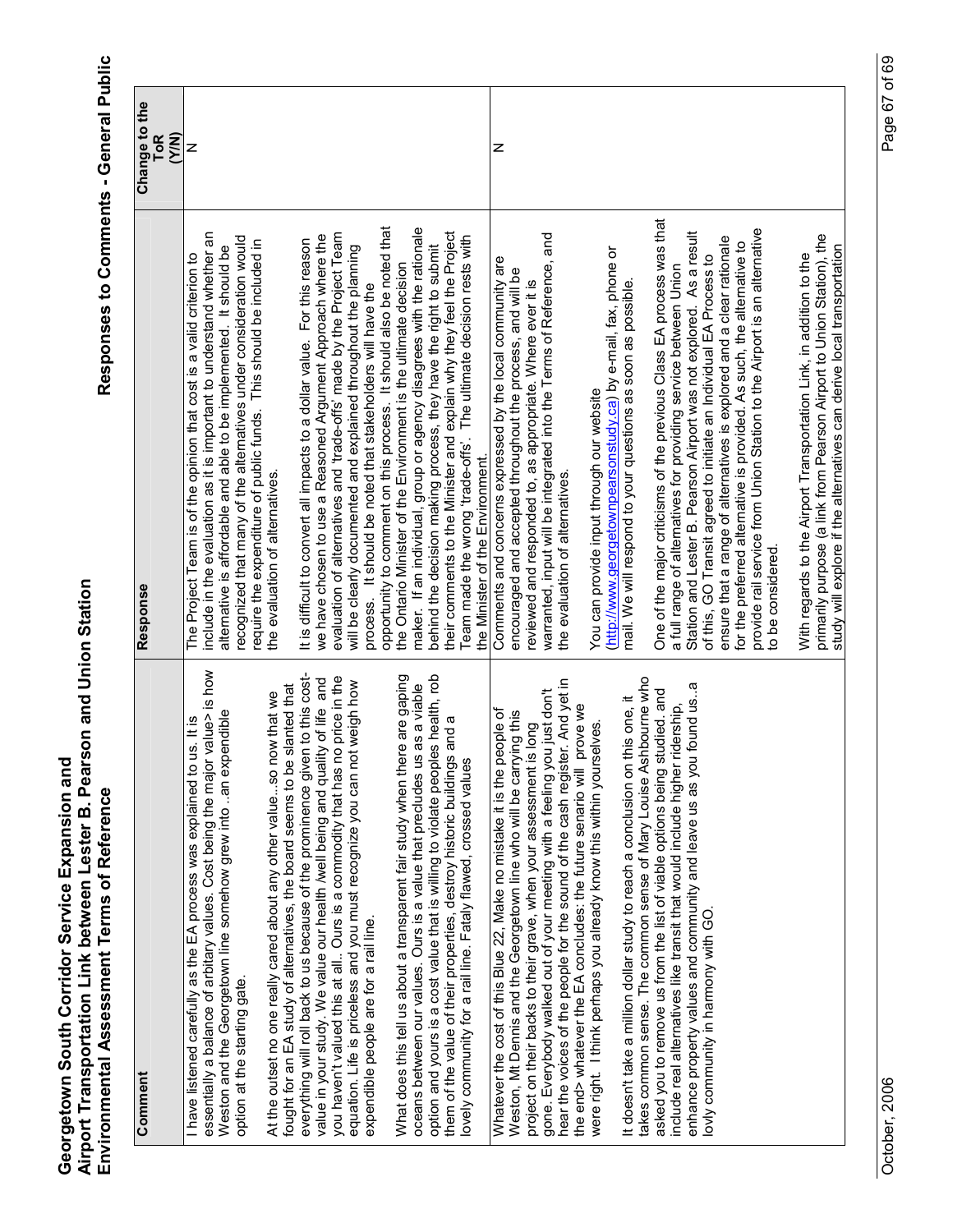| Comment                                                                                                                                                                                                                                                                                                                                                                                                                                                       | Response                                                                                                                                                                                                                                                                                                                                                                                                                                                                                                                                                                                                                                                                                                                                                                                      | Change to the<br>(Y/N)<br><b>ToR</b> |
|---------------------------------------------------------------------------------------------------------------------------------------------------------------------------------------------------------------------------------------------------------------------------------------------------------------------------------------------------------------------------------------------------------------------------------------------------------------|-----------------------------------------------------------------------------------------------------------------------------------------------------------------------------------------------------------------------------------------------------------------------------------------------------------------------------------------------------------------------------------------------------------------------------------------------------------------------------------------------------------------------------------------------------------------------------------------------------------------------------------------------------------------------------------------------------------------------------------------------------------------------------------------------|--------------------------------------|
|                                                                                                                                                                                                                                                                                                                                                                                                                                                               | benefits from both of the proposed services, where feasible, including<br>and Highway 427, Rapid Transit service within the Eglinton corridor<br>between Union Station and LBPIA using the Gardiner Expressway<br>Please note that we will also be examining Express bus service<br>and a connection to the airport, among others.<br>enhanced local transit connections.                                                                                                                                                                                                                                                                                                                                                                                                                     |                                      |
| A separate system that runs from the Airport to the closest point on the rail<br>Please add to the Planning or Design Alternatives the following option:<br>transit corridor only. It would act as a feeder link from the airport to the<br>corridor.                                                                                                                                                                                                         | One of the options being considered, is Go transit service in the<br>Georgetown corridor with a separate link into the airport.                                                                                                                                                                                                                                                                                                                                                                                                                                                                                                                                                                                                                                                               | z                                    |
| This last meeting did not address the situation in Weston at all. You are not<br>s and take care<br>jargon and bureaucratic bungling. It did not address at all about the people<br>The majority of the speaking by the moderator and Dennis Callan was just<br>You have not even made an attempt to seriously look at all alternatives.<br>taking into account the people who had homes here for year<br>of them and keep Weston clean.<br>in the community. | responded to, as appropriate. Where ever it is warranted, input will be<br>alternatives. It should be noted that we are currently at the Terms of<br>website, by e-mail, fax, phone or mail. You can also provide input to<br>the study through our website, listed below. We will respond to your<br>We acknowledge your concern for your community. Comments and<br>concerns expressed by the local community are encouraged and<br>You can provide input at any point during this study, through our<br>Reference stage and a preferred alternative has not yet been<br>integrated into the Terms of Reference, and the evaluation of<br>accepted throughout the process, and will be reviewed and<br>http://www.georgetownpearsonstudy.ca<br>questions as soon as possible.<br>identified | Z                                    |